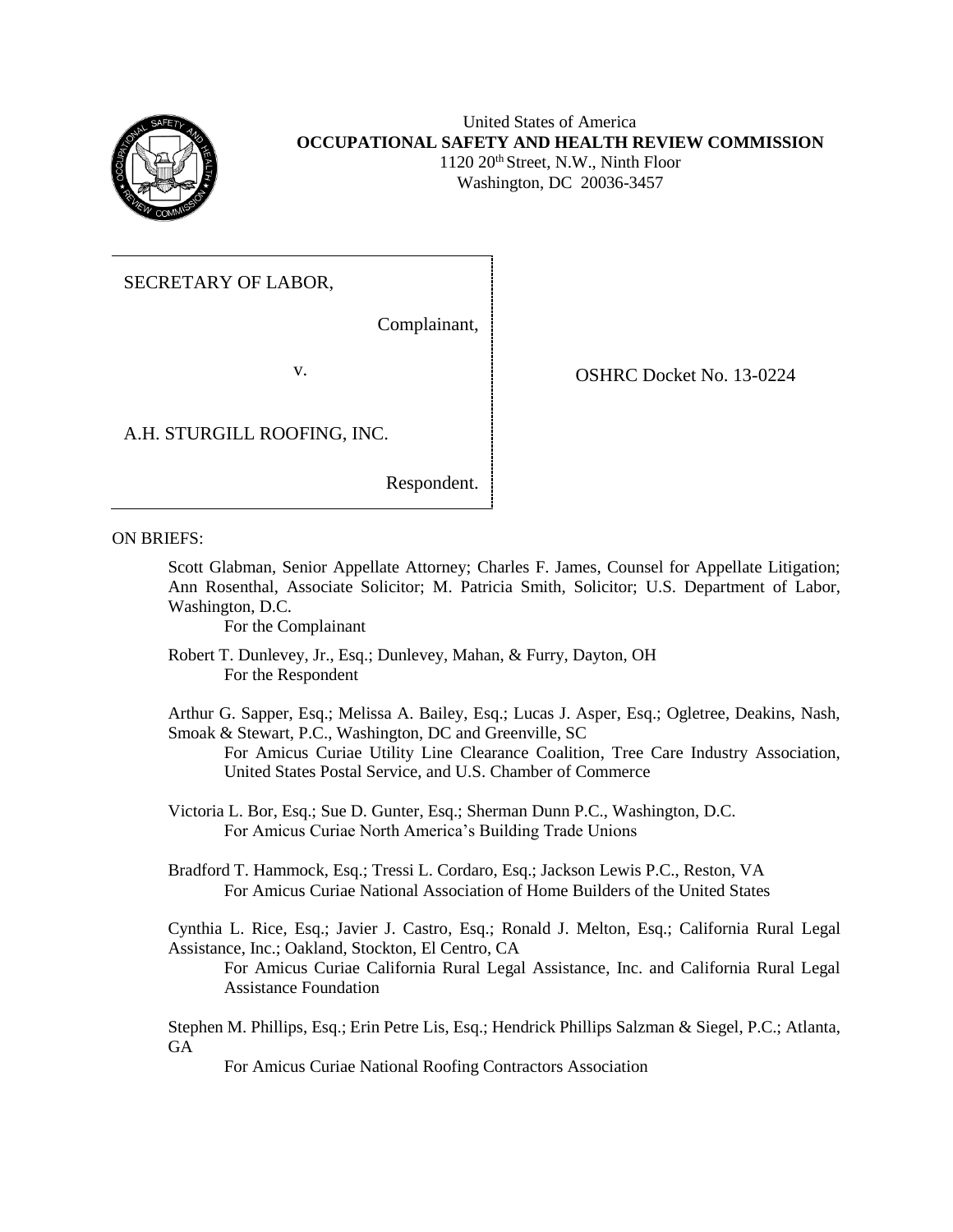#### **DECISION**

Before: MACDOUGALL, Chairman; ATTWOOD and SULLIVAN, Commissioners. BY THE COMMISSION:

A.H. Sturgill Roofing, Inc. is a commercial roofing company based in Dayton, Ohio. After an employee collapsed while working on a roofing project and subsequently died, the Occupational Safety and Health Administration conducted an inspection and issued Sturgill a citation alleging two serious violations. Item 1 alleges a violation of the general duty clause of the Occupational Safety and Health Act, 29 U.S.C. § 654(a)(1), for exposing employees "to the hazard of excessive heat from working on a commercial roof in the direct sun."<sup>1</sup> Item 2 alleges a violation of 29 C.F.R. § 1926.21(b)(2) for failing to instruct employees on the recognition and avoidance of risk factors related to the development of heat-related illnesses. Administrative Law Judge Carol A. Baumerich affirmed both citation items. For the reasons discussed below, we reverse the judge's decision and vacate both citation items.

### **BACKGROUND**

On August 1, 2012, Sturgill was working on the replacement of an approximately eighteenfoot-high, large, flat roof of a bank in Miamisburg, Ohio. Removing the building's existing roof consisted of tearing off a single-ply sheet rubber membrane and Styrofoam insulation under that membrane so that a new roof could be installed. The crew consisted of eleven employees, including three supplied by a temporary staffing company. One of the temporary employees was "MR," a 60-year-old man with various preexisting medical conditions, including hepatitis C and congestive heart failure. It was the first day that MR was assigned to work at Sturgill. He began work that day at 6:30 a.m. and was tasked with standing near the edge of the roof where other employees brought him a cart full of cut-up pieces of roofing material that he then pushed off the roof into a dumpster below. The assignment of this work was intentionally made by Foreman Leonard Brown because it was MR's first day on the project. When MR began his work, the temperature was approximately 72°F with 84 percent relative humidity. There is no dispute that Brown encouraged all employees to utilize the immediate access to ice, water, rest, and shade, without fear of reprisal.

<sup>&</sup>lt;sup>1</sup> The general duty clause provides that "[e]ach employer  $\dots$  shall furnish to each of his employees employment and a place of employment which are free from recognized hazards that are causing or are likely to cause death or serious physical harm to his employees." 29 U.S.C. § 654(a)(1).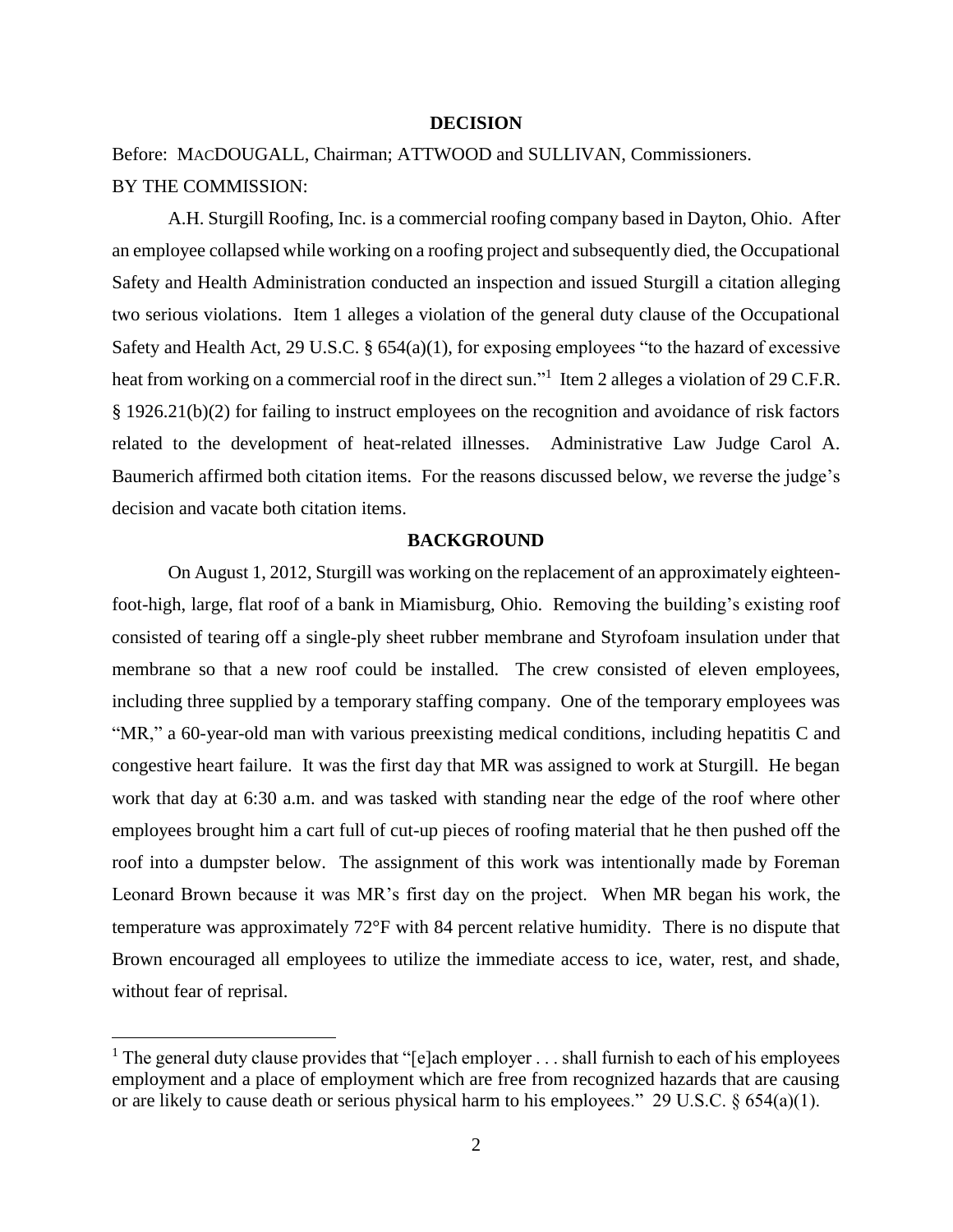At around 11:40 a.m., after other employees reported being concerned about MR to Brown and Brown himself observed him "walking like clumsy," MR collapsed and began shaking. The temperature at that point was approximately 82°F with 51 percent relative humidity. Emergency medical personnel were summoned, and they took MR to the hospital where his core body temperature was determined to be 105.4°F. MR was diagnosed with heat stroke and died three weeks later. According to the coroner, his death was caused by "complications" from heat stroke.

### **DISCUSSION**

#### **I. Item 1 (General Duty Clause Violation)**

To prove a violation of the general duty clause, the Secretary must establish the following: (1) a condition or activity in the workplace presented a hazard; (2) the employer or its industry recognized the hazard; (3) the hazard was causing or likely to cause death or serious physical harm; and (4) a feasible and effective means existed to eliminate or materially reduce the hazard. *Arcadian Corp.*, 20 BNA OSHC 2001, 2007 (No. 93-0628, 2004). The Secretary also must prove that the employer "knew, or with the exercise of reasonable diligence could have known, of the violative conditions." *Tampa Shipyards Inc.*, 15 BNA OSHC 1533, 1535 (No. 86-360, 1992) (consolidated). On review, Sturgill contends that the Secretary failed to prove any of these elements. We agree that proof of at least two of these elements—the existence of a hazard and a feasible means of abatement—is lacking, and therefore find that the Secretary has not met his burden of proving the alleged violation.

#### **Hazard**

To prove that a condition presents a hazard under the general duty clause, the Secretary is required to show that it exposed employees to a "significant risk" of harm. *See Beverly Enters., Inc.*, 19 BNA OSHC 1161, 1170-1172 (No. 91-3144, 2000) (consolidated); *see also [Pratt &](https://1.next.westlaw.com/Link/Document/FullText?findType=Y&serNum=1983139073&pubNum=350&originatingDoc=I33b44eeffa2c11d99439b076ef9ec4de&refType=RP&fi=co_pp_sp_350_63&originationContext=document&transitionType=DocumentItem&contextData=(sc.UserEnteredCitation)#co_pp_sp_350_63)  Whitney Aircraft v. Donovan*[, 715 F.2d 57, 63 \(2d Cir. 1983\)](https://1.next.westlaw.com/Link/Document/FullText?findType=Y&serNum=1983139073&pubNum=350&originatingDoc=I33b44eeffa2c11d99439b076ef9ec4de&refType=RP&fi=co_pp_sp_350_63&originationContext=document&transitionType=DocumentItem&contextData=(sc.UserEnteredCitation)#co_pp_sp_350_63) (holding that a "significant risk" of harm can be established by showing a "meaningful possibility" of injury); *[Titanium Metals Corp.](https://1.next.westlaw.com/Link/Document/FullText?findType=Y&serNum=1978119394&pubNum=350&originatingDoc=I33b44eeffa2c11d99439b076ef9ec4de&refType=RP&fi=co_pp_sp_350_541&originationContext=document&transitionType=DocumentItem&contextData=(sc.UserEnteredCitation)#co_pp_sp_350_541)  v. Usery*[, 579 F.2d 536, 541 \(9th Cir. 1978\)](https://1.next.westlaw.com/Link/Document/FullText?findType=Y&serNum=1978119394&pubNum=350&originatingDoc=I33b44eeffa2c11d99439b076ef9ec4de&refType=RP&fi=co_pp_sp_350_541&originationContext=document&transitionType=DocumentItem&contextData=(sc.UserEnteredCitation)#co_pp_sp_350_541) (the possibility of harm resulting must be "upon other than a freakish or utterly implausible concurrence of circumstances"); *[Nat'l Realty & Constr. Co.](https://1.next.westlaw.com/Link/Document/FullText?findType=Y&serNum=1973112769&pubNum=350&originatingDoc=I33b44eeffa2c11d99439b076ef9ec4de&refType=RP&fi=co_pp_sp_350_1265&originationContext=document&transitionType=DocumentItem&contextData=(sc.UserEnteredCitation)#co_pp_sp_350_1265)  v. OSHRC*[, 489 F.2d 1257, 1265 n.33](https://1.next.westlaw.com/Link/Document/FullText?findType=Y&serNum=1973112769&pubNum=350&originatingDoc=I33b44eeffa2c11d99439b076ef9ec4de&refType=RP&fi=co_pp_sp_350_1265&originationContext=document&transitionType=DocumentItem&contextData=(sc.UserEnteredCitation)#co_pp_sp_350_1265) (D.C. Cir. 1973). The Secretary also must establish that the hazard at the worksite was "causing or likely to cause death or serious physical harm." 29 U.S.C. § 654(a)(1). The Secretary is not required "to show that an accident is likely but rather that *if* an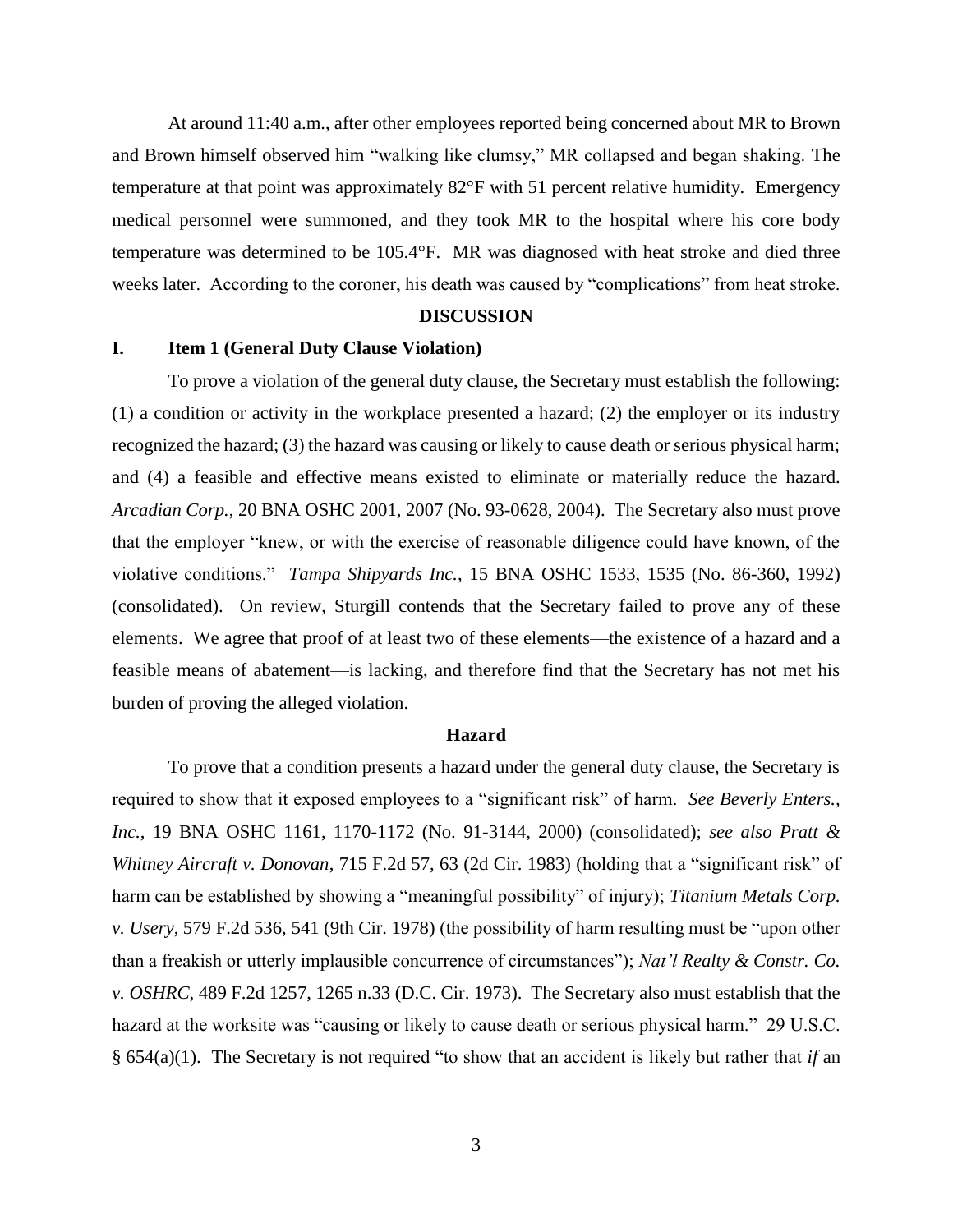accident were to occur, death or serious physical harm would be the likely result." *Beverly Enters.*, 19 BNA OSHC at 1188 (emphasis in original).

In the citation, the Secretary alleges that all of the employees at Sturgill's worksite were exposed to the hazard of "excessive heat from working on a commercial roof in the direct sun during the performance of their duties which included removal of roofing material, tossing the material off the roof into a dump truck, and installation of new roofing material." The judge agreed that employees were exposed to a "heat-related illness hazard," because in her view: (1) the highest "heat index" was 85°F at 10:53 a.m., which is in the "caution" category on the National Oceanographic and Atmospheric Administration's (NOAA) National Weather Service (NWS) heat advisory chart;<sup>2</sup> (2) the employees were generally working in full sunshine and, pursuant to the NWS chart, that permits increasing the temperature by 15°F, placing the heat index in the chart's "danger" category; (3) Brown testified that it felt about 10°F hotter on the roof than on the ground; (4) the work being performed was "physically demanding and strenuous"; and (5) Dr. Theodore Yee, who the judge qualified as an expert in occupational medicine and injuries for the Secretary, testified that there was a "heat-related exposure risk" at the worksite on the day in question that ranged from "heat exhaustion for a younger person up to heat stroke for an older person."

On review, Sturgill argues that the record does not support the judge's findings. Specifically, it contends that the alleged hazard did not exist on August 1, 2012 because excessive heat was not present, claiming that the judge: miscalculated the NWS heat index; should not have given dispositive weight to the opinion of the Secretary's expert witness, Dr. Yee; and erred in finding that the heat conditions at the site were hazardous. The company also argues that the judge should not have used MR's heat stroke as evidence of a hazard, even though her decision explicitly states that her finding of a hazard is not based on MR's illness. Upon weighing the evidence, we conclude that the Secretary has not established the existence of a hazard likely to cause death or serious physical harm.

 $2$  The NWS chart calculates a "heat index" based on ambient temperature and relative humidity; it is a measure of "how hot it really feels when relative humidity is factored in with the actual air temperature." The NWS heat index has an annotation that states, "exposure to full sunshine can increase heat index values by up to 15°F."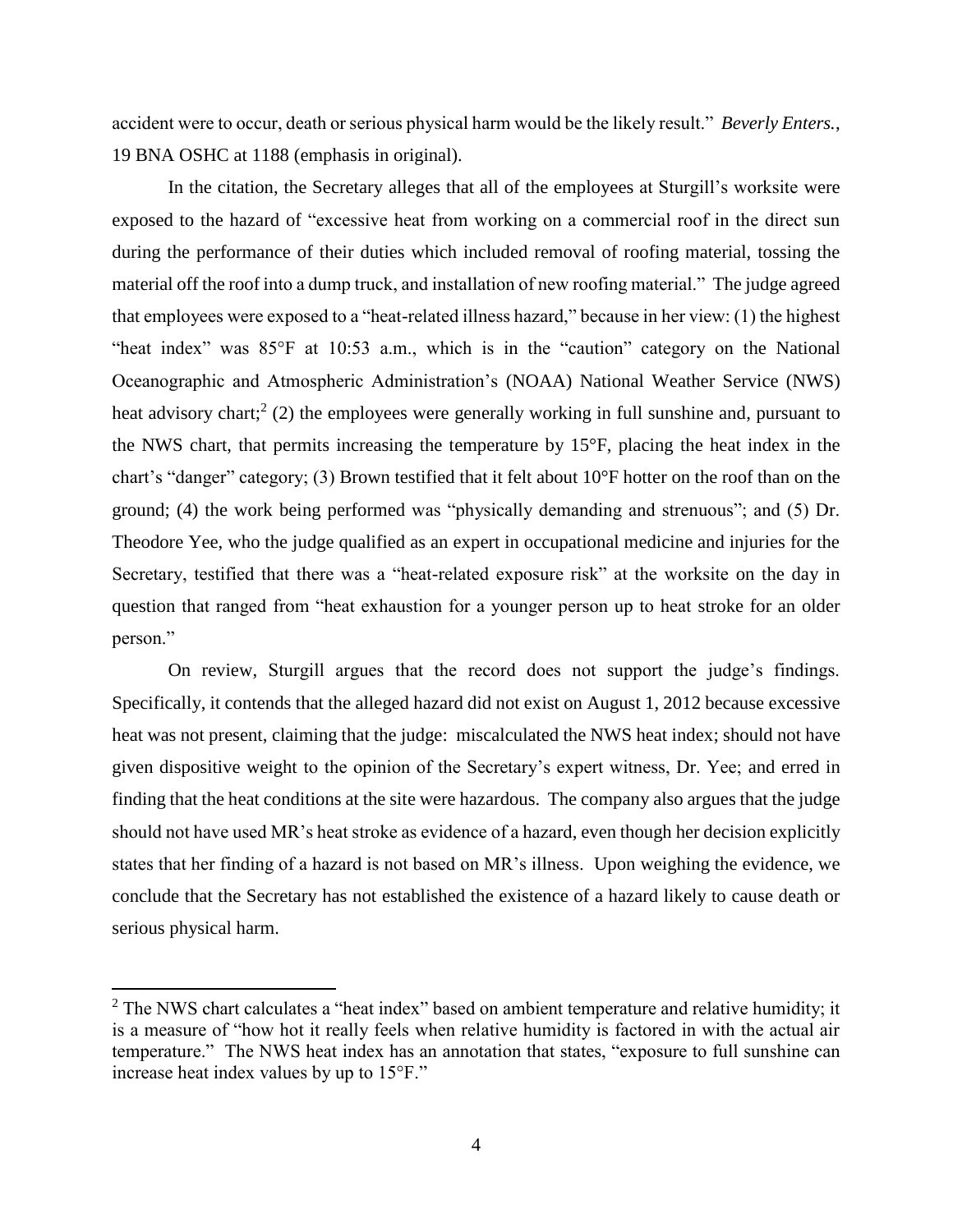#### *NWS Heat Advisory Chart*

We find that the judge erred in her reliance on the NWS chart to establish the existence of the alleged hazard at Sturgill's worksite on August 1 because the Secretary has failed to show that any of the chart's warnings applied to the conditions present that morning. For heat index values of 80 $\degree$ F and higher,<sup>3</sup> the NWS chart sets out four ranges of values and assigns a warning level to each one—caution, extreme caution, danger, and extreme danger—to indicate the "likelihood of heat disorders *with prolonged exposure or strenuous activity*.<sup>"4</sup> Consequently, for any of the warnings to have been applicable at the time of the alleged violation, the Secretary must show either that there was "prolonged exposure" to heat index values that fall within the chart or that the work involved "strenuous activity." The record fails to establish either of these prerequisites.

As to the extent of exposure, the evidence shows that the heat index values were at most in the caution range for two of the five hours the crew worked on the day in question.<sup>5</sup> Yet, we cannot

<sup>&</sup>lt;sup>3</sup> A heat index of 80°F reflects a temperature/relative humidity combination of 80°F/40%.

|  |  |  | <sup>4</sup> The NWS heat index chart states as follows: |
|--|--|--|----------------------------------------------------------|
|--|--|--|----------------------------------------------------------|

 $\overline{a}$ 

|                                                                            | <b>NWS Heat Index</b> |    |    |     |     |     |      |      | Temperature (°F) |     |         |         |                |     |     |     |     |
|----------------------------------------------------------------------------|-----------------------|----|----|-----|-----|-----|------|------|------------------|-----|---------|---------|----------------|-----|-----|-----|-----|
|                                                                            |                       | 80 | 82 | 84  | 86  | 88  | 90   | 92   | 94               | 96  | 98      | 100     | 102            | 104 | 106 | 108 | 110 |
|                                                                            | 40                    | 80 | 81 | 83  | 85  | 88  | 91   | 94   | 97               | 101 | 105     | 109     | 4              | 9   | 24  |     | 136 |
|                                                                            | 45                    | 80 | 82 | 84  | 87  | 89  | 93   | 96   | 100              | 104 | 109     | 4       | 9              | 24  |     | 37  |     |
|                                                                            | 50                    | 81 | 83 | 85  | 88  | 91  | 95   | 99   | 103              | 108 | 11<br>з | 8<br>11 | 124            |     | 37  |     |     |
| Relative Humidity (%)                                                      | 55                    | 81 | 84 | 86  | 89  | 93  | 97   | 101  | 106              | 2   | 1<br>7  | 124     |                | 137 |     |     |     |
|                                                                            | 60                    | 82 | 84 | 88  | 91  | 95  | 100  | 105  | 1<br>O           | 6   | 123     |         | 137            |     |     |     |     |
|                                                                            | 65                    | 82 | 85 | 89  | 93  | 98  | 103  | 108  | 1<br>1<br>4      | 121 |         | 36      |                |     |     |     |     |
|                                                                            | 70                    | 83 | 86 | 90  | 95  | 100 | 105  | 112  | 9<br>1           | 26  | 134     |         |                |     |     |     |     |
|                                                                            | 75                    | 84 | 88 | 92  | 97  | 103 | 09   | 116  | 124              | 132 |         |         |                |     |     |     |     |
|                                                                            | 80                    | 84 | 89 | 94  | 100 | 106 | з    | 121  | 129              |     |         |         |                |     |     |     |     |
|                                                                            | 85                    | 85 | 90 | 96  | 102 |     |      | -216 | 35               |     |         |         |                |     |     |     |     |
|                                                                            | 90                    | 86 | 91 | 98  | 105 | з   | 122  | 131  |                  |     |         |         |                |     |     |     |     |
|                                                                            | 95                    | 86 | 93 | 100 | 108 | 17  | - 27 |      |                  |     |         |         |                |     |     |     |     |
|                                                                            | 100                   | 87 | 95 | 103 | 112 | 121 | 132  |      |                  |     |         |         |                |     |     |     |     |
| Likelihood of Heat Disorders with Prolonged Exposure or Strenuous Activity |                       |    |    |     |     |     |      |      |                  |     |         |         |                |     |     |     |     |
| Caution<br><b>Extreme Caution</b>                                          |                       |    |    |     |     |     |      |      | Danger           |     |         |         | Extreme Danger |     |     |     |     |

 $5$  The crew worked from 6:00 a.m. until the time MR collapsed, which was approximately 11:40 a.m., and the record is silent as to whether the crew subsequently resumed work that day. There is no evidence that the heat index prior to 9:53 a.m. was high enough to register on the NWS chart—in other words, to even register in the "caution" category. The chart itself does not include heat index values for temperatures below 80°F and the highest recorded temperature prior to 9:53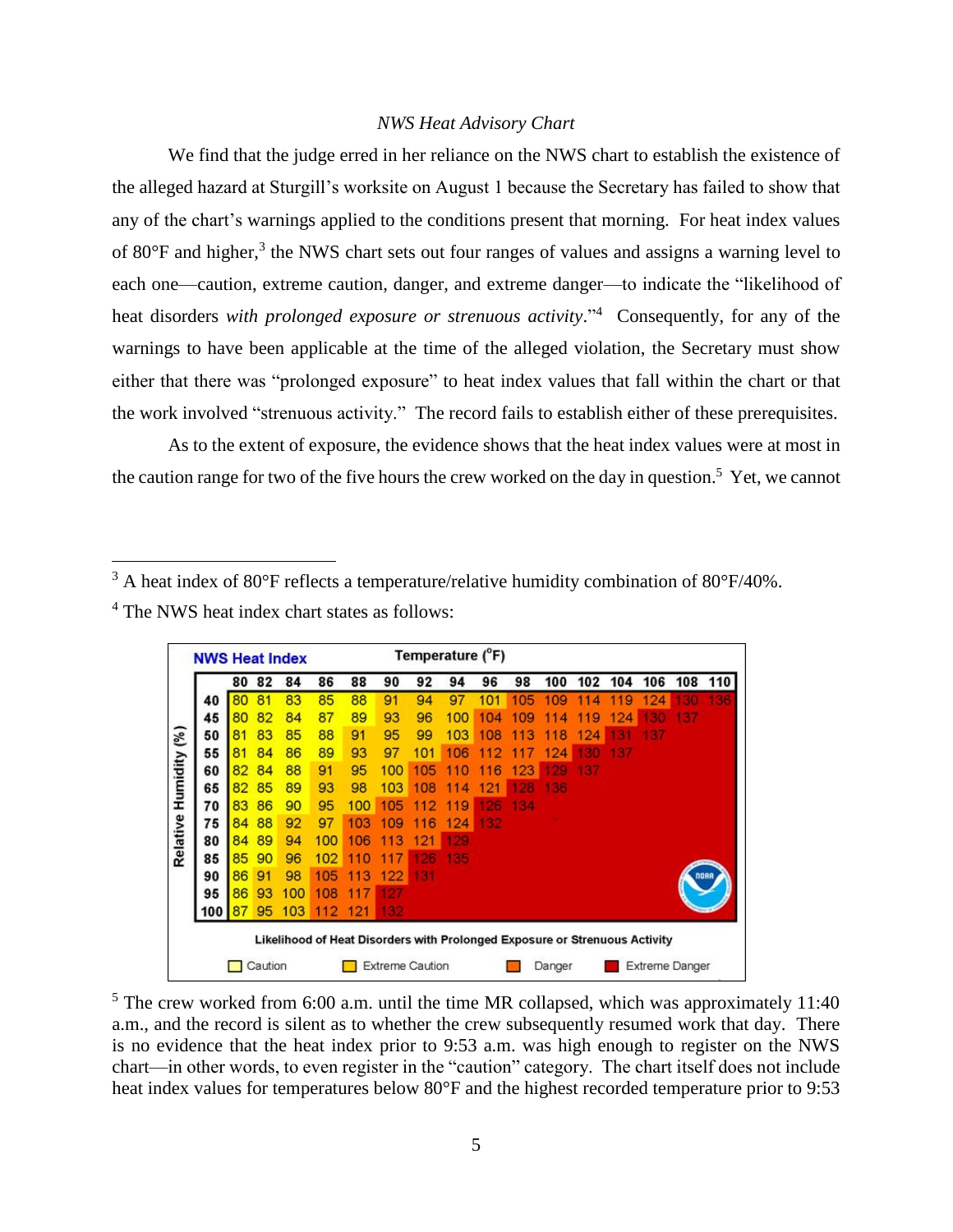determine if two hours in those conditions constitutes "prolonged exposure" because the Secretary does not establish what the NWS means by "prolonged exposure"—in fact, there is no record evidence on this issue.<sup>6</sup> Nor does the record establish that the work performed by Sturgill's crew was "strenuous." Brown explained that employees cut the existing roof's membrane and Styrofoam sheets into small pieces, put the materials into a four-wheel hand cart, and pulled the cart near the edge of the roof for the materials to be discarded—by MR—into a dumpster below. None of the witnesses testified that this work involved anything more than "moderate" exertion; Brown stated that he did not consider the work overall to be strenuous and Dr. Yee characterized MR's work in particular as "light to moderate, if not moderate." Additionally, an OSHA website publication entered into the record that addresses "Occupational Heat Exposure" describes a "moderate work rate category" that fits Brown's characterization of the crew's work that day:

Under motions, sustained moderate ha[n]d and arm work, moderate arm and leg work, moderate arm and trunk work, moderate pushing and pulling, walking at

|                                                | a.m. was 79°F at 8:53 a.m. The record reflects the following temperature and humidity readings |
|------------------------------------------------|------------------------------------------------------------------------------------------------|
| for the remainder of the time the crew worked: |                                                                                                |

 $\overline{a}$ 

| Time      | Temperature   | Humidity | Heat Index    |  |  |
|-----------|---------------|----------|---------------|--|--|
| $9:53$ am | $82^{\circ}F$ | 58%      | $84^{\circ}F$ |  |  |
| 10:53am   | $83^{\circ}F$ | 55%      | $85^{\circ}F$ |  |  |
| 11:53am   | $83^{\circ}F$ | 51%      | 84°F          |  |  |

However, these temperatures are based on a measurement the witnesses referred to as "dry bulb" temperature. As Dr. Yee admitted, the "wet bulb globe" temperature is preferred by many as the most accurate measure of climatic heat. The wet bulb temperature is dependent upon "humidity, air movement (i.e., wind), radiant heat, and temperature." OSHA's TECHNICAL MANUAL, Section III, Ch. 4, IV.A. Indeed, even OSHA in its Technical Manual, while not binding and only advisory in nature, states that a wet bulb meter "is the most accurate tool for adjusting the temperature for stress factors." *Id.* The record evidence shows that the wet bulb temperatures for the times noted in this chart are even lower. The highest measured wet bulb temperature during the morning hours of August 1 was 71°F at 10:53 a.m.

 $6$  Our dissenting colleague would find that MR had "prolonged exposure" to excessive heat after defining such exposure as a half-day's work. We note that she infers this four-hour exposure by adding two hours to the amount of time she presumes the roofing crew would have worked had MR not collapsed—a fact not contained in the record. In addition, it is the Secretary who carries the burden to establish what "prolonged" exposure means, and we conclude he failed to carry this burden by offering no evidence regarding how NOAA defines the term "prolonged," let alone any evidence to aid the trier of fact in understanding the pathophysiology of how environmental temperature/conditions and physical activity contribute to quantifying "prolonged" exposure.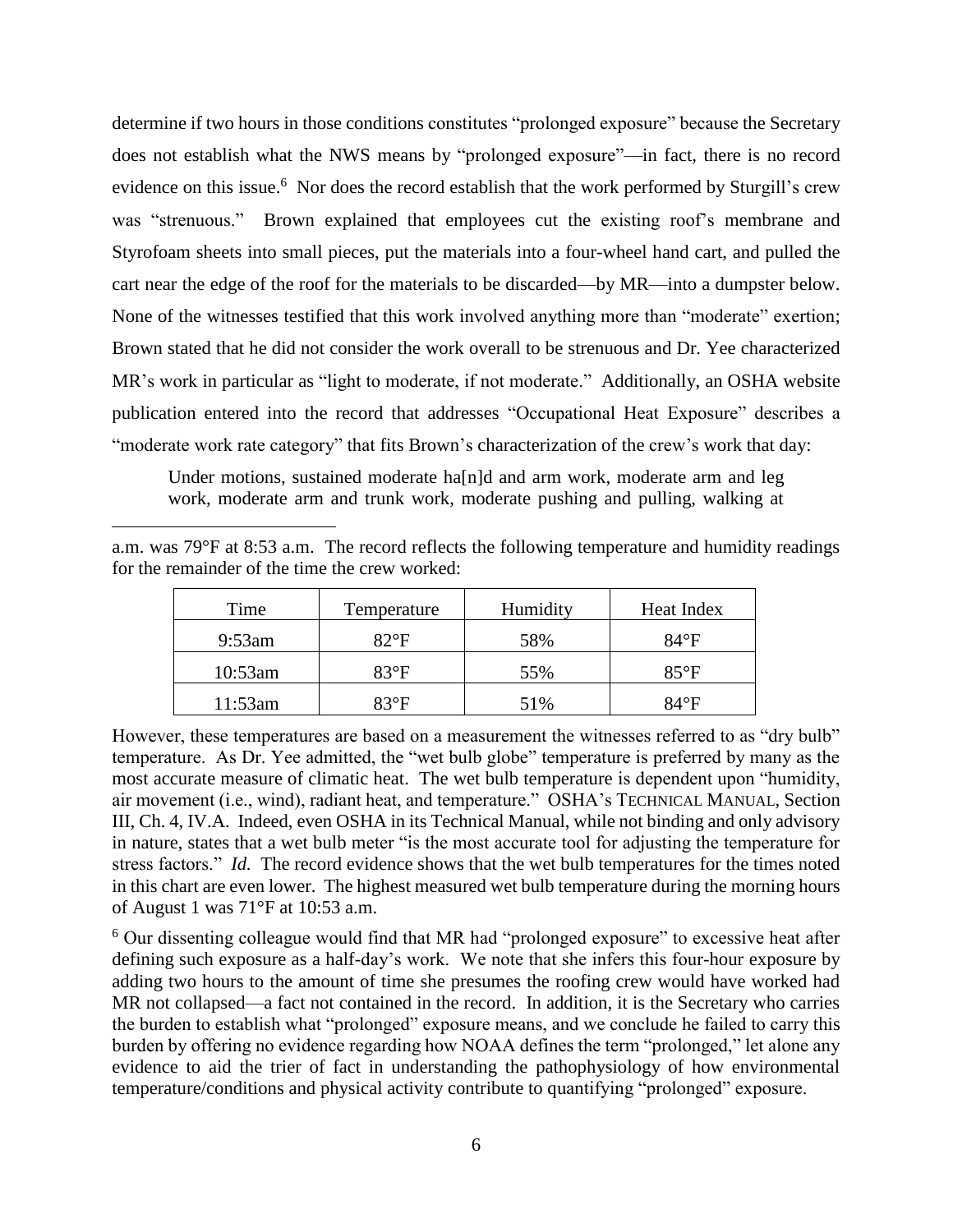moderate speed, lifting 10 pounds, ten times per minute or 25 pounds six times per minute. Under example task, picking fruits and vegetables, bending, squatting, painting with a brush, pushing or pulling lightweight carts or wheelbarrows, offroad operation of trucks, tractors or construction equipment, operating an air hammer, weeding or hoeing.

In short, there is no evidence that the work in which any of the employees engaged that day, including MR, was strenuous. Having failed to demonstrate that the work was strenuous or that the workers were exposed to heat index values within any of the NWS warning levels for a "prolonged" period of time, the Secretary has not shown that any of the NWS warnings applied to the conditions at the worksite.

Even if we were to find that the Secretary had established one of these prerequisites, the record shows that only the lowest of the NWS chart's warning levels—the "caution" warning applied. Indeed, the judge miscalculated the heat index by automatically adding 15°F to the temperature to account for exposure to full sunshine;<sup>7</sup> the NWS chart, however, allows for any increase to be added "to the heat index value<sup>[]</sup>," not to the temperature. In addition, the chart does not state that the heat index will be increased by 15°F whenever there is full sunshine; it states that "exposure to full sunshine *can* increase heat index values by *up to* 15°F." (emphasis added.) There is simply no evidence in the record addressing the factors that are to be considered when determining how much of an increase (up to 15°F) to apply. Absent such evidence, even if the chart were applicable here, there would be no basis to make any addition to the heat index to account for full sunshine.

In any event, the Secretary has not shown that conditions falling in the caution range rise to the level of a "hazard" under the general duty clause. In the context of the chart's other warning levels—"*extreme* caution, *danger*, and *extreme* danger"—"caution" simply does not connote a *significant* risk of harm. 8 *Cf. Kastalon, Inc.*, 12 BNA OSHC 1928, 1937-39 (No. 79-5543, 1986)

 $<sup>7</sup>$  Sturgill disputes that the employees were working in full sunshine, pointing to the compliance</sup> officer's testimony that there were scattered clouds at 10:53 a.m. and broken clouds at 11:53 a.m.; Brown's testimony that it was "partly cloudy" with a "little breeze"; and the presence of available shade on the roof. Given our findings, we do not find it necessary to resolve the dispute as to whether the conditions were closer to "full sunshine" or "partly cloudy."

<sup>&</sup>lt;sup>8</sup> With respect to a general duty clause violation, "[t]he Secretary must define the cited hazard in a manner that gives the employer fair notice of its obligations under the Act by specifying conditions or practices over which the employer can reasonably be expected to exercise control." *Otis Elevator Co.*, 21 BNA OSHC 2204, 2206 (No. 03-1344, 2007) (citations omitted). The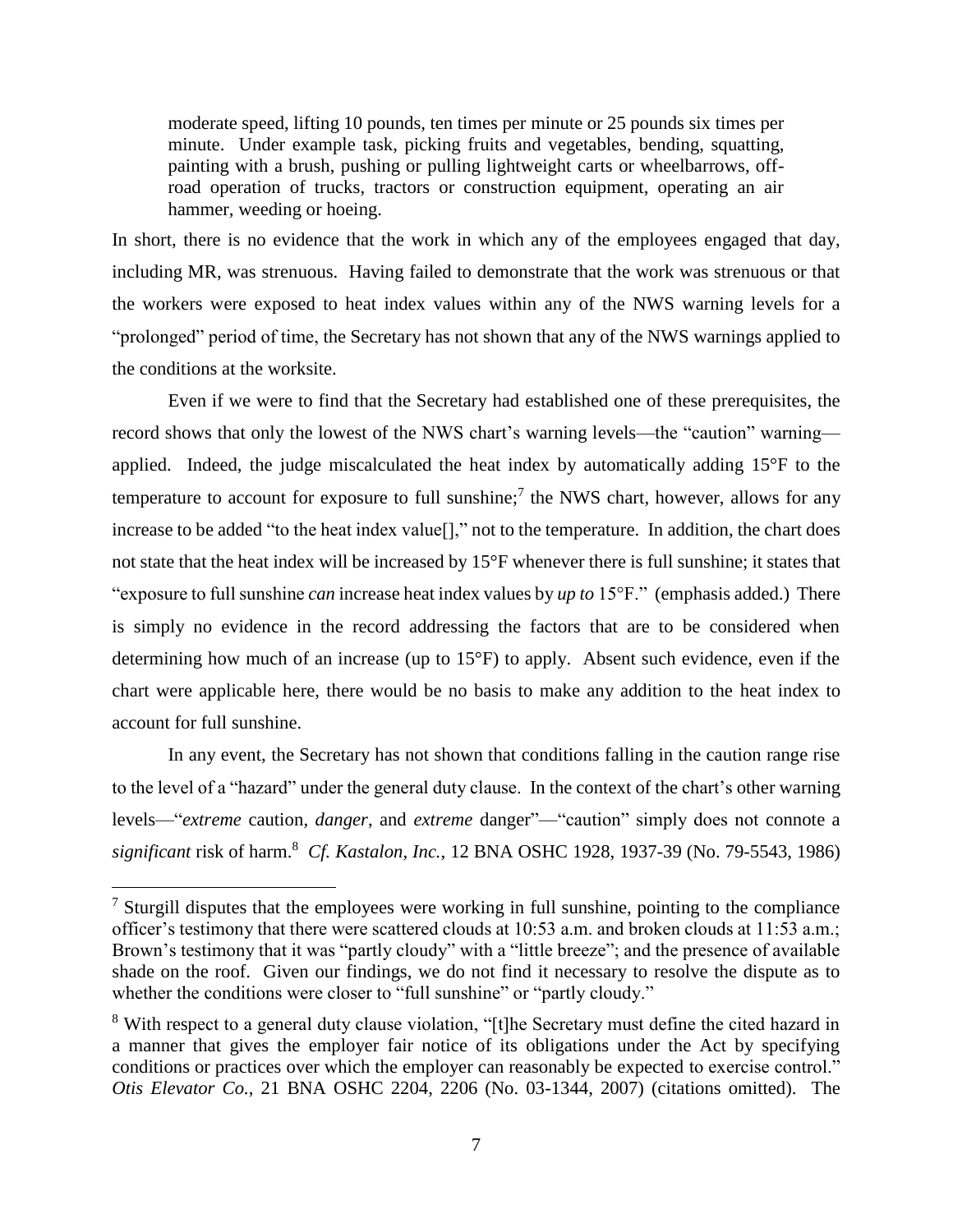(consolidated) (finding that the Secretary failed to show that amount of carcinogen presented a significant risk of harm, as the quantitative risk assessment relied on by the Secretary was too speculative). That serious physical harm is merely "possible" does not satisfy the general duty clause's requirement that the hazard be "likely" to cause such harm. 9 *Id.* ("[I]n order to prove the existence of a hazard within the meaning of the general duty clause, the Secretary cannot merely show that there may be some degree of risk to employees. He must show, at a minimum, that employees are exposed to a significant risk of harm."). *See Indus. Union Dep't, AFL-CIO v. Am. Petroleum Inst*., 448 U.S. 607, 641 & 646 (1980) (plurality opinion) (the Act "was not designed to require employers to provide absolutely risk-free workplaces"; "The legislative history also supports the conclusion that Congress was concerned, not with absolute safety, but with the elimination of significant harm."). Consequently, the NWS chart does not establish that the

Secretary's failure to establish the existence of an excessive heat hazard here illustrates the difficulty in addressing this issue in the absence of an OSHA standard. A similar problem arose in a case in which the Commission found that the establishment of a permissible exposure limit for a carcinogen should not be done through the adjudicatory process without regulated industries having the opportunity for input through notice and comment rulemaking, as "in a rulemaking proceeding, all interested parties have the opportunity to be heard, and a rule gives employers notice of what they must do to provide safe and healthful workplaces." *Kastalon, Inc.*, 12 BNA OSHC 1928, 1939 (No. 79-5543, 1986) (consolidated). We note that California's Division of Occupational Safety and Health (Cal/OSHA) has had a heat illness prevention regulation in existence since 2006. 8 Cal. Code Reg. § 3395 (2006).

<sup>&</sup>lt;sup>9</sup> We note that when reviewing the history of cases in which the Commission has addressed the general duty clause, as well as the reason why the clause was included in the Act in the first place, the Commission has from time to time changed its view as to the scope of the provision and what the Secretary must prove for each of its elements. Section  $5(a)(1)$  was originally intended to serve only as a "stopgap measure to protect employees until standards could be adopted." Donald J. Morgan and Mark N. Duvall, *OSHA's General Duty Clause: An Analysis of Its Use and Abuse*, 5 BERKELEY J. EMP. & LAB. L. 283, 297 (1983). The general expectation was that once a hazard was identified through the general duty clause, OSHA would then engage in rulemaking to ensure the hazard was addressed by a standard. *Id.* While practical considerations may have lead OSHA, over the years, to rely on the general duty clause in lieu of setting standards, the provision seems to have increasingly become more of a "gotcha" and "catch all" for the agency to utilize, which as a practical matter often leaves employers confused as to what is required of them.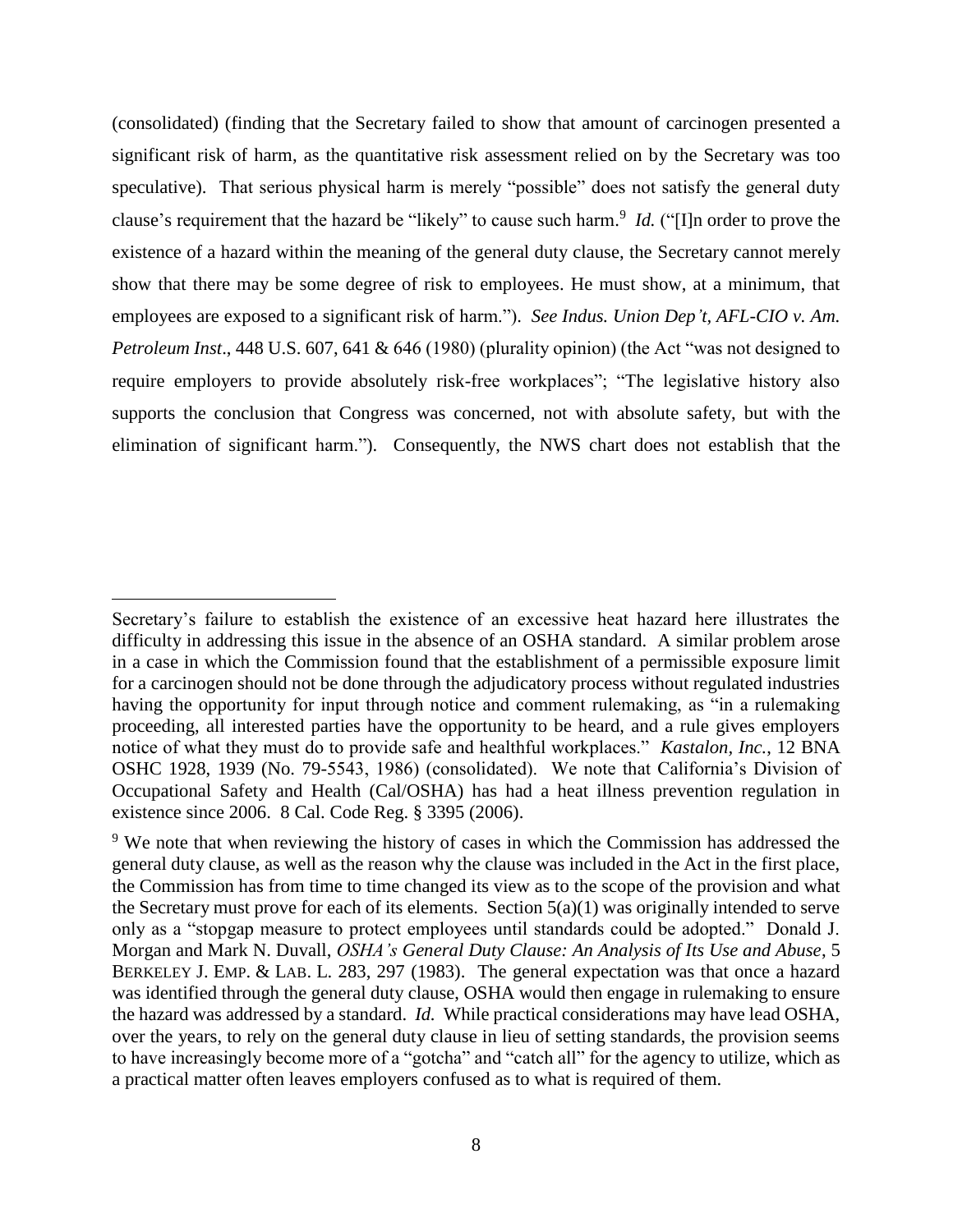worksite conditions posed a hazard likely to cause death or serious physical harm<sup>10</sup>—on the contrary, it stands as evidence that the alleged heat hazard was *not* present at the worksite. 11

### *Dr. Yee's Testimony*

Dr. Yee, the Secretary's expert, testified that the heat conditions at Sturgill's worksite could cause at least heat exhaustion in a hypothetical worker who is age 61, lacks MR's preexisting conditions, and is performing the same work as MR—that is, work involving "light to moderate, if not moderate" physical exertion. Dr. Yee's opinion was based in part on his assumption that

 $10$  To establish the existence of a hazard here, our dissenting colleague draws inferences with no support in the record or Commission precedent. She begins by equating "caution" with the concept of a significant risk of harm. The Commission has previously rejected such a suggestion. In *Kastalon*, the Commission held that it is inappropriate to equate the exercise of caution with recognition of a hazard. 12 BNA OSHC at 1932 ("[T]hat employers take certain precautions does not prove that those precautions are required . . . by the general duty clause."). Our colleague then credits Foreman Brown's generalized estimate that the temperature on the roof was "about" 10 degrees hotter than on the ground because he is a roofer and has been one for 18 years. Next, she leaps to the conclusion that this experience gives the foreman specialized meteorological knowledge that qualifies him to estimate accurately the difference between the temperature on the roof and on the ground. While lay opinion testimony is permissible under Rule 701 of the Federal Rules of Evidence if it is rationally based on the witness's perception (e.g., "it felt warmer on the roof), it cannot be based on scientific, technical, or other specialized knowledge or the application of such knowledge to facts or data, as that is the sole province of experts. *Compare* Fed. R. Evid. 701 (Opinion Testimony by Lay Witnesses), *with* Fed. R. Evid. 702 (Testimony by Expert Witnesses), 703 (Bases of an Expert's Opinion Testimony) ("An expert may base an opinion on facts or data in the case that the expert has been made aware of or personally observed."). Similarly, in again equating precaution with hazard, our dissenting colleague erroneously relies on Brown's testimony that he knew it was going to be a "hot," "summer time" day and that his crew therefore needed to take more breaks, as evidence that Sturgill recognized there was a heat-related illness hazard that day. Rather than proving employer recognition, Brown's testimony simply demonstrates that the company properly trained him on taking *precautions*.

 $11$  In light of our conclusion that the Secretary has failed to establish that any of the levels in the NWS chart are applicable here, the joint motion filed on February 11, 2019 by Sturgill and the Amici to "Take Official Notice of Material Pertaining to Probative Value of National Weather Service's 'Heat Index Chart,' " is moot; we therefore deny the motion. We note that the Secretary has also failed to show that conditions in the caution zone—the lowest category of the NWS chart—pose a hazard likely to cause death or serious physical harm in light of OSHA's own guidance. In "OSHA's Campaign to Prevent Heat Illness in Outdoor Workers - Using the Heat Index to Protect Workers," OSHA suggests that "excessive heat" exists when NOAA issues an extreme heat advisory if the potential exists for heat index values to reach 105-110°F, and identifies heat index values below 91°F as "Lower (Caution)" such that "[b]asic heat safety and planning" is an appropriate protective measure.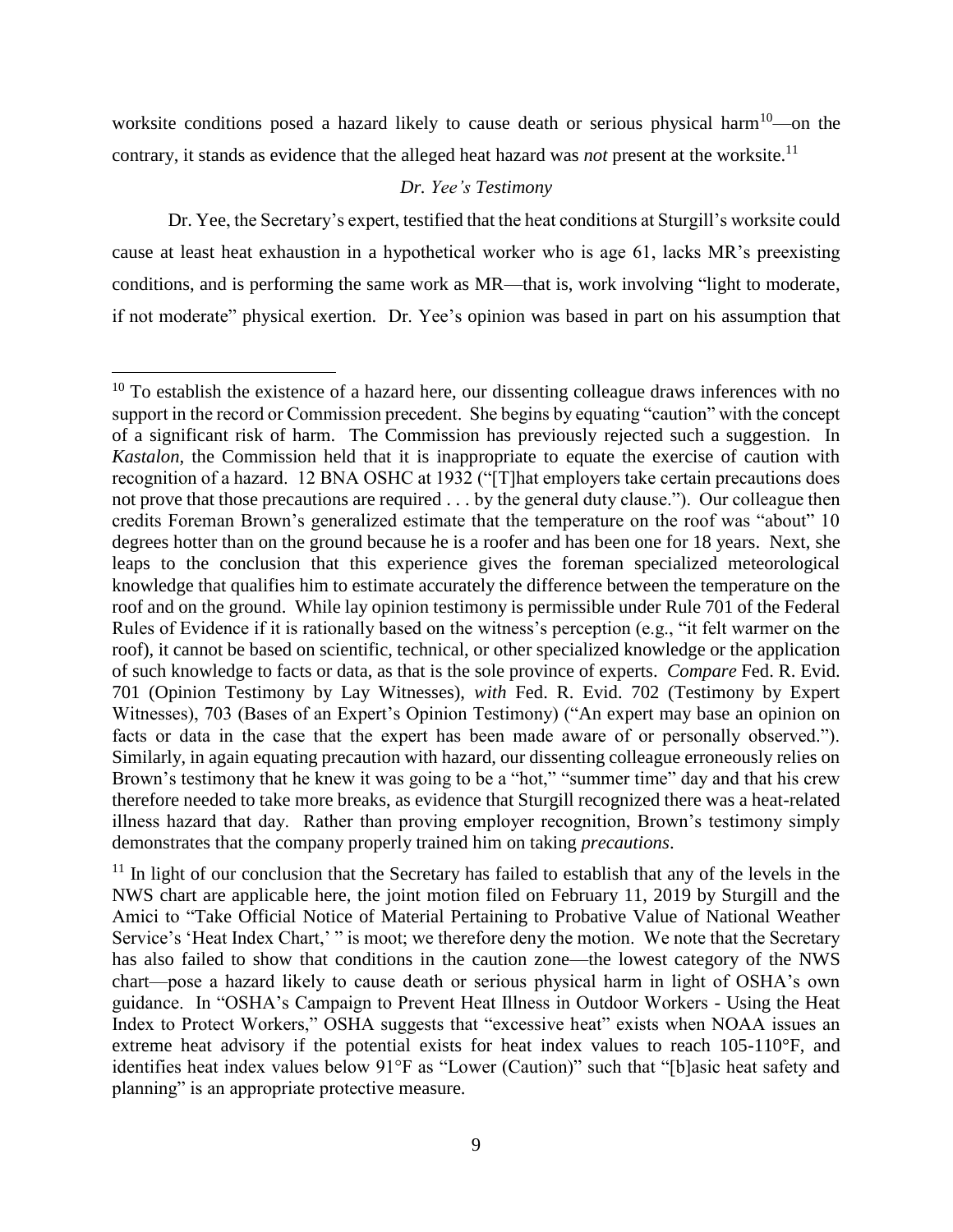conditions at the worksite included working in direct sunshine for a significant portion of the five-hour period that began at 6:30 a.m. and, as a result, the NWS heat index values for that period should be increased by 7.5°F.

Dr. Yee, however, failed to explain on what basis he determined that 7.5°F was the appropriate increase, stating only that "[h]eat accumulates in a person, so I would say it's at least [7.5°F] more" and that a higher increase "would probably find disagreement among reasonable minds." *See Riegel v. Medtronic, Inc.*, 451 F.3d 104, 127 (2d Cir. 2006), *aff'd*, 552 U.S. 312 (2008) (stating that "[a]n expert opinion requires some explanation as to how the expert came to his conclusion and what methodologies or evidence substantiate that conclusion[]," and dismissing negligent manufacturing claim where expert failed to explain the basis for his opinion that catheter burst radially, not longitudinally); *SkinMedica, Inc. v. Histogen Inc.,* 727 F.3d 1187, 1210 (Fed. Cir. 2013) (evidentiary value of conclusory expert testimony is "unhelpful"; such opinions "lack any substantive explanation tied to the intrinsic record" and "without a more detailed explanation" as to how the expert "formed his conclusions," they "deserve[] no weight"). We therefore give limited weight to Dr. Yee's expert opinion that the conditions at the worksite could cause his "hypothetical worker" to have a serious heat illness. *See Mosser Constr., Inc.*, 23 BNA OSHC 1044, 1046-47 (No. 08-0631, 2010) (finding expert's opinion "unpersuasive" where the expert failed to explain factual details underlying it); *Peterson Bros. Steel Erection Co.*, 16 BNA OSHC 1196, 1203-04 (No. 90-2304, 1993) (discounting expert's testimony because he did "not include the factual basis and reasoning behind [his] opinion"), *aff'd*, 26 F.3d 573 (5th Cir 1994).

Indeed, in the absence of credible evidence as to how much, if any, the NWS heat index values for that morning should be increased, the weight of the evidence establishes at most that the heat index was in the caution range for two hours, which as discussed above indicates that the alleged hazard was in fact not present that morning. <sup>12</sup> *See Boucher v. U.S. Suzuki Motor Corp*. 73 F.3d 18, 21 (2d Cir 1996) (court has discretion under Federal Rule of Evidence 703 "to determine whether the expert acted reasonably in making assumptions of fact upon which he would base his

 $12$  Although the Secretary asserts that MR "worked for about five hours in direct sunlight," direct sunlight exposure alone is not sufficient to fall within any of the warning zones in the chart which as discussed above the Secretary has not shown even applies here—because the heat index was not at 80°F or above for the entirety of those five hours. To the extent the Secretary is alleging that any of the employees worked for five hours while heat index levels were within any of the chart's warning zones, the evidence does not support such a claim.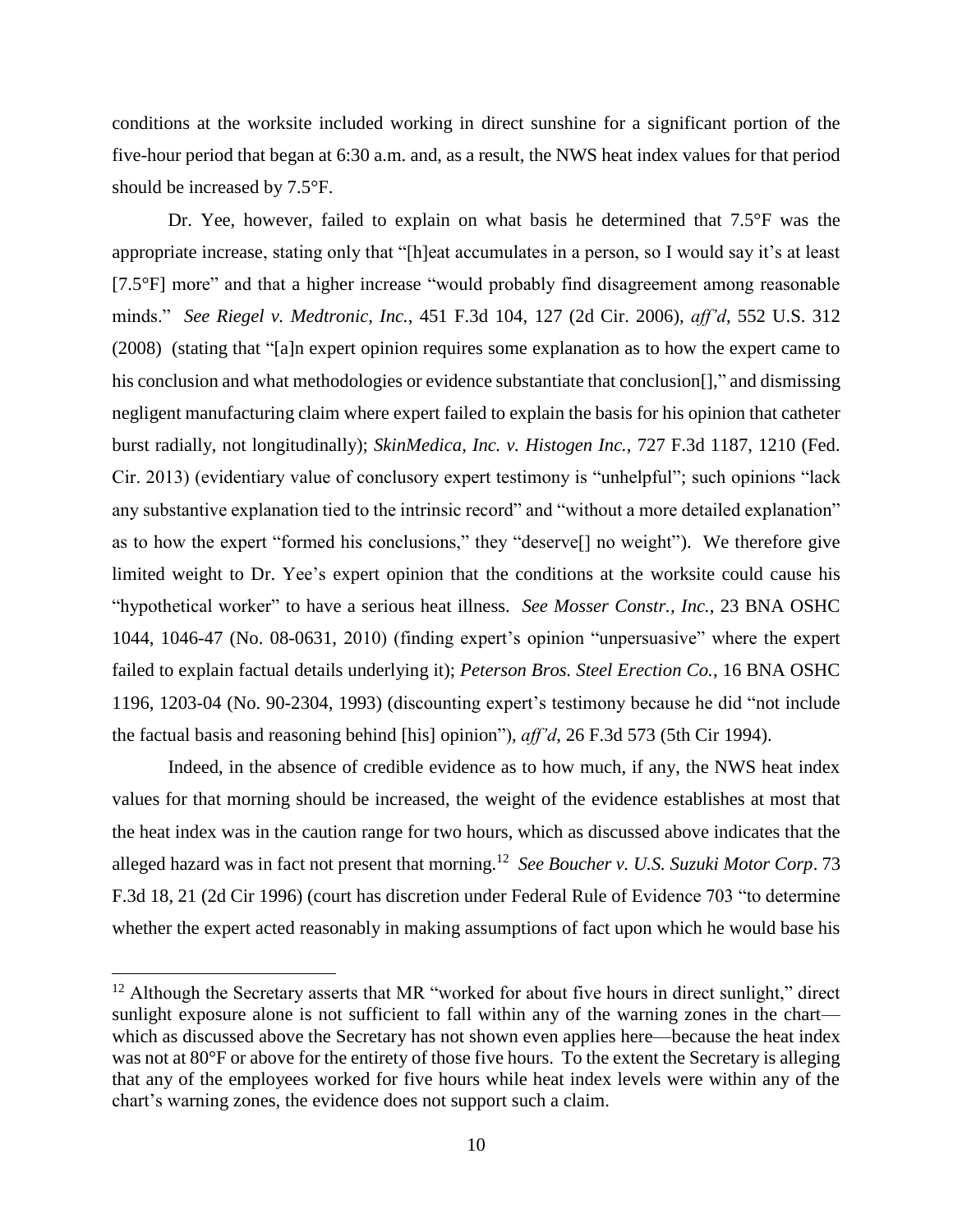testimony") (citation omitted). Consequently, we do not afford Dr. Yee's testimony dispositive weight but instead weigh all of the evidence; in doing so, we find that his opinion that a heat hazard was present is outweighed by the other substantial record evidence considered as a whole. *See Conn. Nat. Gas Corp.,* 6 BNA OSHC 1796, 1800 (No. 13964, 1978) ("[E]xpert testimony is not conclusive; it is up to the trier of fact to determine what, if any, weight will be given that testimony."); *see also* 29 U.S.C. § 660(a) (Commission's findings conclusive "if supported by substantial evidence on the record considered as a whole").

### *MR's Illness*

Finally, the Secretary has argued throughout this litigation that the occurrence of MR's illness alone is evidence that a heat hazard was present at the worksite on the day in question. This reliance is unfounded. Although the coroner and MR's treating physicians diagnosed MR as having heat stroke, the record does not establish that they were aware of the temperature and humidity levels at the worksite that day—which, as discussed above, do not establish the existence of a hazard—or that MR's work involved only "light to moderate" exertion. Moreover, it is undisputed that MR had preexisting medical conditions. Yet the Secretary and our dissenting colleague would have us reason backwards to make a direct causal connection between MR's diagnosis and the conditions at the worksite without any credible supporting evidence. <sup>13</sup> *Compare Arcadian*, 20 BNA OSHC at 2010 ("no question that the hazard of the pressure vessel explosion caused serious physical harm" under 5(a)(1)), with *Coleco Indus., Inc.*, 14 BNA OSHC 1961, 1964 (No. 84-546, 1991) (noting that hazard of disabled interlocks and contacts on elevator, which

 $^{13}$  The only evidence in this regard is: (1) Dr. Yee's testimony regarding the hypothetical worker and (2) the coroner's testimony that he would not expect MR's preexisting conditions to cause the elevated body temperature that MR suffered. We have already found Dr. Yee's testimony unpersuasive due to the speculative assumption upon which it was based and his insufficient explanation for his opinion, so we do not rely on it here as well. Nor do we rely on the coroner's testimony for the reasons explained above—the record does not show that he was familiar with the conditions at the worksite. Further, even if we were to credit the Secretary's medical evidence and conclude that MR suffered heat stroke, that evidence would at most show it was not exposure to heat alone that caused such condition, but rather a combination of factors, including MR's preexisting conditions.

We also make this determination without reliance on Sturgill's expert, Dr. David Randolph, an occupational physician, who testified that in his opinion, the heat stroke diagnosis by the numerous physicians who treated MR and the coroner who examined him was "inaccurate." The judge discredited Dr. Randolph's testimony on several grounds, and we do not disturb that finding here.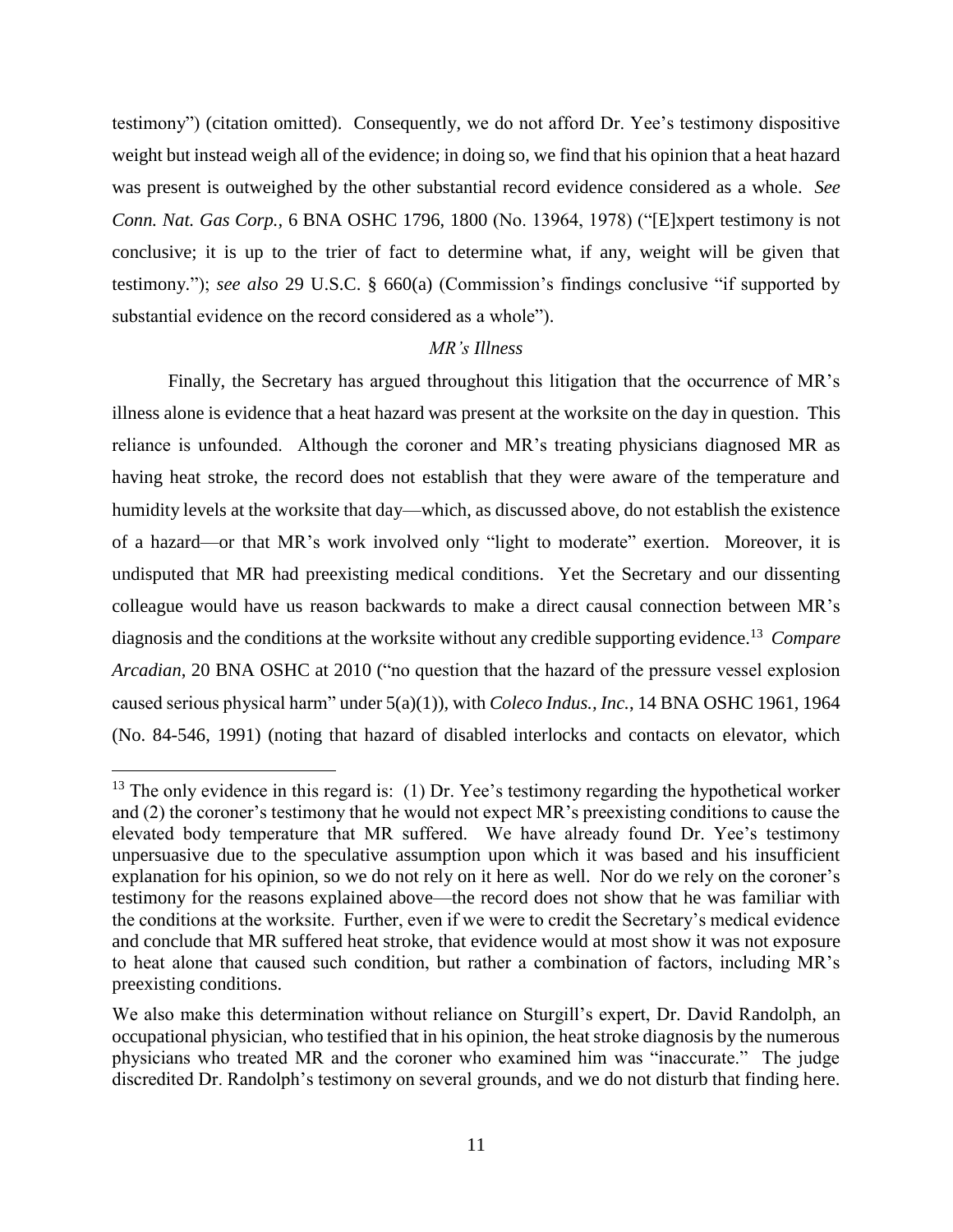caused employee to be crushed by inadvertent movement of the elevator, was established under  $5(a)(1)$ ).

In fact, Sturgill had neither actual nor constructive knowledge of whatever aspects of MR's physical condition might have made him susceptible to becoming ill that day. 14 *Tampa Shipyards Inc.*, 15 BNA OSHC at 1535 (stating that knowledge of the violative condition is required to establish a general duty clause violation). Sturgill did not know MR's age or preexisting medical conditions—MR was a temporary employee provided by a staffing company and the day of the

<sup>&</sup>lt;sup>14</sup> While the Commission has never held that certainty as to the threshold level for injury is a prerequisite to a general duty clause violation, *see Beverly Enters., Inc.*, 19 BNA OSHC at 1172, knowledge of the "significant risk of harm" cannot be based on the hidden characteristics of an "eggshell" employee; the risks resulting from such characteristics do not fit within the confines of a realistic possibility or the consideration of the best available evidence. *See Pratt & Whitney*, 649 F.2d at 104 (the Act "is intended only to guard against significant risks, not ephemeral possibilities").

Commissioner Sullivan agrees with the concerns expressed by Chairman MacDougall in her concurring opinion in connection with defining the hazard in this case as "excessive heat." He also finds, however, that the Secretary must prove that Sturgill could have reasonably foreseen the incident occurring given all of the facts available to it prior to the incident and not simply that there was a "risk of harm" based on an expert's later opinion as to what constitutes a "heat-related exposure risk."

In Commissioner Sullivan's view, the Commission should return to an interpretation put forth in *Pratt & Whitney*, 8 BNA OSHC 1329 (No. 13591, 1980), *aff'd in part, rev'd in part, remanded*, 649 F.2d 96, 101 (2d. Cir. 1981), and *Bomac Drilling*, 9 BNA OSHC 1681 (No. 76-0450, 1981) (consolidated), *overruled by U.S. Steel Corp.,* 10 BNA OSHC 1752 (No. 77-1796, 1982). In those cases, the Commission held that the Secretary must prove that an incident is "reasonably foreseeable" when citing under the general duty clause. *Pratt & Whitney,* 8 BNA OSHC at 1334. The reasoning underlying this test was a concern that general duty clause cases were wrongly focusing on the particular incident causing the injury in the case, rather than the hazard in general. Commissioner Sullivan views the focus of the current case to be the same as it was in *Pratt & Whitney—what happened specifically to the employee (MR), rather than whether the employer* (Sturgill) could have reasonably foreseen the incident occurring given all the other conditions at the time of the incident. As such, in his view, the Commission should again embrace the "reasonably foreseeable" test as set forth by the Commission in those cases, an interpretation which the Commission pointed out is consistent with the definition of a "serious" violation under section 17(k) of the Act. *See Pratt & Whitney*, 8 BNA OSHC at 1335; 29 U.S.C. § 666(k). When evaluating the general duty clause, the Secretary must establish that a truly "meaningful" and "significant" possibility of harm existed, and that "employers receive adequate notice of their legal responsibilities under the general duty clause." *See* 5 BERKELEY J. EMP. & LAB. L. at 305. Since the Secretary failed to make this showing here, Commissioner Sullivan finds that the Secretary failed to establish the existence of a hazard.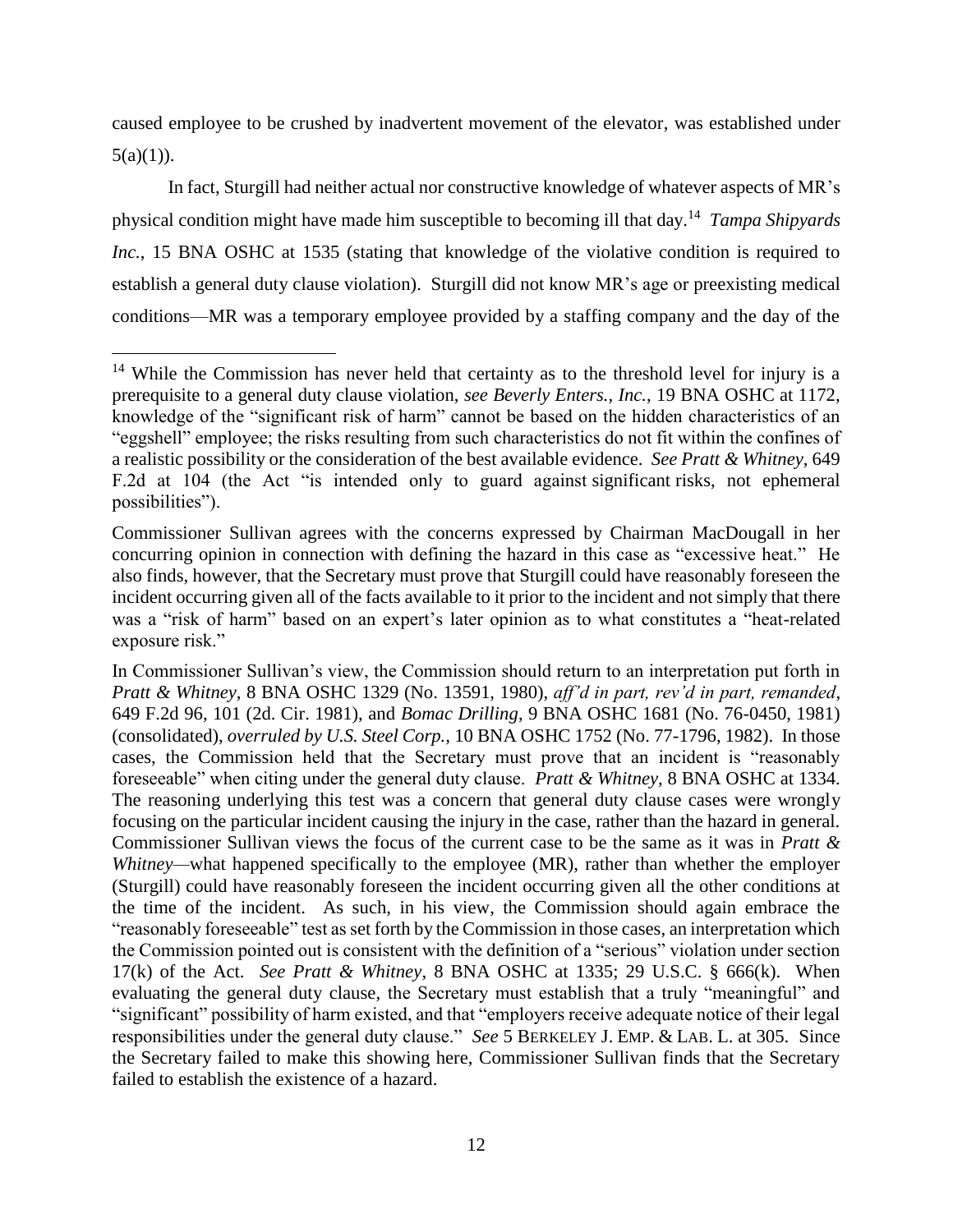alleged violation was MR's first on the job. Nor did Sturgill have constructive knowledge of that personal information—as Sturgill correctly points out, the company was precluded from seeking it by the Age Discrimination in Employment Act (ADEA), 42 U.S.C. § 12112, and the Americans with Disabilities Act (ADA), 42 U.S.C. § 12101 *et seq*., as amended by the Americans with Disabilities Act Amendments of 2008, P.L. 110-325 (ADA). While health-related inquiries are permissible under the ADA if job-related and consistent with business necessity, guidance issued by the U.S. Equal Employment Opportunity Commission makes clear that such inquiries are only allowed when an employer "has a reasonable belief, based on objective evidence that: (1) an employee's ability to perform essential job functions will be impaired by a medical condition; or (2) an employee will pose a direct threat due to a medical condition."<sup>15</sup> *EEOC Enforcement Guidance on Disability-Related Inquiries and Medical Examinations of Employees under the Americans with Disabilities Act*, https://www.eeoc.gov/policy/docs/guidance-inquiries.html (permissible questions include "asking an employee whether s/he can perform job functions"); *see also* 42 U.S.C. § 12112(d)(4)(A) (health-related inquiries permissible under ADA if job-related and consistent with business necessity); 29 C.F.R. § 1630.15(e) ("It may be a defense to a charge of discrimination under [the ADA] that a challenged action is required or necessitated by another Federal law or regulation . . . .")*; Miller v. Whirlpool Corp.*, 807 F. Supp. 2d 684, 688-89 (N.D. Ohio 2011) (compliance with general duty clause cannot be used as justification for conducting medical inquiries that screen out an individual because of disability); *Cripe v. City of San Jose*, 261 F.3d 877, 885, 890 (9th Cir. 2001) (citing 42 U.S.C. § 12112(b)(6)) (the standard to prove the "business necessity" defense under the ADA to validate an employer's qualification standard that "screen[s] out or tend[s] to screen out an individual with a disability" is "quite high").

Here, Sturgill made inquiries within the constraints that the ADA and ADEA impose: it asked MR if he had prior roofing experience and whether he was all right once he started work. Since MR responded yes to both questions, Sturgill had no basis to believe that MR may have had medical conditions that could endanger his health if he performed the assigned work; so, it was precluded from inquiring further. Had Sturgill asked about MR's age or underlying health

<sup>&</sup>lt;sup>15</sup> Although the Secretary correctly points out that certain OSHA standards authorize an employer to inquire about an employee's medical conditions, no such standard is applicable here. *See, e.g.*, 29 C.F.R. § 1910.134(e)(1) ("The employer shall provide a medical evaluation to determine the employee's ability to use a respirator . . . .").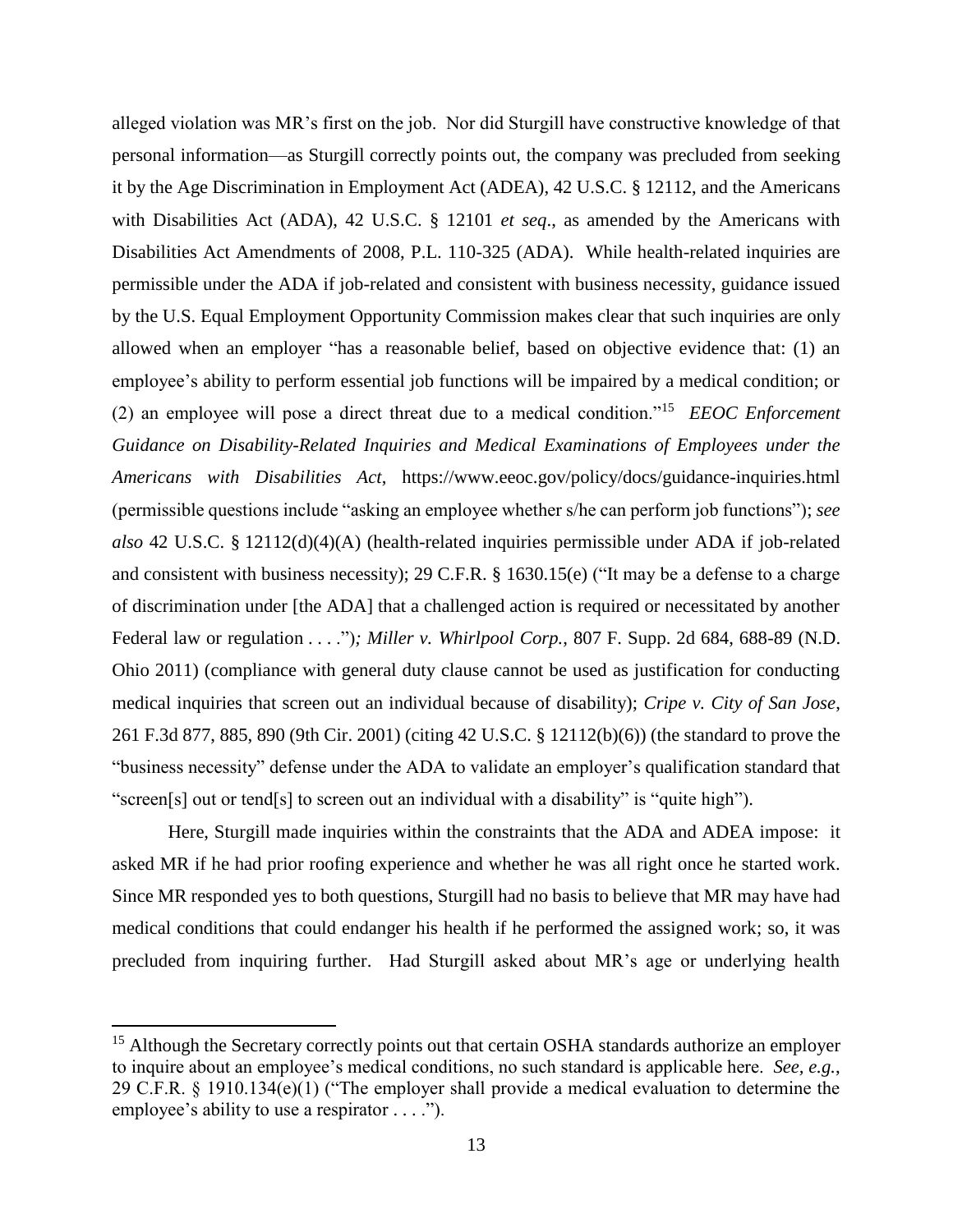conditions and then taken action on that basis, it could have been subject to a claim for redress under both of these statutes. *See* 42 U.S.C. § 12112(d)(4)(A) (employer "shall not require a medical examination and shall not make inquiries of an employee as to whether such employee is an individual with a disability or as to the nature of the disability, unless such examination or inquiry is shown to be job-related and consistent with business necessity."); 42 U.S.C. § 12117(a) (powers, remedies, and procedures); *see also* 42 U.S.C. § 2000e-5 (enforcement provisions for equal employment opportunities); 29 U.S.C. § 623(a)(1) (unlawful for an employer "to fail or refuse to hire or to discharge any individual or otherwise discriminate against any individual with respect to his compensation, terms, conditions, or privileges of employment, because of such individual's age"); 29 U.S.C. § 626(b) (provision on enforcement; prohibition of age discrimination under fair labor standards; unpaid minimum wages and unpaid overtime compensation; liquidated damages; judicial relief; conciliation, conference, and persuasion). Under these circumstances, the Secretary cannot rely—directly or indirectly—on any susceptibility MR may have had to heat conditions at the worksite in attempting to establish the alleged violation. *See U.S. Postal Serv.*, 24 BNA OSHC 2066, 2069-71 (No. 08-1547, 2014) (employer lacked constructive knowledge of information that Family and Medical Leave Act regulations prohibited from being disclosed).

Accordingly, we conclude that the record does not support the Secretary's allegation that an excessive heat hazard was present at the worksite.<sup>16</sup>

<sup>&</sup>lt;sup>16</sup> Having found that the Secretary has failed to establish the existence of a hazard, we need not reach the issue of whether Sturgill or its industry recognized the alleged hazard. *See Pepperidge Farm, Inc.*, 17 BNA OSHC 1993, 2003 (No. 89-265, 1997) (a hazard is deemed "recognized" when "the potential danger of a condition or activity is either actually known to the particular employer or generally known in the industry.") (quoting *St. Joe Minerals v. OSHRC*, 647 F.2d 840, 845 (8th Cir. 1981)). We note, however, that the evidence on industry recognition falls short. The Secretary relies on documents from an industry trade group, the National Roofing Contractors Association (NRCA), that reference the potential for "heat" to pose a hazard, but these documents do not specify at what point or under what conditions that occurs; so, they do not show that the industry would have recognized that the climatological conditions present at Sturgill's worksite on August 1, 2012 were hazardous. *See, e.g., Kokosing Constr. Co.*, 17 BNA OSHC 1869, 1873 (No. 92-2596, 1996) (industry recognition that climbing formwork walls without fall protection was hazardous was established based on evidence that the industry understood climbing the walls posed a fall risk, not based on evidence that the industry recognized the general principle that falling from heights is dangerous).An industry trade association that puts out a few documents advising that "heat" can be dangerous to one's health is not evidence that the industry has recognized that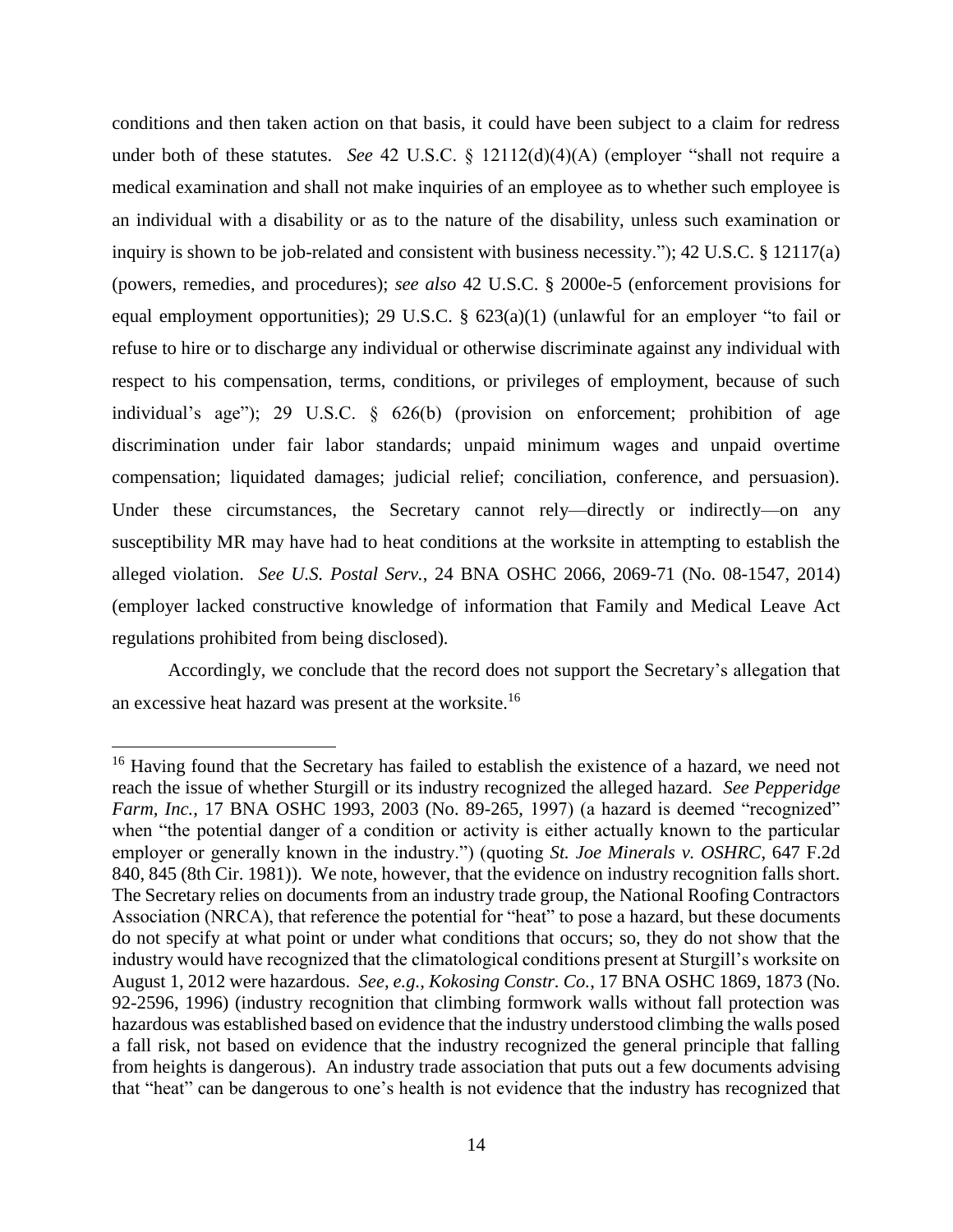#### **Feasible and Effective Abatement Measures**

To establish the feasibility of a proposed abatement measure, the Secretary must "demonstrate both that the measure[] [is] capable of being put into effect and that [it] would be effective in materially reducing the incidence of the hazard." *Arcadian*, 20 BNA OSHC at 2011 (citing *Beverly Enters. Inc.*, 19 BNA OSHC at 1190). Where an employer has undertaken measures to address a hazard alleged under the general duty clause, the Secretary must show that such measures were inadequate. *U.S. Postal Serv.*, 21 BNA OSHC 1767, 1773-74 (No. 04-0316, 2006). On review, the parties dispute whether Sturgill implemented five abatement measures proposed by the Secretary in the citation: (1) implementing an "acclimatization plan"; (2) requiring employees to wear loose fitting, reflective clothing; (3) imposing a "formalized work-rest regimen"; (4) imposing a "formalized hydration policy" that requires employees to drink water at regular intervals; and (5) monitoring employees for signs of a heat illness.

Before addressing this element of proof, however, we must first determine whether the Secretary proposed each measure as an alternative means of abatement, in which case implementing any one of them would constitute abatement of the alleged violation, or as a

the conditions at issue posed a hazard. To hold otherwise would have a chilling effect on the willingness of trade associations to produce guidance materials for their members on issues such as the prevention of heat illness.

As noted above, Commissioner Sullivan finds that the Secretary has not proven that an excessive heat hazard was present at the worksite because the Secretary has not proven that a heat-related incident was reasonably foreseeable. Even if he were to apply the test utilized by his colleagues, however, he rejects the notion that one trade association's guidance documents constitute proof that the roofing industry, and particularly Sturgill, recognized the cited hazard at issue in this case. The Secretary gives great weight to the NRCA publications discussing heat illnesses, signs, symptoms, and precautions, and argues that these documents show the roofing industry recognized that a hazard was present in this case, as Sturgill used these publications in its training program for permanent employees. While the NRCA may be a leading voice for many roofing employers, Commissioner Sullivan notes that its publications and opinions benefit those who choose to be NRCA members. Since not all roofing employers belong to the NRCA, many may not be aware of these publications. In his view, to conclude otherwise is unfair to those businesses who may not know the NRCA exists or choose not to join its membership.

Further, as pointed out in one of the *amici* briefs, Commissioner Sullivan agrees that the NRCA materials do not stand for the conclusion that the NRCA and its members "recognize essentially any remotely elevated temperature as a recognized 'heat' hazard for employees performing roofing work." Rather, these materials provide "information to member companies and to their employees on ways to protect themselves from working in certain hot environments."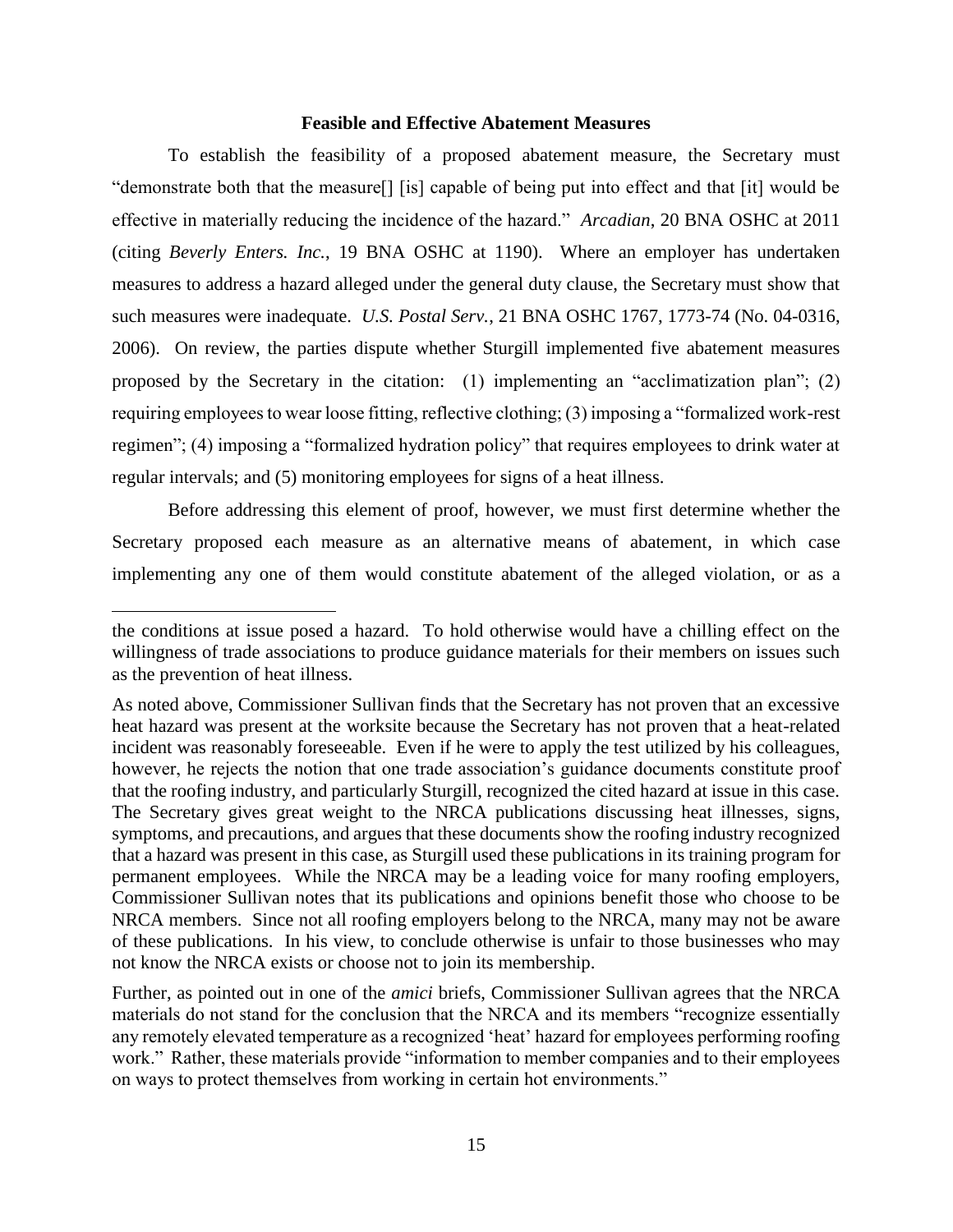component of a single means of abatement, in which case all of the measures must be implemented to abate the violation. If the former, the Secretary can prevail on this element only if he proves that Sturgill implemented none of the measures. *Id*. If the latter, he need only show a failure to implement one of them. The judge did not expressly address this threshold issue but analyzed the record with regard to each of the "five means of abatement" measures and found that Sturgill had not implemented any of them.

We find, unlike our dissenting colleague, that the Secretary litigated his proposed measures as alternative means of abatement. Although the citation is internally inconsistent in this regard,  $17$ the Secretary's post-hearing brief clearly identifies four measures as alternative abatement methods:

CSHO Wallace suggested a number of feasible abatement methods. Perhaps *the most obvious means* of reducing exposure to the hazards *was to acclimate* workers to working in the heat . . . . Sturgill *could also have feasibly reduced exposure* to the heat hazards by preventing MR from working while wearing clothing wholly unsuitable for hot environments . . . . Sturgill *could also have feasibly reduced exposure* to heat hazards by implementing a formalized work-rest regimen . . . . Sturgill *could also have feasibly reduced exposure* to the heat hazards by implementing a formalized water drinking program .... Sturgill could have

 $17$  The first part of the citation, which addresses the nature of the alleged violation, concludes with a sentence alleging that Sturgill failed to implement a "prevention program" addressing five points: loose and reflective clothing; a formal work/rest regimen; monitoring for signs of heat-related illness; guidelines for removal of symptomatic employees; and a formal acclimatization work practice. The next part of the citation, which specifically addresses abatement, includes an enumerated list of five measures that parallel these points, and a sixth (unenumerated) measure that overlaps with the fifth—"[d]evelop an acclimatization program and provide training of heat related illnesses." This suggests an intent to allege that the proposed abatement is a program comprised of these specific measures. The abatement portion of the citation, however, begins with a sentence that uses and references the plural word "methods": "Feasible and acceptable *methods* to abate this hazard include, but *are* not limited to: . . . ," suggesting that each measure is an alternative means of abatement. (emphasis added).

The Secretary's brief on review sheds no light on this threshold question. More revealing, however, is an exchange at oral argument during which the Secretary's counsel answered affirmatively that the Secretary has proposed these measures as alternatives. Counsel was then asked twice by our dissenting colleague—presumably in an effort to save the counsel from himself—if the Secretary has to show that Sturgill's actions were ineffective with regard to all five measures, and both times he answered that the Secretary does. Only after being asked a fourth time, at which point the ramifications of his prior answers were evidently now clear, did counsel assert that they are not alternatives. The Secretary's failure to appreciate the effect of proposing the measures as alternatives stands as further evidence that the measures were litigated as alternatives.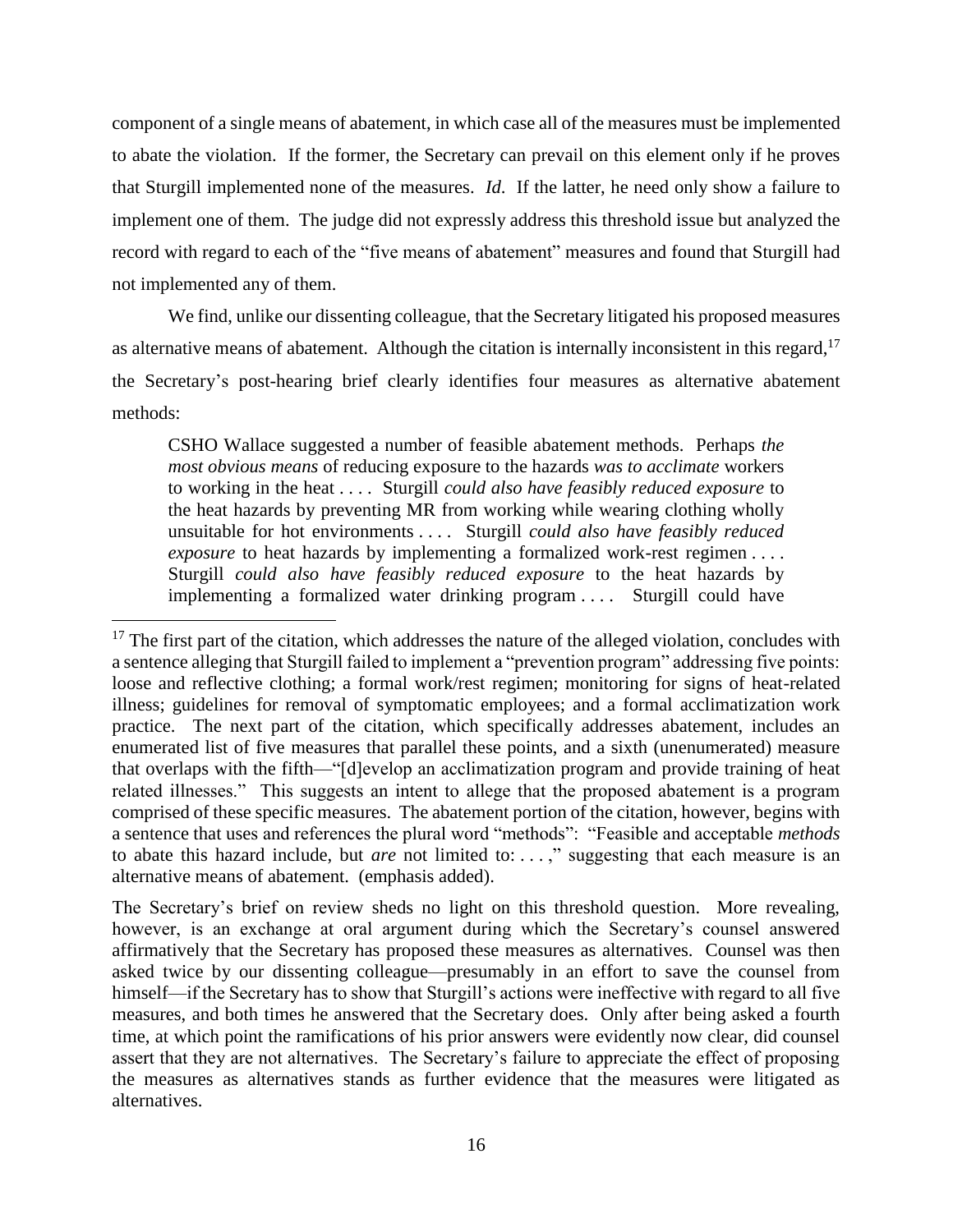feasibly reduced employees' exposure to heat hazards in at least *four separate ways* . . . .

(emphasis added). Therefore, if the record shows that Sturgill implemented any one of the Secretary's proposed measures, or is equivocal in that regard, the abatement element of the Secretary's burden of proof has not been established.

The record supports Sturgill's contention that the company utilized an acclimatization program that included assigning new employees to the lightest, easiest jobs, and providing a flexible work schedule that allowed new employees to take as many additional informal breaks as they desired. Thomas Gould, Sturgill's superintendent, testified that to acclimate new employees, "we start them out with the lighter tasks, less physical duties . . . [a]nd then work them up from there . . . ." He stated that as part of its acclimatization program, Sturgill also: (1) reduces the workload for all employees when the weather becomes hotter; (2) makes sure all employees take breaks; and (3) ensures that a shaded rest area is available to all employees.

As an example of its program, Sturgill points to the fact that MR was assigned the easiest task at the worksite. Indeed, consistent with Gould's testimony, Brown testified that he gave MR the easiest task "because it was his first day," and told him to go at his own pace and to take rests when he needed. The compliance officer's testimony confirms that Sturgill: (1) provided employees at the worksite with water, rest breaks, and shaded break areas; (2) allowed employees to work at their own pace; and (3) gave MR as a new employee the lightest task. The CO not only agreed that these measures are all components of an acclimatization program but acknowledged that an OSHA "Accident Investigation Summary," prepared in part based on her investigation, states: "It appears that [Sturgill] was utilizing an informal acclimatization program for the new temp agency employee."

In the face of this evidence, the Secretary has never delineated what specific, additional steps—beyond those already implemented—Sturgill should have taken to acclimate employees. *See Mid-South Waffles, Inc.*, No. 13-1022, slip op. at 12 (OSHRC Feb. 15, 2019) ("[W]hen an employer already has a safety program designed to eliminate the recognized hazard, the Secretary must 'show [the] *specific additional measures*' required to abate the hazard.") (quoting *Pelron Corp.*, 12 BNA OSHC 1833, 1836 (No 82-388, 1986) (emphasis added)). The Secretary claims that Sturgill could have limited the amount of time MR spent working in the heat, but he does not identify by *how much* Sturgill would have needed to limit MR's time on the roof to have adequately met this proposed abatement measure. Similarly, Dr. Yee stated that acclimatization is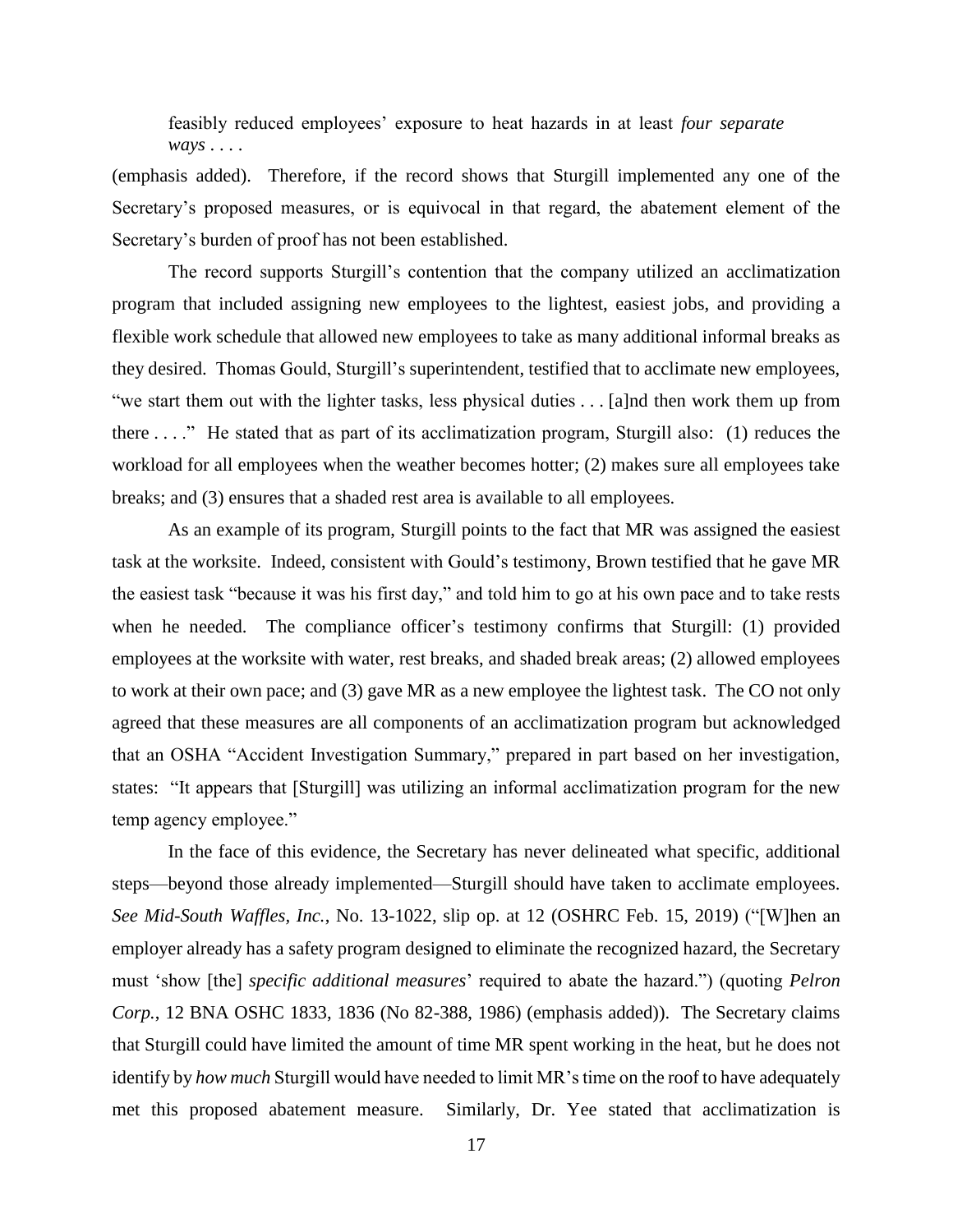"important" because it can allow an individual to dissipate heat from the body faster, but he did not explain what constitutes acclimatization in practice, specifically in terms of what additional measures Sturgill needed to implement.

Moreover, none of the documents the Secretary submitted into evidence identify acclimatization measures beyond those implemented by Sturgill. The Centers for Disease Control and Prevention publication "Working in Hot Environments" states only that "[g]radual exposure to heat gives the body time to become accustomed to higher environmental temperatures. Heat disorders in general are more likely to occur among workers who have not been given time to adjust to working in the heat . . . ." The NRCA has published a toolbox talk sheet on "Heat Stress" that simply advises: "Work up to it. It can take about two weeks to get used to working in a hot environment." As the Secretary has not shown that Sturgill's acclimatization program was inadequate, he has failed to prove that this abatement method was not met.

The Secretary has also failed to establish that Sturgill did not adequately implement two of his other proposed abatement measures: (1) monitoring employees for signs and symptoms of heat illness; and (2) a formalized work/rest regimen. As to monitoring, Gould testified that Sturgill instructs its employees on the signs and symptoms of heat illnesses, including use of the NRCA toolbox talk sheet which explains such signs. His testimony is consistent with that of Brown, who testified that as foreman, he is responsible for monitoring employees and knows the signs and symptoms of heat illness. With respect to MR, Brown testified that he observed MR and checked on him that morning (and saw him drink a 44-ounce cup filled with ice water while taking a break), and he did not display any of those signs prior to his walking clumsily. As to a formalized work/rest regimen, Gould testified that Sturgill has a regimen consisting of formal rest breaks at mid-morning, lunch, and mid-afternoon, and that employees are "encouraged" to take additional informal breaks "any time" with "no retribution, no discipline, no looking down on them . . . ." Again, Brown corroborated Gould's testimony regarding the company's work/rest regimen. As with acclimatization, the Secretary has not identified what more Sturgill should have done to satisfy either of these proposed measures.

In sum, we find the Secretary has proposed abatement measures as alternative means of abating the alleged violation and therefore, his failure to prove that Sturgill did not adequately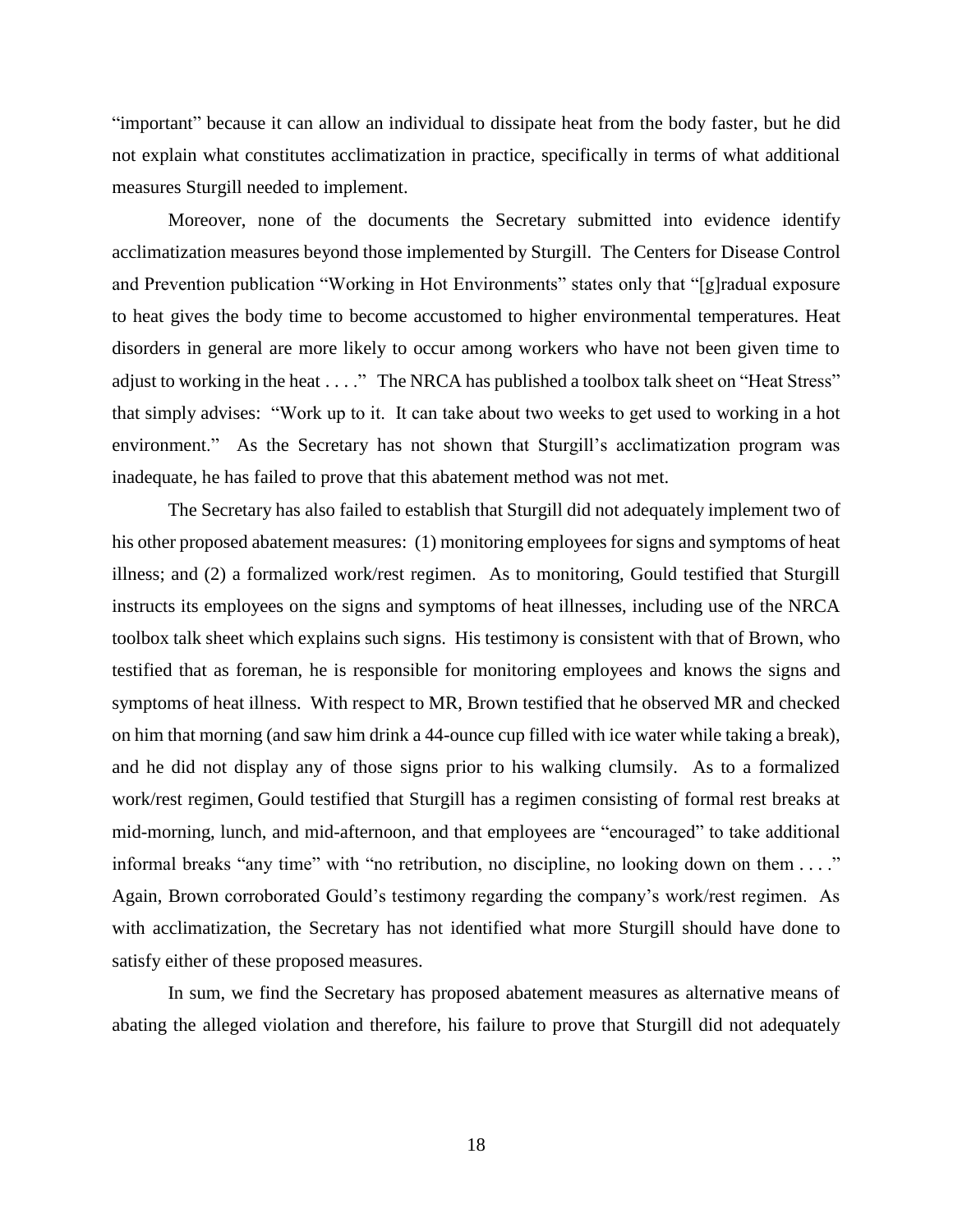implement three of those measures means that the abatement element has not been proven.<sup>18</sup> Accordingly, we find that a violation of the general duty clause has not been established and vacate Item 1.

#### **II. Item 2 (Safety Training Violation)**

 $\overline{a}$ 

The Secretary alleges that Sturgill violated § 1926.21(b)(2) because it failed to adequately instruct its employees on the recognition and avoidance of "risk factors related to the development of heat-related illnesses." The judge agreed and affirmed the violation. On review, Sturgill argues not only that it instructed each of its employees in the recognition and avoidance of unsafe heat conditions but that the Secretary failed to provide evidence that a "reasonably prudent employer" would have given different instructions under the same circumstances. For the following reasons, we vacate this item.

If an employer "rebuts the allegation of a training violation 'by showing that it has provided the type of training at issue, the burden shifts to the Secretary to show some deficiency in the training provided.' " *N & N Contractors, Inc.,* 18 BNA OSHC 2121, 2126-27 (No. 96-0606, 2000) (quoting *Am. Sterilizer Co.*, 18 BNA OSHC 1082, 1086 (No. 91-2494, 1997)), *aff'd*, 255 F.3d 122 (4th Cir. 2001). To prove that an employer's instructions are insufficient to satisfy § 1926.21(b)(2), the Secretary must "establish that the cited employer failed to provide the instructions that a reasonably prudent employer would have given in the same circumstances." *Compass Envtl., Inc.*, 23 BNA OSHC 1132, 1134 (No. 06-1036, 2010), *aff'd*, 663 F.3d 1164, 1168 (10th Cir. 2011) (internal citation omitted). Further, "[an employer's] obligation to train is dependent upon the specific conditions [at the worksite], whether those conditions create a hazard,

 $18$  Given our conclusion here, we need not address the remaining abatement methods identified by the Secretary and addressed by our dissenting colleague. Our dissenting colleague devotes a large portion of her dissenting opinion to her contention that the Secretary's theory was that his proposed abatement measures "had to be evaluated together." She argues that the majority's analysis of the issue is "upside down and backwards." The Secretary's position expressed in his briefs, in the words he used in the citation, and multiple times at oral argument, however, is, without a doubt, right side up and straightforward—that the abatement measures are to be evaluated separately as alternatives, not together as a single means of abatement. But even if his position were the latter, as the dissent maintains, the Secretary still failed to prove that the steps taken by Sturgill to address heat at the workplace were overall insufficient. As a result, the abatement element has not been established by the Secretary, irrespective of whether the measures are alleged separately or together.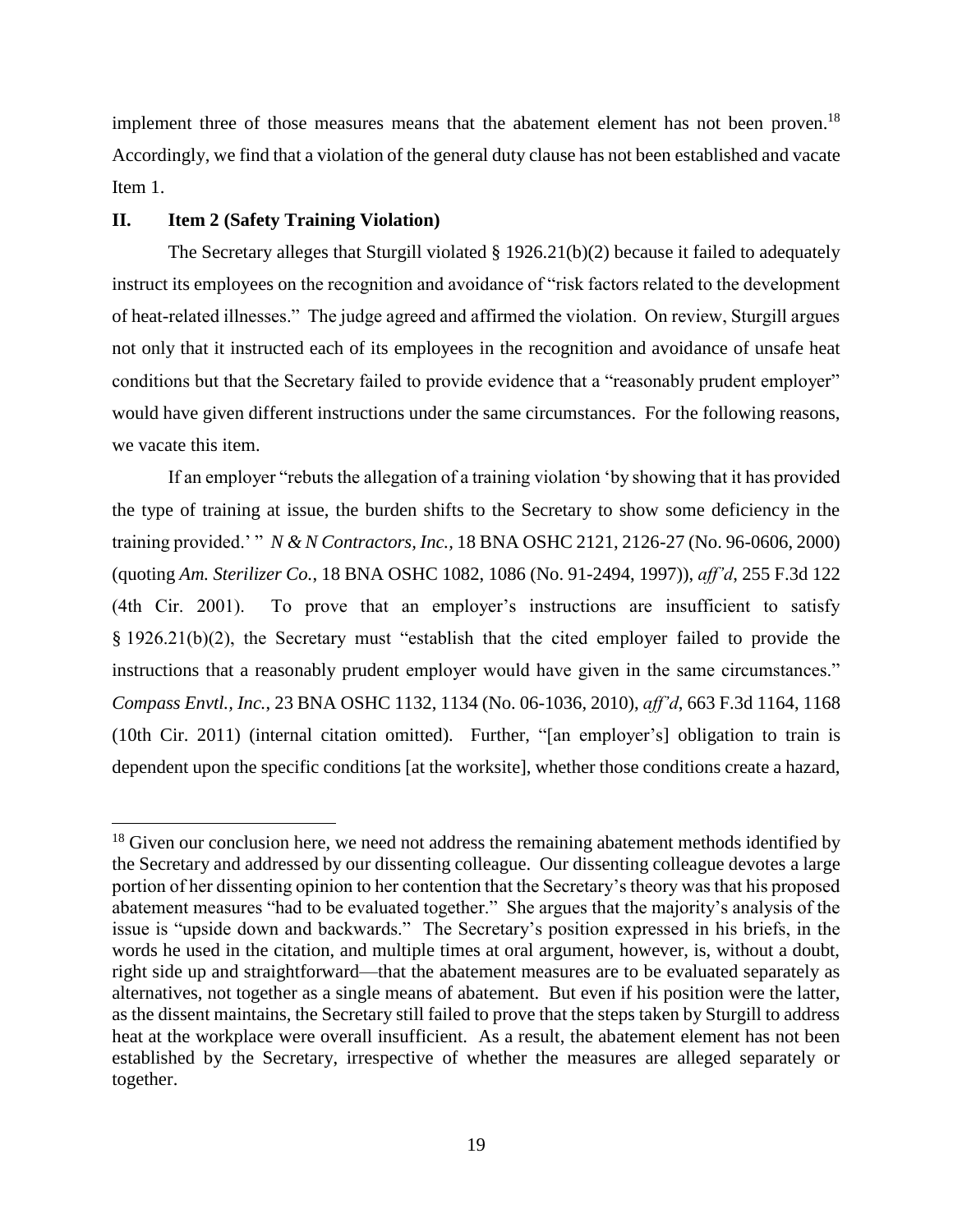and whether the employer or its industry has recognized the hazard." *Id.* (quoting *W.G. Fairfield Co.*, 19 BNA OSHC 1233, 1236 (No. 99-0344, 2000), *aff'd*, 285 F.3d 499 (6th Cir. 2002)).

Here, we have already concluded that no hazard was present.<sup>19</sup> Moreover, it is undisputed that Sturgill instructs its permanent employees and long-term temporary employees on how to recognize and avoid heat-related illnesses through a comprehensive safety program that includes: (1) safety training videos that cover heat hazards; (2) 10-hour OSHA classes, which address heatrelated illnesses; (3) distribution and review of an NRCA "Pocket Guide to Safety" that addresses heat-related illnesses; (4) review of NRCA toolbox talk sheets titled "Weather – Personal Injury" and "Heat Stress"; (5) daily presentations at the start of each shift given by the foreman or superintendent; (6) distribution of Sturgill's Employee Handbook, which includes safety provisions; and (7) onsite presentations by the owner related to heat stress and prevention. In addition, Sturgill's foremen warn employees through multiple pre-shift discussions to drink plenty of water and take rest breaks when needed.

As to MR, Sturgill acknowledges that he did not receive all of these forms of instruction, as it was his first day as a temporary employee assigned to the company, but Sturgill contends that foreman Brown provided MR with sufficient instruction that day regarding the risk of a heatrelated illness. Brown, who determined training for temporary employees "on a site-specific basis," told MR in a pre-job orientation meeting that it might be a hot day and advised him to avoid

 $19$  Our dissenting colleague's decision to affirm this violation is premised on her erroneous finding that such a hazard has in fact been proven here. Since the Secretary did not establish that a heat-related hazard was present at Sturgill's worksite, the Secretary did not meet his threshold requirement of showing that the company was obligated to provide heat-related hazard training under the standard. *See Pressure Concrete Constr. Co.,* 15 BNA OSHC 2011, 2015 (No. 90-2668, 1992) (holding that § 1926.21(b)(2) requires that "an employer must instruct its employees in the recognition and avoidance of those hazards of which a reasonably prudent employer would have been aware"). For this reason alone, the dissent's conclusion that a training violation has been established is flawed.

Chairman MacDougall notes that this is consistent with her separate opinion, concurring in part and dissenting in part, in *Bardav, Inc.*, 24 BNA OSHC 2105, 2115 (No. 10-1055, 2014) ("inquiry as to whether [respondent] failed to train its employees in the recognition and avoidance of unsafe conditions necessarily depends upon whether a reasonably prudent employer would have believed that training was necessary under the circumstances—in other words, whether a reasonably prudent employer would have believed that there existed any unsafe conditions requiring training").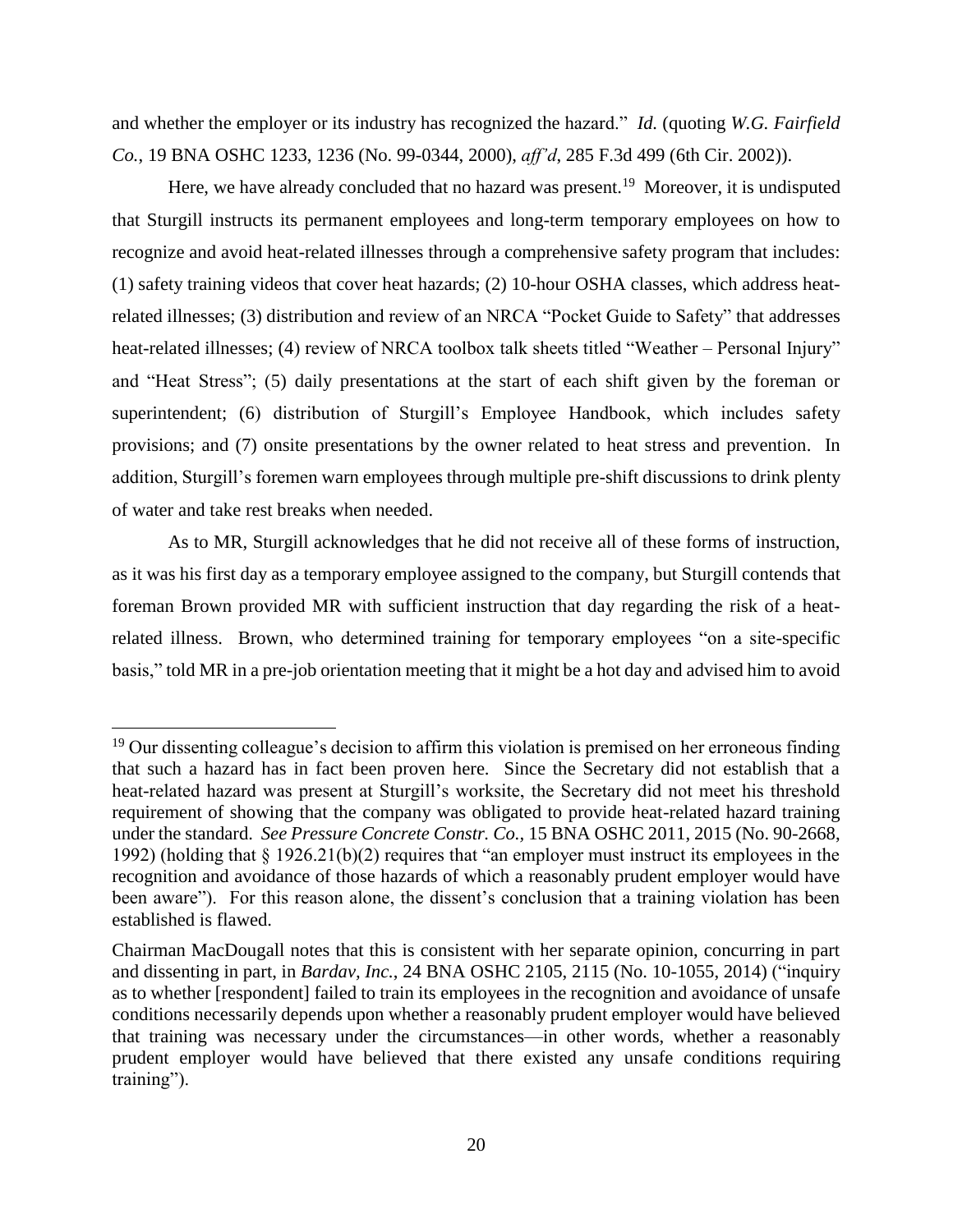a heat-related illness by drinking water, taking rests, and utilizing shade.<sup>20</sup> Superintendent Gould, when asked whether the company has a "standard operating procedure" to impart the information in the NRCA toolbox talks to temporary employees, confirmed Brown's testimony about the steps he took that day: "Absolutely. That's why they don't show up at exactly the same time as our [permanent] employees do. That gives [the foreman] time to talk to those employees, as temps, when they come out, to let them know what the situations are and what the hazards for that job and that day would be."

The Secretary claims that the instructions given to MR were insufficient to satisfy § 1926.21(b)(2) because they "did not include information on the need for frequent breaks, the importance of drinking water even before [becoming] thirsty, and how to recognize the signs and symptoms of heat illness." The judge agreed, finding that MR should have been informed that lack of thirst and excessive sweating are signs of a heat-related illness, that he should drink water before being thirsty, and that it is necessary to "dress appropriately" in hot weather. The Secretary also argues that Sturgill's safety program for long-term employees is insufficient because it does not include "specific instruction on the need to acclimate new employees or specific guidance on how to implement an acclimation program." The judge agreed that the training Sturgill provides permanent employees is insufficient because it does not include "information regarding the need to acclimatize new employees" and "delegate[s] to the employees the responsibility to recognize" when to take breaks and drink water.

Sturgill maintains, as it did before the judge, that there is no evidence a reasonably prudent employer would have given its employees different instructions than what the company provided, so the Secretary has failed to meet his burden of proving a violation.<sup>21</sup> The Secretary, however,

<sup>&</sup>lt;sup>20</sup> Specifically, Brown testified that he told MR "it was going to be hot," "showed him where the water coolers [were]," told him "if he needed a break . . . he could take one," that it "was like take your time," and "showed him where we take breaks at and everything."

 $21$  While the Commission has never held as such, it would appear inconsistent to affirm a training violation under  $\S$  1926.21(b)(2) on the basis that an employer failed to adequately instruct its employees on the recognition and avoidance of "risk factors related to the development of heat-related illnesses" *where it did not also find that the conditions presented a heat hazard*. As we vacate the training citation item on other grounds, we do not find the need to address this issue in this case. Nonetheless, our decision to vacate this training citation item should not be construed as an endorsement of providing only minimal instructions to temporary employees or day laborers.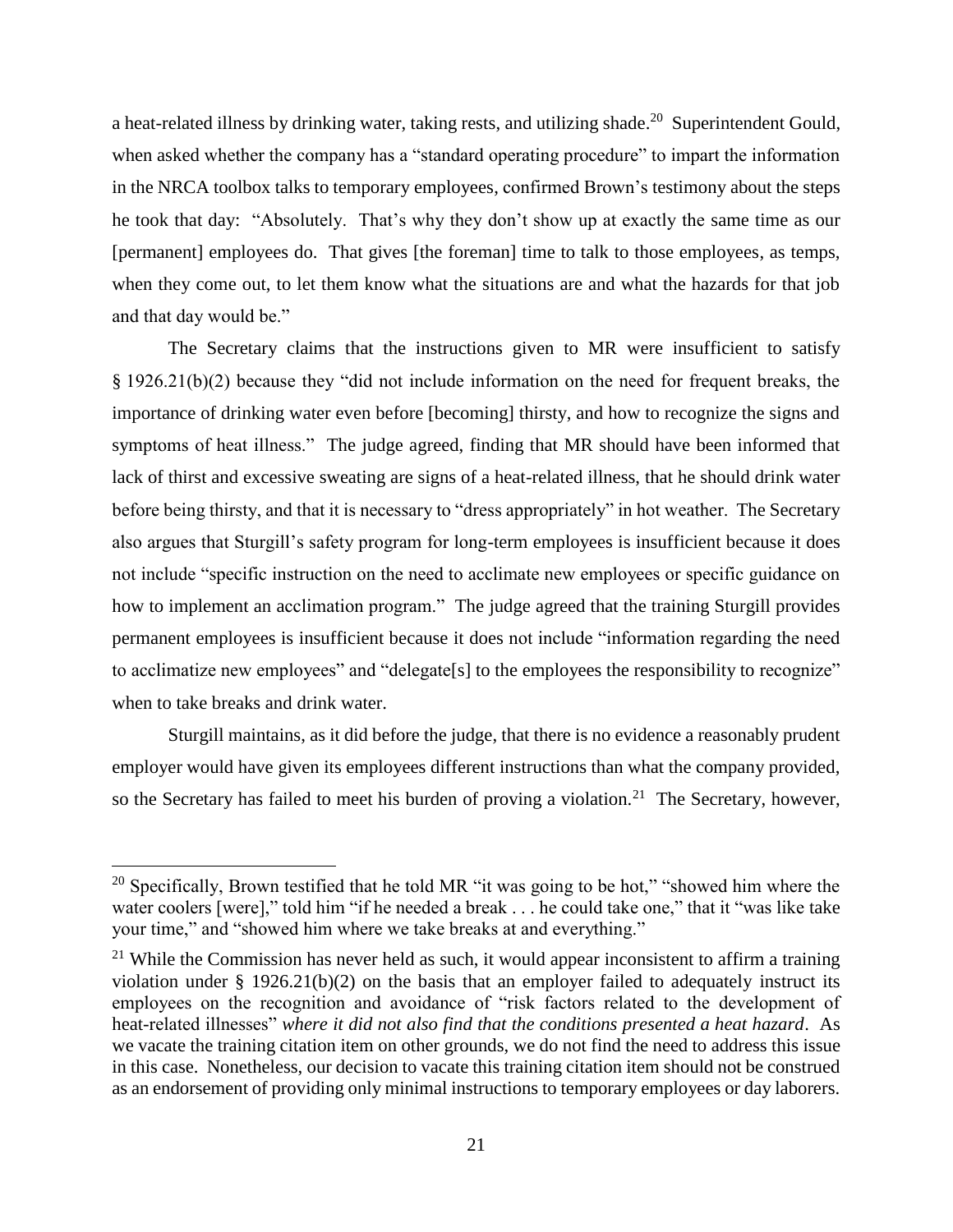has never responded to this argument either on review or in the proceedings below.<sup>22</sup> Given the Secretary's silence, which our dissenting colleague takes it upon herself to fill, we find that he has failed to meet his burden of persuasion on this issue. *See, e.g.*, *Avcon, Inc.,* 23 BNA OSHC 1440, 1444-45 (No. 98-0755, 2011) (consolidated) (finding that the Secretary failed to show amendment of the complaint was proper, an issue "for which she carries the burden," where "the Secretary did not respond to [the employers' review brief] arguments in her subsequently filed opening brief nor did she explain her reasons for not doing so."); *Ragnar Benson, Inc.*, 18 BNA OSHC 1937, 1938 (No. 97-1675, 1999) ("The Commission need not review an issue abandoned by a party."). Therefore, the Secretary has not shown that Sturgill failed to provide the instructions regarding heat-related illnesses that a reasonable employer would have given under the circumstances, and thus he has not established a violation of § 1926.21(b)(2). Accordingly, we vacate Item 2.

Based on the foregoing, both citation items are vacated.

SO ORDERED.

 $\overline{a}$ 

 $\sqrt{s/}$ Heather L. MacDougall Chairman

Dated: February 28, 2019 James J. Sullivan, Jr.

/s/

Commissioner

New employees who lack training or are not acclimated are particularly at risk for heat-related illnesses.

<sup>22</sup> The Secretary contends that Sturgill's instructions to MR *must* have been insufficient because Brown did not recognize that MR was suffering a heat-related illness until he collapsed. This argument fails for two reasons. First, the Secretary has not pointed to any evidence to support his claim that Brown *should* have known that MR was suffering from a heat-related illness at an earlier point in time. The Secretary has not identified any signs MR displayed that Brown failed to notice or pointed to any evidence that someone adequately trained in heat-related illnesses would have noticed such signs. As previously noted, Brown testified that he knew the signs and symptoms of a heat-related illness, observed MR working, and asked him how he was doing during a break. According to Brown, at that time, MR did not display any signs of a heat-related illness and responded to Brown that he was fine.

Second, even if MR had displayed such signs, it does not necessarily follow that Brown must not have been properly trained. Brown could have failed to notice such signs for any number of reasons—because the signs were subtle, because he was otherwise occupied, or simply due to a lack of attention.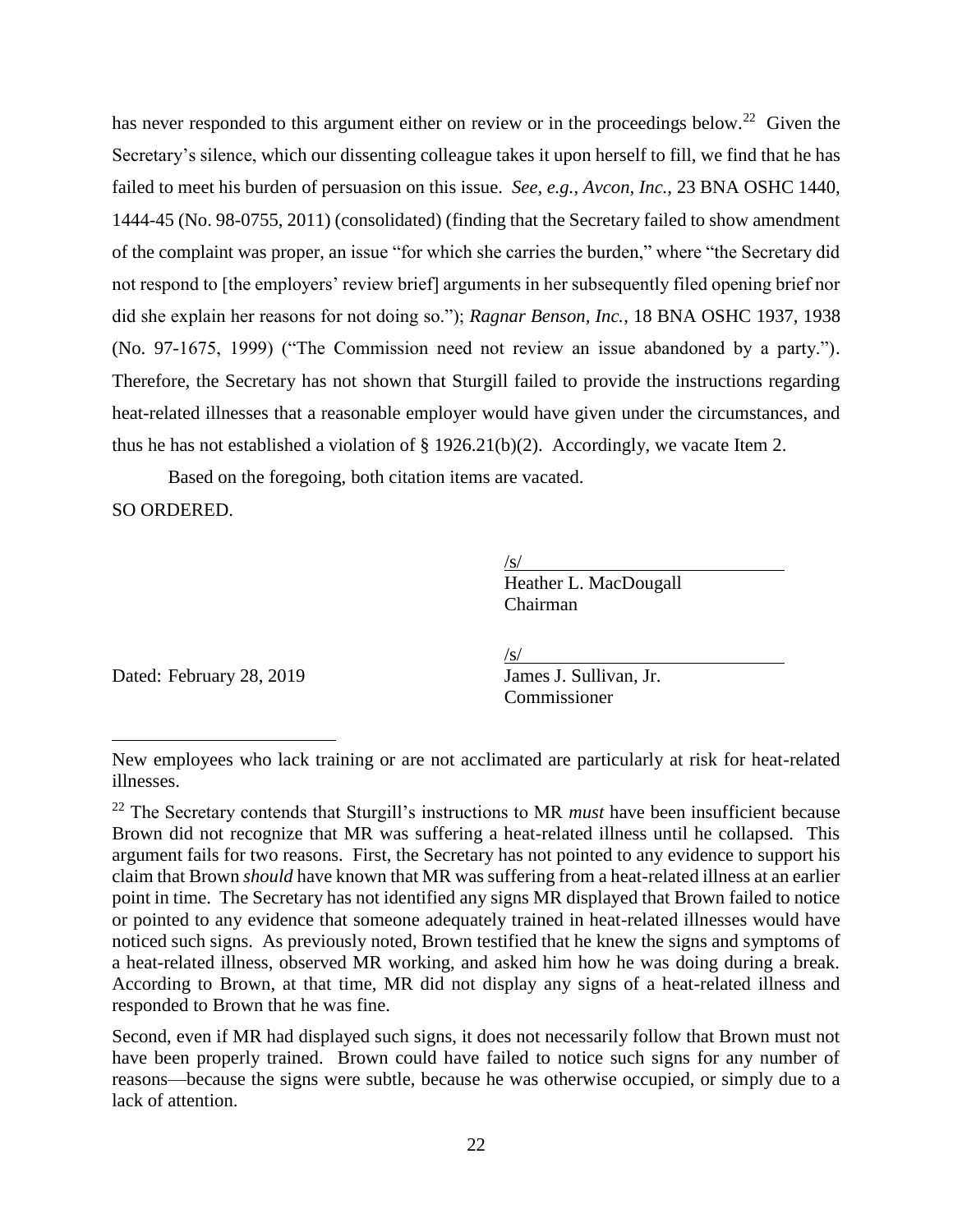### MACDOUGALL, Chairman, concurring:

While I join in the majority opinion, I also write separately to express my concern that the Commission has been asked in this case to construe the general duty clause to cover work situations in ways that Congress never intended and to unreasonably stretch longstanding Commission precedent by applying the provision to broadly-defined risks inherent in the work being performed. *See Mo. Basin Well Serv., Inc*., 26 BNA OSHC 2314, 2316 n. 5 (No. 13-1817, 2018) (MacDougall, Chairman) (expressing concern that the alleged hazard—an unsafe distance between a pump and discharges of oil and gas from a tank—was too broadly defined to give the employer fair notice); *Mid-South Waffles, Inc.,* No. 13-1022, slip op. at 20-24 (OSHRC February 15, 2019) (MacDougall, Chairman, concurring) (finding that Secretary's overly broad hazard definition—the risk of burns from failing to properly maintain a grease drawer to prevent a grease fire—fails to provide adequate notice of what employer could do to protect employees); *Pelron Corp.*, 12 BNA OSHC 1833, 1835 (No. 82-388, 1986) ("To permit the normal activities in . . . an industry to be defined as a 'recognized hazard' within the meaning of section  $5(a)(1)$  is to eliminate an element of the Secretary's burden of proof and, in fact, almost to prove the Secretary's case by definition, since under such a formula the employer can *never* free the workplace of inherent risks incident to the business.") (emphasis added).

To implicate the general duty clause, a work situation must present a "hazard." The term "hazard" refers to a concrete condition that poses a risk of harm. Longstanding Commission and court precedent requires that to constitute a cognizable hazard under the general duty clause, a worksite condition must pose more than the mere possibility of harm. *See, e.g., Pelron Corp.*, 12 BNA OSHC at 1835 ("Defining the hazard as the 'possibility' that a condition will occur defines not a hazard but a potential hazard."); *[Pratt & Whitney Aircraft v. Donovan](https://1.next.westlaw.com/Link/Document/FullText?findType=Y&serNum=1983139073&pubNum=350&originatingDoc=I33b44eeffa2c11d99439b076ef9ec4de&refType=RP&fi=co_pp_sp_350_63&originationContext=document&transitionType=DocumentItem&contextData=(sc.UserEnteredCitation)#co_pp_sp_350_63)*, 715 F.2d 57, 64 (2d [Cir. 1983\)](https://1.next.westlaw.com/Link/Document/FullText?findType=Y&serNum=1983139073&pubNum=350&originatingDoc=I33b44eeffa2c11d99439b076ef9ec4de&refType=RP&fi=co_pp_sp_350_63&originationContext=document&transitionType=DocumentItem&contextData=(sc.UserEnteredCitation)#co_pp_sp_350_63) ("[T]he Secretary must show more than the mere possibility of injury; he must show that the potential hazard presents a significant risk of harm.") In addition, to comport with due process, the Secretary must define the hazard that he charges an employer with allowing to exist at its worksite in a manner that "apprise[s] [the employer] of its obligations, and identif[ies] conditions or practices over which an employer can reasonably be expected to exercise control." *Davey Tree Expert Co.*, 11 BNA OSHC 1898, 1983 (No. 77-2350, 1984).

Simply defining the hazard as "excessive heat," as the Secretary has done here, falls far short of meeting these well-established requirements. "Excessive heat" is a condition that is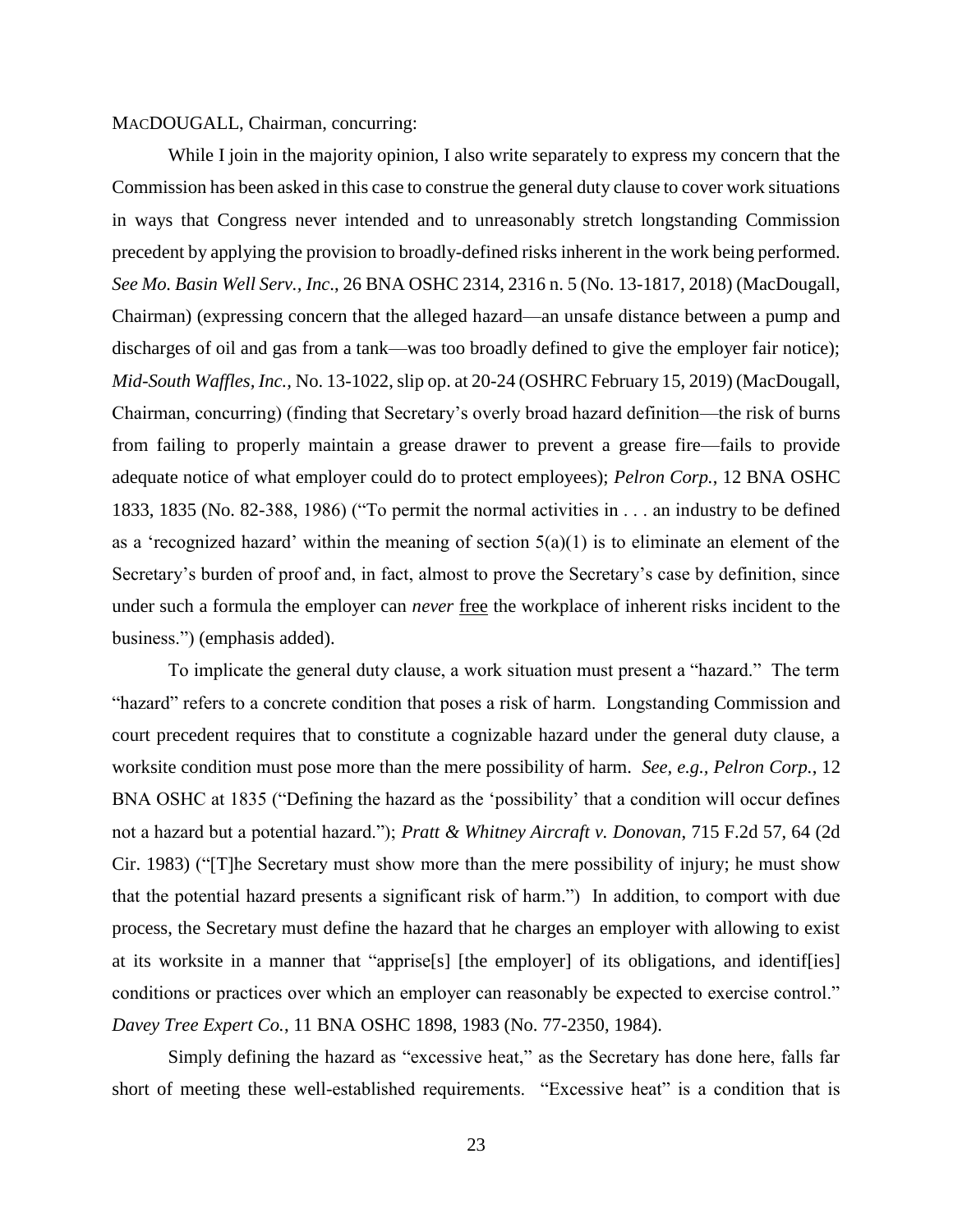inherent in the performance of outdoor work and one that only presents the *possibility* for harm, not an employment condition that by itself necessarily carries a significant risk of harm. *See Mo. Basin Well Serv., Inc*., 26 BNA OSHC at 2316 n. 5 (MacDougall, Chairman) ("As the Commission observed in *Pelron*, an employer cannot reasonably be expected to free its workplace of inherent risks that are incident to its normal operation."). This vague definition also neither identifies a condition or practice over which an employer can reasonably be expected to exercise control nor provides an employer with fair notice of what it is required to do to protect its employees. In this case, what is meant by "excessive heat?" Is it the heat index the judge formulated by adding 15 degrees to the ambient temperature, or the heat index that would result from adding 10 degrees to the ambient temperature since the foreman said it felt about that much hotter on the roof, or some combination of factors perhaps set forth in OSHA's website publication regarding "Occupational Heat Exposure"? To pose the question is to answer it. By defining the hazard merely as "excessive" heat," the Secretary has failed to point to any specific, concrete environmental conditions, and has instead effectively defined the hazard as a sliding scale of possibilities. This open-ended, moving target is not a cognizable hazard under the general duty clause as it provides insufficient notice to the employer of exactly what it is required to free its workplace from to protect its employees.

Another requirement inherent in the type of hazard contemplated by the general duty clause is that the hazard be preventable, i.e., that feasible means of abatement exist that an employer can use to "free" its workplace of the hazard. "Congress intended to require elimination only of *preventable* hazards*." Nat'l Realty and Constr. Co., Inc. v. OSHRC*, 489 F.2d 1257, 1266 (D.C. Cir. 1973) (emphasis added). Where the hazard at issue is a moving target with unclear parameters, how can the employer possibly prevent it?

Moreover, the general duty clause only applies to "recognized hazards." 29 U.S.C.  $§ 654(a)(1)$ . This phrase draws its definition from the clause that modifies it: not all hazards are cognizable under section  $5(a)(1)$ , only those "that are causing or are likely to cause death or serious physical harm to [an employer's] employees." "Causing" connotes a current, ongoing, continuous process, rather than a single isolated event or an inchoate possibility; it means "to be the cause of; effect; make happen; bring about." THE AMERICAN HERITAGE DICTIONARY OF THE ENGLISH LANGUAGE 214 (New College ed., 1976). "Likely" means more probable than not and therefore more than a mere possibility. *See Indus. Union Dep't., AFL-CIO v. Am. Petroleum Inst.*, 448 U.S. 607, 704 n. 25 (equating "likely" with "more probable than not"). Thus, unsupported expert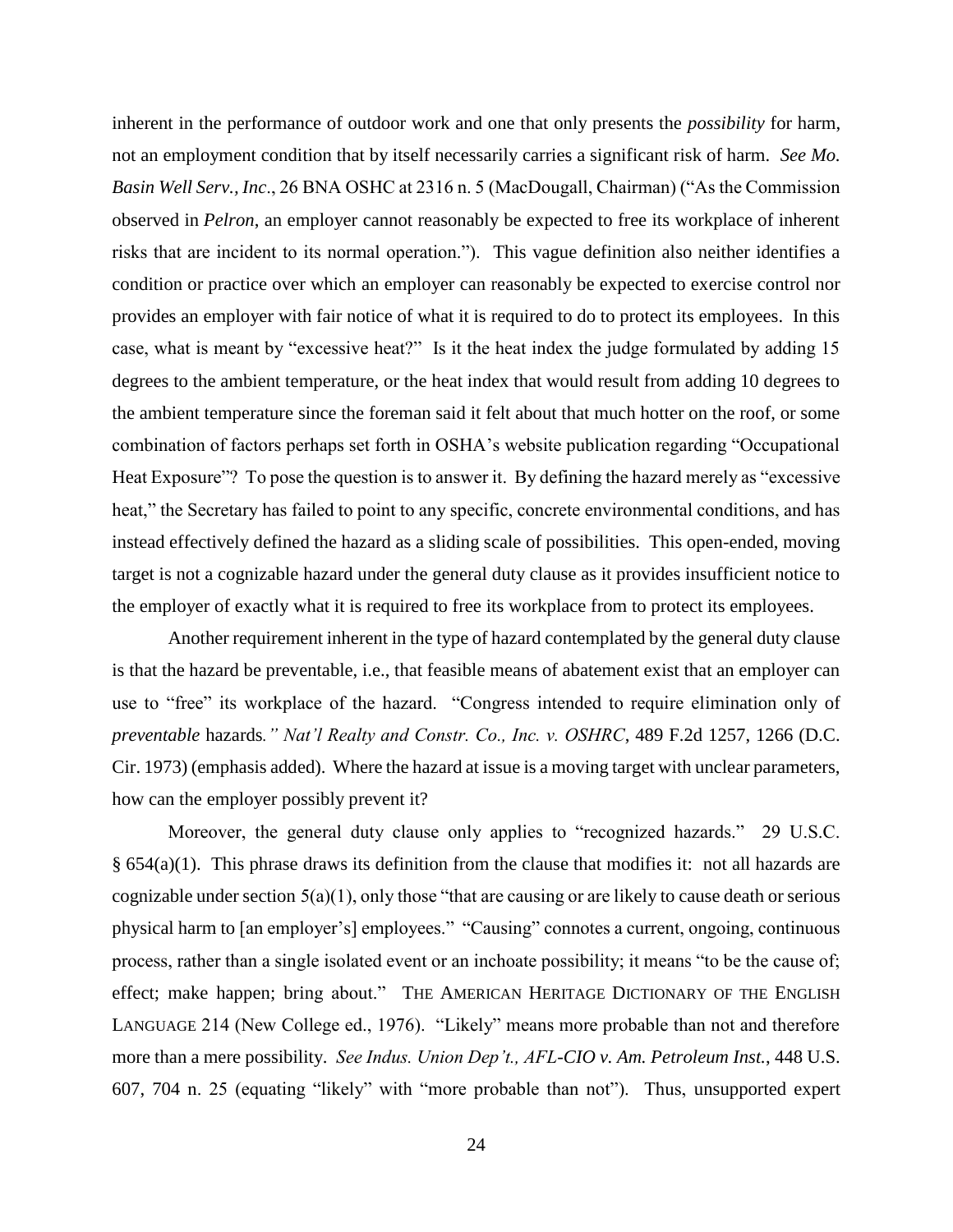testimony like Dr. Yee's addressing a "heat-related exposure risk" that can lead to "heat exhaustion for a younger person up to heat stroke for an older person" is far too attenuated and broad to establish a breach of an employer's obligation under the general duty clause.

Finally, an employer's duty to keep its workplace free from recognized hazards extends not "to any employee"—a phrase used elsewhere in the statute—but rather "to his employees" the phrase used in the general duty clause. *Compare* 29 U.S.C. § 654(a)(1) (general duty clause) *with* 29 U.S.C. § 666(e) (setting forth penalties for willful violations that "caused death *to any employee*," demonstrating that Congress knew how to distinguish between a single employee and all employees) (emphasis added). Thus, the idiosyncratic underlying health conditions of a single employee cannot trigger an employer's responsibility under the general duty clause. As the National Association of Home Builders of the United States observed in its amicus brief, this provision is referred to as the "general" duty clause, not the "individual" duty clause: "Analyzing personal risk factors such as underlying health conditions or ages eliminates the sweeping concept of a 'recognized hazard' for all employees and instead turns the General Duty clause into an individual duty clause whereby the recognition of the hazard is now employee-specific." Accordingly, evidence of a single employee's unique susceptibility to heat illness cannot be sufficient to establish the existence of an "excessive heat" hazard.

I find that these are all further reasons to vacate the general duty clause violation alleged here by the Secretary. As the violation is being properly vacated, however, I leave the resolution of these troubling issues for another day.

 $\sqrt{s/}$ Dated: February 28, 2019 Heather L. MacDougall Chairman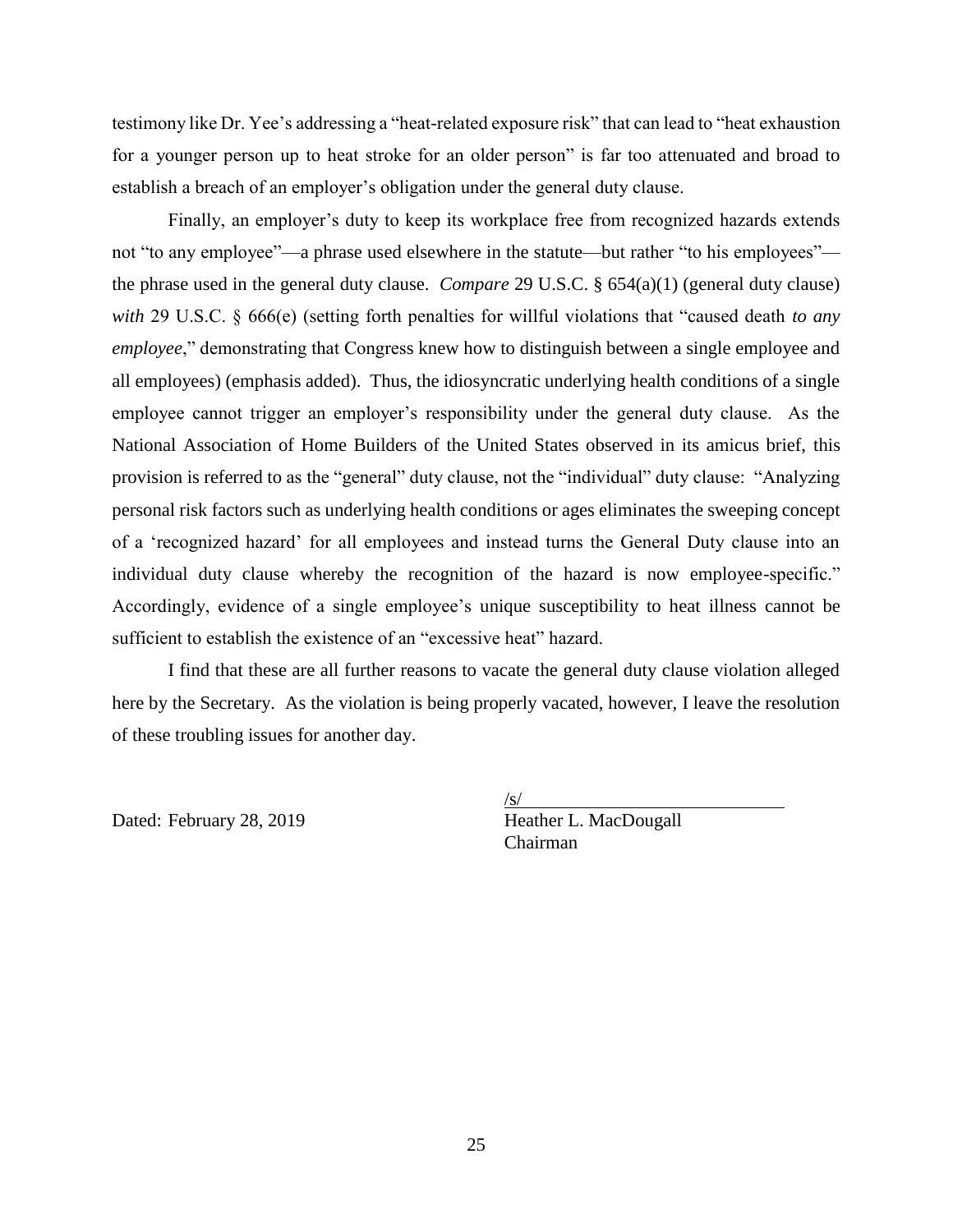### ATTWOOD, Commissioner, dissenting:

 $\overline{a}$ 

Because I find that the Secretary has established all the elements of the alleged general duty clause violation, I dissent with respect to Item 1. In addition, because I find that the Secretary has established that Sturgill failed to adequately train MR regarding measures to avoid the heatrelated illness hazard and the signs and symptoms of that hazard, I dissent with respect to Item 2. Accordingly, I would affirm both violations.

#### **DISCUSSION**

#### **I. The General Duty Clause Violation**

To prove a violation of the general duty clause, the Secretary must establish the following: (1) a condition or activity in the workplace presented a hazard; (2) the employer or its industry recognized the hazard; (3) the hazard was causing or likely to cause death or serious physical harm; and (4) a feasible and effective means existed to eliminate or materially reduce the hazard. *Arcadian Corp.*, 20 BNA OSHC 2001, 2007 (No. 93-0628, 2004). The Secretary must also show that the employer knew, or, with the exercise of reasonable diligence, could have known of the hazardous condition. *Burford's Trees, Inc.*, 22 BNA OSHC 1948, 1950 (No. 07-1899, 2010), *aff'd*, 413 F. App'x 222 (11th Cir. 2011) (unpublished).

#### **A. Existence of a Hazard Likely to Cause Death or Serious Physical Harm**

The judge found that "Sturgill's employees were exposed to heat-related illness hazards during the PNC roofing project, and in particular, on August 1, 2012." I agree based on evidence regarding: (1) the National Weather Service (NWS) "heat index" chart;<sup>1</sup> (2) the temperature on the roof that day; (3) the medical evidence; and (4) the testimony of the Secretary's expert, Dr. Theodore Yee.

First, I disagree with the majority's summary dismissal of the NWS heat index chart as insufficient to support the finding of a hazard here. The chart identifies four different warning levels ("Caution," "Extreme Caution," "Danger," and "Extreme Danger") based on a factor of temperature and humidity readings.<sup>2</sup> The warning levels in the chart apply when there is either "prolonged exposure or strenuous activity." My colleagues assert that the heat index chart is

<sup>&</sup>lt;sup>1</sup> Heat index values on the NWS chart indicate "how hot it really feels" based on ambient temperature and relative humidity.

 $2$  In this case, the temperature and humidity readings were taken by the National Oceanic and Atmospheric Administration (NOAA) on August 1 at Dayton-Wright Brothers Airport, which the record reflects is located two miles away from the worksite.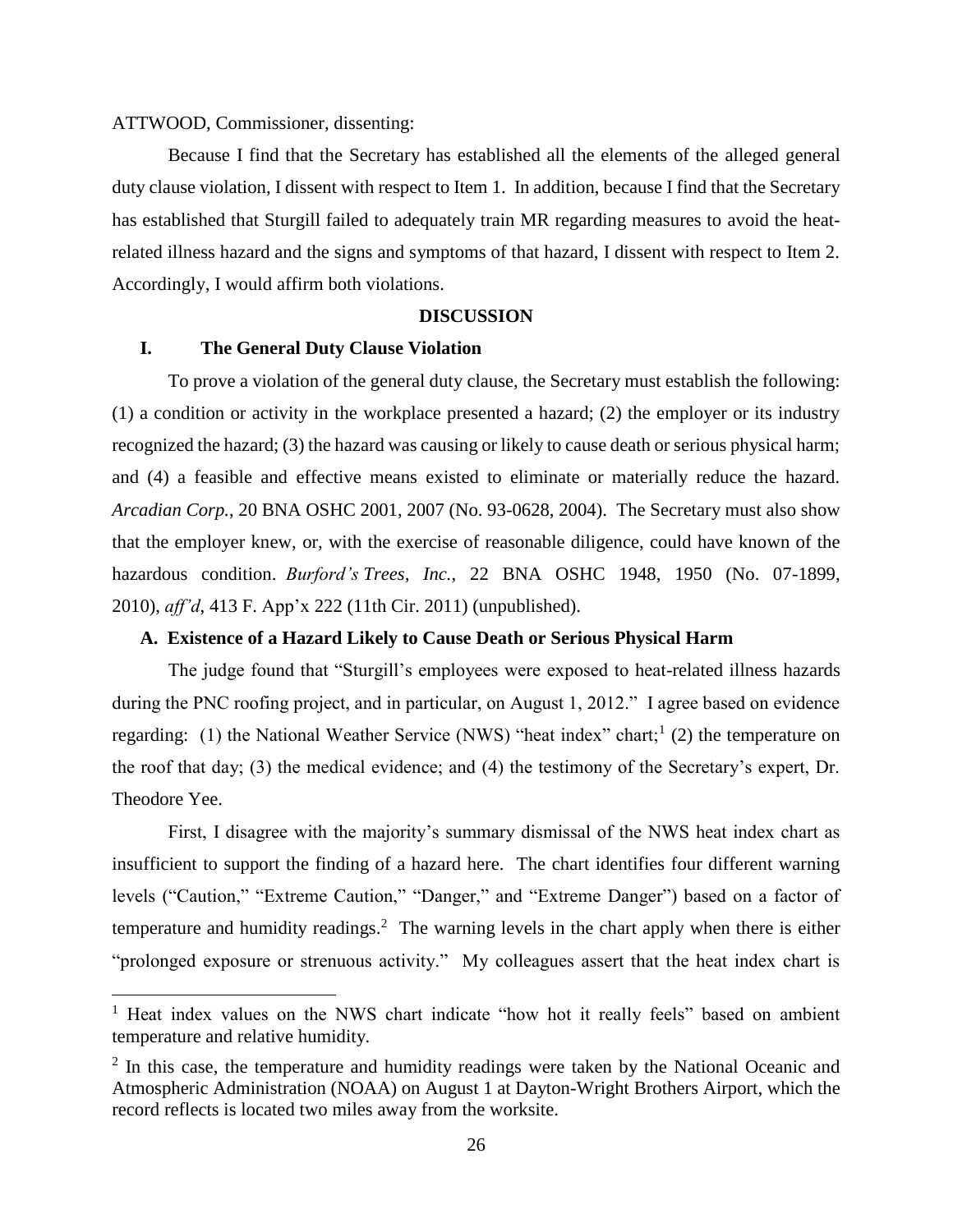inapplicable here because neither prolonged exposure nor strenuous activity on the roof that morning has been shown. On the contrary, the record proves that exposure that day was, indeed, prolonged.

"Prolonged" is not defined on the heat index chart. However, it means "continuing for a long time . . . . " THE NEW OXFORD AMERICAN DICTIONARY (2d ed. 2005). Here, the record shows that the heat index values were at least in the "caution" warning zone for at least two of the hours the crew worked on the roof in the morning.<sup>3</sup> Moreover, it appears that, absent MR's collapse, the crew, which was working an 8-hour shift, would have continued to work in hot conditions for at least two more hours.<sup>4</sup> Accordingly, the total time of exposure to conditions in the "caution" zone would have been in excess of four hours. In my view, working in hot conditions for half of a work day qualifies as "prolonged" exposure. Thus, unlike my colleagues, I conclude that the heat index chart provides relevant evidence regarding the presence of a heat-related illness hazard on August 1, 2012.

Second, my colleagues fail to factor into their analysis of the heat index Foreman Leonard Brown's testimony regarding the temperature on the roof on August 1. In his transcribed statement to the compliance officer,<sup>5</sup> Brown was asked whether the temperature on the roof was hotter than on the ground. He answered, "[it] was about a 10[-]degree difference." There is every reason to credit Brown's testimony in this regard: he has done roofing work for eighteen years, and therefore, has surely developed an understanding of the difference in temperature that can exist

<sup>&</sup>lt;sup>3</sup> Work on the roof began between 6:00 and 6:30 a.m.; the NOAA temperature reading at 6:53 a.m. was 72°F, at 7:53 a.m. was 76°F, and at 8:53 a.m. was 79°F—only one degree below the 80° minimum required to register on the heat index chart. The heat index values in the two hours prior to noon were well within the caution zone (84°F at 9:53 a.m. and 85°F at 10:53 a.m. and 11:53 a.m.).

<sup>&</sup>lt;sup>4</sup> The record is silent as to whether the crew resumed work that day. The heat index values for the NOAA readings at 12:53 p.m. and 1:53 p.m. were 85°F and 86°F, respectively. After the 1:53 p.m. reading, the humidity readings fell below the heat index cutoff of 40%.

<sup>&</sup>lt;sup>5</sup> The judge found Brown to be a reliable, credible witness and noted that, where there was a conflict between Brown's statement to the CO and his later testimony at the hearing, she would give his recorded statement more weight, as it was "given close in time to the events, when recollections were fresh." The judge reached the same conclusions regarding Sturgill The judge reached the same conclusions regarding Sturgill Superintendent Thomas Gould and his testimony.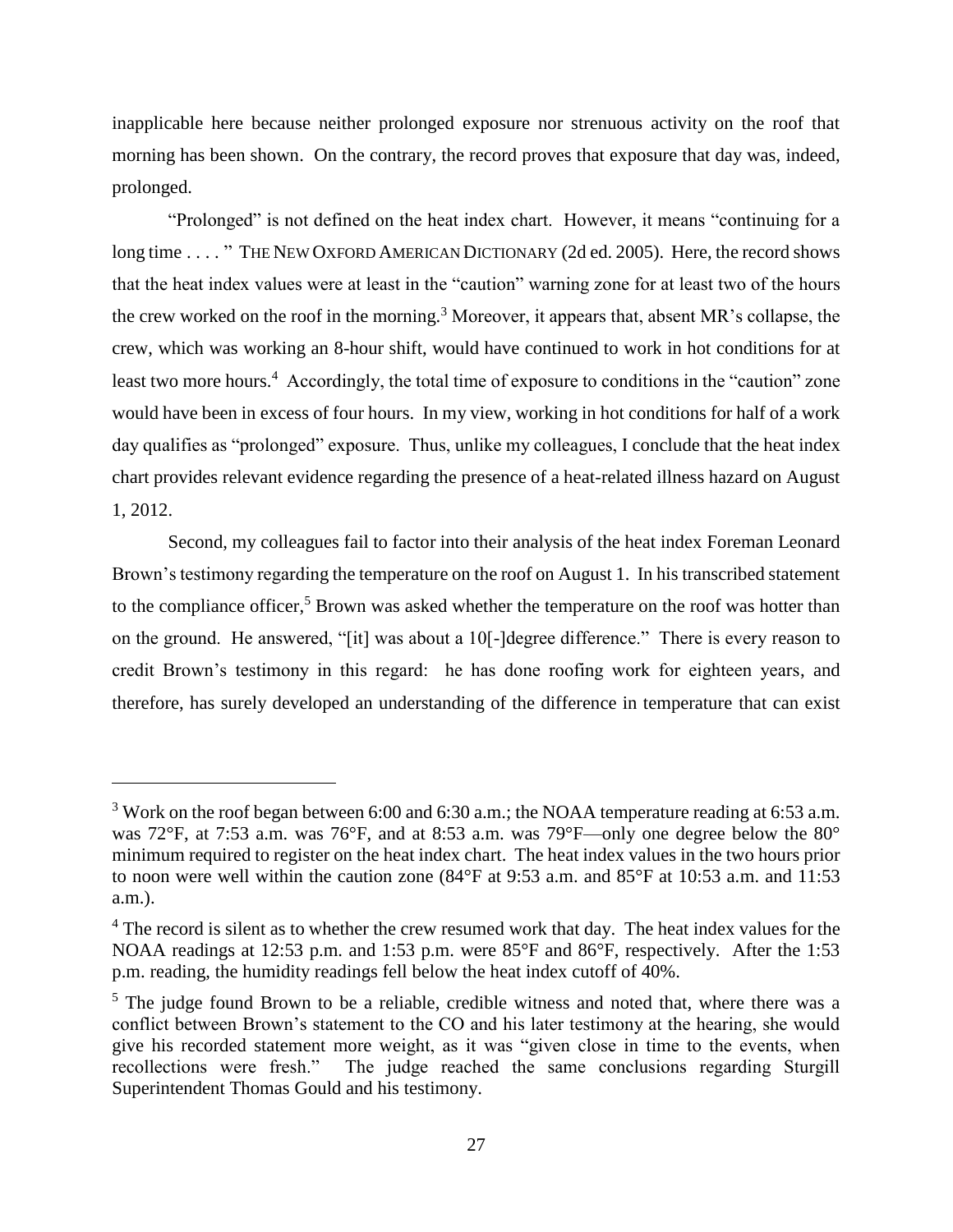between the roof and the ground.<sup>6</sup> Moreover, he had no incentive to exaggerate this number. Taking Brown's unrebutted statement into account, the heat index on the roof would have been in the "extreme caution" zone.<sup>7</sup> Therefore, the majority's insistence that readings in the "caution" zone fail to connote a significant risk of harm is irrelevant.<sup>8</sup>

Third, MR's diagnosis of heat stroke—a diagnosis supported by all of the credible medical evidence—shows that conditions at the worksite presented a heat hazard. Indeed, I find that the judge properly credited the medical opinions of MR's attending physicians at the hospital and of Dr. Bryan Casto, the coroner who reviewed the medical evidence, over that of Sturgill's expert witness, Dr. David Randolph, a physician with a specialization in occupational medicine.<sup>9</sup> The

 $\overline{a}$ 

But Dr. Randolph admitted that in the first report he provided to Sturgill concerning MR's death, which he subsequently amended, he gave a different explanation for MR's diagnosis. In that

<sup>&</sup>lt;sup>6</sup> I find that Brown was testifying as to what he *felt* the difference in temperature to be. Because the heat index values account for how temperature *feels*, I construe his testimony that it was 10 degrees hotter on the roof as meaning that the heat index was 10 degrees higher on the roof than on the ground. Accordingly, based on his testimony, the heat index on the roof was 95°F.

<sup>&</sup>lt;sup>7</sup> I need not address whether the heat index values should be increased based on the NWS chart statement that "exposure to full sunshine can increase heat index values by up to 15°F" because, even without that increase, the evidence establishes that heat index values in the two hours prior to noon were within the "extreme caution" zone.

<sup>&</sup>lt;sup>8</sup> In any event, "caution" means "care taken to avoid danger." THE NEW OXFORD AMERICAN DICTIONARY (2d ed. 2005). If there were no hazard, there would be no reason for the NWS chart to advise the exercise of caution. And OSHA's guidance certainly does not suggest otherwise, as it instructs employers: "[i]mplement your [heat-illness prevention] plan when the heat index is at or above 80° Fahrenheit." Therefore, I reject my colleagues' arbitrary distinction between the "caution" and other warning zones on the NWS chart—the "caution" warning zone shows the existence of a serious heat hazard.

<sup>&</sup>lt;sup>9</sup> At the hearing, Dr. Randolph testified that in his opinion MR suffered hyperthermia (elevated body temperature), but not heat stroke, and that heat stroke was diagnosed by all of MR's attending physicians and later by the coroner's office only because "[i]t was passed on from day one in error, and no one bothered to look because everybody thought that the person before them had done all of their thinking for them." He explained that hyperthermia can be caused by a number of nonenvironmental factors, including drugs, alcohol, heart attacks, pneumonia, cancer, and strokes and noted that MR's medical records show he had preexisting congestive heart failure and "cardiac myopathy" caused by long-term alcohol use. Dr. Randolph further testified that the "mild" climatic conditions that day could not "possibly explain [MR's] temperature of 105 degrees" and that rather than suffering a heat stroke due to environmental conditions, MR "more likely than not" suffered "an acute cardiac event" that led to "massive system failure because of long-term alcohol abuse."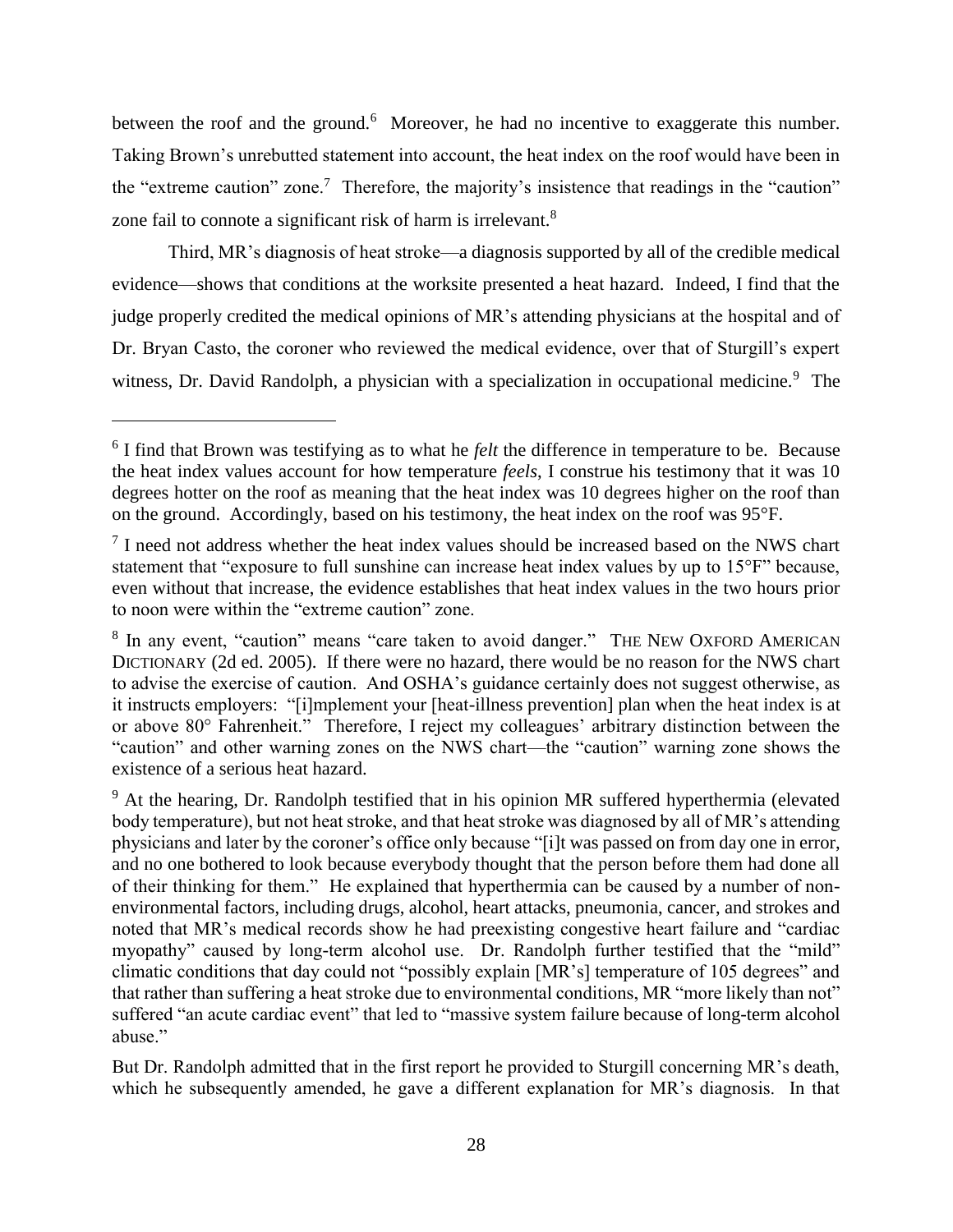medical records show that all of MR's attending physicians during his hospital stay diagnosed him with heat stroke.<sup>10</sup> And Dr. Casto testified that MR died due to "complications" from heat stroke.<sup>11</sup> Although he acknowledged that MR had preexisting "heart disease" and that this condition can make one "more likely *to succumb* to a heat-related illness," Dr. Casto testified that he "would not expect [MR's] heart disease, as defined in the medical record, to *cause* the elevated body temperature." (emphasis added). Dr. Casto also testified that he was unaware of any evidence "by history or by investigation" that would show MR's heat stroke was related to prior substance abuse, as alleged by Sturgill. He noted that MR's medical records show he was specifically tested for alcohol and cocaine on the day he was admitted to the hospital, and that both tests were negative.

Finally, MR's diagnosis is consistent with Dr. Yee's expert testimony that, based on his review of the medical records, the heat conditions at the worksite led to MR suffering heat stroke. Because Dr. Yee's expert testimony that conditions on the roof on August 1 presented a heatrelated illness hazard is both reliable and compelling, I find that my colleagues' decision to give

report, he concluded: "[A]fter reviewing 5,771 pages of medical records from [MR] and the current peer-reviewed literature, it is my medical opinion that [MR] suffered from cocaine-induced hyperthermia rather than the heat exposure from his job." Dr. Randolph explained that when he prepared his first report, he was unaware of one of the drug tests MR was given at the hospital. After seeing the negative results of that test, he amended his report because he was no longer "as convinced that cocaine was a principal factor."

In light of the discrepancies between Dr. Randolph's two reports, I find that the judge properly rejected his opinions as "unreliable and unpersuasive" and accorded them no weight because they "changed too often," and were "in stark contrast to all other medical opinions." As the judge pointed out, Dr. Randolph's initial cocaine theory was undermined by laboratory results and each opinion he offered "appeared predetermined to support a conclusion that work-related heat exposure could not have caused MR's [death]." I agree with the judge that Dr. Randolph's attempt to explain away MR's heat-related illness without regard for the evidence or the opinions of the numerous qualified physicians who actually examined and treated MR lacks credibility, and therefore join my colleagues in giving his testimony no weight.

 $10$  Other possible causes for MR's hyperthermia were considered but apparently ruled out by medical personnel at the hospital, including "malignant hyperthermia secondary to a typical antipsychotic" and "hyperthyroidism."

 $11$  That factors other than MR's heat stroke, including his several serious medical conditions, may have played a role in MR's subsequent death, is irrelevant to the current inquiry. That he was diagnosed with heat stroke—which is by definition "a condition caused by exposure to excessive heat"—is the fact that is relevant to the hazard issue. *See* DORLAND'S MEDICAL DICTIONARY (28th ed. 1994).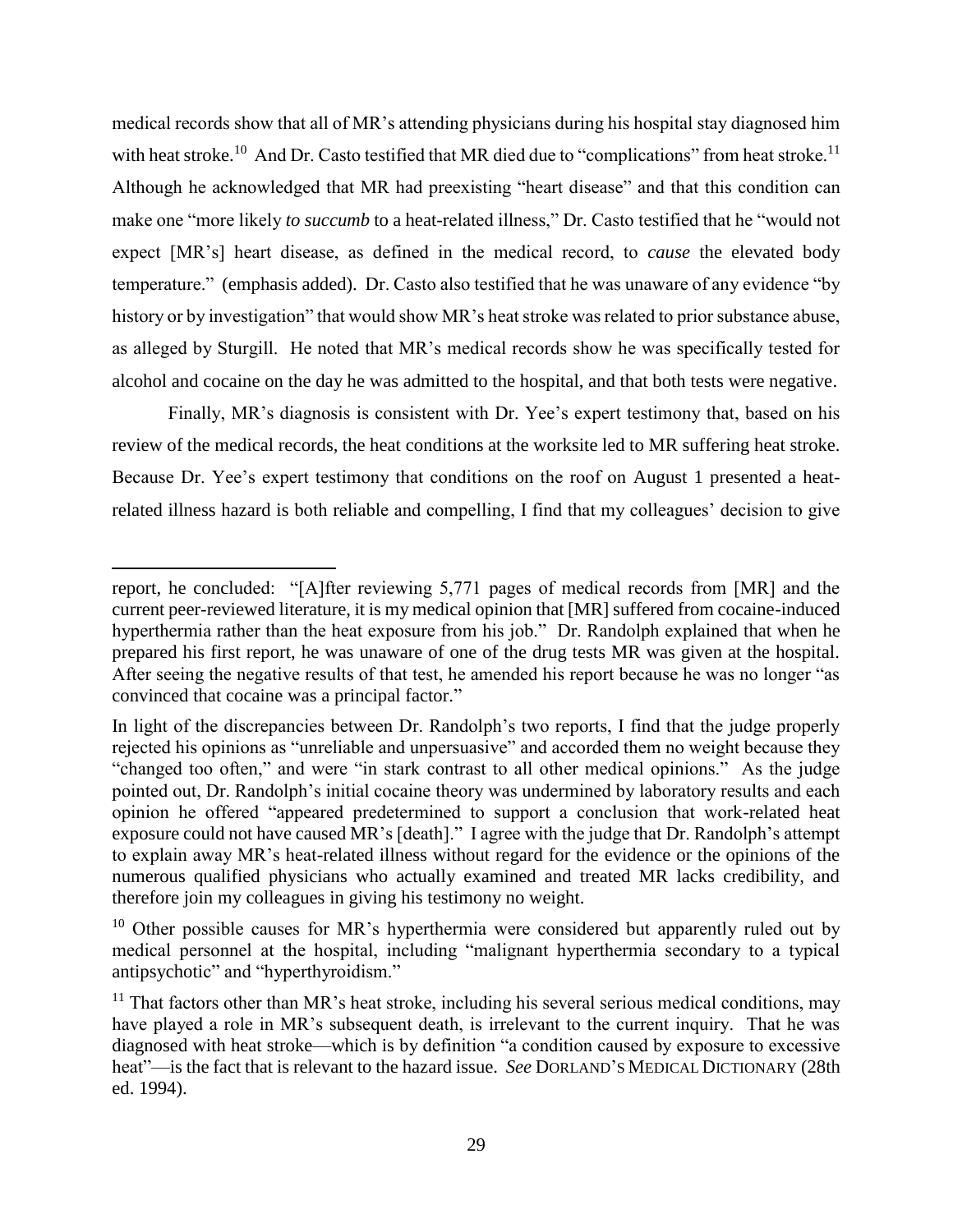his opinion "little weight" makes little sense. Dr. Yee, who was qualified as an expert in occupational medicine and injury,  $12$  unequivocally testified that, in regard to a hypothetical worker who is "age 61" and lacks MR's preexisting conditions, "[c]ertainly that person on the first day . . . would [develop] some sort of heat-related illness" in the absence of appropriate protective measures.<sup>13</sup> He opined that the heat conditions at Sturgill's worksite that day could cause at least heat exhaustion in such a worker and that heat exhaustion is a serious condition that "often" causes the victim to collapse, although the severity of any illness would vary.<sup>14</sup> This expert testimony was based on Dr. Yee's evaluation of the work at Sturgill's worksite as being "light to moderate," which the record fully supports, as well as the fact that employees had spent most of the morning working on the roof in direct sunlight.

The majority acknowledges the Secretary's contention that MR "worked for about five hours in direct sunlight," and that an annotation on the NWS heat index states that "exposure to full sunshine can increase heat index values by up to 15°F." Yet, my colleagues' sole basis for discrediting Dr. Yee's expert opinion is that, in their view, he did not sufficiently explain his position that the exposure of Sturgill's employees to direct sunlight warranted an increase of 7.5°F to the heat index values (for a total heat index of 92.5°F). But Dr. Yee did explain that "heat accumulates in a person," an evident reference to the fact that if a body cannot get rid of excess

 $12$  As a board-certified physician in occupational medicine, Dr. Yee was the medical officer for OSHA in 2012.

 $13$  The fact that it was MR's first day on the job, after having previously worked in an airconditioned printing facility for three years, presents a particular hazard. According to "OSHA's Campaign to Prevent Heat Illness in Outdoor Workers – Using the Heat Index: A Guide For Employers,"

Workers new to outdoor jobs are generally most at risk for heat-related illnesses. For example, Cal/OSHA investigated 25 incidents of heat-related illness in 2005. In almost half of the cases, the worker involved was on their first day of work and in 80% of the cases the worker involved had only been on the job for four or fewer days.

 $14$  The serious nature of heat exhaustion is also shown by (1) the National Roofing Contractors Association (NRCA) "Pocket Guide to Safety" (which Superintendent Gould testified served as Sturgill's safety manual), which states that heat exhaustion can be "dangerous" and recommends those affected seek "medical attention," and (2) a NRCA "toolbox talk" sheet regarding "heat stress," that describes heat exhaustion as a "serious" condition. As to heat stroke, Dr. Yee testified that its mortality rate is 10 to 80 percent, depending on age, acclimatization, and "other factors."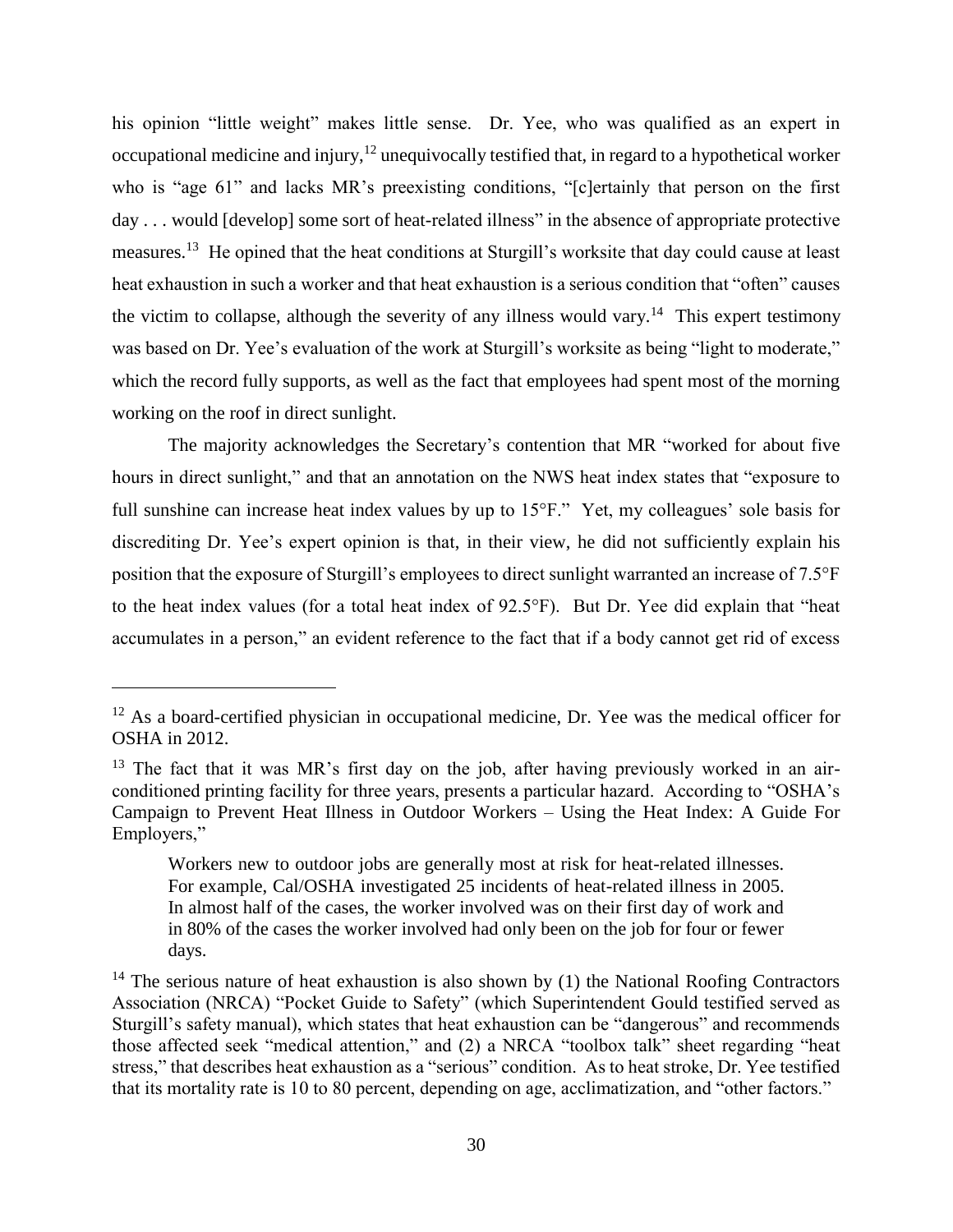heat (i.e. through sweating), it will store it.<sup>15</sup> Moreover, Dr. Yee's 92.5°F heat index estimate is consistent with Foreman Brown's estimate that it was 10 degrees hotter on the roof than it was on the ground, i.e., a heat index of 95°F, both of which are in the "extreme caution" zone.<sup>16</sup> Finally, Dr. Yee did not base his opinion that a heat hazard was present on the fact that the heat index was elevated by 7.5°F. Rather, he stated his opinion in terms of the actual work and conditions present at Sturgill's work site on the day in question. And Dr. Yee's expert opinion on all these points is uncontradicted.<sup>17</sup>

In my view, the record supports the judge's determination that the opinions of MR's treating physicians deserve the "greatest weight" because they were in the best position to diagnose him, and that the opinions of Drs. Yee and Casto should also be credited.<sup>18</sup> I therefore agree with the judge's finding that MR's heat stroke was reliable and persuasive evidence that a heat hazard

<sup>15</sup> As OSHA describes in its document "Occupational Heat Exposure":

 $\overline{a}$ 

If the body cannot get rid of excess heat it will store it. When this happens, the body's core temperature rises and the heart rate increases. As the body continues to store heat, the person begins to lose concentration and has difficulty focusing on a task, may become irritable or sick, and often loses the desire to drink. The next stage is most often fainting and even death if the person is not cooled down.

<sup>16</sup> As I credit Brown's uncontradicted and reliable testimony, I find Dr. Yee's heat index estimate to be reasonable.

<sup>17</sup> Although Dr. Randolph testified that conditions at the work site were too "mild" to have caused MR's heat stroke, he did not address whether or not they could cause heat exhaustion. In any event, the judge discredited Dr. Randolph's testimony and neither the majority nor I find any reason to overturn that finding.

<sup>18</sup> Unlike my colleagues, I find that the record's silence on whether Dr. Casto and the treating physicians were aware of the precise conditions present at Sturgill's worksite has no bearing on their credibility. MR's medical records show that when he was admitted to the hospital, his treating physicians were told that he had been working on a roof in hot weather for four hours, and Dr. Casto had access to MR's medical records in making his determination. There is no basis for finding that Dr. Casto and the treating physicians needed to know anything more than that to determine that MR had suffered heat stroke.

When the air temperature is close to or warmer than normal body temperature, cooling of the body becomes more difficult. Blood circulated to the skin cannot lose its heat. Sweating then becomes the main way the body cools off. But sweating is effective only if the humidity level is low enough to allow evaporation, and if the fluids and salts that are lost are adequately replaced.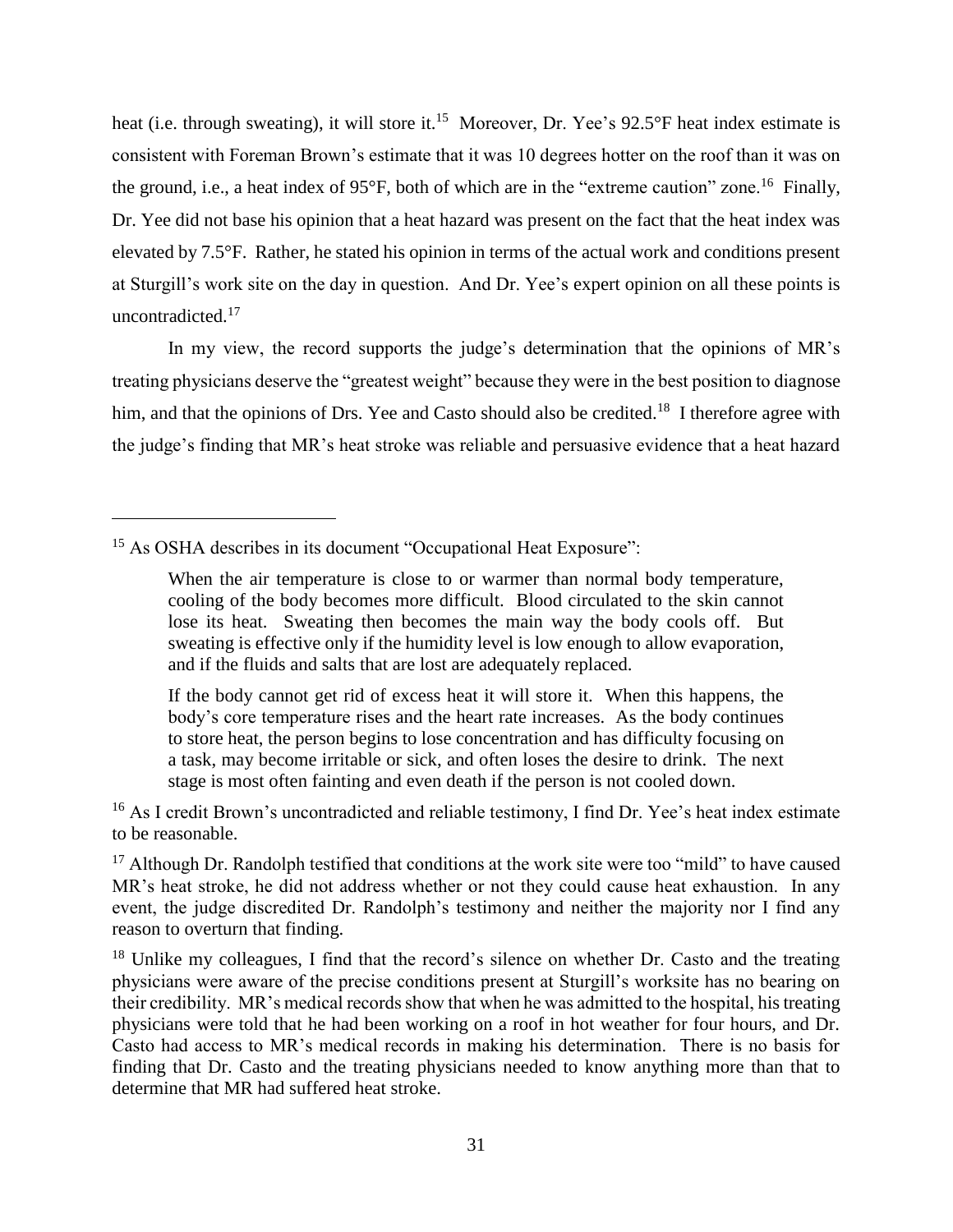existed at the worksite.<sup>19</sup> For all these reasons, I conclude that the Secretary has proven the existence of serious heat-related illness hazard.

### **B. Hazard Recognition**

 $\overline{a}$ 

Hazard recognition "may be shown by proof that 'a hazard . . . is recognized as such by the employer' or by 'general understanding in the [employer's] industry.' " *Otis Elevator Co.*, 21 BNA OSHC at 2207 (quoting *Kokosing Constr. Co.*, 17 BNA OSHC 1869, 1873 (No. 92-2596, 1996)). To establish recognition, the Secretary must show that the industry or employer understood that the *conditions* (or practices) at a worksite that are the subject of the citation were hazardous. *See Pepperidge Farm*, 17 BNA OSHC 1993, 2003 (No. 89-265, 1997) (A hazard is "recognized" when "the potential danger *of a condition or activity* is either actually known to the particular employer or generally known in the industry.") (citation omitted) (emphasis added). Here, the Secretary has shown that Sturgill recognized that the specific climatological conditions at its worksite on the day in question constituted a hazard. $20$ 

<sup>&</sup>lt;sup>19</sup> Contrary to the majority's finding, the fact that MR developed a heat-related illness while performing roofing work for Sturgill is undoubtedly evidence of a heat hazard. *See Beverly Enters.*, 19 BNA OSHC at 1174 (reports of lower back pain by employees did "not alone necessarily establish" that employer's lifting practices caused such pain, but reports were relevant, considered together with the other evidence in the record, to the question of whether a hazard existed); *Phoenix Roofing Inc.*, 17 BNA OSHC 1076, 1078 (No. 90-2148, 1995) (fact that employee fell through skylight, along with the dimensions of the skylight and "clear" danger it posed, proved that there was a "hazard of falling through" the skylight), *aff'd*, 79 F.3d 1146 (5th Cir. 1996). Where the evidence shows that the injury was caused by the worksite condition at issue, the Commission has found that the existence of a hazard was established. *Otis Elevator Co.*, 21 BNA OSHC 2204, 2206 (No. 03-1344, 2007) (evidence that employee's death was caused by condition at worksite established that the condition posed a hazard); *see also A.E. Burgess Leather Co.*, 5 BNA OSHC 1096, 1097 (No. 12501, 1977) ("The occurrence or absence of injuries caused by a machine is probative evidence of whether the machine presents a hazard."), *aff'd*, 576 F.2d 948 (1st Cir. 1978). The majority attempts to dismiss MR's illness by claiming that "the Secretary would have us make a direct causal connection between his diagnosis and the conditions at the worksite without any credible supporting evidence." Not only did Dr. Yee explain that a 61-yearold worker *without* MR's preexisting medical conditions would "[c]ertainly" have developed a heat-related illness, but Dr. Casto also explained that he did not expect MR's preexisting medical conditions to cause his highly elevated body temperature.

 $20$  Because the record shows employer recognition of the hazard, there is no need to reach whether the Secretary has established industry recognition. However, the NRCA tool box talks regarding heat-related illness and the NRCA pocket guide support a finding of industry recognition.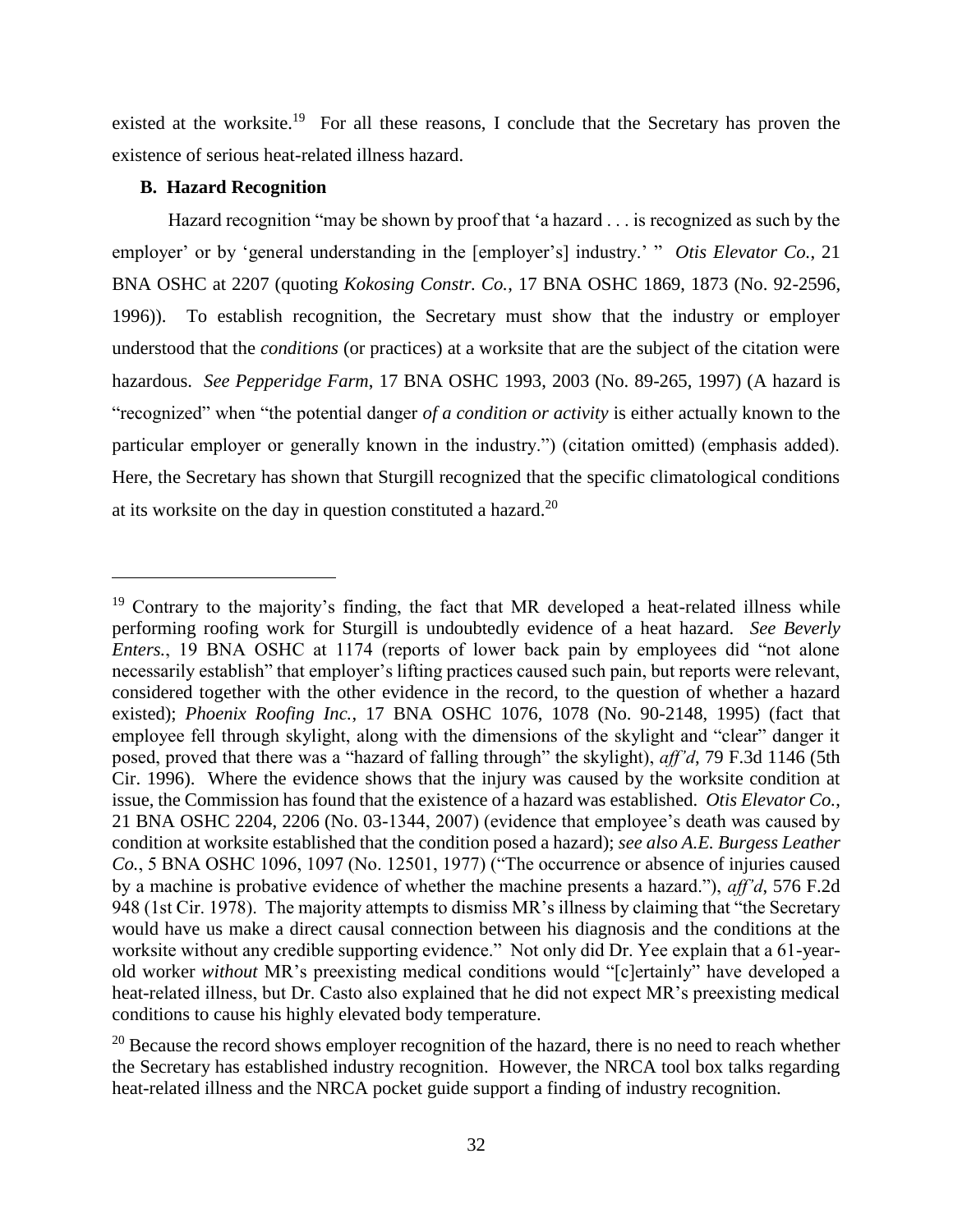Foreman Brown, whose supervisory status is not in dispute, testified that he knew it was going to be a "hot" day. In addition, he recognized that because it was "summer time when the heat was just beginning, . . . [the crew] had to take more breaks than normal." He also knew it was inappropriate to wear black clothing. As to MR, Brown told him that if he was hot he could take additional breaks as needed. And he showed him where the water coolers were and where shade and cool air from "chillers" was available on the roof. This comprehensive testimony from a supervisor present at the worksite on the day in question unquestionably establishes that Sturgill recognized that there was a heat-related illness hazard.<sup>21</sup> See Beverly Enters., 19 BNA OSHC at 1186 (warnings by company personnel regarding the existence of a hazard are persuasive evidence of hazard recognition); *Mo. Basin Well Servs.*, 26 BNA OSHC 2314, 2317-18 (No. 13-1817, 2018) (supervisor's recognition of hazard imputed to company); *N&N Contractors, Inc.*, 18 BNA OSHC

 $21$  I disagree with my colleagues that a recognized hazard did not exist here because Sturgill was unaware of MR's age and physical infirmities and was precluded from inquiring about such matters under the Age Discrimination in Employment Act (ADEA) and the Americans with Disabilities Act (ADA). In making this argument Sturgill creates a straw man. When, as in this case, the element of hazard recognition is based on employer (as opposed to industry) recognition, the critical question is whether the employer *actually* recognized the hazard, not whether it *should*  have recognized the hazard. *See Waldon Healthcare Ctr.*, 16 BNA OSHC 1052, 1061 (No. 89- 3097, 1993) (employer recognition depends on whether the employer *actually* knew that conditions created the hazard). Any lack of awareness on Sturgill's part of MR's age and medical condition is therefore irrelevant to the inquiry. "The Commission has held that it is the hazard, not the specific incident that resulted in injury . . . that is the relevant consideration in determining the existence of a recognized hazard." *Kelly Springfield Tire Co.,* 10 BNA OSHC 1971, 1973 (No. 78-4555, 1982), *aff'd*, 729 F.2d 317 (5th Cir. 1984). Thus, analysis of the hazard recognition element does not involve determining whether Sturgill recognized that there was a heat-related illness hazard *to MR*, but rather to exposed employees generally. As I discuss above, the Secretary has established that Sturgill recognized that the worksite conditions were hazardous based on evidence that makes no reference to any lack of inquiry by Sturgill into MR's age or medical condition.

Nor are the ADEA and ADA relevant to the issue of the Secretary's prima facia case of employer knowledge, which is knowledge of the presence of the cited conditions (here, the climatological conditions), not that the employer understood that they were hazardous. *See [Jacobs Field Servs.](https://1.next.westlaw.com/Link/Document/FullText?findType=Y&serNum=2035587733&pubNum=0003227&originatingDoc=Ice90d7d358fc11e6b86bd602cb8781fa&refType=CA&fi=co_pp_sp_3227_1218&originationContext=document&transitionType=DocumentItem&contextData=(sc.Search)#co_pp_sp_3227_1218)  N. Am.*[, 25 BNA OSHC 1216, 1218 \(No. 10-2659,](https://1.next.westlaw.com/Link/Document/FullText?findType=Y&serNum=2035587733&pubNum=0003227&originatingDoc=Ice90d7d358fc11e6b86bd602cb8781fa&refType=CA&fi=co_pp_sp_3227_1218&originationContext=document&transitionType=DocumentItem&contextData=(sc.Search)#co_pp_sp_3227_1218) 2015) ("To establish knowledge, the Secretary must prove that the employer knew or, with the exercise of reasonable diligence, should have known of the conditions constituting the violation."). In sum, no element of the Secretary's case here is dependent on any showing that it was necessary for Sturgill to inquire into MR's age or medical condition.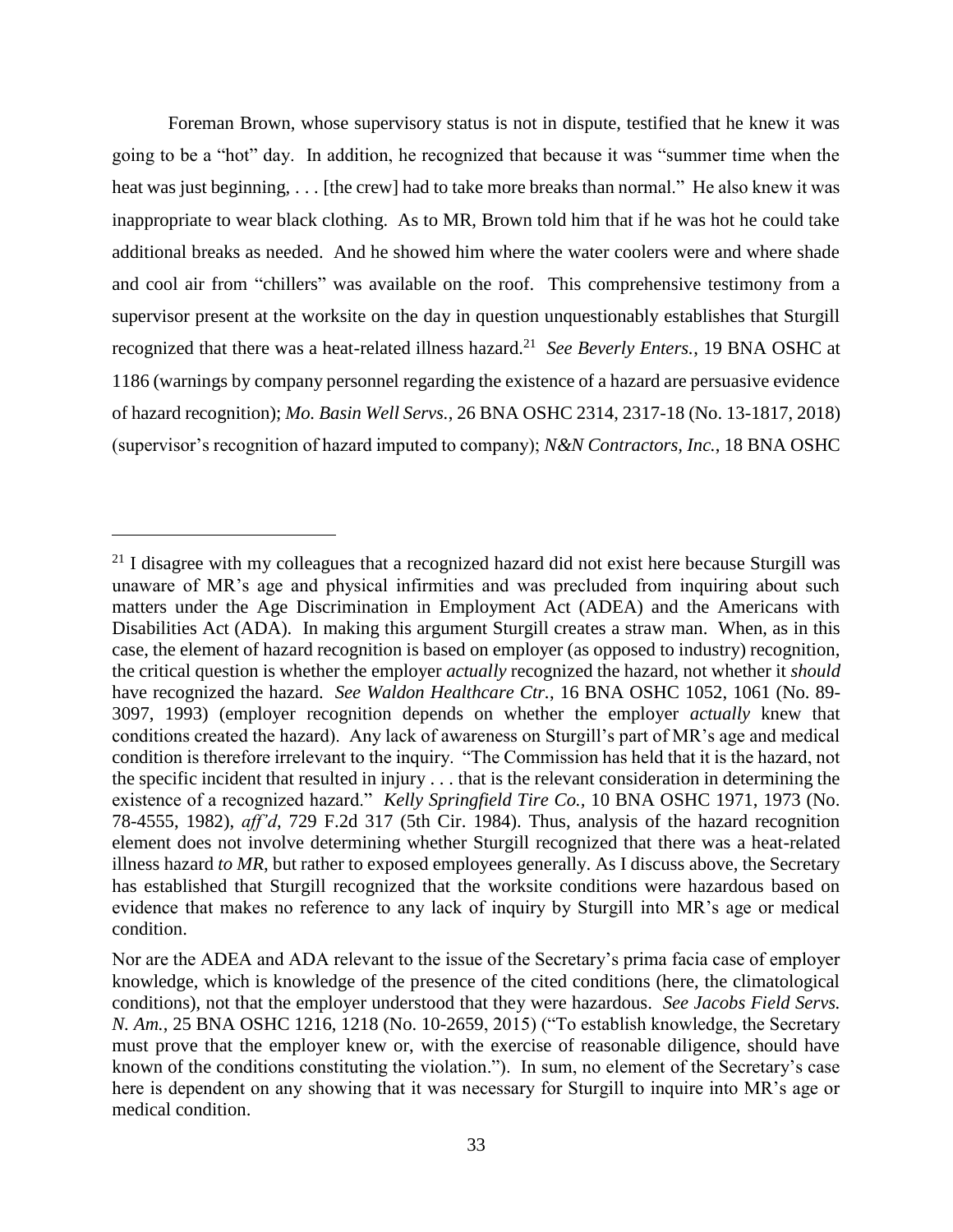2121, 2123 (No. 96-0606, 2000) (imputing knowledge of foreman to company), *aff'd*, 255 F.3d 122 (4th Cir. 2001).

### **C. Knowledge**

The Secretary must also show that the employer "knew, or with the exercise of reasonable diligence could have known, of the violative conditions." *Tampa Shipyards Inc.*, 15 BNA OSHC 1533, 1535 (No. 86-360, 1992) (consolidated). The conditions constituting the hazard here included the climatic conditions (temperature and humidity), the exposure to full sunshine on a flat roof, and the physical nature of the work. Knowledge of all these conditions is established by Foreman Brown's testimony, as he acknowledged that he was present at the worksite and observed the conditions directly, including that it felt 10 degrees hotter on the roof than the ground. *See Id.* at 1537 ("The actual or constructive knowledge of a foreman or other supervisory employee can be imputed to the employer.") In addition to its foreman's testimony, Sturgill's knowledge is also evidenced by its superintendent's testimony that he is "well aware of what the weather conditions are going to be for any given day," and does "not wake up and think it is going to be 70 and it's 100 degrees." Thus, the Secretary has established Sturgill's actual knowledge of the violative conditions.

### **D. Abatement**

Finally, I disagree with the majority's analysis of the abatement issue as well as its conclusion. My colleagues begin their analysis of this element by propounding an issue—whether the Secretary's abatement measures were proposed as alternatives—that was not raised by either party before the judge or by the Commission itself in the briefing notice. My colleagues find that the Secretary's abatement measures were proposed as alternatives and therefore conclude "if the record shows that Sturgill implemented any one of the Secretary's proposed measures, or is equivocal in that regard, the abatement element . . . has not been established." I disagree and find that the Secretary did not propose the abatement measures in a manner that would require the citation be vacated if the Secretary failed to establish that all of Sturgill's abatement efforts were inadequate. In addition, I find the Secretary proved that Sturgill's actions regarding the three proposed abatement measures discussed by the majority were plainly inadequate, as were Sturgill's other abatement efforts. Finally, I find that the Secretary established that his proposed abatement efforts were feasible and would materially reduce the cited hazard.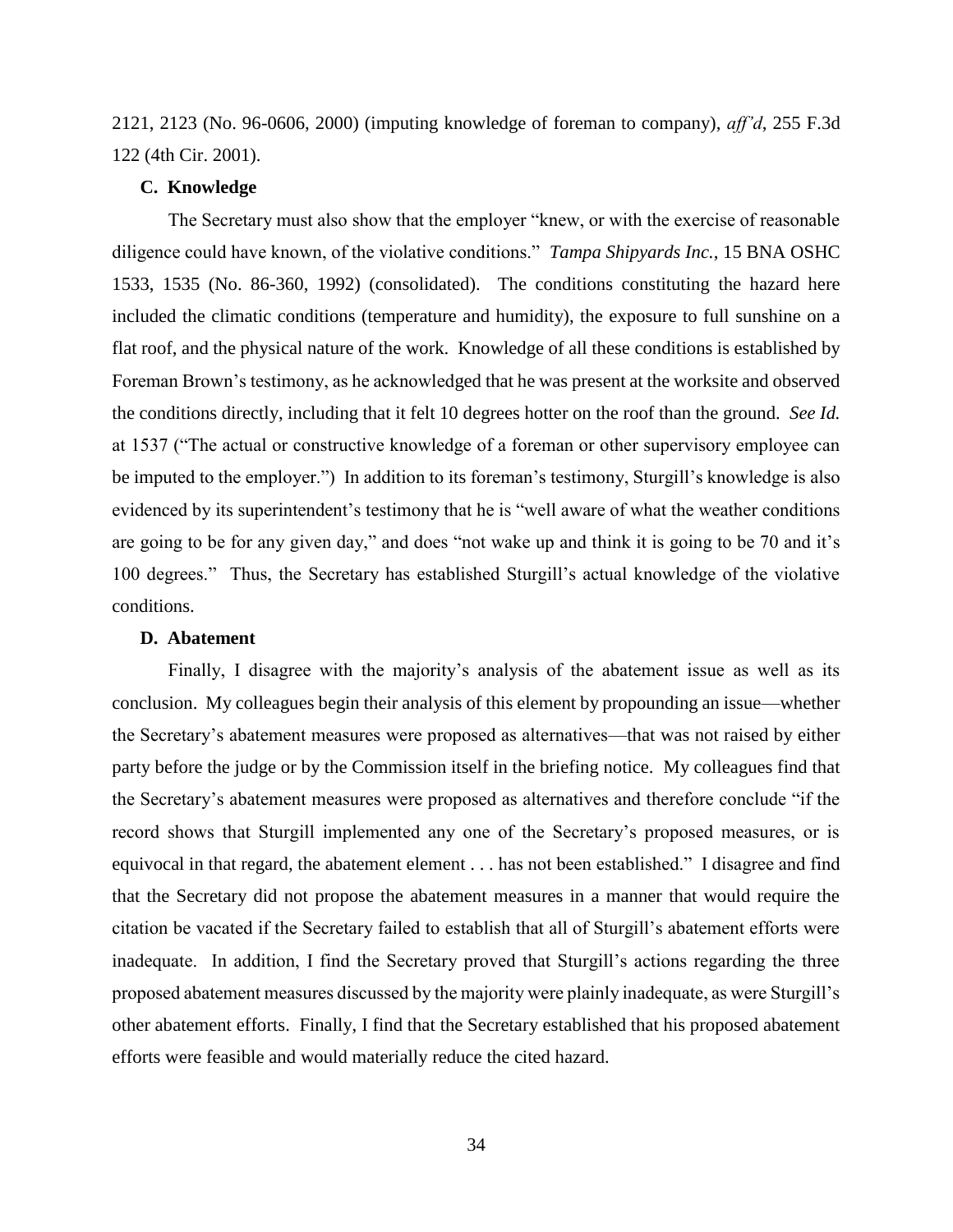#### **1. Abatement Measures Not Proposed as Alternatives**

To prove a violation of the general duty clause, the Secretary must establish that the proposed abatement measures are feasible and will eliminate or materially reduce the hazard. *Arcadian Corp.*, 20 BNA OSHC 2001, 2007 (No. 93-0628, 2004) (citing *Pelron Corp*., 12 BNA OSHC 1833, 1835 (No. 82-388, 1986)). Here, the citation specifically alleges that Sturgill "failed to develop and implement a heat-related illness prevention program which adequately addressed appropriate clothing for working conditions, a formalized work/rest schedule, worksite monitoring, guidelines for removing employees from hazardous conditions, and acclimatization for new or returning employees." The citation then proposes those same measures as "feasible and acceptable methods" to abate the excessive heat hazard:

1. Develop guidelines for employees to wear loosely worn reflective clothing to deflect radiant heat . . . .

2. Develop a formalized work/rest regimen based on environmental working conditions. Remove employees from hazardous conditions when/if rest breaks are not taken.

3. Develop a work practice for monitoring employees for signs and symptoms of heat-related illness.

4. Develop guidelines for removal of employees from hazardous conditions when recognized through worksite monitoring.

5. Develop a formalized acclimatization work practice which includes the element of reduced time to hazardous conditions in addition to a reduction in work-load.<sup>22</sup>

My colleagues argue that because the Secretary describes each of the five proposed measures as "methods" to abate the hazard, they are necessarily alternative means of abatement, and the Secretary, therefore, can only prevail on the abatement issue "if he proves that Sturgill implemented none of the measures." In other words, my colleagues conclude that if the evidence supports a finding that Sturgill adequately undertook *any one* of the five listed abatement measures, the Secretary would fail to establish the abatement element, and thus, the general duty clause violation. The majority bases its erroneous conclusion that the Secretary proposes the abatement measures in the alternative on an illogical reading of the citation and a crabbed interpretation of various statements made by the Secretary. Specifically, the majority cites: (1) the language of the citation, which it finds is "internally inconsistent" on this issue; (2) the Secretary's post-hearing

<sup>&</sup>lt;sup>22</sup> The Secretary also proposed, and the parties litigated the adoption of a formalized hydration program.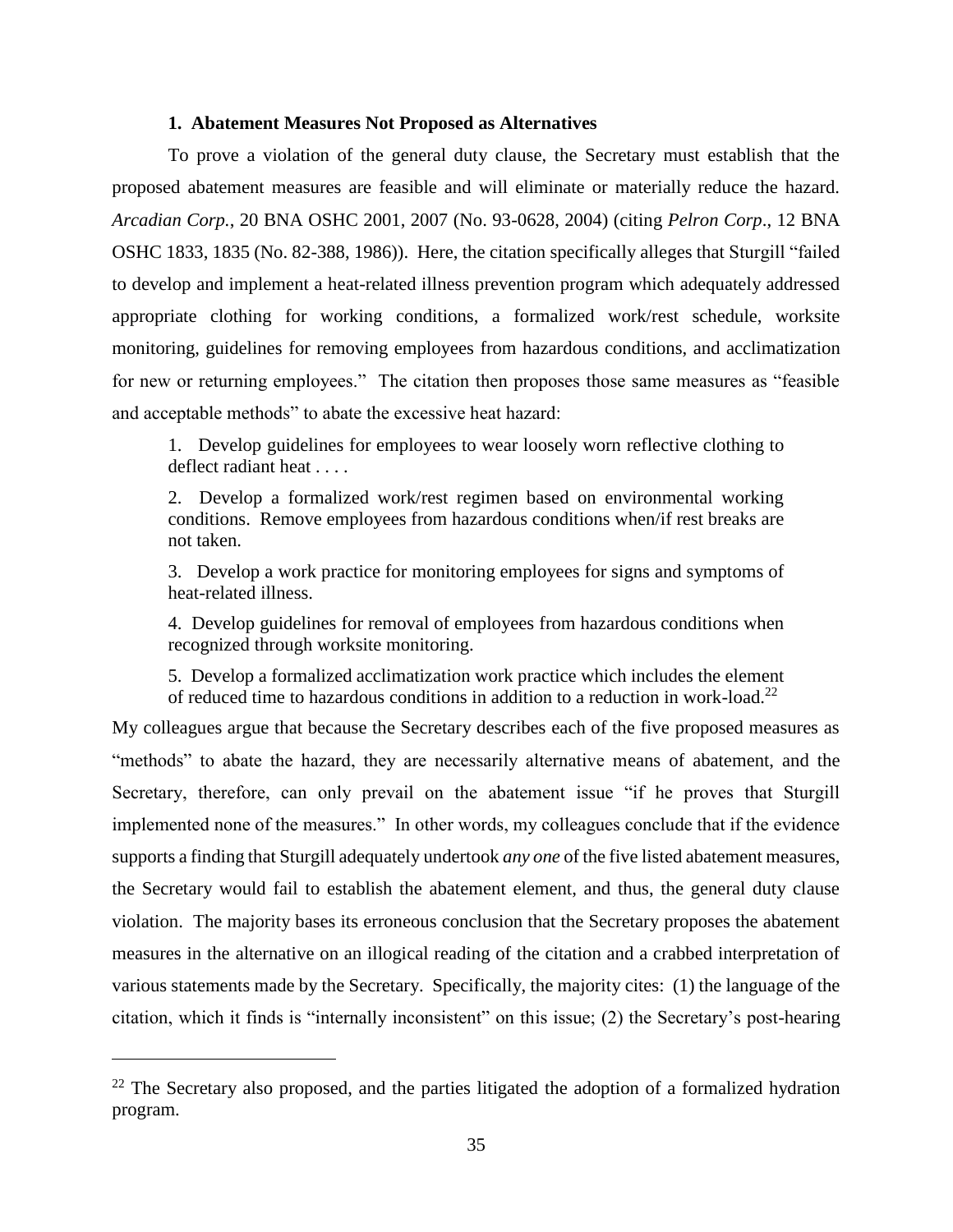brief, which it finds proposes the abatement methods in the alternative; and (3) the Secretary's response to my question at oral argument in the case, which the majority claims shows the "Secretary's failure to appreciate the effect of proposing the measures as alternatives."

With regard to the first point, my colleagues emphasize that "[t]he abatement portion of the citation . . . begins with a sentence that uses and references the plural word 'methods'. . . suggesting that each measure is an alternative means of abatement." I see no reason to read the proposed abatement measures in this restrictive manner. First, my colleagues' reliance upon the fact that the word "methods" is expressed in the plural form conveniently ignores the basic axiom that citations are to be construed liberally. *Erickson Air-Crane, Inc.*, 2012 WL 762001 at \*2 (Mar. 2, 2012, No. 07-0645) ("It is well-settled that pleadings are to be liberally construed and easily amended."); *Gen. Dynamics Land Sys. Div.*, 15 BNA OSHC 1275, 1279-80 (No. 83-1293, 1991) (same), *aff'd*, 985 F.2d 560 (6th Cir. 1993); *see Nat'l Realty & Const. Co., Inc. v. OSHRC*, 489 F.2d 1257, 1264-65 (D.C. Cir. 1973) ("[C]itations under the [OSH] Act are drafted by non-legal personnel, acting with necessary dispatch. Enforcement of the Act would be crippled if the Secretary were inflexibly held to a narrow construction of citations issued by his inspectors.").

Second, the citation's assertion that Sturgill failed to implement a "*heat-related illness prevention program*" consisting of five measures can only be read as requiring that all five measures be present in the program. (emphasis added). As this assertion is coupled with the citation's abatement section, which lists the *very same* five measures, it is only reasonable to read the citation's abatement section as requiring a program consisting of *all five measures*.

Third, to the extent the citation's language can be characterized as ambiguous, the very nature of the proposed abatement measures here—measures that were proposed as materially reducing the hazard, not eliminating it—dictates that they cannot be alternatives. Instead, the measures are, by their very terms, cumulative measures that each address distinct aspects of the excessive heat hazard and together form a complete prevention program. The Secretary's brief on review makes this abundantly clear:

First, the Secretary's proposed implementation of an acclimatization plan is feasible because, as the Secretary's expert explained, acclimatization *materially reduces* the heat hazard by increasing an employer's ability to cool off in the heat.

Second, the Secretary's proposed requirement that employees wear loose-fitting reflective clothing in the heat is feasible because such clothing tends to reflect heat while dark clothing, such as that worn by M.R., tends to absorb and retain heat. Both the CDC and

\*\*\*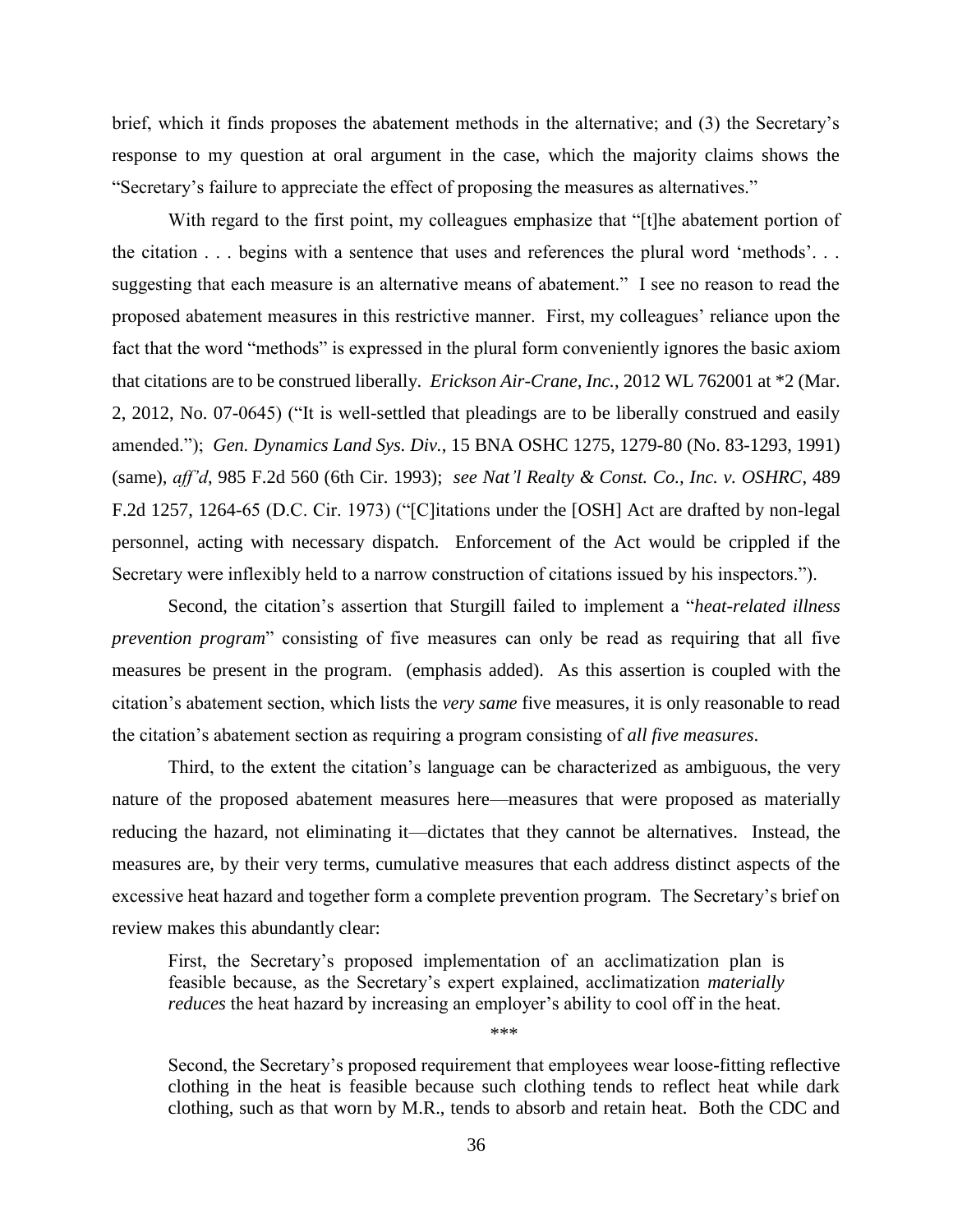the NRCA recommend such clothing because it keeps the worker cooler, i.e., *materially reduces* the heat hazard.

\*\*\*

Third, the Secretary's proposed implementation of a formalized work-rest regimen based on weather conditions, increasing the ratio of rest periods to work periods when appropriate, is feasible because such work-rest cycles *materially reduce* the heat hazard by giving the body an opportunity to get rid of excess heat . . . .

\*\*\*

Fourth, the Secretary's proposed implementation of a specific, formalized hydration policy requiring employees to drink water at regular intervals when working in the heat is feasible.

\*\*\*

Finally, the Secretary's proposed practice of monitoring employees for signs and symptoms of heat illness is feasible. This practice of monitoring employees for heat illness would *materially reduce* the heat hazard because, as the CDC explained, "[e]arly recognition and treatment of heat stroke are the only means of preventing permanent brain damage or death."

(emphasis added). Thus, the Secretary's brief clarifies that taking one of these measures, such as wearing lightweight reflective clothing would not eliminate the need to drink quantities of water, just as drinking quantities of water would not eliminate the need to acclimate to the heat.<sup>23</sup> Indeed, when dealing with a hazard that cannot be eliminated through implementation of a single abatement measure, such as excessive heat, the Secretary's failure to prove that an employer did not implement one of the proposed abatement measures would never be the end of the matter. The Secretary could still prove that the employer failed to implement one or more of the other proposed measures, and that such implementation would *further* materially reduce the incidence of the hazard.<sup>24</sup>

<sup>&</sup>lt;sup>23</sup> The publications in the record discussing workplace heat hazards also make this point clear. For example, the Centers for Disease Control and Prevention (CDC) publication titled "Working in Hot Environments" discusses various measures for addressing such hazards including acclimatization, implementing work-rest cycles, making the job easier, providing cool rest areas, drinking sufficient water, and wearing appropriate clothing, and concludes that the "employer should establish a *program* designed to acclimatize workers who must be exposed to hot environments and provide necessary work-rest cycles and water to minimize heat stress." (emphasis added).

 $24$  For example, even if an employer has adequately implemented one measure intended to abate i.e., materially reduce—an excessive heat hazard (e.g., the employer requires that all employees wear lightweight reflective clothing) that does not mean the hazard has been eliminated. The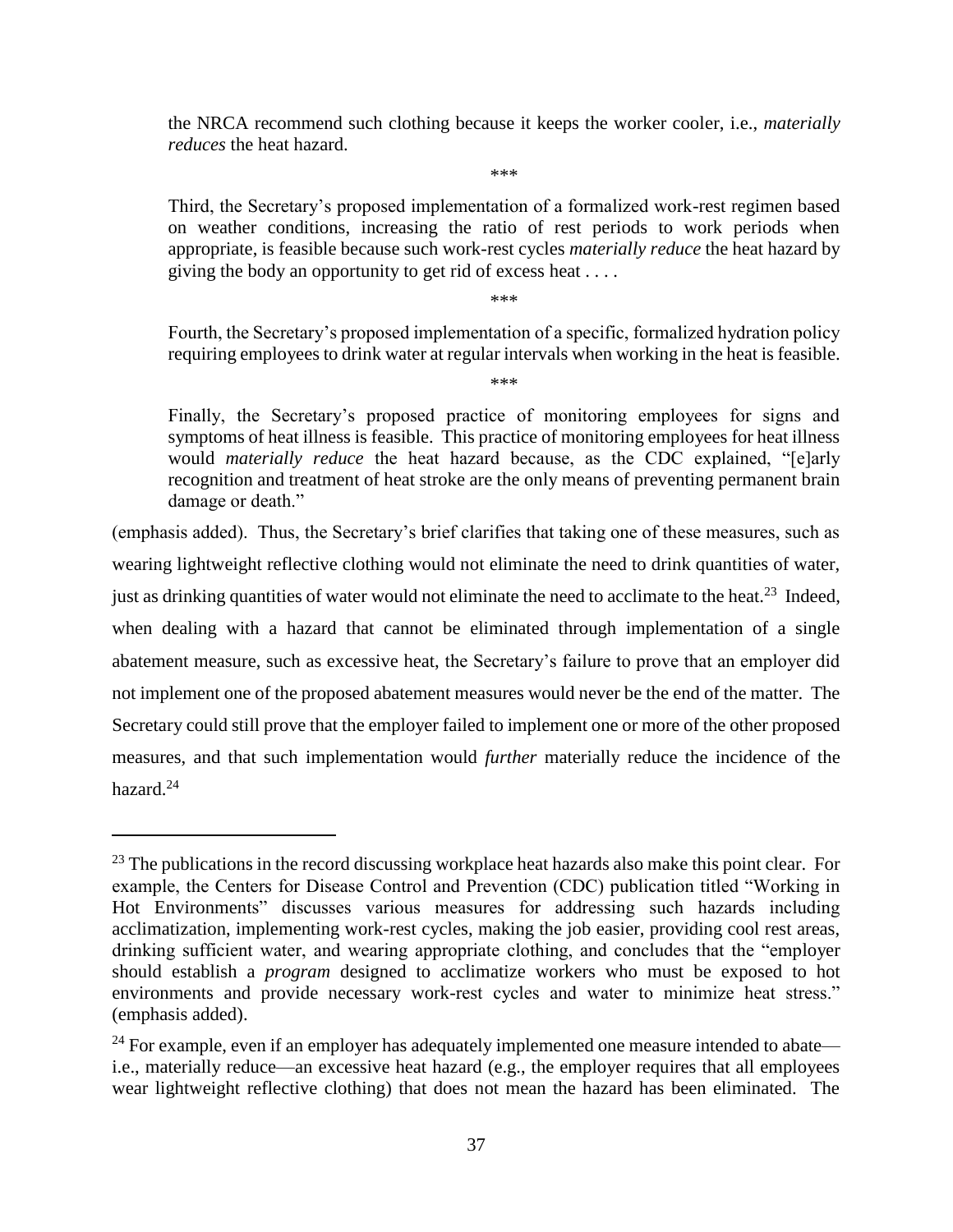This is exactly the case here. Because the Secretary argues in his brief that each of the proposed measures would *materially reduce*, not eliminate, the hazard, the measures cannot possibly be read as alternatives. Thus, even if Sturgill had taken one of the proposed measures, the Secretary could still prevail by establishing that one of the other proposed abatement measures was feasible and would *further* materially reduce the hazard. In short, my colleagues analyze this issue both upside down and backwards.

Fourth, reading the citation's list of abatement measures as alternatives is inconsistent with the way the parties actually tried the case. For example, Sturgill's counsel and the Secretary's expert, Dr. Yee, engaged in the following colloquy:

Q. And is your opinion here today that acclimatization would have prevented M.R. having what you claim to be heat-related illness on August 1, would acclimatization [have] made a difference?

A. I believe that if they had a *full injury illness prevention program* which would include acclimatization and proper education, proper work/rest schedules emphasizing rest, water, shade and enforced water breaks and enforced shade breaks, that combined—a comprehensive injury illness prevention program should have prevented his death. Acclimatization in and of itself probably not.

Q. . . . So even though you mentioned it six times in your opinion, you are now telling me that acclimatization is not significant to the situation, that it would not have made a difference?

A. If he were not acclimatized regardless of whether else they did, he probably still would have died . . . . A full illness and injury prevention program probably would have prevented his death. Even if you had all of that minus an acclimatization of over seven to fourteen days or five to fourteen or something similar to that minus the acclimatization, he probably would have still died . . . . An acclimatization program in and of itself would not have prevented his death . . . .

(emphasis added). As this exchange clearly establishes, the Secretary's theory of the case is that the proposed abatement measures have to be evaluated together. Indeed, Sturgill approached the case from the exact same vantage point, specifically arguing that it developed and utilized "a Comprehensive Heat Related Illness Prevention Program." Nowhere does Sturgill even suggest the hidebound theory propounded by my colleagues.

Secretary could still establish a general duty clause violation by proving that his other proposed abatement measures (e.g., enforcing work/rest schedules) would *further* materially reduce the hazard.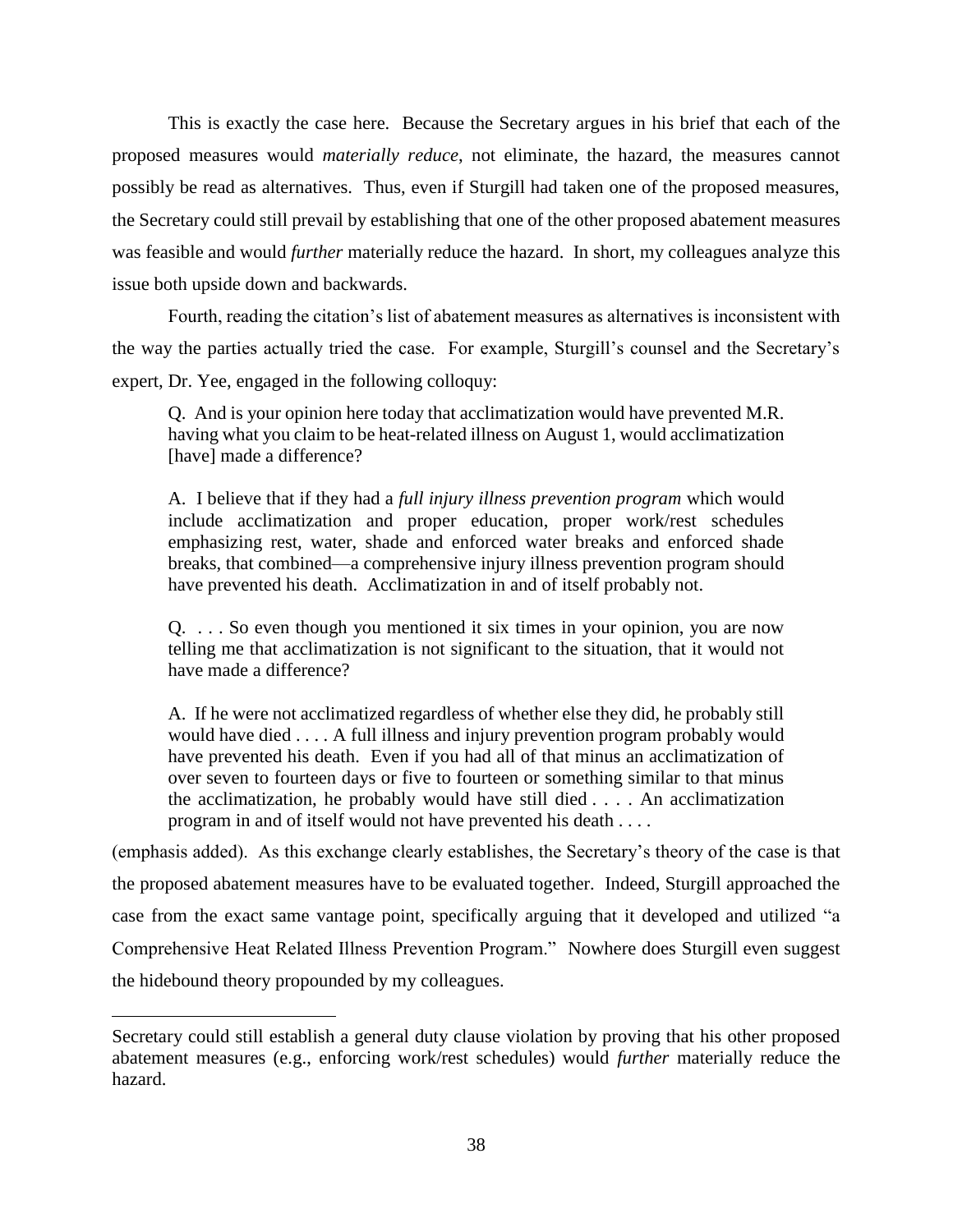The judge also understood that the proposed abatement measures were to be evaluated as a whole "heat-related illness prevention program," not as separate alternatives. Indeed, the judge found that "Sturgill's heat-related illness safety program is inadequate in a number of ways," and then discussed Sturgill's failure to: give heat-related toolbox talks in the summer; provide the NRCA Pocket Guide to Safety, orientation safety videos, and OSHA 10-hour training to temporary employees; inform new or temporary employees when they should use the shaded rest areas; specifically instruct temporary employees that additional breaks were anticipated and required for employees unaccustomed to working in the heat; train MR regarding heat-related hazards or the signs and symptoms of heat-related illness; have a plan to monitor its employees' hydration; assure that employees wore clothing that was suitable given the weather conditions; and implement an acclimatization program. Thus, everyone involved in this case, including the judge, has understood that the citation proposed a prevention program, with separate component measures, not five alternative means of abatement.

Finally, the colloquy during oral argument that my colleagues reference began when I asked the Secretary's counsel whether the Secretary needed to establish that the employer inadequately implemented each of the five mentioned methods of abatement. After initially responding "yes," the Secretary's counsel stated "on reflection it's a matter of establishing that overall the hazard was effectively abated." It is not surprising that the Secretary's counsel failed "to appreciate the effect" that the majority now ascribes to the Secretary's listing of proposed abatement measures; it would defy logic for the Secretary to support a reading of the citation that would doom his case if he did not establish that Sturgill failed to implement any one of the proposed abatement measures that comprised an effective prevention program. Thus, the initial failure by the Secretary's counsel to "appreciate the effect" of proposing the measures as alternatives only serves to further highlight the illogicality of my colleagues' position.

For all these reasons, I reject the majority's assertion that the Secretary was required to prove that Sturgill's efforts to comply with each one of the Secretary's proposed abatement measures were inadequate. However, as discussed below, I also find that the Secretary established that Sturgill's abatement measures were inadequate.

## **2. Respondent's Measures Were Inadequate**

To prove that a proposed abatement measure will eliminate or materially reduce the hazard, "the Secretary must submit evidence proving, as a threshold matter, that the methods undertaken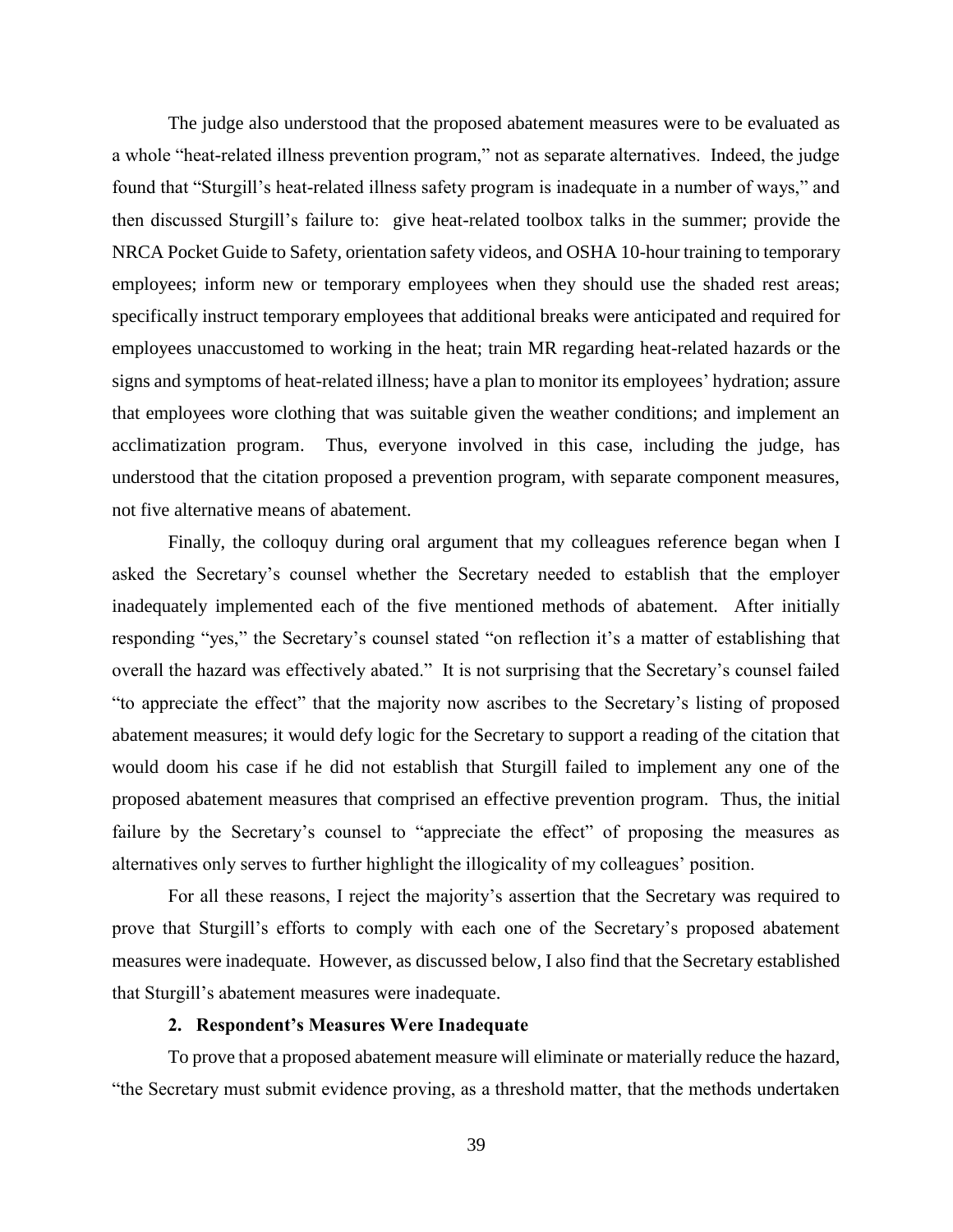by the employer to address the alleged hazard were inadequate." *U.S. Postal Serv.*, 21 BNA OSHC 1767, 1773-74 (No. 04-0316, 2006). Sturgill argues that it had an adequate heat-related illness prevention plan because it: (1) carried out an acclimatization program; (2) instructed all employees on heat-related illnesses including their signs and symptoms and how to prevent such illness as well as treatment options; (3) presented two NRCA tool box talks on heat-related issues; (4) provided employees with the NRCA Pocket Guide to Safety, which contains a section on heatrelated illnesses describing symptoms and treatment for heat exhaustion and heat stroke; $^{25}$  (5) provided 10-hour OSHA training; (6) provided drinking water on the roof; (7) encouraged employees to take breaks during the day in addition to the three scheduled breaks; and (8) during periods of extreme heat worked an abbreviated schedule or worked at night. Finally, Sturgill argues that it had an acclimatization program which it implemented for MR by assigning him to the least strenuous job on the roof, encouraging him to drink water, and informing him that he could take additional unscheduled breaks.

In a seven-page discussion of the abatement element, the judge found that none of the abatement measures Sturgill used that day were adequate. My colleagues analyze the evidence regarding three of those proposed abatement measures—a formalized acclimatization work practice, monitoring employees for signs and symptoms of heat illness, and a formalized work/rest regimen—and find that the Secretary failed to establish that Sturgill did not adequately implement those measures. And, as a result of their previous erroneous conclusion that the abatement measures were proposed as alternatives, they conclude that the Secretary failed to establish the abatement element of the general duty clause violation. I disagree with the majority's findings regarding these three measures and, in accord with the judge's well-supported findings, conclude that the Secretary established inadequate implementation with regard to the remaining measures.

# *a. Acclimatization, Including Formalized Work/Rest Regimen*

 $\overline{a}$ 

The Secretary proposed that Sturgill "[d]evelop a formalized acclimatization work practice which includes the element of reduced time [sic] to hazardous conditions in addition to a reduction

 $25$  Superintendent Gould identified the NRCA Pocket Guide to Safety as Sturgill's safety manual, and the two pages in the pocket guide that deal with heat-related illnesses (as well as the OSHA 10-hour training course) as Sturgill's heat-related illness prevention program. The guide's pages contain guidance regarding behavior on hot days, such as "take frequent rest breaks in cool areas," "[d]rink plenty of fluids, particularly water and fruit juices," and "[w]ear cotton clothing." In addition, they contain brief descriptions of the symptoms of heat exhaustion and heat stroke.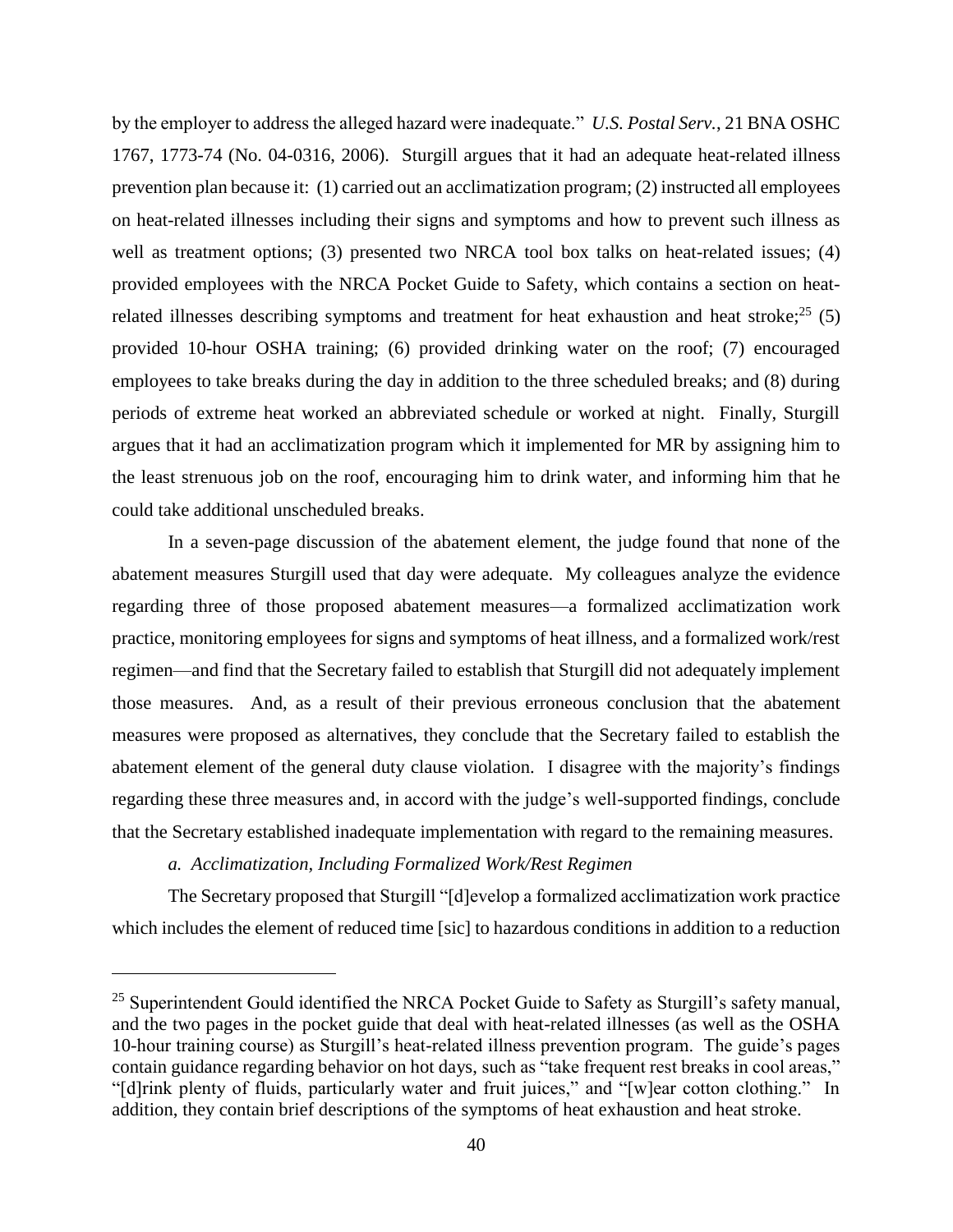in work-load." The Secretary introduced various similar descriptions of acclimatization to a heat hazard. For example, in "Working in Hot Environments," the CDC states:

Humans are, to a large extent, capable of adjusting to the heat. This adjustment to heat, under normal circumstances, usually takes about 5 to 7 days, during which time the body will undergo a series of changes that will make continued exposure to heat more endurable. On the first day of work in a hot environment, the body temperature, pulse rate, and general discomfort will be higher. With each succeeding daily exposure, all of these responses will gradually decrease, while the sweat rate will increase. When the body becomes acclimated to the heat, the worker will find it possible to perform work with less strain and distress.

Gradual exposure to heat gives the body time to become accustomed to higher environmental temperatures. Heat disorders in general are more likely to occur among workers who have not been given time to adjust to working in the heat or among workers who have been away from hot environments and have gotten accustomed to lower temperatures. Hot weather conditions of the summer are likely to affect the worker who is not acclimatized to heat.

Similarly, in "Heat: A Major Killer," the NWS notes that "[a]cclimatization has to do with adjusting sweat-salt concentrations, among other things. The idea is to lose enough water to regulate body temperature, with the least possible chemical disturbance—salt depletion."<sup>26</sup>

The judge found that "Sturgill did not have an acclimatization plan."<sup>27</sup> She relied on OSHA and CDC documents submitted into evidence by the Secretary which explain the need to acclimate and outline the elements of an adequate acclimatization program. She also cited to a Sturgill toolbox talk on heat stress, which advised that employees should "[w]ork up to it. It can take about two weeks to get used to working in a hot environment." The judge found that, in spite of Sturgill's own warning, there was no schedule for new employees to build up a tolerance to working in the heat. Moreover, although Foreman Brown testified that he assigned MR the lightest job throwing materials off the roof—because it was his first day at the worksite and he was "a much older guy," he did not relate that assignment to any concerns he might have had that MR needed

<sup>&</sup>lt;sup>26</sup> OSHA's document on "Acclimatizing Workers" warns that "implementing acclimatization activities is essential for new workers . . . . Be extra-careful with these workers and recognize immediately the symptoms of possible heat-related illness."

 $27$  The acclimatization plan that Sturgill described is not in writing. It is based on Gould's and Brown's testimony.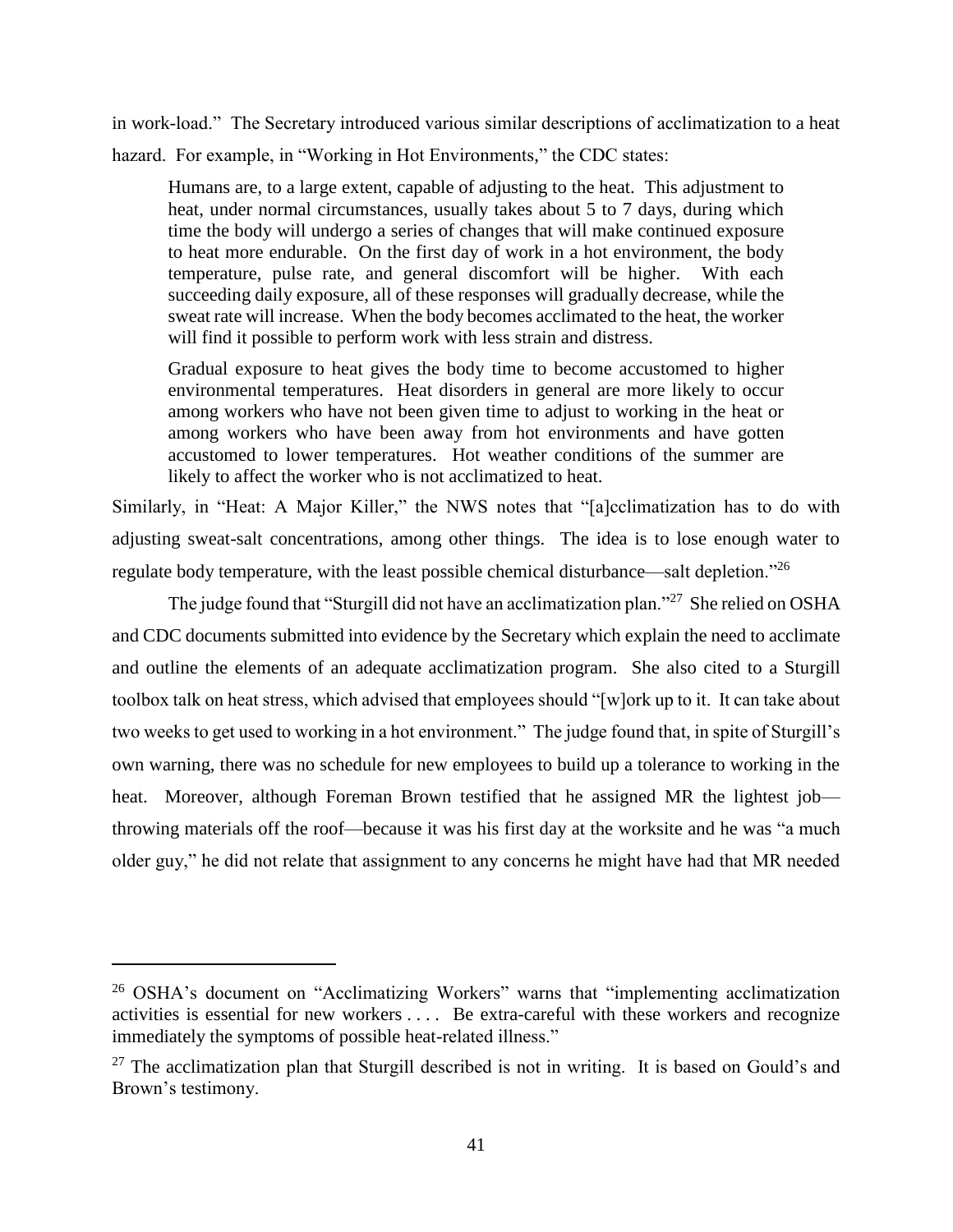to be acclimated to the heat.<sup>28</sup> In fact, as the judge found, Brown stated that MR was limited in what jobs he could do because he had no tools.<sup>29</sup> Thus, I agree with the judge's finding that Brown did not assign MR the task that he did as part of an acclimatization plan. Indeed, there is no evidence that Brown thought MR needed any acclimatization because MR answered in the affirmative when asked whether he had done roofing work before.<sup>30</sup> There is no indication in the record *when* MR had previously done this roofing work; the record shows only that immediately prior to his assignment to Sturgill, MR had worked for three years on the night shift of an airconditioned printing facility.

The judge acknowledged Sturgill's practice of allowing employees to take breaks beyond the three scheduled breaks per day when they needed to. However, she found that:

[T]here is no evidence in the record that a new temporary employee would be comfortable asking for and taking additional breaks. Fearing loss of additional days of employment at this job assignment, a temporary employee likely would be reluctant to take multiple unscheduled breaks on his first day on the job, absent a specific instruction that additional breaks were anticipated and required for new employees unaccustomed to working in a hot environment.<sup>31</sup>

<sup>30</sup> Brown testified:

<sup>&</sup>lt;sup>28</sup> In his transcribed statement to OSHA, Brown explained that Sturgill's workers performed three tasks related to removing the old roofing in preparation for installing new roofing. Most of the workers were tearing off membrane and insulation, cutting those materials into smaller pieces, and placing them in a four-wheeled cart. One or two workers would then move the cart to the edge of the roof, directly above Sturgill's truck. MR's job was to remove the material from the cart and throw or push it over a 39-inch high parapet so that the material would land in the truck below.

 $29$  In his transcribed statement, Brown stated that he

<sup>[</sup>s]howed [MR] around, showed him the warning lines, showed him how we cut the rubber and of course he had no tools [because] he had not been there[—]it was his first day. [The other two temporary employees] had been there all week so they [brought] their tools. [MR] did not have any tools and we would not loan him tools so I showed him the easiest (inaudible) so the only thing he had to do was stand there and throw the trash.

I told [MR] it was going to be hot but he said he knew that. He [had] done roofing before. So I took his word, you know, he [had] done roofing before.

 $31$  In fact, MR took no breaks other than the scheduled midmorning fifteen-minute break.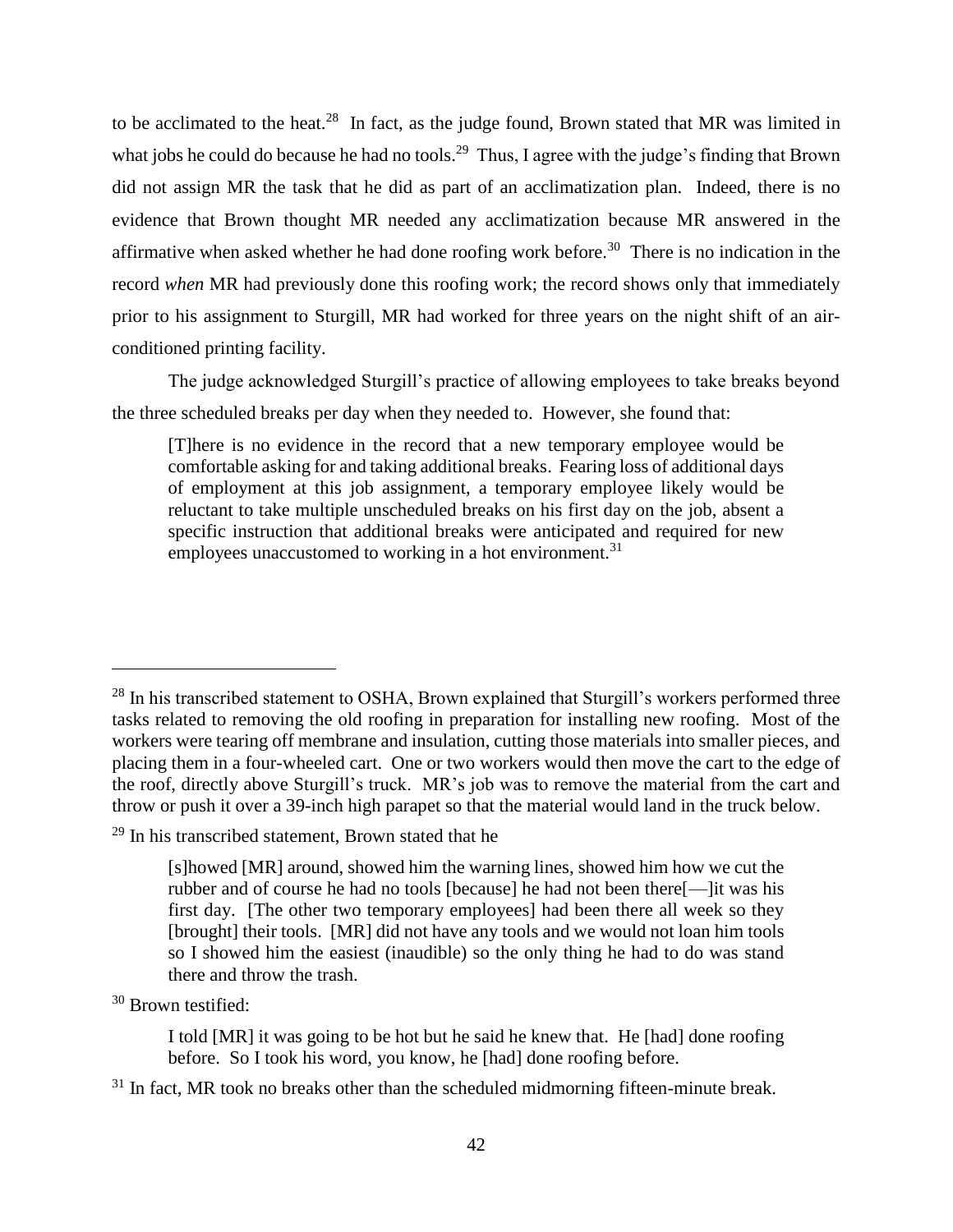Moreover, the judge found Sturgill's *informal* practice of allowing breaks with the foreman's approval, rather than implementing a formalized work/rest regimen based on the day's particular weather conditions, to be inadequate.<sup>32</sup> I agree with both findings.

My colleagues, without addressing the judge's findings, conclude that Sturgill used an acclimatization program that included assigning new employees to the lightest, easiest jobs, and providing a flexible work schedule that allowed for informal breaks. And they conclude that the Secretary did not delineate specific additional steps that Sturgill should have taken in addition to the ones Sturgill identified. Thus, the majority concludes that the Secretary has not proven that Sturgill's acclimatization program was inadequate. I disagree.

First, the totality of Superintendent Gould's testimony regarding Sturgill's acclimatization program consists of the following:

Q. As part of the heat illness prevention program, does the A.H. Sturgill Company do anything with respect to acclimatization?

A. Sure, we do. . . . [W]e start them out with the lighter tasks, less physical duties that you could have on a particular project. And then work them up from there, so to speak.

. . . .

A. In addition, if I may, the breaks, we'll make sure that they have a place to break, not just to take a break but to have a place to break with shade available.

This bare-bones testimony contrasts with the detailed advice provided by OSHA in its "Campaign to Prevent Heat Illness in Outdoor Workers - Protective Measures to . . . .," submitted into evidence here by the Secretary, as to the elements of a *formal* acclimatization program:

Develop a heat acclimatization program and plans that promote work at a steady moderate rate that can be sustained in the heat. For example, allow workers to get used to hot environments by gradually increasing exposure over at least a 5-day work period. Begin with *50% of the normal workload* and *time spent in the hot environment* and then gradually build up to 100% by the fifth day. New workers and those returning from an absence of two weeks or more should have a 5-day minimum adjustment period. While a significant amount of acclimatization occurs

<sup>&</sup>lt;sup>32</sup> OSHA's "Campaign to Prevent Heat Illness in Outdoor Workers - Protective Measures to . . . ." notes that:

When possible, more frequent shorter periods of exposure to heat are better than fewer longer exposures. This means that the work/rest schedules are often based on 1-hour cycles and might call for a rest period of 15 minutes every hour during hot weather, but 45 minutes per hour when temperature and humidity are extreme.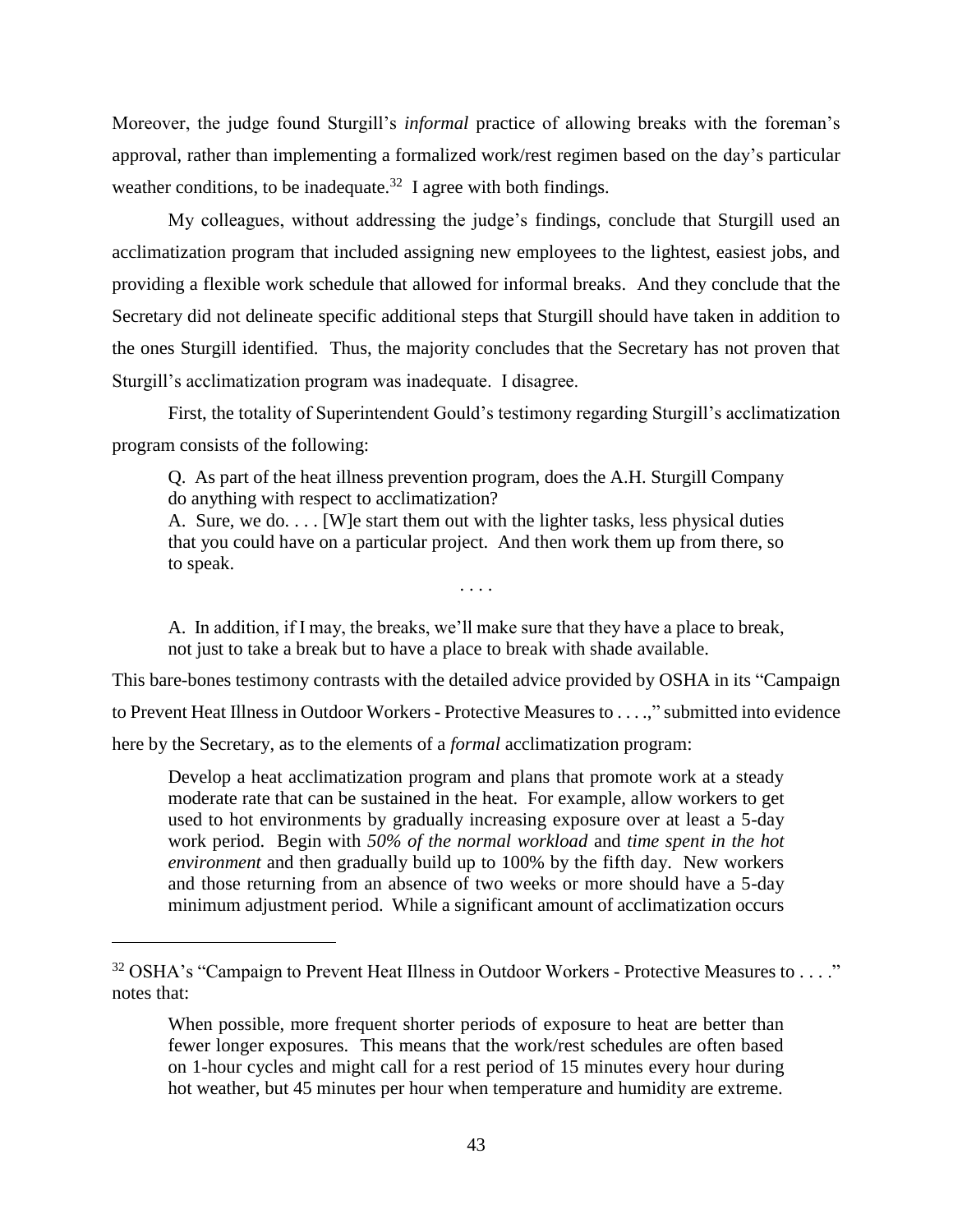rapidly in that first week, full acclimatization may take a little longer. Some workers require up to two or three weeks to fully acclimatize.<sup>33</sup>

Second, my colleagues find it significant that "[t]he CO not only agreed that [Sturgill's] measures are all components of an acclimatization program but acknowledged that an OSHA 'Accident Investigation Summary,' prepared in part based on her investigation, states: 'It appears that [Sturgill] was utilizing an informal acclimatization program for the new temp agency employee.' "<sup>34</sup> In light of the numerous inadequacies of Sturgill's purported acclimatization plan, this statement in the Accident Investigation Summary is clearly inaccurate.<sup>35</sup>

Third, Sturgill's practice of allowing workers to ask for breaks in addition to the scheduled ones, while commendable, was not part of a formal plan designed to adjust new workers to hot conditions. And although Brown told MR to let him know "if he g[o]t hot you know he['s] got to tell me and if he wanted a break if he can't do it let me know," he made no attempt to explain to MR the reasons *why* it was essential for him to take numerous breaks in order to acclimate himself, and he did not insist that MR do so. Without an explicit instruction, MR, a temporary employee working his first day on the job, could not be expected to run what any such worker would perceive as an unacceptable risk of asking to take extra breaks. For these reasons, I conclude that the Secretary established that Sturgill's informal acclimatization program and work/rest regimen were inadequate.

## *b. Monitoring Employees for Signs and Symptom of Heat Illness*

 $\overline{a}$ 

My colleagues find that the Secretary failed to establish that Sturgill's prevention plan did not adequately assure that employees were monitored for signs and symptoms of heat-related

<sup>&</sup>lt;sup>33</sup> My colleagues ignore these specific measures in finding that the Secretary "does not identify by how much Sturgill would have needed to limit MR's time on the roof to have adequately met" his proposed abatement measure.

 $34$  It is well established that "the Commission is not bound by the representations or interpretations of OSHA Compliance Officers." *Kaspar Wire Works, Inc. v. Sec'y of Labor*, 268 F.3d 1123, 1128 (D.C. Cir. 2001); *see also L.R. Willson & Sons, Inc. v. Donovan,* 685 F.2d 664, 676 (D.C. Cir. 1982); *W. Steel Mfg. Co.*, 4 BNA OSHC 1640, 1643 (No. 3528, 1976).

 $35$  With regard to the Accident Investigation Summary, the judge found: "[t]he facts set[] forth in the [S]ummary, based on reported hearsay statements, are accorded limited weight. Greater weight is given to the direct and cross-examination testimony of the hearing witnesses."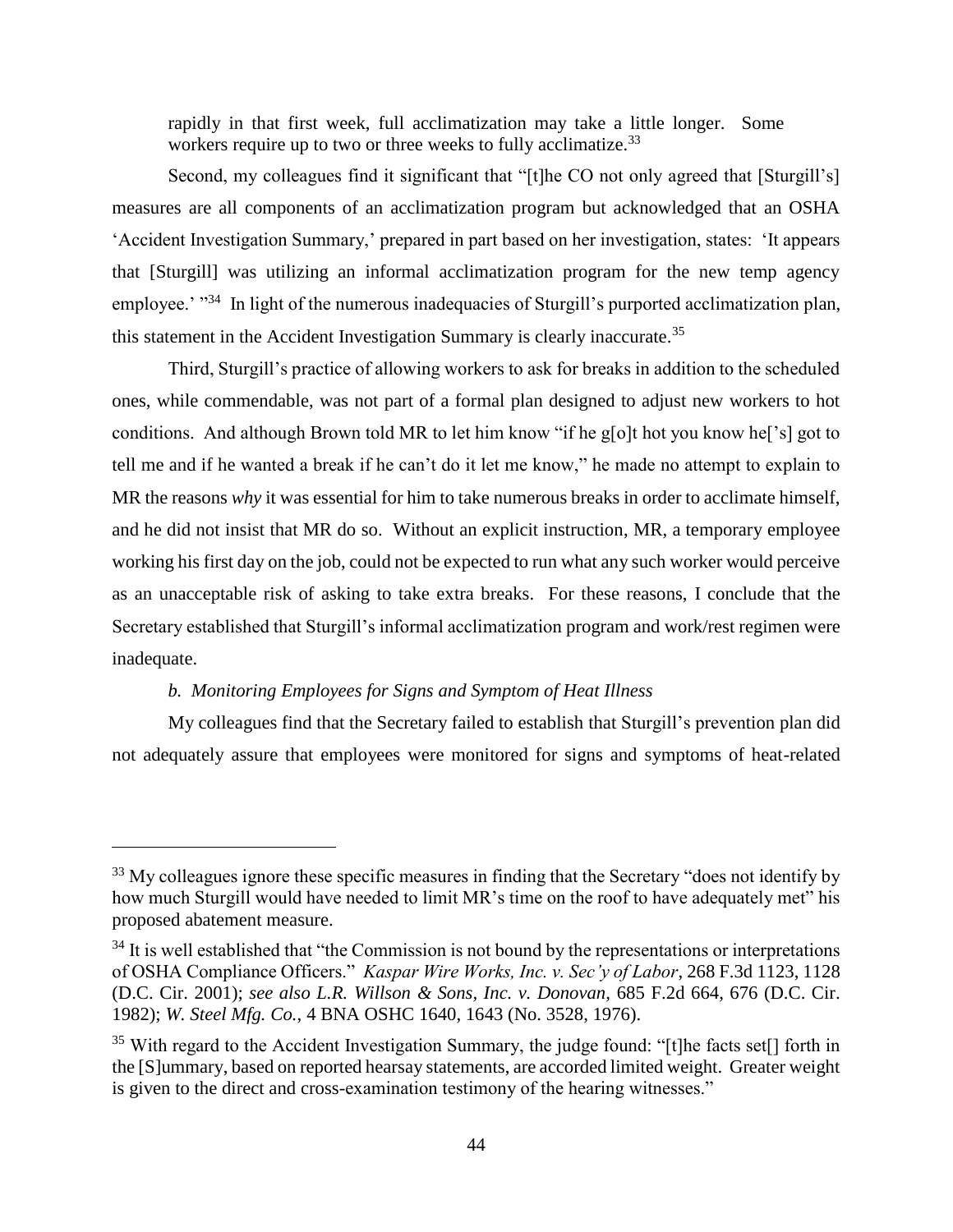illness.<sup>36</sup> My colleagues point to Gould's testimony that, utilizing the NRCA toolbox talk sheets, Sturgill instructs its employees in the signs and symptoms of heat illnesses, and Brown's testimony that he knew those signs and symptoms. My colleagues also accord weight to Brown's testimony that he checked on MR that morning, saw him drinking water at the midmorning break, and did not observe MR displaying any signs of heat-related illness until Brown saw him walking clumsily. However, even though Brown observed MR drinking water at the break, he repeatedly testified that he was not paying any particular attention to  $MR$ .<sup>37</sup> And although he asked MR how he was doing twice that morning, Brown was unable to discern any initial signs of heat-related illness—

A. I mean I was observing ten guys on the roof. So I observed him at times, yeah.

. . . . Q. Did you observe him drink water at other times in the course of that morning?

A. Well, I mean to my recollection, I was watching everyone. I didn't really pay attention if he kept going to the cooler or not.

. . . .

Q. Did you pay particular attention to him working that morning?

A. Well, I had ten guys, so I paid attention to all of them. So I observed all of the guys.

. . . .

Q. You did not monitor the amount of water that MR drank on August 1, 2012?

A. Well, I had ten guys on the roof. I couldn't monitor how much each one of them drank. I mean if I provide the water and everything for them, it's on the individual to go drink it.

Q. So you don't know how much he drank?

 $\overline{a}$ 

A. No, I don't – I didn't monitor how much he dr[a]nk. I mean, like I said, I had ten guys on the roof.

Q. You don't know if he finished even one cup of water, right?

A. I mean I don't know if he finished it or not. Like I had ten guys on the roof, we all had water to drink. I assumed he would have drunk.

<sup>36</sup> OSHA's document "About Work/Rest Schedules" states: "Assign new and un-acclimatized workers lighter work and longer rest periods. Monitor these workers more closely."

<sup>37</sup> Q. [E]ach time the carts made a circle did you observe him stand – going to the shade and standing there?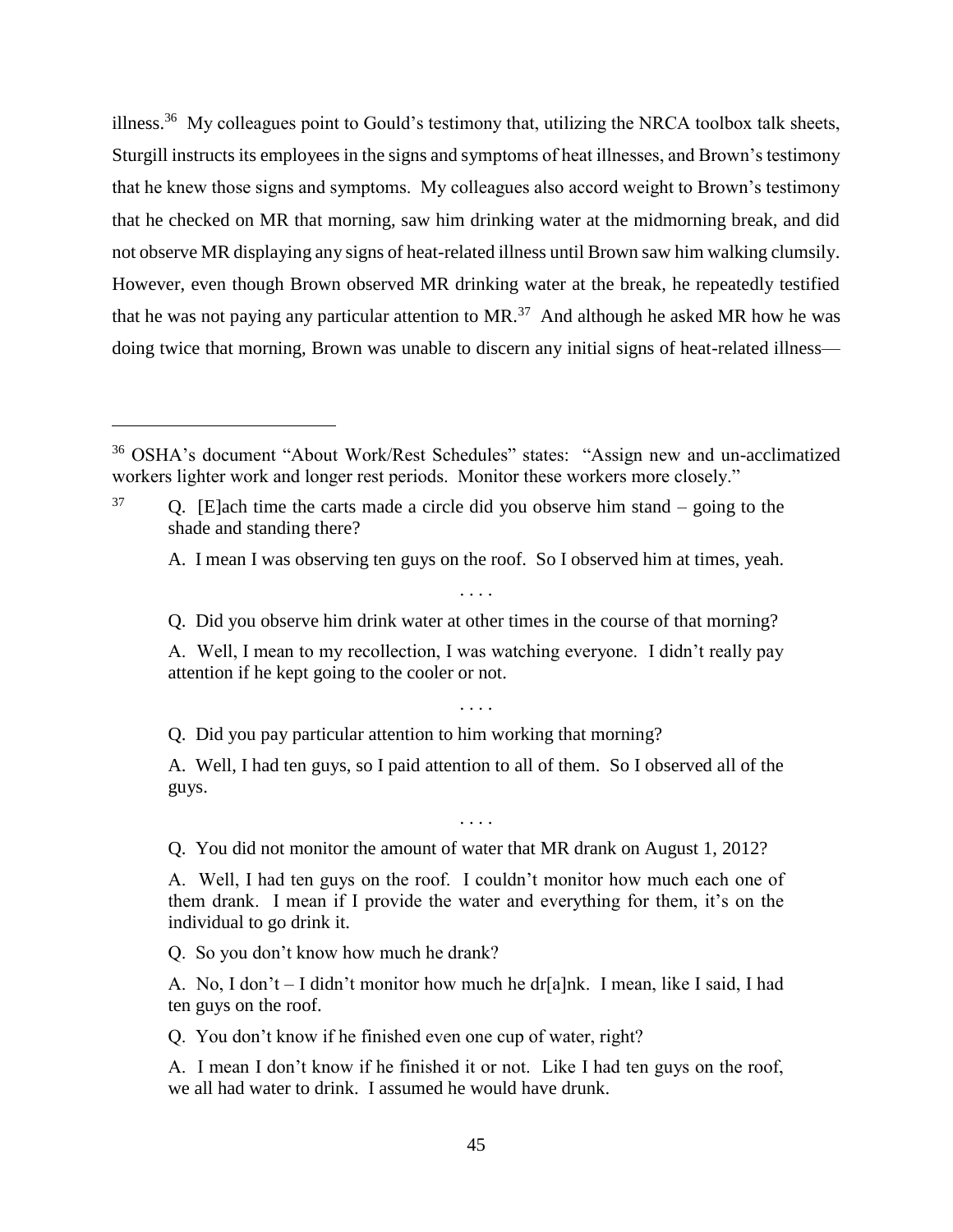such as sweating<sup>38</sup> and odd behavior<sup>39</sup>—only 15 minutes before MR collapsed.<sup>40</sup> As the judge found:

Sturgill could have developed a practice of monitoring employees for signs and symptoms of heat-related illness. The initial signs that M.R. displayed of heat related illness, that morning, odd behavior, sweating, and not drinking water, went unnoticed and unrecognized by foreman Brown .... A work practice of monitoring employees for signs and symptoms of heat-related illness would have disclosed [that] M.R. was experiencing the initial warning signs and symptoms of illness.

For these reasons, I find that Sturgill's monitoring of employees for signs and symptoms of heat-related illness was inadequate.

# *c. Clothing and Hydration*

 $\overline{a}$ 

My colleagues do not discuss the measures of appropriate clothing and a formalized hydration program, but I find that the Secretary has shown that Sturgill failed to adequately implement these measures as well. As to clothing, the Secretary asserts that Sturgill failed to institute "guidelines for employees to wear loosely worn reflective clothing to deflect radiant heat . . . . "<sup>41</sup> The evidence establishes that MR was wearing all-black clothing, including a black sweater on August 1. Foreman Brown was aware that black clothing was not appropriate for

<sup>&</sup>lt;sup>38</sup> In his transcribed statement to OSHA, Brown acknowledged that during the midmorning break MR drank some water: "He did drink some water but after that no. We [saw] him sweating and we ask[ed] him if he wanted something to drink and he said no he was al[l] right." The NRCA Pocket Guide to Safety, which Sturgill used as its safety manual and gave to all permanent employees, lists "heavy perspiration" as a symptom of heat exhaustion.

<sup>&</sup>lt;sup>39</sup> Evidently, MR refused to talk to workers other than Brown.

 $40$  In fact, Brown testified that it was another worker who told him to check on MR:

One of the right hand man[]s . . . came to me and was like go check Mr. [MR]. I went over to him and asked him was he all right. And he kept saying yes but he was walking like clumsy. So I grabbed him . . . carried him over to the shade. And at that time that's when I felt that he wasn't right and I called the ambulance.

 $41$  The toolbox talk sheets and the NRCA pocket guide contain recommendations regarding appropriate clothing: "Light colored clothing and a hat with a brim will help to protect you from harmful UV rays, and will actually keep you cooler than if you don't wear a hat or shirt" (Toolbox Talks, Weather - Personal Injury); "Always wear a shirt, preferably of cotton material" (Toolbox Talks – Heat Stress); "wear cotton clothing" and "do not work in shorts, and always wear a shirt" (NRCA pocket guide). As noted above, none of these documents were shared with the temporary workers.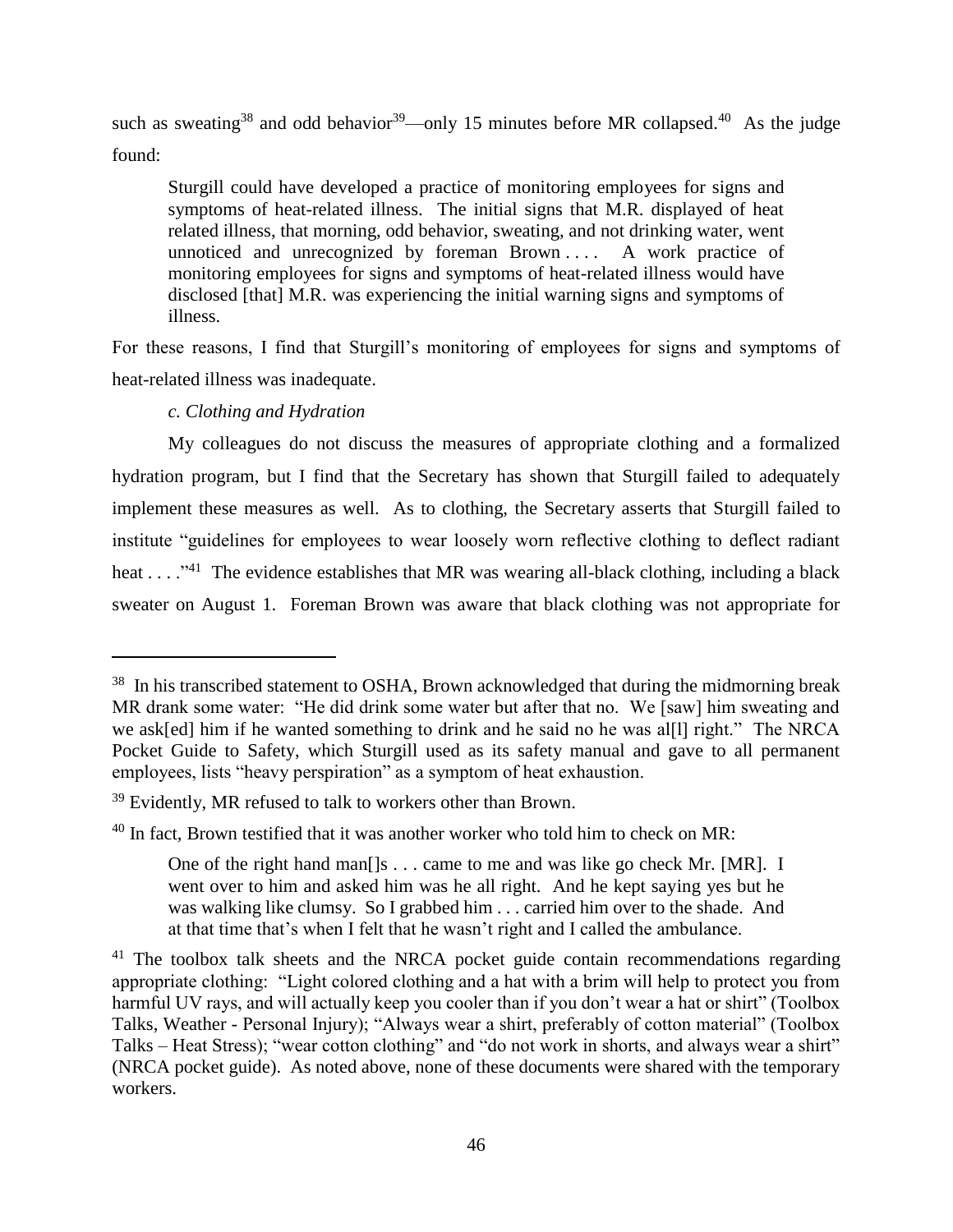roofing work: "I mean I'm no tripping [sic] but when you go on a roof during a hot day you are suppose[d] to wear light clothes. He had on all black." However, Brown said nothing to MR about his clothes because "[MR] said he had done [roofing work] before." The NWS document warns, "Dress for summer. Wear lightweight, light-colored clothing to reflect heat and sunlight." The judge correctly found that "Sturgill could have required its employees to wear suitable clothing when working on a roof in the heat."

As to a hydration program, Sturgill routinely provided its workers with water and ice at the worksite.<sup>42</sup> However, the Secretary argues that Sturgill could have done more to ensure that workers, including new workers such a MR, drank sufficient water. He asserts that "Sturgill could . . . have feasibly reduced exposure to heat hazards by implementing a formalized water drinking program." The CDC provides clear, specific advice about the need for significant amounts of water when working in hot environments:

In the course of a day's work in the heat, a worker may produce as much as 2 to 3 gallons of sweat. Because so many heat disorders involve excessive dehydration of the body, it is essential that water intake during the workday be about equal to the amount of sweat produced. Most workers exposed to hot conditions drink less fluids than needed because of an insufficient thirst drive. A worker, therefore, should not depend on thirst to signal when and how much to drink. Instead, the worker should drink 5 to 7 ounces of fluids every 15 to 20 minutes to replenish the necessary fluids in the body.

As I have noted above, MR apparently drank very little water during the five hours that he worked on the roof,<sup>43</sup> and Brown did next to nothing to assure that MR remained hydrated. Gould also expressed a laissez-faire attitude toward worker hydration. In his transcribed interview with OSHA, Gould described how Sturgill provides water and ice, but explained that no one is mandated to drink water: "Well you give them breaks but you can't force a guy, you can't hold his head and pour water down his throat . . . . But the water is available, they know they need to drink it, they know it is there .... [B]ut you can't like I say, you can't force it down their throats." There are many possible ways to encourage the drinking of water short of "pour[ing] water down

 $42$  As noted above, although the Secretary did not mention the need for a formal hydration program in the citation, the parties litigated the issue and the judge ruled on it.

 $43$  Brown testified that a fellow worker gave MR a 44-ounce cup of water during the morning break. However, it is not clear how much MR drank.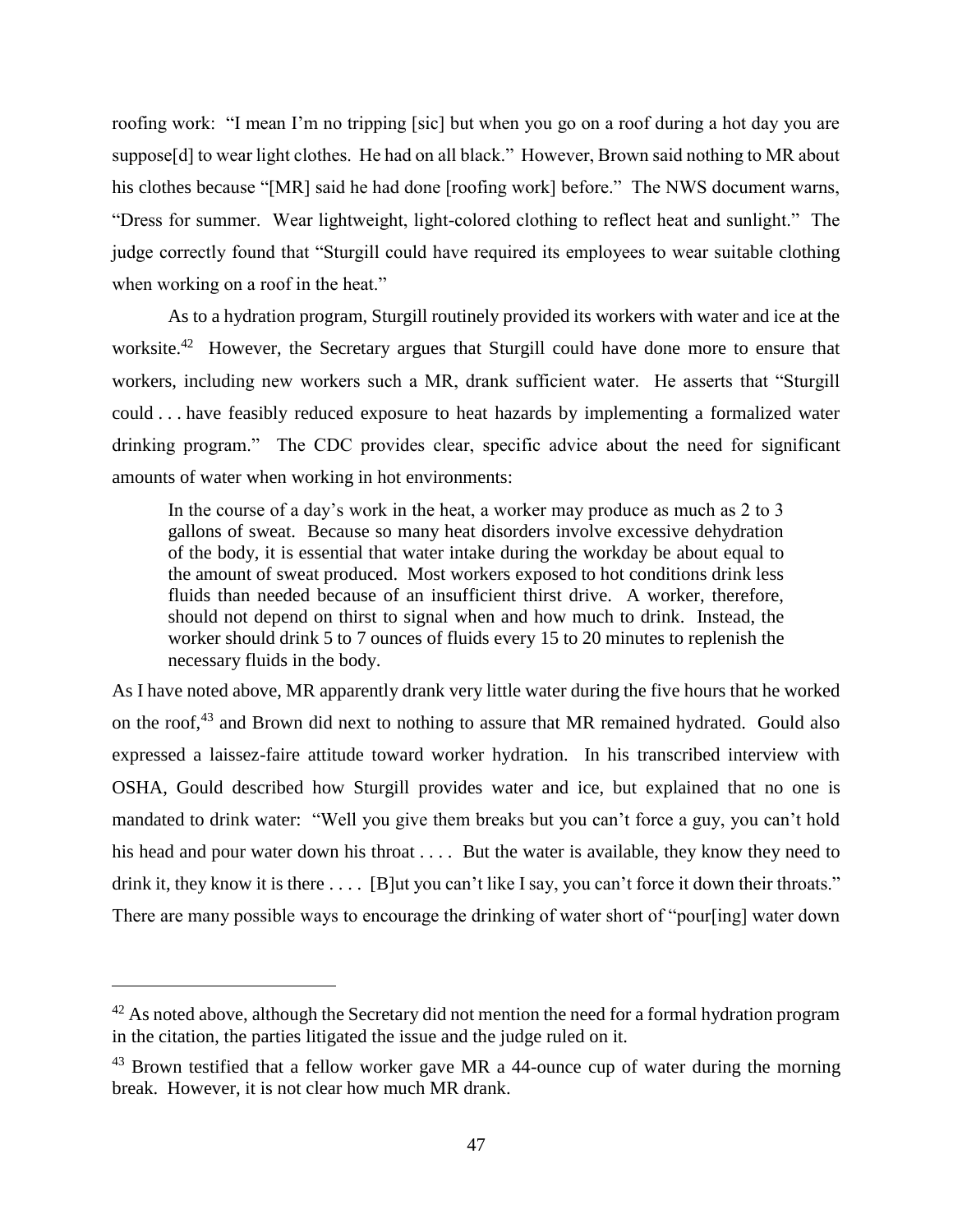[the] throat" of an employee.<sup>44</sup> However, Sturgill took no action in this regard, and Brown paid little attention to whether MR was drinking. Given that MR was not acclimated to the heat, I find Sturgill's failure to better attend to this aspect of an adequate heat-related illness prevention program was particularly serious.

For all these reasons, I find that the Secretary has established all the elements of the alleged general duty clause violation and would therefore affirm the violation.

# **II. The Training Violation**

The Secretary alleges that Sturgill violated 29 C.F.R. § 1926.21(b)(2) because it

did not ensure that its full[-]time permanent employees, including managers, and temporary employees all received reasonable and necessary instruction specific to the recognition and avoidance of risk factors related to the development of heatrelated illnesses such as, but not limited to heat stroke, heat exhaustion, heat cramps and heat rash.<sup>45</sup>

The judge affirmed the violation, finding that Sturgill did not provide adequate training to recognize and avoid heat-illness hazards to its permanent employees, including Foreman Brown, and to its temporary employees, including MR. Because I find that Sturgill failed to provide MR with the training that a reasonably prudent employer would provide, I agree with the judge and dissent from the majority's contrary conclusion.<sup>46</sup> To prove a violation of § 1926.21(b)(2) the Secretary must establish that:

 $\overline{a}$ 

29 C.F.R. § 1926.21(b)(2).

<sup>&</sup>lt;sup>44</sup> For example, OSHA advises that supervisors can "remind workers to drink water often" (Safety and Health Topics—Occupational Heat Exposure"), and can emphasize that it is important to drink water even when a worker does not feel thirsty.

<sup>&</sup>lt;sup>45</sup> The standard provides:

The employer shall instruct each employee in the recognition and avoidance of unsafe conditions and the regulations applicable to his work environment to control or eliminate any hazards or other exposure to illness or injury.

<sup>&</sup>lt;sup>46</sup> Two other temporary workers were present on the day of the incident. As found by the judge, there is a conflict in the record as to when those employees began work on the project. The list of employees on the project provided by Sturgill indicates that the other two temporary employees only worked on the day of the incident. However, Foreman Brown stated that the other temporary employees "had been there all week." The judge found that the day of the incident "was not the first work day on the . . . roofing jobsite for the two other temporary employees." Given the state of the evidence, it would appear that, at most, the two other temporary employees worked for two days prior to the incident. In any event, I need not address whether their training (or that provided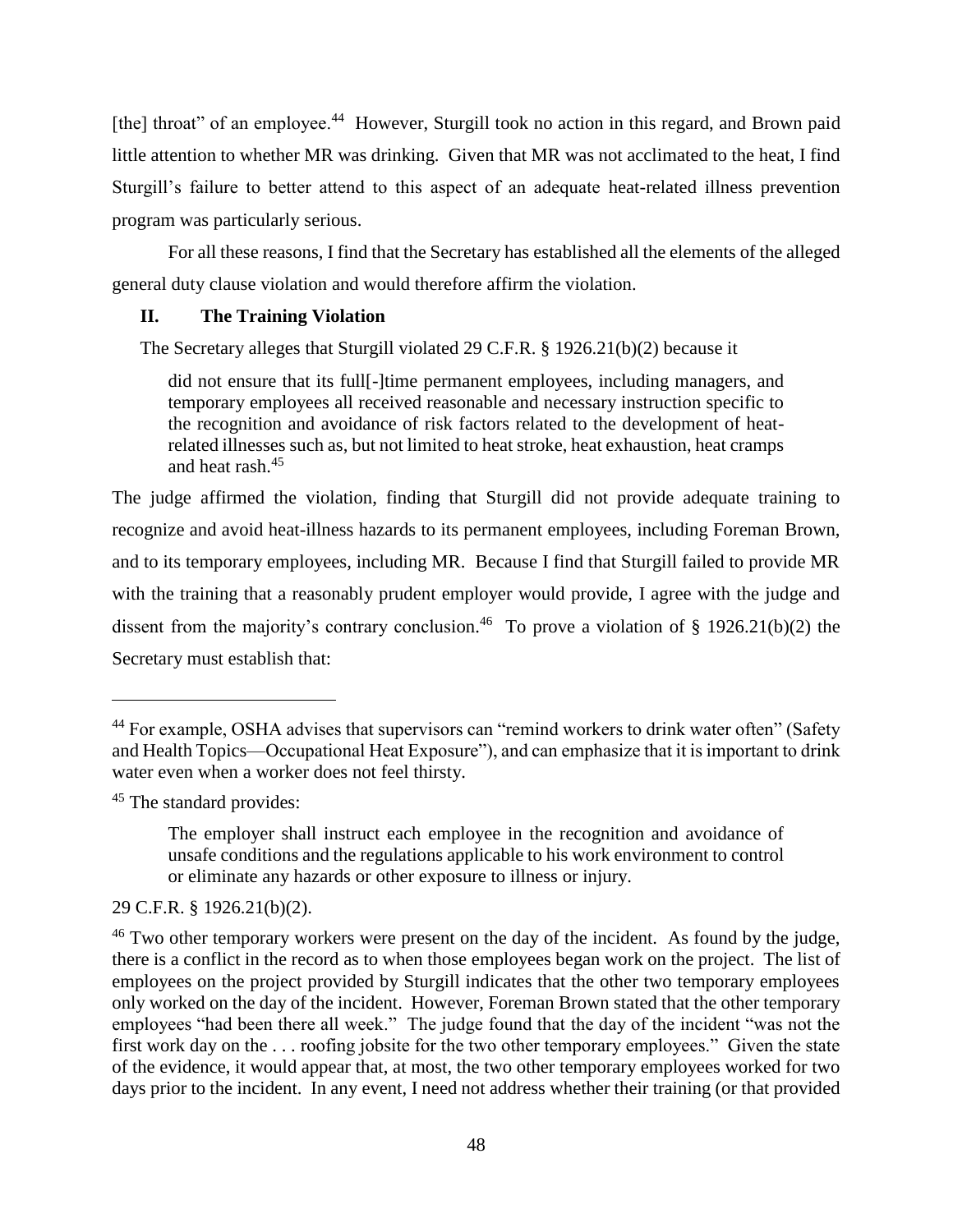(1) The standard applies to the cited working conditions, (2) the terms of the standard were not complied with, (3) employees had access to the violative conditions, and (4) the employer knew of the violative conditions or could have known with the exercise of reasonable diligence.

*Pressure Concrete Const. Co.*, 15 BNA OSHC 2011, 2015 (No. 90-2668, 1992); *Bardav, Inc*., 24 BNA OSHC 2105, 2111 (No. 10-1055, 2014). I find that all four elements have been established.

My finding above—that there was a recognized heat-related illness hazard at the worksite on the day of the incident—establishes the first element of proof of the training violation. *See W.G. Fairfield Co.*, 19 BNA OSHC 1233, 1236 (No. 99-0344, 2000) (where underlying violation is of generalized standard, "employer's obligation to train is dependent upon the specific conditions, whether those conditions create a hazard, and whether the employer or its industry has recognized the hazard") (citation omitted), *aff'd*, 285 F.3d 499 (6th Cir. 2002). To establish the second element of the training violation, the Secretary must prove that Sturgill "failed to provide the instructions that a reasonably prudent employer would have given in the same circumstances." *El Paso Crane & Rigging Co.*, 16 BNA OSHC 1419, 1424 (No. 90-1106, 1993) (citations omitted); *Compass Envtl., Inc.*, 23 BNA OSHC 1132, 1134 (No. 06-1036, 2010), *aff'd*, 663 F.3d 1164, 1168 (10th Cir. 2011) (same). Based on my analysis of the record, I disagree with my colleagues' conclusion that this element has not been proven.

My colleagues' analysis rests on their flawed description of the facts. As explained in my discussion of the general duty clause violation above, the judge found—and I agree—that the only heat-related illness training MR received involved Foreman Brown telling him that if he got hot, he could ask to take a break.<sup>47</sup> MR was not informed of the signs and symptoms of heat-related illnesses or given a copy of the NRCA pocket guide (which identified several precautions against heat-related illness and described the symptoms of heat exhaustion and heat stroke). He was not instructed about heat-related illness based on the two toolbox talks that Sturgill gave to permanent

to Sturgill's permanent employees) was sufficient because I find that Sturgill failed to provide adequate training to MR.

 $47$  My colleagues recite seven elements of what they characterize as Sturgill's comprehensive safety program. But only one of these elements—daily presentations at the start of each shift given by the foreman or superintendent—was even arguably applicable to MR. As discussed in detail above, MR did not watch safety training videos, attend OSHA 10-hour training, read or receive the NRCA pocket guide, attend the mentioned toolbox talks, receive any employee safety handbook, or hear a presentation by the owner.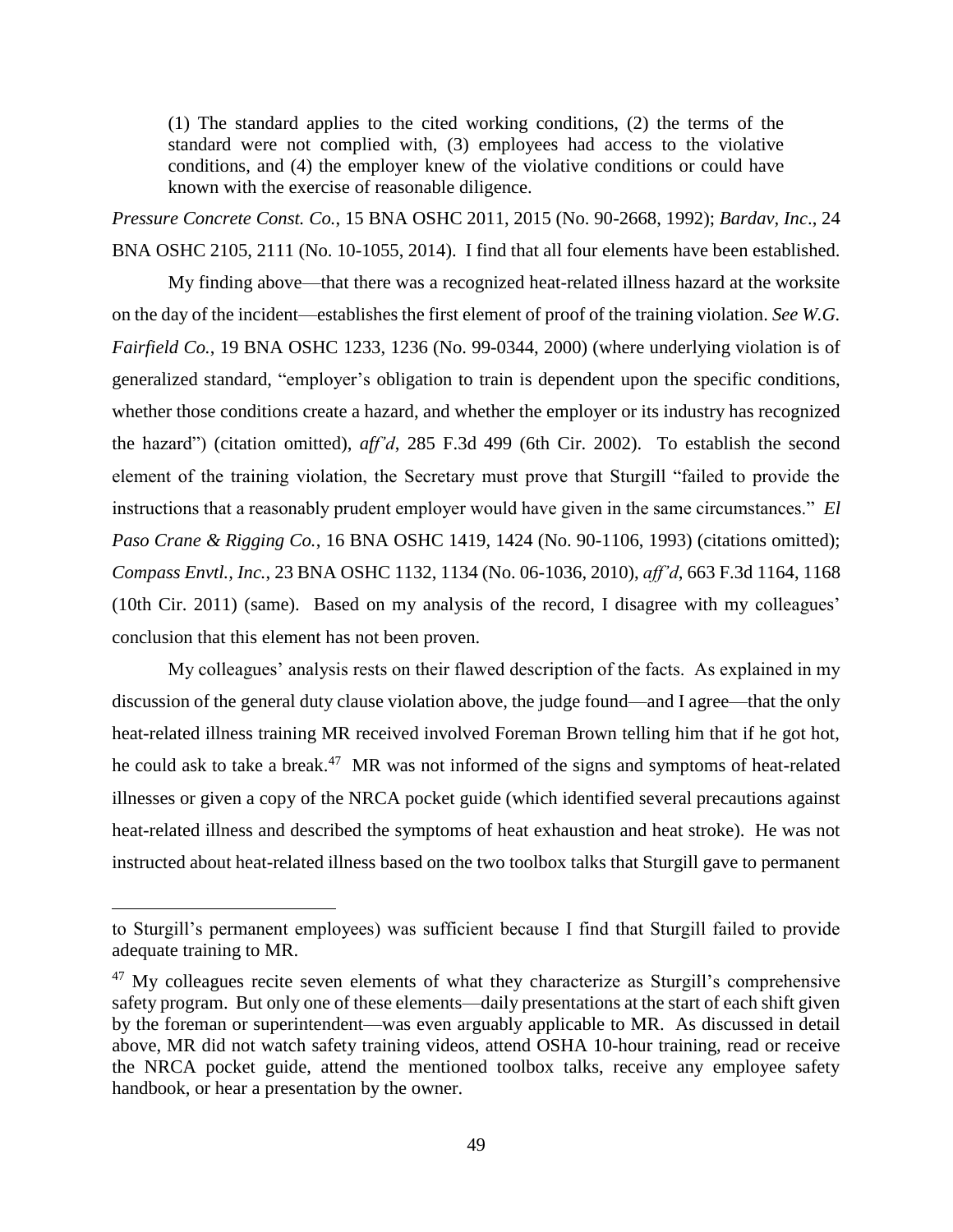employees at other times during the year, even though Brown recognized that it was going to be a hot day. MR was not given a work/rest regimen, or training on how to use such a regimen, to acclimate himself to the heat.<sup>48</sup> Likewise, although he was shown where water was located, he was not told that it was important that he drink lots of water, and that he must drink water even if he was not thirsty. Nor was he instructed that standing by the chillers on the roof was necessary to help him cool down. And, finally, although MR was wearing all black clothing, he was not told that he should wear lightweight, reflective clothing.

My colleagues paint a very different picture of these facts, which is inaccurate in several respects. Although it is true, as I note above, that Brown told MR that it was going to "get hot," showed him where the water was located, showed him where breaks could be taken in the shade, and told him that if he became hot and "if he wanted a break if he can't do it let me know," there is absolutely no support in the record for my colleagues' finding that Brown told MR "*to avoid a heat-related illness* by drinking water, taking rests, and utilizing shade." (emphasis added). Indeed, the fundamental problem with the "instructions" that Brown did give to MR is that they were not explicitly tied in any way to the signs, symptoms, or dangers of heat-related illness. Without that link, the limited guidance that Brown provided was inadequate to equip MR with the information he needed to protect himself from heat-related illness. Moreover, my colleagues do not even mention the topics that Brown did not discuss at all, such as the signs and symptoms of heat-related illnesses; a formal acclimatization plan and formal work/rest regimen; the importance of drinking lots of water, even if MR was not thirsty; and that he should only wear lightweight, reflective clothing, not all black.

Based on their version of the facts, my colleagues assert that there was no evidence that a reasonably prudent employer would have given its employees different training than what the company provided, and the Secretary failed to respond to that argument. They conclude that "[g]iven the Secretary's silence, we find that he has failed to meet his burden of persuasion on this issue." I disagree. Because evidence in the record establishes that a reasonably prudent employer would have given its employees different training, and, indeed Sturgill did give its *permanent* 

<sup>&</sup>lt;sup>48</sup> As my colleagues note, "[n]ew employees who lack training or are not acclimated are particularly at risk for heat-related illness."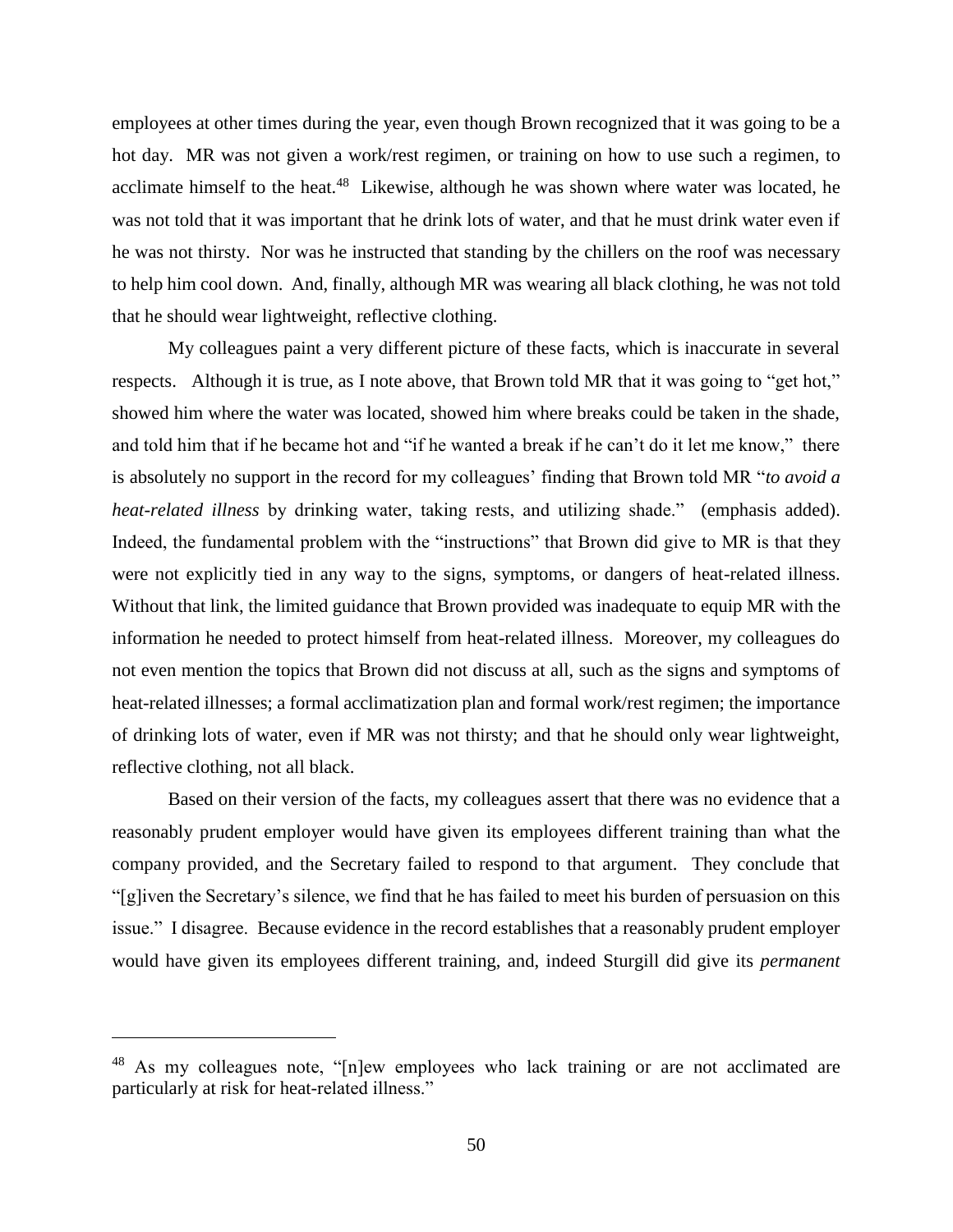*employees* different training, I find the Secretary has established this element of the training violation with respect to MR.<sup>49</sup>

Importantly, *there is* evidence in the record relating to the "reasonably prudent employer" inquiry. Industry practice is relevant (although not necessarily dispositive) to a "reasonably prudent employer" inquiry. *See, e.g., W.G. Fairfield Co.*, 19 BNA OSHC at 1235-36. And industry practice is reflected in this case by the NRCA Pocket Guide to Safety that Sturgill identified as its safety manual and the two NRCA toolbox talks that Sturgill used in its training of its permanent employees.<sup>50</sup> Together, these documents instruct employees on the signs and symptoms of heat exhaustion and heat stroke; recommend that employees take frequent breaks in shady areas and wear appropriate clothing; emphasize the importance of acclimatization ("Work up to it. It can take about two weeks to get used to working in a hot environment"); and stress that employees should drink "lots of water" throughout the day ("don't wait until you feel thirsty"). I find that the NRCA documents are evidence of industry practice for training employees on heatrelated illness hazards and therefore support a finding that a reasonably prudent employer would have included *at least* those items in its heat-related illness training for all employees, including MR.

As my colleagues find, "Sturgill instructs its permanent employees and long-term temporary employees on how to recognize and avoid heat-related illnesses" through a safety program that includes, among other things, the NRCA documents. Because the NRCA documents constitute at least a portion of the training a reasonably prudent employer would provide to its employees regarding heat-related illness hazards, and because Sturgill itself provided this training to its permanent employees, but *not to MR*, who was exposed to exactly the same heat-related illness hazard, the Secretary has established noncompliance with the training standard. As § 1926.21(b)(2) states, "[t]he employer shall instruct *each employee* in the recognition and avoidance of unsafe conditions . . . ."

Because there is no dispute that MR had access to the violative condition, and that Sturgill knew that it did not provide adequate training to MR regarding the heat-related illness hazard, I

 $49$  This is not to say that the training Sturgill gave to its permanent employees complied with the training standard. As noted above, I need not address that issue.

<sup>&</sup>lt;sup>50</sup> Gould identified the NRCA as "undisputed leaders in the industry. They have been in business – NRCA, has been together over 100 years."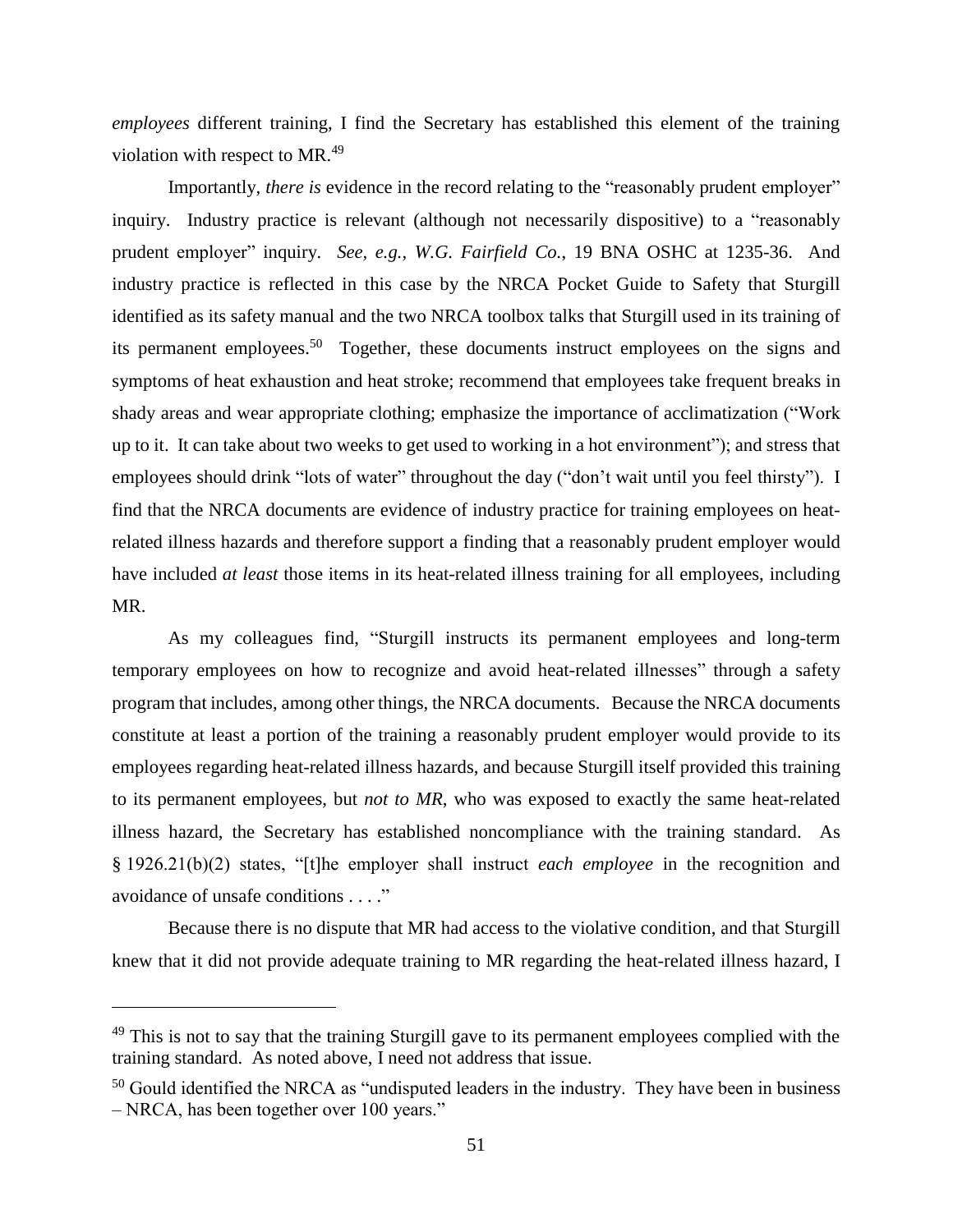conclude that Sturgill violated the training standard. For all these reasons, I agree with the judge and would also affirm the citation in its entirety.

Dated: February 28, 2019 Commissioner

 $\sqrt{s/}$ Cynthia L. Attwood

52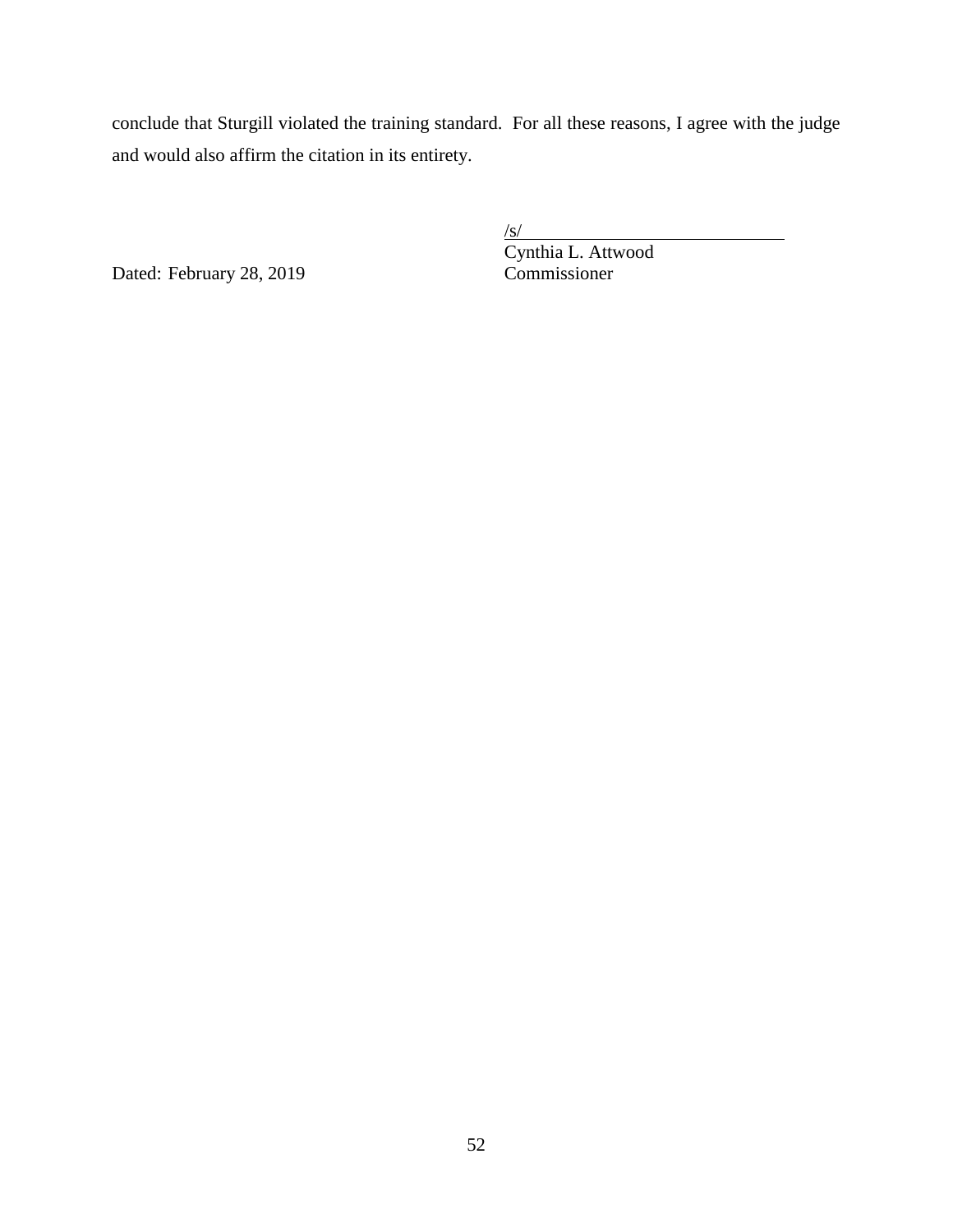

United States of America OCCUPATIONAL SAFETY AND HEALTH REVIEW COMMISSION 1120 20<sup>th</sup> Street, N.W., Ninth Floor Washington, DC 20036-3457

Secretary of Labor,

Complainant,

v.

A.H. Sturgill Roofing, Inc.,

Respondent.

APPEARANCES:

Paul Spanos, Esquire U.S. Department of Labor, Cleveland, Ohio For the Secretary

Robert T. Dunlevey, Jr., Esquire Dunlevey, Mahan & Furry, Dayton, Ohio For the Respondent

BEFORE: Carol A. Baumerich Administrative Law Judge

## **DECISION AND ORDER**

This proceeding is before the Occupational Safety and Health Review Commission (the Commission) pursuant to section 10(c) of the Occupational Safety and Health Act of 1970, 29 U.S.C. § 659(c) (the Act). A.H. Sturgill Roofing, Inc. (Sturgill or Respondent) is a commercial roofing firm in Dayton, Ohio with 36 employees. The Occupational Safety and Health Administration (OSHA) opened an inspection in August 2012 after receiving a referral regarding the death of an employee. OSHA issued a two-item serious citation and notification of penalty (citation) to Sturgill on January 16, 2013, with a total proposed penalty of \$8,820.00. The citation alleged that Sturgill had not adequately implemented a heat illness prevention program in violation of the general duty clause and that it had not provided adequate training to its employees for heat-related hazards in violation of 29 C.F.R. § 1926.21(b)(2).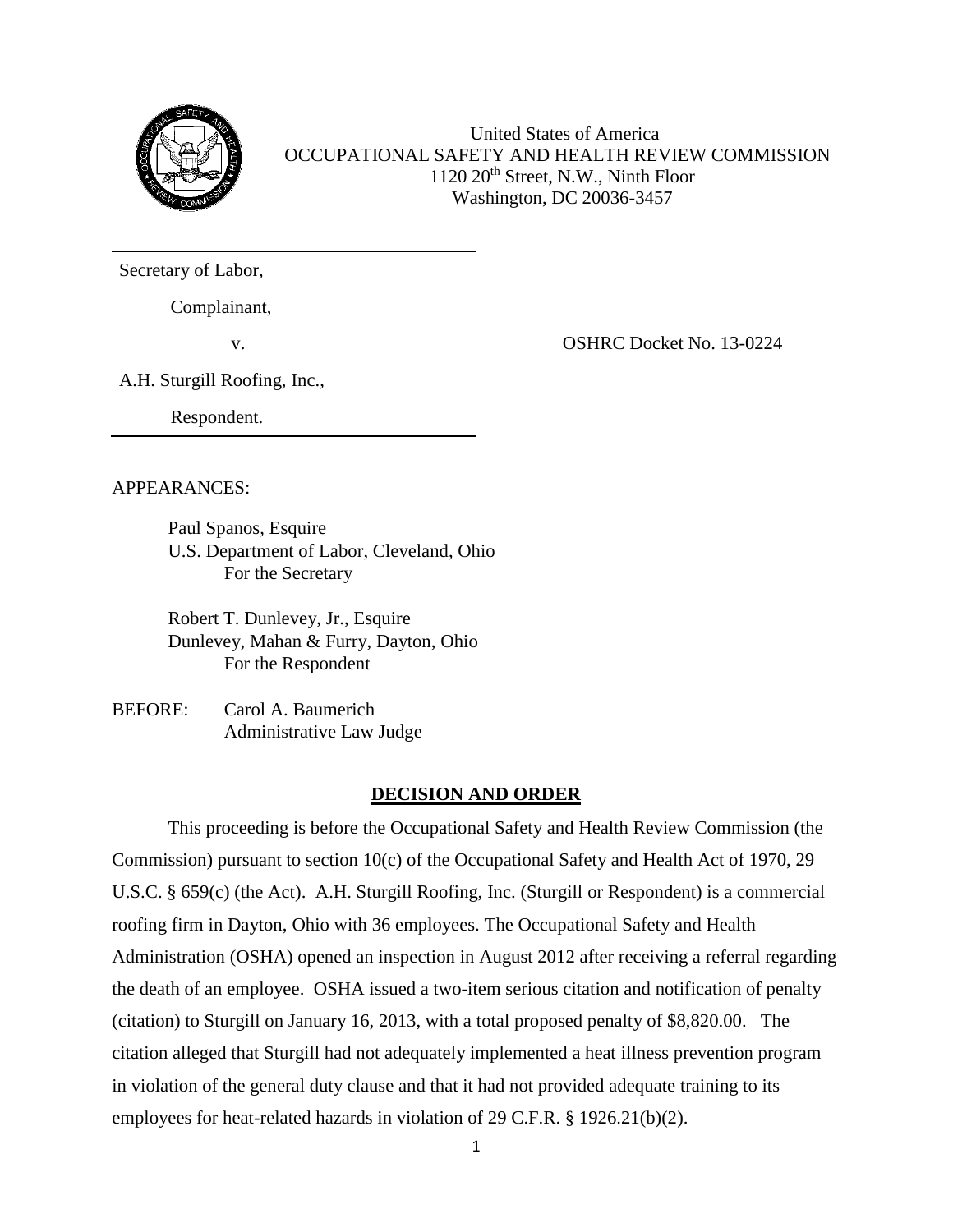Sturgill filed a timely notice of contest, bringing this matter before the Commission. A three-day hearing was held in Dayton, Ohio from March 25-27, 2014. Both parties filed posthearing briefs.<sup>1</sup> For the reasons set forth below, I affirm both citation items as serious and assess a total penalty of \$8,820.00.

## **Jurisdiction**

Based upon the record, I find that at all relevant times Sturgill was engaged in a business affecting commerce and was an employer within the meaning of sections 3(3) and 3(5) of the Act*.* I also find that the Commission has jurisdiction over the parties and subject matter in this case. (Tr. 10).

#### **Background and Factual Findings**

Sturgill has been in the roofing business for almost 20 years. (Tr. 469). On July 13, 2012, Sturgill began a roofing project at a PNC bank building in Miamisburg, Ohio. (Tr. 5, 446; CX-11). The flat, white, roof consisted of a rubber roofing membrane over a layer of Styrofoam insulation. (Tr. 446-48, 490). The project required the tear-off of the existing roof and installation of a new roof. (Tr. 446). Sturgill's job superintendent, on the PNC roofing project, was Thomas Gould. (Tr. 431; CX-12, p. 1). Sturgill's jobsite foreman was Leonard Brown. (Tr. 487; CX-13, p. 1).

On August 1, 2012, employees were tearing off and removing the existing roofing materials. (Tr. 446). To tear-off the roof, employees removed the roofing materials and cut the Styrofoam and rubber into smaller size pieces, so that one person could handle the material for disposal. (Tr. 488-89; CX-13, pp. 2-3). The Styrofoam pieces were light-weight, weighing one or two pounds. The rubber pieces weighed up to ten pounds each. (Tr. 447; CX-13, p. 3; RX-16, 16A, 17, and 17A). The materials were loaded onto a cart and moved to a staging area at the roof edge, where the materials were lifted over a 39 inch parapet wall and thrown into a dump truck below. (Tr. 490, 500, 502; CX-13, p. 3).

During the PNC roofing project the outside weather conditions were hot, from July 13, 2012, up to and including August 1, 2012. (CX-1, CX-2; CX-3). On August 1, 2012, foreman Brown recalled that the temperature that morning was in the 80s with a predicted high that day of 89F. (CX-13, pp. 4, 8-9). Brown knew it would be hot working on the roof that day. (Tr. 497-

 $1$ In its Answer to the Secretary's Complaint, Sturgill raised several affirmative defenses which it did not pursue at the hearing or in its post-hearing brief. I deem these affirmative defenses to be abandoned. *[See Georgia-Pacific](http://web2.westlaw.com/find/default.wl?mt=FederalGovernment&db=0003227&rs=WLW13.04&tc=-1&rp=%2ffind%2fdefault.wl&findtype=Y&ordoc=2009427901&serialnum=1991434471&vr=2.0&fn=_top&sv=Split&tf=-1&referencepositiontype=S&pbc=0CD84A80&referenceposition=1130&utid=1)  Corp.*[, 15 BNA OSHC 1127, 1130 \(No. 89-2713, 1991\).](http://web2.westlaw.com/find/default.wl?mt=FederalGovernment&db=0003227&rs=WLW13.04&tc=-1&rp=%2ffind%2fdefault.wl&findtype=Y&ordoc=2009427901&serialnum=1991434471&vr=2.0&fn=_top&sv=Split&tf=-1&referencepositiontype=S&pbc=0CD84A80&referenceposition=1130&utid=1)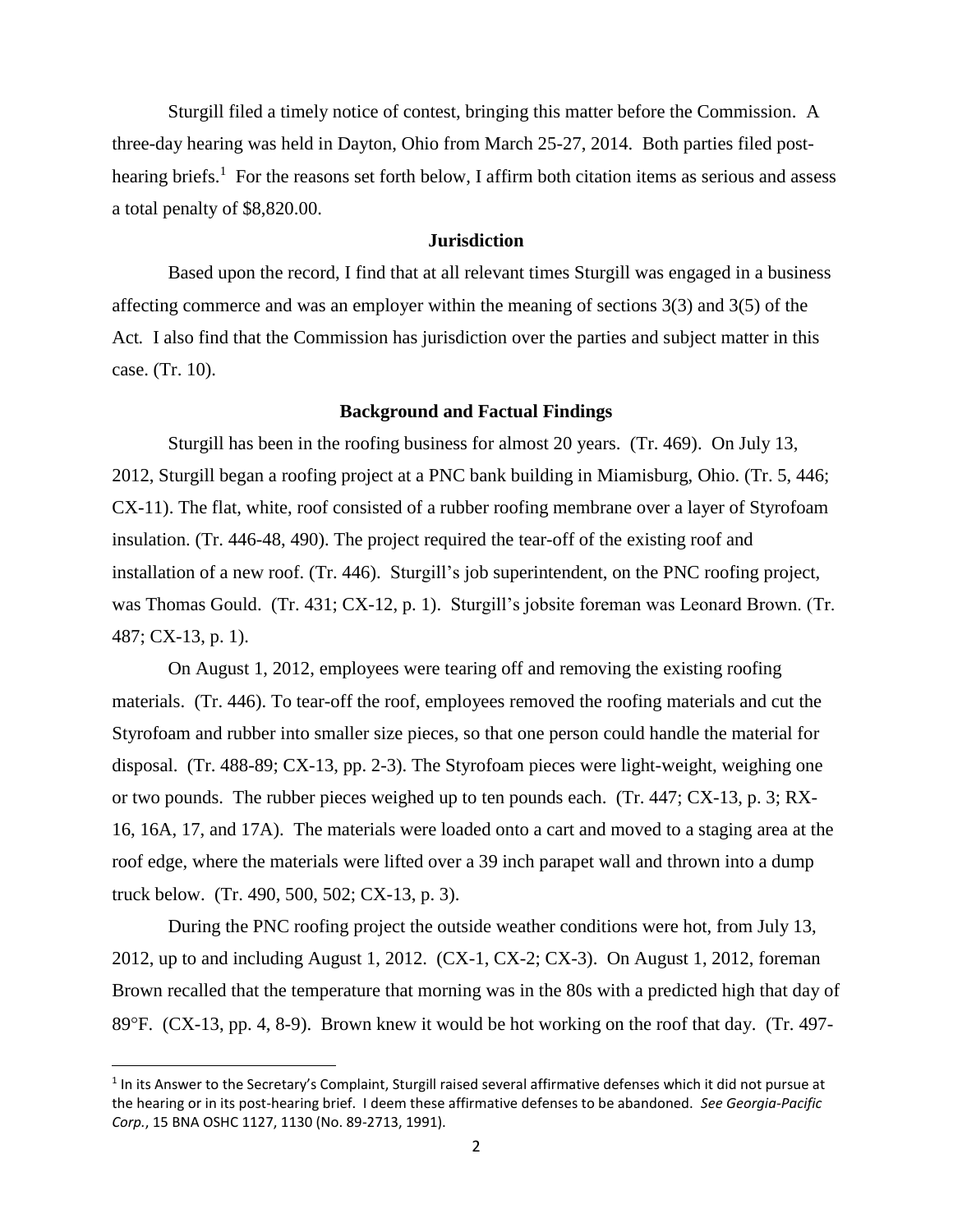98; CX-13, p. 4). That morning the hourly high temperatures ranged from 72ºF to 83ºF. There were generally clear sky conditions, with occasional scattered clouds. (CX-1). Much of the roofing work performed by the employees that morning, as the noon hour approached, was in direct sunlight. (CX-7; RX-18. *See* Tr. 102-04).

At several places on the roof, the roofing materials to be installed were double-stacked, forming an 8-foot high stack of 4x8 foot wide roofing material. (Tr. 451-52, 492-94; RX-18). Depending on the position of the sun during the day, there were shaded areas on the roof behind the stacks of roofing materials and behind the large air-conditioning units on the roof. (Tr. 10; CX-7; CX-13, pp. 5-6). The air-conditioning units provided a jet of cooled air.<sup>2</sup> (Tr. 10, 454-55, 492; CX-7; CX-13, p. 9). On the PNC roofing jobsite, employee break areas included tree shaded areas on the ground with picnic tables and benches. (Tr. 9-10, 495). Air-conditioning was available to the employees in the PNC break room below the roof, if necessary. (Tr. 9-10).

On August 1, 2012, Sturgill assigned nine permanent employees, $3$  including foreman Brown, to work on the PNC roofing project.<sup>4</sup> (CX-11, Tr. 504, 519). That day Labor Works-Dayton, LLC, (Labor Works), a temporary employment agency, supplied three temporary employees to Sturgill to work on the PNC roofing project. (Tr. 9; CX-11; CX-13, p. 3). M.R.<sup>5</sup> was one of the temporary employees. <sup>6</sup> (Tr. 9). M.R. was 60 years old on August 1, 2012. (Tr. 9-10). M.R. had been employed by Labor Works for ten years. (Tr. 287). Over the years, M.R. had been placed at several temporary assignments for Labor Works. Immediately before his assignment to Sturgill's PNC roofing project, M.R.'s Labor Works assignment, for three years, had been working the night shift in an air-conditioned printing facility. (Tr. 291). M.R. had prior experience performing construction and roofing work. (Tr. 9-10, 297-98). The record does not disclose when M.R. previously performed construction work. Labor Works relied on the client company Sturgill to supervise and direct the temporary employees and to provide the required individual training for the assigned positon. (Tr. 286, 292).

<sup>&</sup>lt;sup>2</sup> The parties read stipulated facts into the record. (Tr. 9-10).

<sup>&</sup>lt;sup>3</sup> Employees hired directly by Sturgill are referred to as permanent employees. Employees acquired through Labor Works are referred to as temporary employees. Foreman Brown recalls monitoring ten employees, in total, on the PNC roof jobsite, on the morning of August 1, 2012. (Tr. 501, 504, 519).

<sup>4</sup> The record includes a list of employees who worked on the PNC roofing project and the dates each employee worked from July 13, 2012 through August 1, 2012. This list reveals that, during this period, fifteen permanent employees, including foreman Brown, were assigned by Sturgill to work on the PNC roofing project. (CX-11). <sup>5</sup> For privacy purposes, M.R. is the designation for the deceased employee. (Tr. 8-9).

<sup>6</sup> Labor Works was not cited by OSHA regarding M.R.'s work assignment to Sturgill on August 1, 2012. (Tr. 9-10).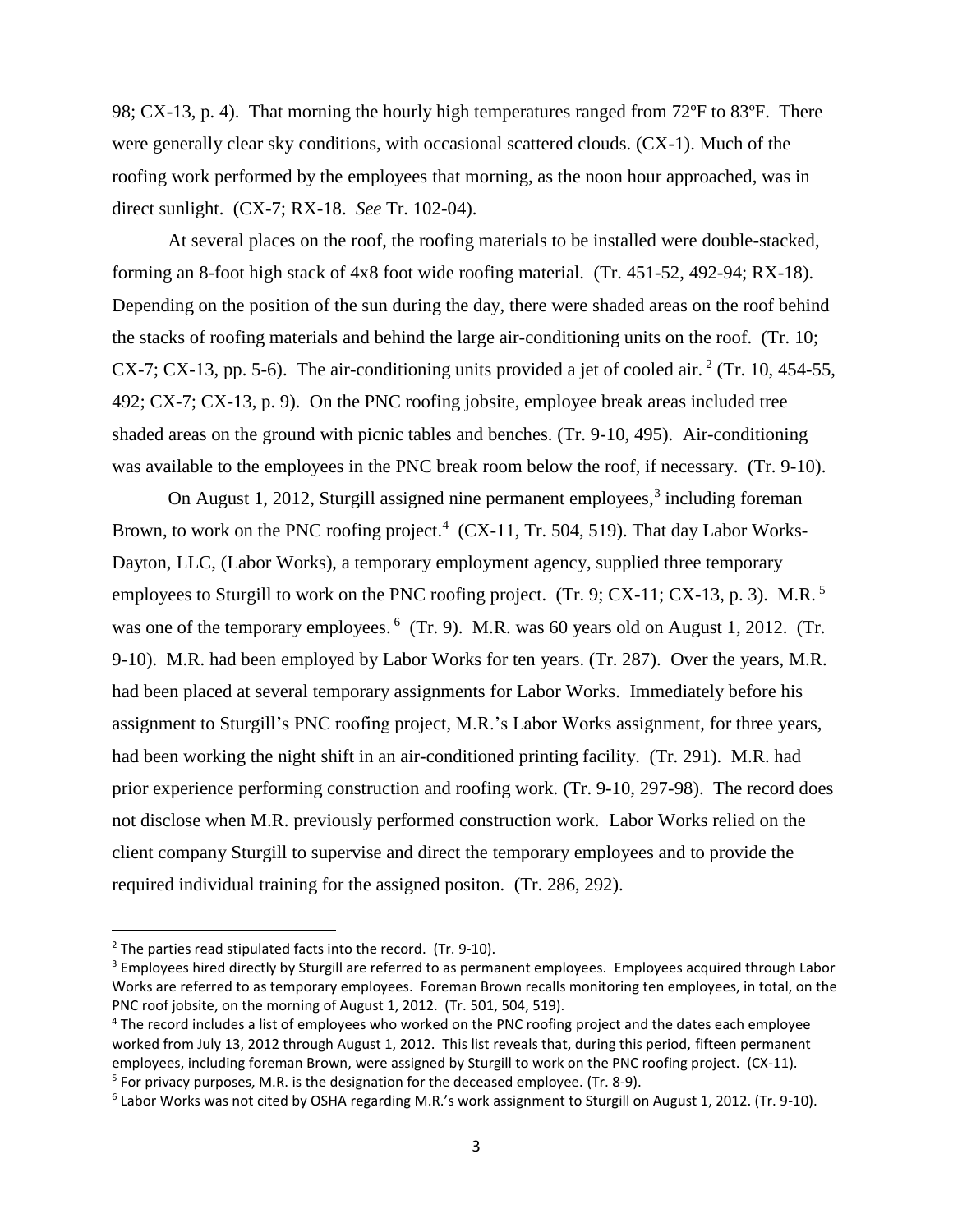The first day M.R. was assigned by Labor Works to work at Sturgill was on August 1, 2012. Early that morning, before M.R. reported to the Sturgill PNC roofing jobsite, in accordance with their regular practice, Labor Works administered a breath-alcohol test to M.R. (Tr. 289, 293-94).<sup>7</sup> M.R.'s test results detected no alcohol.<sup>8</sup> (Tr. 289, 294). That day, M.R. started work at the PNC roofing jobsite at approximately 6:30 a.m. (Tr. 9-10). Sturgill's permanent employees started roofing work at 6:00 a.m. that day. (Tr. 497). Foreman Brown was responsible to provide the necessary training to the temporary employees. (Tr. 470; CX-13, pp. 4, 12).

Because it was M.R.'s first day on the worksite, foreman Brown asked M.R. if he had done roofing work before. M.R. told Brown that he had. (Tr. 497-99; CX-13, pp. 4, 7, 9). Brown asked no follow-up questions regarding when M.R. previously performed roofing work – recently or in the distant past. (CX-13, p. 9). Foreman Brown took M.R. to the roof and showed M.R. the safety warning lines. (Tr. 497; CX-13, pp. 4, 9). Brown told M.R. that it was going to be hot that day and showed him the water coolers on the roof. (Tr. 497-98, 508-09, 511-13; CX-13, p. 4). Brown showed M.R. the break area on the roof and told him that if he got hot and needed an extra break to tell him. (Tr. 497-98, 508-09, 511-12). Brown recalled telling M.R.:

if he get hot, you know, he got to tell me and if he wanted a break, if he can't do it, let me know. I won't be mad.

(CX-13, p. 4; Tr. 509-10). Foreman Brown provided no training to temporary employee M.R. on heat-related hazards or on recognizing the signs and symptoms of heat-related illness.

Foreman Brown noticed that M.R. was wearing all black clothing; however, he didn't say anything to M.R. about his clothing because M.R. had stated to Brown that he had done roofing work before. (Tr. 506; CX-13, pp. 6-7). When interviewed by the OSHA Compliance Officer

 $7$  Melissa Ann Hanson for ten years worked as the branch manager for Labor Works of Dayton. Every day before going to a job assignment, Labor Works employees are breath-alcohol tested. (Tr. 290, 293-94). Hanson testified that she saw M.R. every day he worked. (Tr. 286-87, 289). Hanson knew M.R. as a reliable, dependable employee, who did not miss work. (Tr. 287). Hanson credibly testified that based on her ten years of interaction with M.R. she never had a concern that M.R. had a drug or alcohol problem. (Tr. 287-88, 290). I observed Hanson testify in a reliable, candid, and unequivocal manner. Hanson's testimony is credited.

<sup>&</sup>lt;sup>8</sup> Jason Buckley, a Labor Works temporary employee referred to the Sturgill PNC roofing jobsite on August 1, 2012, testified. Mr. Buckley's demeanor during his brief testimony revealed a poor recollection. His testimony is given no weight. (Tr. 391-92). Tracie Buckley, Jason's wife, also testified. (Tr. 412). Tracie Buckley was an unreliable witness, with a poor recollection, prone to speculation and exaggeration. (Tr. 394-429). Further, Ms. Buckley's testimony is contradicted by Ms. Hanson's credible testimony that M.R. was a reliable employee while working on Labor Works assignments and by the absence of any objective evidence that M.R. was under the influence of alcohol on August 1, 2012. *See* footnotes 7 and 21 and related text. I find Tracie Buckley's testimony untrustworthy and accord it no weight.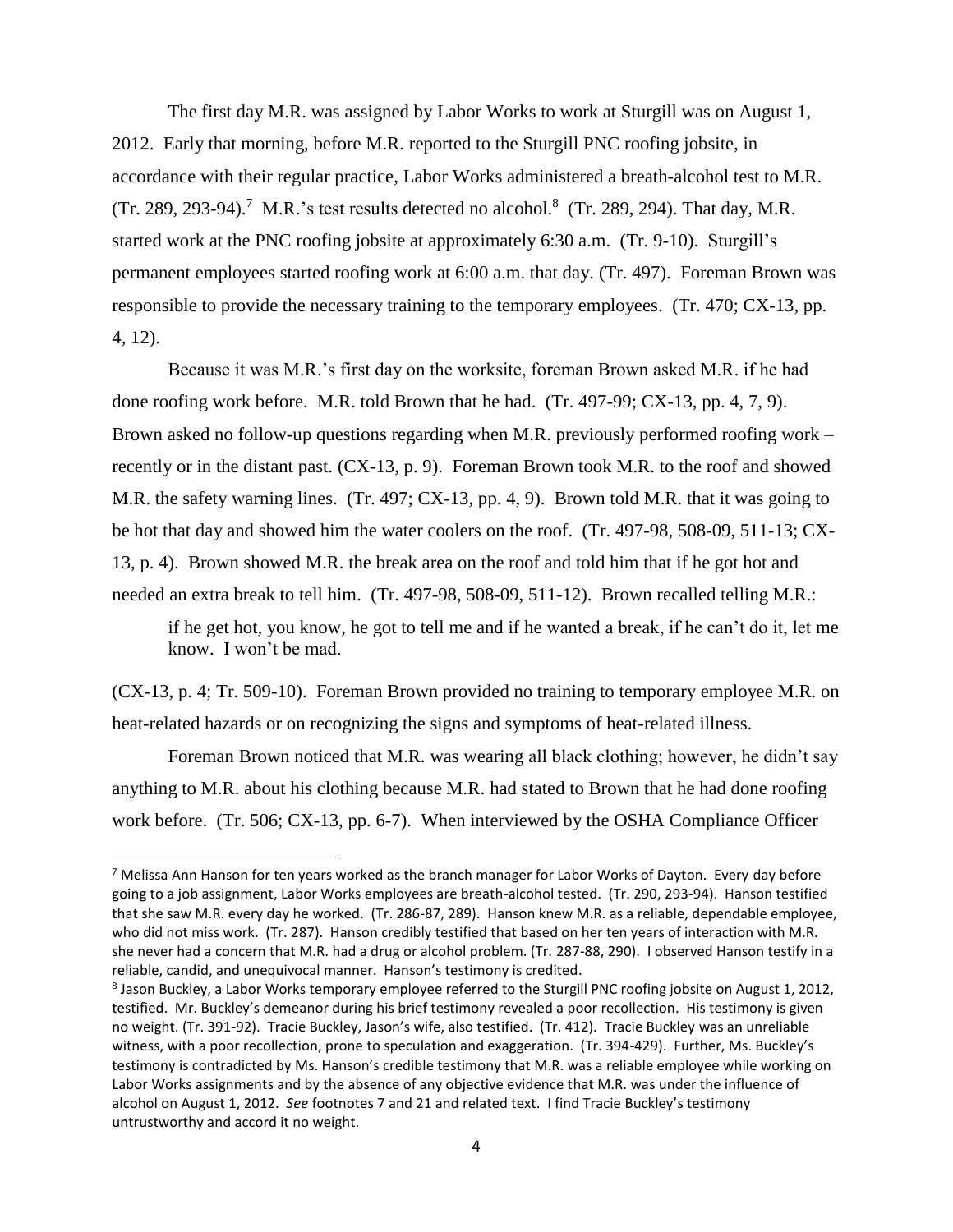(CO) during the investigation, foreman Brown told the CO that "you are supposed to wear light clothes" when you work on a roof on a hot day. (CX-13, p. 7. *See also* CX-10; RX-9).

Because M.R. "was a much older guy," foreman Brown assigned M.R. to the least strenuous work on the roof. "The only thing he had to do was stand there and throw the trash." (Tr. 499-500; CX-13, pp. 3-4, 12-13). Brown also gave this assignment to M.R. because M.R. did not have any tools with him and Sturgill would not loan him tools. (CX-13, p. 4). There was a shaded area (from a stack of roofing materials) about 10-15 feet away from M.R.'s work area. (Tr. 500-01). Foreman Brown stated that he didn't want M.R. to pull the cart of discarded materials to the roof edge because it was heavy and sometimes it took two people to move the cart. (CX-13, p. 4). Other employees put the discarded roofing materials in the cart and then took the cart to M.R. for disposal. (CX-13, p. 3). M.R. was assigned to take the materials, remove them from the cart, lift them over the 39-inch parapet wall, and toss them into the dump truck below.  $(CX-13, pp. 3-4)$ . That morning sometime between 8:00 a.m. and 9:00 a.m.,<sup>9</sup> the crew took its first usual, scheduled 15-minute break. (Tr. 449; CX-13, p. 5) A co-worker took a 44-ounce cup of ice water to M.R. during the break. Brown was unsure if M.R. drank all the water. (CX-13, p. 5; Tr. 503, 519). Foreman Brown did not believe M.R. drank any other water that morning.  $(CX-13, p. 5)$ .

Sometime after the morning break, temporary employee M.R. began to show signs of heat-related illness. Foreman Brown noticed M.R. was sweating, but M.R. said he was fine and didn't need anything to drink. (CX-13, p. 5). Later that morning, employees asked foreman Brown to check on "the old guy" when M.R. wouldn't speak to them. (Tr. 516; CX-13, p. 7). The employees "figured something was wrong" with M.R. (CX-13, p. 7). Brown stated that he checked on M.R., who seemed fine.<sup>10</sup> (Tr. 516-17, 523-26). M.R. told foreman Brown that he was "alright." (CX-13, p. 7). However, about fifteen minutes later, foreman Brown observed M.R. walking in a clumsy fashion and went over to him. (Tr. 504-05; CX-13, pp. 7, 12). M.R. did not want to sit down and wanted to continue working, but foreman Brown insisted and

<sup>&</sup>lt;sup>9</sup> The break time is based on superintendent Gould's testimony that when he was onsite that morning, he observed the employees on their morning break at 8:45 a.m. (Tr. 449-50, 452). Foreman Brown's interview statement indicated that the morning break was taken about 8:00 a.m. (CX-13, p. 5).

<sup>&</sup>lt;sup>10</sup> While foreman Brown stated that he knew the symptoms of heat illness and that M.R. was not displaying any of those symptoms (Tr. 504), record evidence reveals otherwise.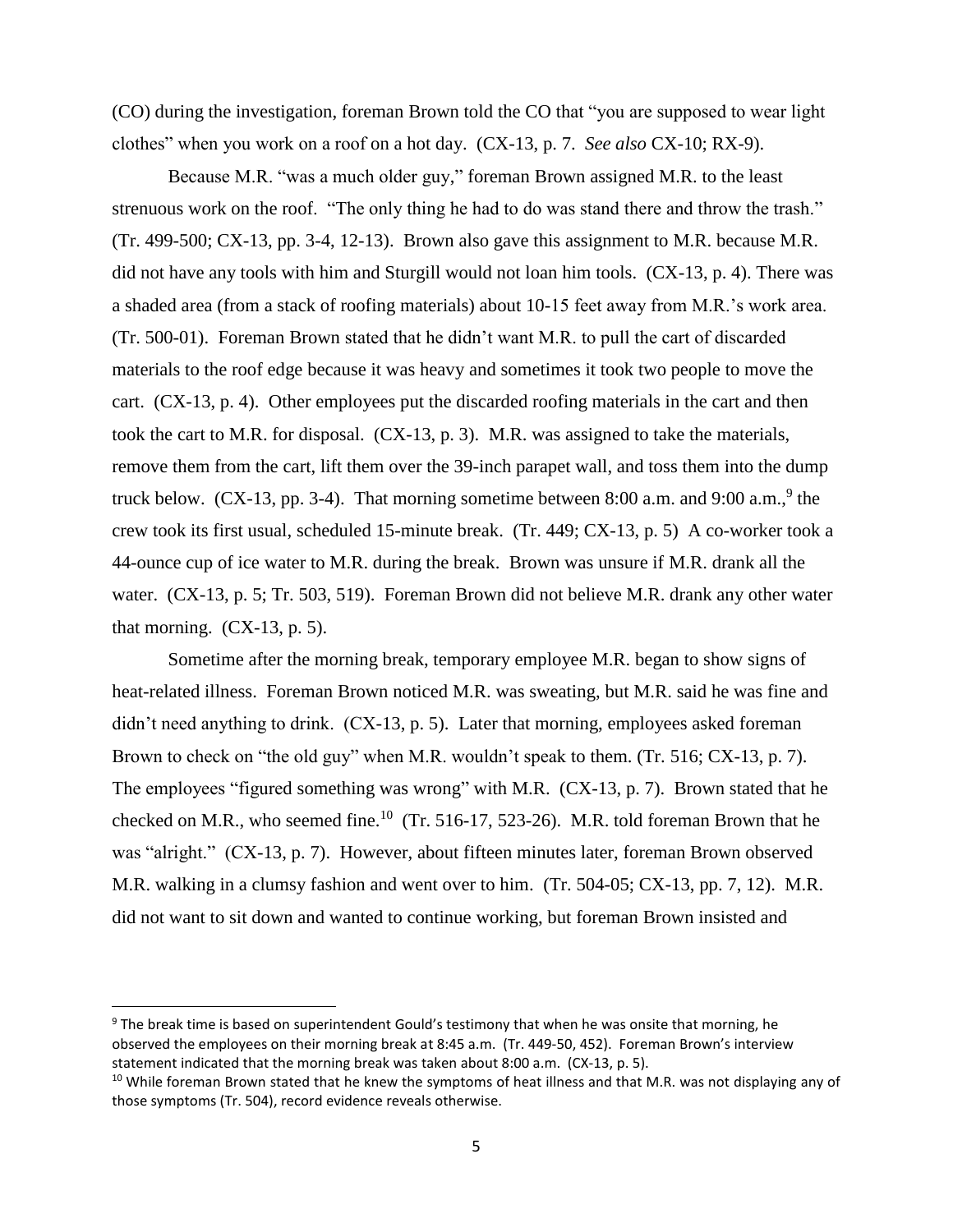guided him to a "shaded area" on the roof.<sup>11</sup> (Tr. 505, 513-14; CX-13, p. 6). At approximately 11:41 a.m. M.R. became ill and collapsed on the roof. (Tr. 9-10). M.R. began shaking, so foreman Brown called 911. (Tr. 508; CX-13, p. 7). One of the workers began CPR on M.R. As instructed by the EMS, foreman Brown wet down M.R.'s clothing. (CX-13, pp. 7-8; Tr. 515). When the EMS personnel arrived M.R. was found in direct sunlight. (Tr. 102-04). The EMS personnel provided shade for M.R. by holding a sheet over him. (Tr. 369). M.R. was admitted to Sycamore Hospital and remained in the hospital for 21 days until he died on August 22, 2012. (Tr. 9-10). M.R. was admitted with a core body temperature of  $105.4^{\circ}$ F and diagnosed with heat stroke. (CX-16). The coroner concluded that M.R. died from complications of heat stroke. (Tr. 308; CX-8).

## *Sturgill's heat-related illness prevention program*

The National Roofing Contractors Association (NRCA) is a leader in the roofing industry. (Tr. 467-68). The NRCA publishes toolbox talks on heat hazards and a pocket safety guide that includes a section on heat-related illnesses. The toolbox talks and the pocket safety guide include information regarding methods to avoid heat-related illness, the signs and symptoms of heat-related illness, and a discussion of what an employee should do if a coworker shows signs of heat illness. (Tr. 469-70; CX-10; CX-14; RX-9, pp. 5-6).

Superintendent Gould provided orientation and training to the company's permanent employees. (Tr. 436). Sturgill provided NRCA's pocket safety guide to each permanent employee. (Tr. 466). Superintendent Gould presented two 40-minute videos to each permanent employee at orientation.<sup>12</sup> (Tr. 456-57). Gould then reviewed the content of the videos and

<sup>&</sup>lt;sup>11</sup> Brown seemed to believe it was a shaded area. I find that at 11:41 a.m., with the sun directly overhead, there would be little available shade from the objects on the roof. That little, if any, shade was available on the roof is corroborated by the actions of the EMS personnel who responded to the 911 call. (Tr. 369).

 $12$  There is no credible evidence that the videos included safety information about heat hazards. Foreman Brown, during his September 14, 2012 interview with the CO, stated that there was some information about heat included in the orientation video, along with other safety subjects. (CX-13, p. 11). However, the OSHA Accident Investigation Summary states that the CO reviewed several Sturgill training videos and did not see heat stress covered in the videos. The CO surmised the employees may have confused what was covered in the videos with the information in the toolbox talks. (RX-3, pp. 2-3).

The OSHA Accident Investigation Summary was received in evidence. (RX-3). The facts sets forth in the summary, based on reported hearsay statements, are accorded limited weight. Greater weight is given to the direct and cross-examination testimony of the hearing witnesses. Superintendent Gould and foreman Brown testified at the hearing. Both Gould and Brown were reliable, credible witnesses.

Great weight is accorded to the OSHA CO's September 2012 recorded interviews of superintendent Gould (CX-12) and foreman Brown (CX-13), prepared with Respondent counsel present, close in time to the events at issue. (Tr. 527). Where Gould and Brown's testimony at the hearing differs from their OSHA recorded interviews, I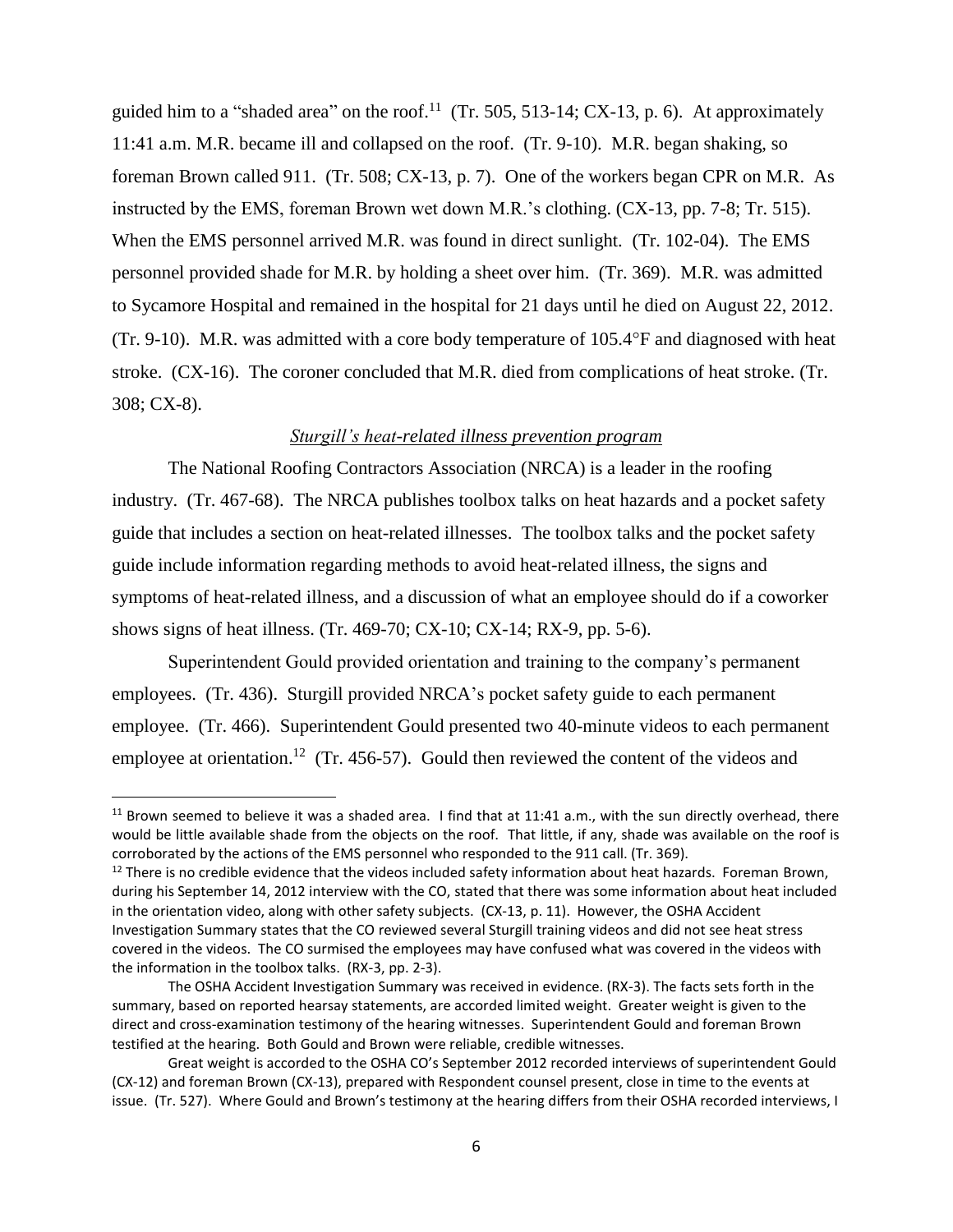pocket safety guide and addressed heat-related illness hazards.<sup>13</sup> (Tr. 457). Further, every two or three years, Sturgill's permanent employees received the OSHA 10-hour training which included a segment on heat stress.<sup>14</sup> (Tr. 433; RX-13).

Sturgill's foreman presented an NRCA toolbox safety talk each week to the employees. Two of the weekly toolbox talks concerned heat-related hazards entitled "Weather – Personal Injury" and "Heat Stress." (CX-10; CX-14). Superintendent Gould stated that the toolbox talks were presented as part of a 52-week program and whatever topic was next was presented – the heat-related toolbox talks were not necessarily presented during the summer. (CX-12, p. 2; CX-13, pp. 11-12).

The job foreman was responsible for training the temporary employees regarding safety issues on a site specific basis.  $15$  (Tr. 470). The temporary employees working on the PNC roofing jobsite did not receive the information in the toolbox talks regarding heat-related hazards. (Tr. 518-19; CX-13, pp. 11-12).

At the worksite, Sturgill provided large, five to seven gallon, coolers of water on the roof every morning. (Tr. 444, 495). Employees could purchase ice and water for the crew, if needed, and be reimbursed. (Tr. 456). Additionally, superintendent Gould or the foreman would occasionally buy Gatorade for the crew. (Tr. 456). At the PNC roofing jobsite, Sturgill had the use of the PNC break room and its ice machine. (Tr. 452, 495). Superintendent Gould testified that in addition to the three scheduled breaks per day, each employee could take an informal

give their recorded statements greater weight, as they were given close in time to the events, when recollections were fresh.

<sup>&</sup>lt;sup>13</sup> Gould testified that Sturgill also had a company safety manual which was a part of its heat-related illness prevention program. This safety manual was not entered into the record. (Tr. 436-39, 465-66).

 $14$  Gould testified that the 10-hour course included safety training on heat issues. (Tr. 433). The agenda for the 10hour course does not specifically list heat illness; however, it does have a 30-minute section entitled "Health Hazards in Construction." (RX-13).

<sup>&</sup>lt;sup>15</sup> There is a conflict in the record as to the date that the Labor Works temporary employees, other than M.R., started work at the PNC project. Respondent provided a list of all the employees that worked on the PNC project and the dates each person worked. The report shows only the date of August 1, 2012, for all three temporary employees. (CX-11, p. 4). However, in his interview with the CO, foreman Brown stated that the other temporary employees had worked at the PNC project from the beginning of the project in July. (CX-13, p. 10). Brown also stated that, because it was his first day, M.R. did not have any tools; however, the other temporary employees had tools because they had been there all week, which would have been July 30 and 31. (CX-13, p. 4). Upon questioning at the hearing, the CO admitted that while the employee listing provided by Respondent indicated that the temporary workers were only at the PNC roofing jobsite on August 1, she was told in her investigative interviews that two of the temporary employees on the list had worked at the work site before August 1, 2012. (Tr. 275-76). I find, viewing the record as a whole, that August 1, 2012 was not the first work day on the PNC roofing jobsite for the two other temporary workers.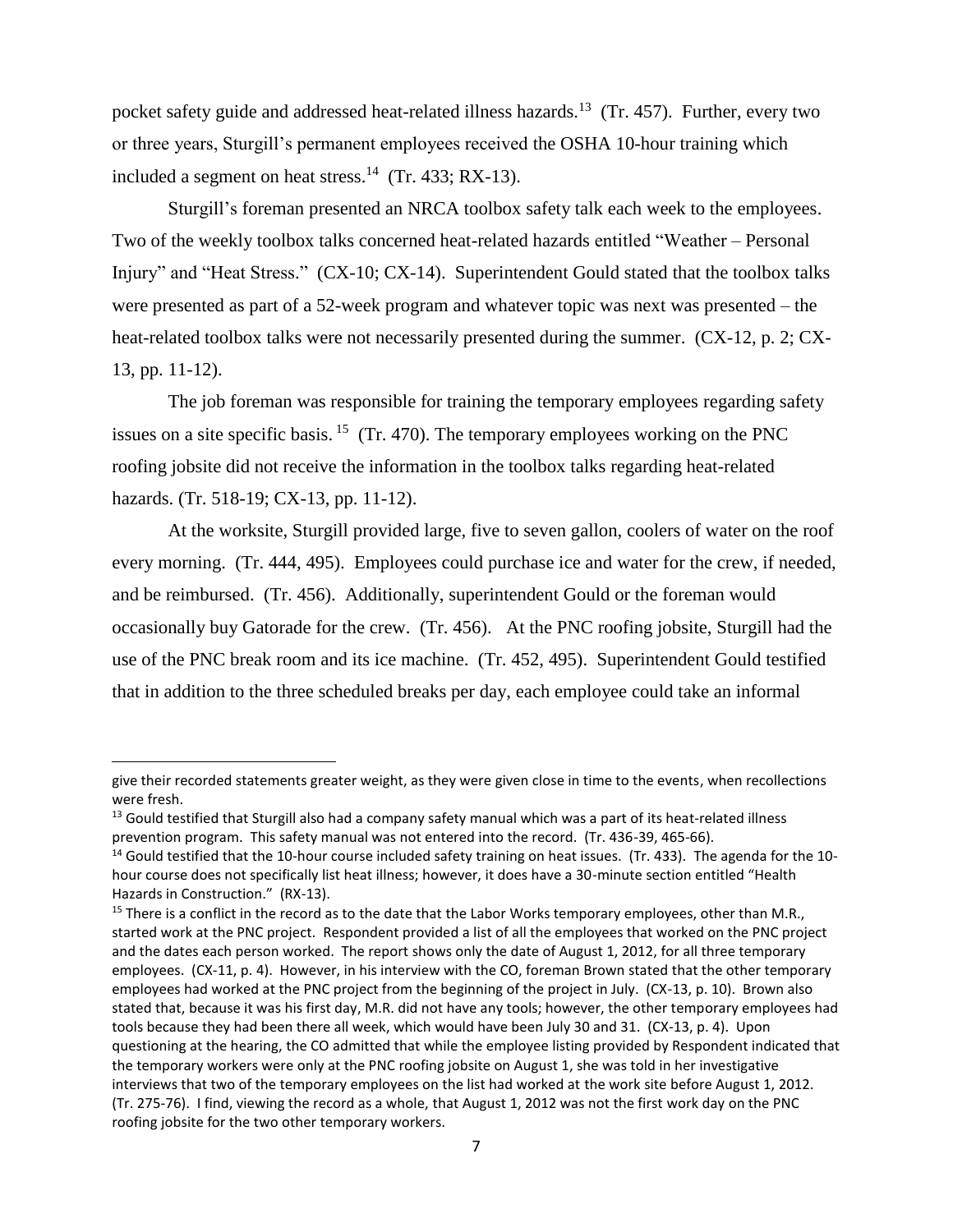break at any time without retribution. (Tr. 443, 496-97). Sturgill had a break location with shade available for its employees. (Tr. 446).

## *Whether Sturgill Was The Employer For Its Temporary Employees*

The Act requires each employer to provide a workplace "free from recognized hazards" and to comply with "occupational safety and health standards." *See* § 5(a) of the Act. An employment relationship must be established because only an "employer" may be cited for a violation. *See* § 9(a) of the Act; *Don Davis*, 19 BNA OSHC 1477, 1479 (No. 96-1378, 2001). I find Sturgill was the employer, with respect to the OSH Act, for the temporary employees hired through Labor Works at its PNC roofing jobsite.

To determine whether the Secretary has established the existence of an employeremployee relationship, the Commission relies upon the "Darden factors." *Sharon & Walter Constr., Inc*., 23 BNA OSHC 1286, 1289 (No. 00-1402, 2010). In *Darden*, the Court set out several factors to consider when evaluating the existence of an employment relationship. *Nationwide Mutual Ins. Co. v. Darden*, 503 U.S. 318, 323-24 (1992) (*Darden*). The Commission has noted that the critical factor in the analysis is the "the hiring party's right to control the manner and means by which the product [was] accomplished." *Sharon & Walter,* 23 BNA OSHC at 1289; *quoting Darden* 503 U.S. at 323.

The facts here compare favorably to those in *Froedtert Mem. Lutheran Hosp., Inc.,* 20 BNA OSHC 1500, (No. 97-1839, 2004). In that case, while the hospital obtained employees from a staff leasing company, the hospital supplied the tools, materials, and supervised the work. *Id.* at 1506-07. The Commission found that the hospital was an employer because it "exercised" extensive control" over the employees acquired through the leasing company. *Id.* at 1507. There is no dispute that Sturgill controlled the means, methods, location, and timing of the work of its temporary workers. Here, Sturgill was responsible for assigning job tasks, training, and supervising the temporary employees. Therefore, for the purpose of the OSH Act, Sturgill was the employer responsible for the safety of all its employees on the PNC roofing jobsite, including its temporary employees.

#### **DISCUSSION**

#### *Citation 1, Item 1*

This citation item alleges a serious violation of  $\S(5(a)(1))$ , also referred to as the "general" duty clause." Section 5(a)(1) requires an employer to "furnish to each of his employees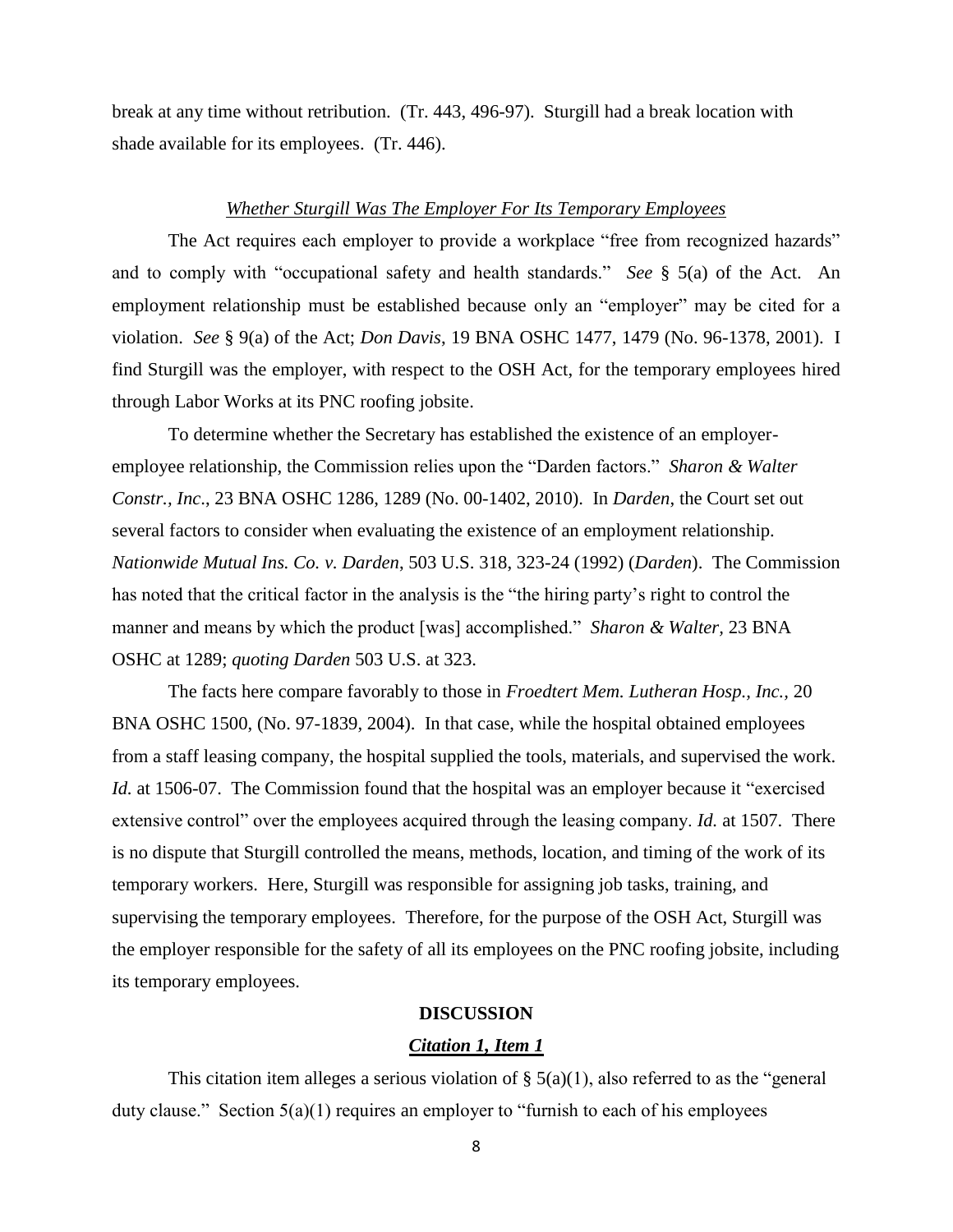employment and a place of employment which are free from recognized hazards that are causing or are likely to cause death or serious physical harm to his employees." 29 U.S.C. § 654(a)(1).

The citation alleged a violation as follows:

The employer did not furnish employment and a place of employment which were free from recognized hazards that were causing or likely to cause death or serious physical harm to workers, in that workers were exposed to excessive heat:

On or about August 1, 2012, full time and temporary employees of A.H. Sturgill Roofing, Inc. were exposed to the hazard of excessive heat from working on a commercial roof in the direct sun during the performance of their duties which included removal of roofing material, tossing the material off the roof into a dump truck, and installation of new roofing material. The employer had not developed and implemented an adequate heat-related illness prevention program.

Such exposures may lead to the development of serious heat-related illnesses such as heat exhaustion and heat stroke. A temporary employee working on the roof in the direct sun throwing roofing material off the roof into a dump truck developed heat stroke as a result of working on the project, his first day with the company. The employee began work between 6:00 a.m. and 6:30 a.m. on August 1, 2012. At approximately 11:41 a.m. the employee collapsed and emergency medical assistance was summoned. On August 22, 2012, the employee died due to complications from heat stroke. NOAA Heat Index values for the morning of August 1, 2012 at the time of the employee's collapse were approximately 85 degrees Fahrenheit. NOAA Heat Index values are devised for shady, light wind conditions, and it has been noted that exposure to full sunshine can increase heat index values by up to 15 degrees Fahrenheit. The employer failed to develop and implement a heat-related illness prevention program which adequately addressed appropriate clothing for working conditions, a formalized work/rest schedule, worksite monitoring, guidelines for removing employees from hazardous conditions, and acclimatization for new or returning employees.

Feasible and acceptable methods to abate this hazard were stated, as discussed below. *See* Complaint, Exh. A.

## *The Secretary's Burden of Proof*

To prove a violation of the general duty clause, the Secretary must establish that: (1) a condition or activity in the workplace presented a hazard, (2) the employer or its industry recognized the hazard, (3) the hazard was likely to cause death or serious physical harm, and (4) a feasible and effective means existed to eliminate or materially reduce the hazard. *See, e.g., Arcadian Corp.*, 20 BNA OSHC 2001, 2007 (No. 93-0628, 2004) (citation omitted). The Secretary must also establish that the employer knew, or with the exercise of reasonable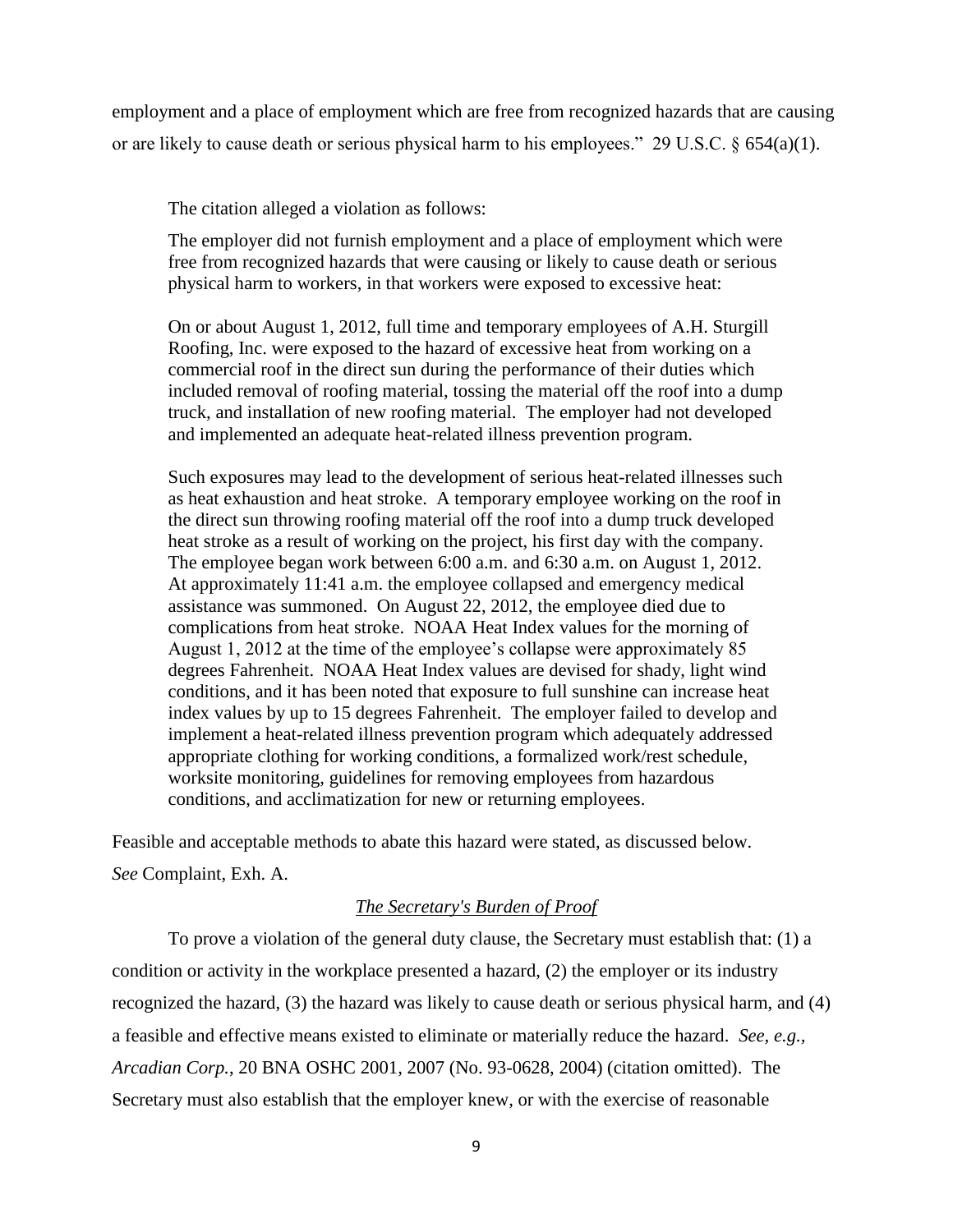diligence could have known, of the hazardous condition. *Burford's Tree, Inc.*, 22 BNA OSHC 1948, 1949 (No. 07-1899, 2010) (citations omitted).

## *Whether a Condition or Activity in the Workplace Presented a Hazard*

I find that Sturgill's employees were exposed to heat-related illness hazards during the PNC roofing project, and in particular, on August 1, 2012. The Secretary has established that while Sturgill was at the PNC roofing jobsite, in July 2012 and on August 1, 2012, the daily high temperature exceeded 80°F for every day, except one. (*See* CX-1; CX-2).

"The Heat Index is a measure of how hot it really feels when relative humidity is factored with the actual air temperature." (CX-4, p. 2). A NOAA/National Weather Service (NWS) heat advisory publication includes a heat index chart to calculate the "likelihood of heat disorders with prolonged exposure or strenuous activity." *Id.* The NWS publication states that the heat index values are devised for "shady, light wind conditions, exposure to full sunshine can increase the heat index values up to 15°F." *Id.* The Secretary utilizes the NWS heat index value as a starting point to determine whether a heat-related hazard exists. (Tr. 32). OSHA's guidance to employers is to implement a heat-related illness prevention plan "when the heat index is at or above  $80^{\circ}$ F." (CX-5, p. 9).

Dayton Wright Patterson (DWP) Airport is two miles from the Sturgill worksite. (Tr.104). National Climatic Data Center<sup>16</sup> records from DWP Airport for the morning work hours on August 1, 2012 show that hourly high temperatures ranged from  $72^{\circ}$ F to  $83^{\circ}$ F and relative humidity ranged from 51% to 87%. (CX-1). The sky conditions that morning were generally clear with occasional scattered clouds. *Id.*

On August 1, 2012, temporary employee M.R. collapsed at the jobsite at 11:41 a.m. That morning, at 10:53 a.m., the temperature was  $83^{\circ}$ F, with 55% relative humidity, for a heat index of 85F. (CX-1, CX-3). This heat index was in the "caution" category on the NWS heat index chart "for the likelihood of heat disorders with prolonged exposure or strenuous activity." (CX-4, p. 2). Further, adding 15°F for working in direct sunlight (i.e. 98°F) increased the heat index category from "caution" to "danger."<sup>17</sup> (CX-4, p. 2. *See* Tr. 102-04).

<sup>&</sup>lt;sup>16</sup> The National Climatic Data Center is part of the National Oceanic & Atmospheric Administration (NOAA) within the Department of Commerce. (CX-1).

<sup>&</sup>lt;sup>17</sup> The NWS chart has four categories on its heat index chart: Caution, Extreme Caution, Danger, Extreme Danger. CX-4, p. 2.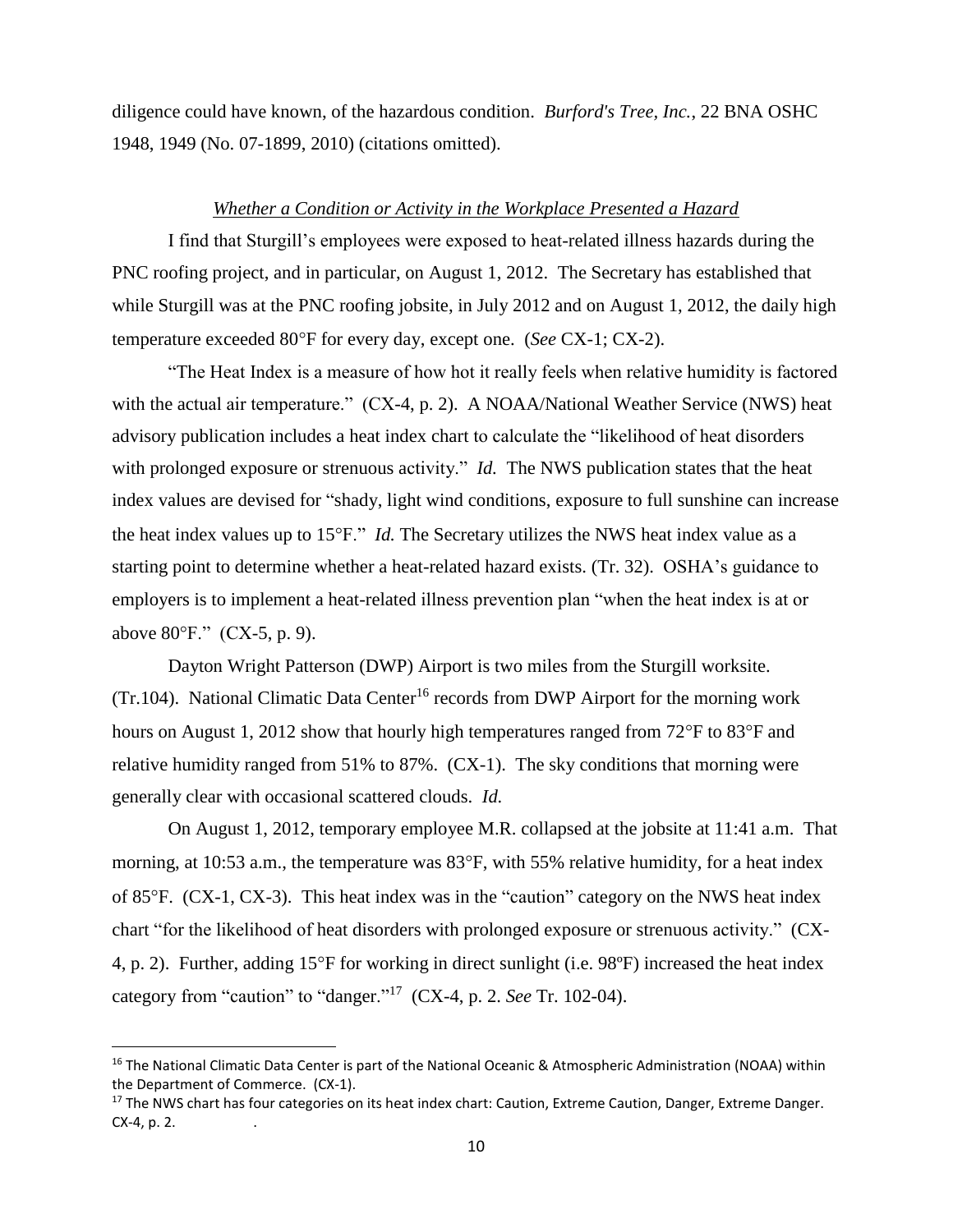The NWS chart calculates the heat index for light wind and shady conditions. (CX-4, p. 2). Those were not the working conditions on the PNC bank roof where the Sturgill employees were working on August 1, 2012. There were only occasional scattered clouds that morning. (CX-1). The "shade" available was from 8-foot stacks of new roofing material and the airconditioning units on the roof. (Tr. 9-10). This was not overhead shade, such as shade provided by an awning or overhead cover. The amount and location of the shade from the stacked material and air-conditioning units was relative to the sun's position in the sky. As the noon hour approached, there would be little to no shade available on the roof where the employees were working. Foreman Brown stated that he moved M.R. to the shade when he realized M.R. was ill. This indicates that M.R. was working in direct sunlight, not in a shaded area.

 Foreman Brown confirmed that it was generally hotter on the roof than on the ground. (CX-13, p. 9). Because it was a white roof, he believed it was about ten degrees hotter. If it had been a dark roof, it would "really be hot." (CX-13, p. 9). Further, the work on the roof was physically demanding and strenuous – tearing off roofing materials, cutting them down, and then tossing them over a parapet wall, into a dump truck on the ground. Additionally, the Secretary's expert, Dr. Theodore Yee, confirmed that the conditions on the roof that day were hazardous. Dr. Yee<sup>18</sup> stated that depending on an individual's age, and other conditions, the heat-related exposure risk ranged from that of heat exhaustion for a younger person up to heat stroke for an older person. (Tr. 155, 157-59; CX-4, p. 3). I find that the working conditions on the PNC roofing project, on August 1, 2012, did present a heat-related illness hazard for the employees.

Respondent asserts there was no hazard of "excessive heat" that day.<sup>19</sup> (R. Br. 25). Respondent argues that because there was no heat advisory issued by NOAA that day and because the heat index was only in the caution zone, and not the danger zone, that a heat hazard did not exist. (R. Br. 25).

An employer is responsible to assess the environment that its employees are working in and establish a safety program accordingly. *See Associated Underwater Services*, 24 BNA

<sup>&</sup>lt;sup>18</sup> Dr. Theodore Yee was the medical officer for OSHA in 2012. (Tr. 75). At the hearing, Dr. Yee testified as a qualified expert in Occupational Medicine and Injury. (Tr. 81-82). Dr. Yee had been trained and certified to read and review drug screens. (Tr. 125).

<sup>&</sup>lt;sup>19</sup> Respondent contends that under the general duty clause a "recognized hazard is not defined in terms of the absence of appropriate abatement measures." *Wheeling-Pittsburgh Steel Corp.,* 10 BNA OSHC 1242, 1245 (Nos. 76-4807; 76-4808, 1981). (R. Br. 25). In this case, a heat-related illness hazard was present on the PNC roofing jobsite on August 1, 2012. The cited hazard is not defined in terms of the "absence of appropriate abatement measures." Sturgill's argument is rejected.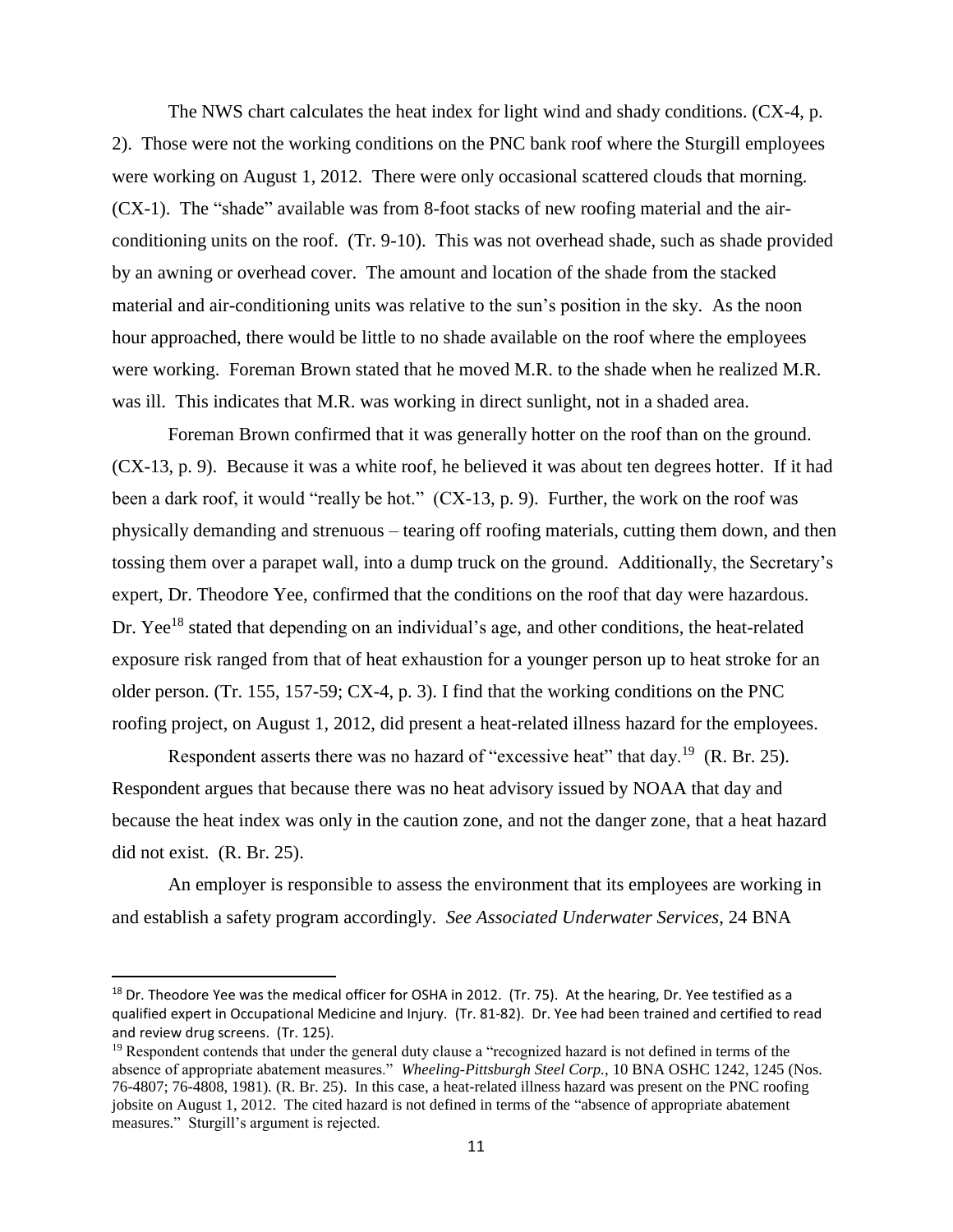OSHC 1248 (No. 07-1851, 2012); *W.G. Fairfield Co.,* 19 BNA OSHC 1233, 1237 (No. 99-0344, 2000) (*Fairfield*),  $\alpha$ *ff'd by* 285 F.3d 499 ( $6<sup>th</sup>$  Cir. 2002). It is not reasonable for a roofing employer to rely solely on the generic NWS heat index to determine if a heat hazard exists at its worksite. It is also not reasonable to only implement a heat-related safety plan at the "danger" level on the NWS chart. Moreover, as noted above, calculation of the heat index that morning, for employees working in direct sunlight, increased the heat index category to danger. An employer must assess the conditions of its worksite to determine if its heat-related safety program must be implemented. The working conditions on the roof magnified the effects of the heat. First, the roof was hotter than the ground. Second, the work was in direct sunlight. Finally, the work was physically demanding and strenuous. These conditions, in their entirety, establish the existence of a heat-related illness hazard.

#### *Whether Sturgill Or Its Industry Recognized the Hazard*

I find that that both Sturgill and the roofing industry recognize heat as a hazard for employees engaged in roofing work. As noted above, the National Roofing Contractors Association (NRCA) publishes toolbox talks on heat hazards and a pocket safety guide that includes a section on heat-related illnesses and precautions to avoid heat exhaustion or heat stroke. (CX-10; CX-14; RX-9, pp. 5-6). The NRCA pocket guide states:

Roofing can be hot work. Hot weather makes it even more difficult to stay cool. Too much heat can lead to heat exhaustion or, worse, heat stroke. Both conditions can be dangerous, so it is important to understand the precautions you need to take to avoid heatrelated illnesses. (RX-9, p. 5)

Further, Sturgill recognized heat as a hazard. Sturgill distributed the NRCA pocket guide to all of its permanent employees. Sturgill utilized two NRCA toolbox talks entitled "Heat Stress" and "Weather-Personal Injury" as part of its training program. (CX-10, CX-14). Both note the serious nature of heat illness from roofing work. In particular, "[w]hen your body is exposed to heat, your system can become stressed to the point where it cannot effectively deal with it." (CX-14). The "Heat Stress" toolbox talk addressed the importance of employee acclimatization to prevent heat illnesses stating: "Work up to it. It can take about two weeks to get used to working in a hot environment." (CX-14).

Sturgill argues that it did not recognize that a heat hazard existed on August 1, 2012, because it had no prior problems with heat-related illness at this worksite. (R. Br. 25-26). This argument is without merit. The lack of a prior illness or injury on the worksite is not determinative regarding the finding of hazard recognition by an employer or industry. *See*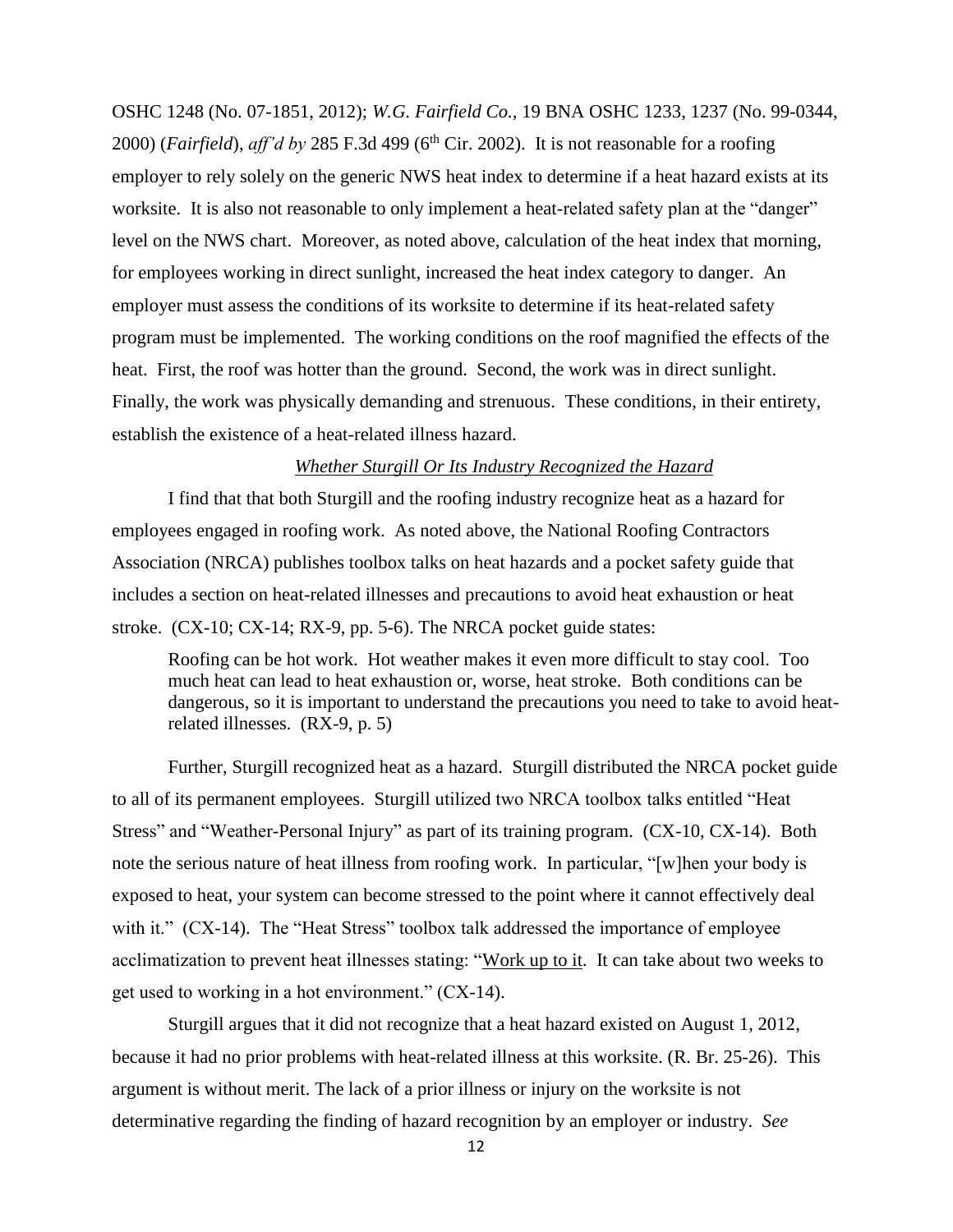*Titanium Metals Corp. of America v. Usery, 579 F.2d 536, 542 (9<sup>th</sup> Cir. 1978). An employer's* past record is not dispositive, "in light of the Act's declared policy to prevent the occurrence of accidents and injury." *Id.* (citation omitted).

On August 1, 2012, an unacclimatized, temporary employee, M.R., began work on the PNC roofing jobsite. The risks of working outside in hot, direct sunlight, conditions are greater for an employee unacclimatized to working in heat, than for an employee who over time has had the opportunity to "work up to it." (CX-14). Foreman Brown acknowledged, early that morning, that it would be hot working on the roof. Sturgill knew temporary employees would be working on the PNC roofing jobsite without training regarding heat hazards or recognizing the signs and symptoms of heat-related illness. The evidence shows that Sturgill did recognize that heat was a hazard for its roofing employees working on the PNC roofing jobsite.

#### *Whether The Hazard Was Likely To Cause Death Or Serious Physical Harm*

I find that the heat-related illness hazard was serious and likely to cause death or serious physical harm.<sup>20</sup> Determination of whether a hazard can cause serious harm is not based on the likelihood that an injury will occur, instead it is whether there is a likelihood that death or serious physical harm could result if an accident occurs. *The Duriron Co., Inc.*, 11 BNA OSHC 1405, 1407 (No. 77-2847, 1983); *see also Compass Environmental, Inc.*, 23 BNA OSHC 1132, 1136 (No. 06-1036, 2010) (*Compass*), *aff'd*, 663 F.3d 1164, 1168 (11th Cir. 2011). Sturgill's own training documents highlight that heat exhaustion and heat stroke are serious conditions which require medical attention. (CX-10, CX-14, RX-9). There is no dispute that exposure to excess heat can cause serious harm ranging from heat exhaustion to heat stroke.

Further, M.R. was hospitalized for a heat-related illness – heat stroke. M.R. was admitted to the hospital on August 1, 2012 with a core body temperature of 105.4ºF. He was diagnosed with heat stroke. He remained in the hospital, at times in the Intensive Care Unit (ICU), until his death on August 22, 2012. (CX-16, pp. 1-2). Multiple physicians treated M.R. throughout that time and each continued to confirm the primary diagnosis of work-induced heat stroke. The Montgomery County Deputy Coroner Dr. Bryan Casto reviewed the medical records of the treating physicians and found the cause of death was complications of work-induced heat stroke. (Tr. 308; CX-8). The Secretary's expert Dr. Yee also reviewed the medical records and agreed

<sup>&</sup>lt;sup>20</sup> Sturgill asserts that an incident on a worksite is not proof of a hazard. (R.Br. 26). I agree. The hazard was not M.R.'s particular medical condition that day. It was the jobsite heat-related illness hazard to which Sturgill's employees were exposed.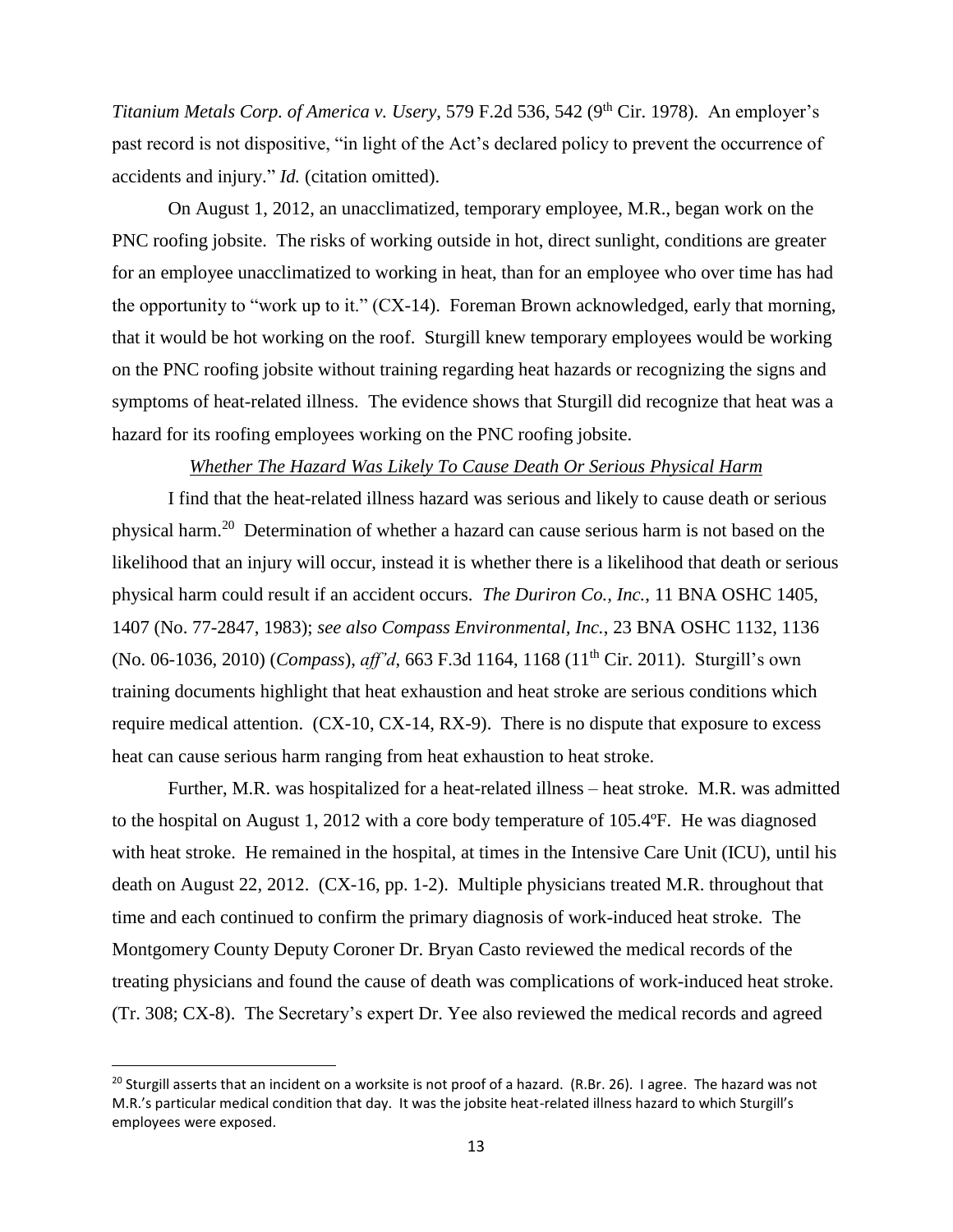that heat stroke was the cause for M.R.'s admission. The Secretary's expert Dr. Yee opined that the conditions on the roof that morning – "occupational heat exposure" – contributed to M.R.'s development of heat stroke. (Tr. 82). Dr. Yee stated that the conditions that morning were more likely to result in heat cramps or heat exhaustion in a younger worker and that heat stroke was more likely to result with a 60-year-old employee, especially when it was an employee's first day working in hot conditions without acclimatization. (Tr. 98-99, 155, 157-59).

Sturgill asserts that M.R. did not suffer the effects of work-related heat stroke and instead M.R.'s hyperthermia was caused by pre-existing medical conditions. (Tr. 335; R. Br. 22-23). Sturgill's expert Dr. David Randolph posited several opinions as to the possible cause of M.R.'s death. Dr. Randolph's July 23, 2013 opinion was that M.R.'s cause of death was "cocaineinduced hyperthermia." (Tr. 366). Dr. Randolph admitted that at the time of his first report in July he did not know that medical testing revealed that there was no cocaine in M.R.'s system. (Tr. 362). Later, in a November 12, 2013 addendum to his initial report, Dr. Randolph revised his opinion as to M.R.'s cause of death to "chronic alcohol abuse." (Tr. 366-67). Finally, at the hearing, Respondent's expert Dr. Randolph again changed his opinion as to the cause of M.R.'s death to "an acute cardiac event." (Tr. 337). Even though he disagreed with the diagnosis of M.R.'s treating physicians, Dr. Randolph admitted that he assumed the medical records he reviewed were accurate. (Tr. 352).

The Secretary's expert Dr. Yee testified that the medical records show that M.R. did not test positive for alcohol or drugs of abuse. (Tr. 85-87). The medical records show that neither alcohol nor cocaine was present in either the blood or urine specimens collected from M.R. upon his admission to the hospital on August 1, 2012. (Tr. 85-87; CX-16, pp. 35, 37). Further, Labor Works' breath-alcohol testing of M.R., on the morning of August 1, 2012, did not detect alcohol.<sup>21</sup> (Tr. 289, 294).

I give the greatest weight to the contemporaneous diagnosis of M.R.'s treating physicians, who actually observed, examined, and treated M.R. (CX-16; RX-14). I find that the physicians, who personally treated M.R., upon his admission and during his hospitalization, were

<sup>&</sup>lt;sup>21</sup> There is no credible record evidence that M.R. was under the influence of alcohol or drugs of abuse during the morning of August 1, 2012, while working on the PNC roofing jobsite. A hearsay statement in the medical records is given no weight, as it is specifically contradicted by the contemporaneous medical testing. (CX-16, pp. 3, 35, 37). I find the records from Montgomery County, Ohio, Court of Common Pleas proceedings, in 2003 and 2004, regarding M.R., to be very remote in time and unhelpful to resolution of the issues presented in this case regarding the working conditions on the PNC roofing jobsite, on August 1, 2012. The remote court records are given no weight. (RX-10, RX-11).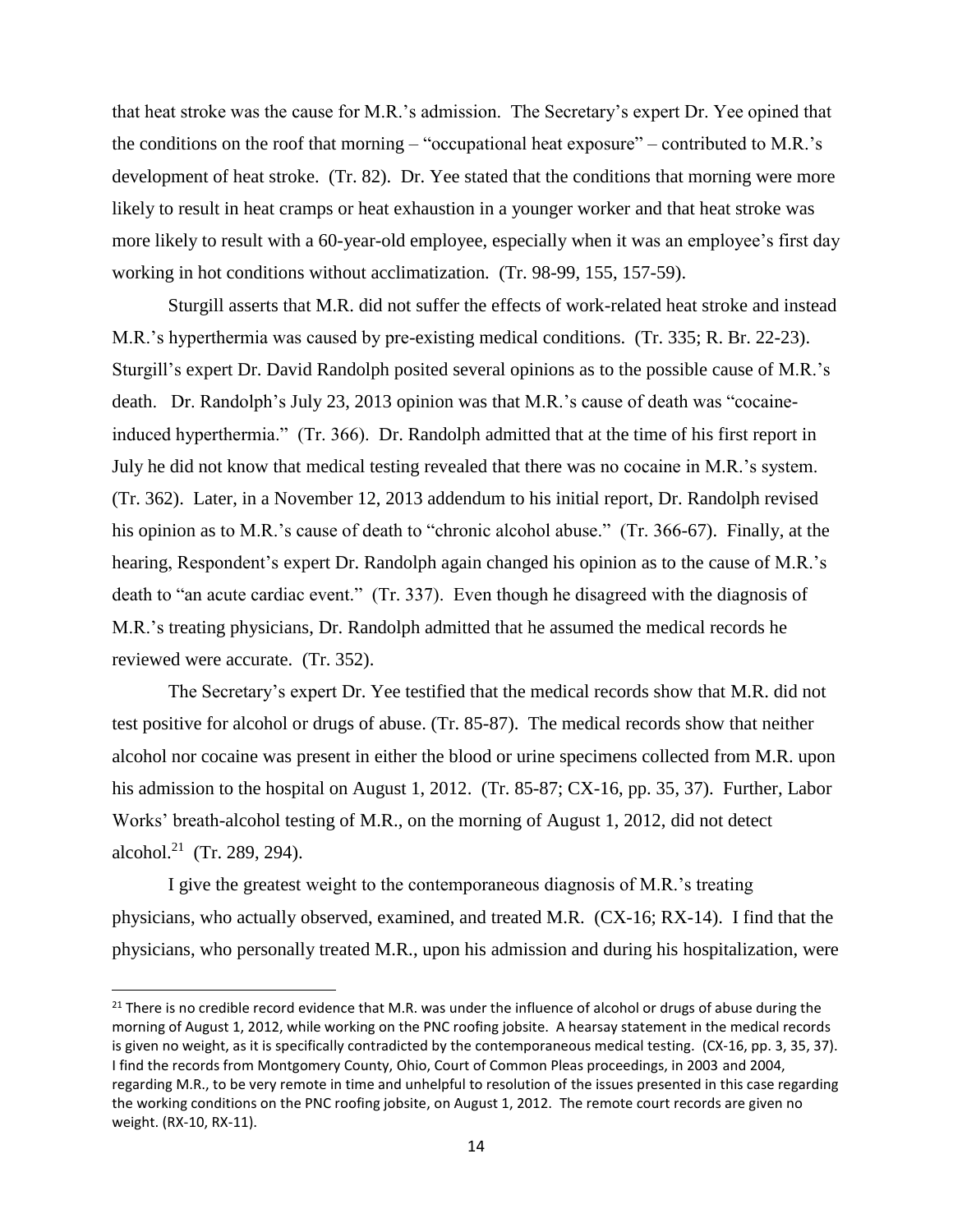in the best position to make a diagnosis and, therefore, I give great weight to their primary diagnosis of heat stroke. The coroner, Dr. Casto, is a neutral party in this action, so his opinion is also highly credited. Dr. Yee, the Secretary's expert provided an opinion consistent with that of Dr. Casto and M.R.'s treating physicians. Dr. Yee's opinion also is given great weight.

I find the varied opinions offered by Respondent's expert Dr. Randolph unreliable and unpersuasive. I give the opinion of Dr. Randolph regarding M.R.'s diagnosis no weight. Likewise, no weight is accorded to Dr. Randolph's opinion that it would not have made a difference for M.R. had Respondent implemented an acclimatization program for M.R. on his first work day on the PNC roofing jobsite. Each opinion offered by Respondent's expert appeared predetermined to support a conclusion that work-related heat exposure could not have caused M.R.'s admission to the hospital and subsequent death. His opinion that hyperthermia was cocaine-induced was not supported by laboratory results. The opinions of Respondent's expert were in stark contrast to all other medical opinions regarding M.R.'s diagnosis. Respondent's expert never observed M.R. Dr. Randolph's opinions changed too often to be accorded any weight. Finally, his assertion that all the treating physicians simply copied the prior physician's diagnosis without question is not believable. Many physicians from multiple disciplines treated M.R. during his three-week hospitalization. (CX-16; RX-14). There was ample opportunity during M.R.'s lengthy hospital stay for another diagnosis to be made by a treating physician. Respondent's argument that something other than occupational heat-related illness led to M.R.'s hospitalization is rejected.

In summary, I find that the heat-related illness hazard present on August 1, 2012, on the PNC roofing jobsite, was serious and likely to cause death or serious physical harm. I give great weight to Dr. Yee's stated opinion that the working conditions on the Sturgill PNC roofing jobsite, on the morning of August 1, 2012, were more likely to result in heat cramps or heat exhaustion in a younger worker and were more likely to result in heat stroke in a 60-year-old employee, especially when it was an employee's first day working in hot conditions without acclimatization. (Tr. 98-99, 155, 157-59). Dr. Yee's opinion is consistent with the guidance set forth in the NWS publication "Heat: A Major Killer," regarding the hazards of exposure to excessive heat. (Tr. 91; CX-4, p. 3).

## *Whether Feasible and Effective Means Existed to Eliminate or Materially Reduce the Hazard*

The Secretary must show that the proposed abatement method is feasible and will materially reduce the hazard. *Arcadian Corp.,* 20 BNA OSHC 2001, 2011 (No. 93-0628, 2004).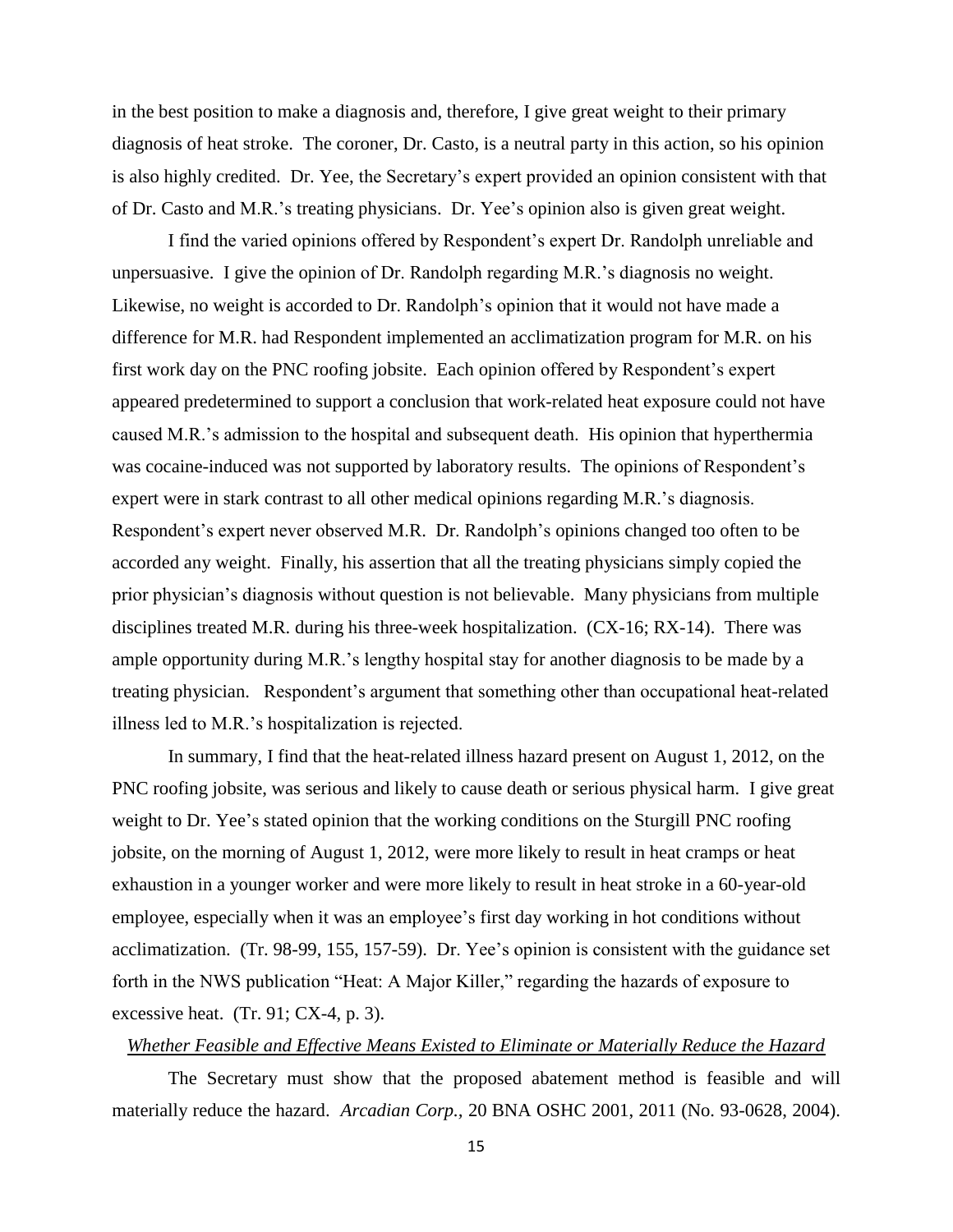"[T]he Secretary need only show that the abatement method would materially reduce the hazard, not that it would eliminate the hazard. The Secretary is therefore not required to show that the abatement method's absence was the *sole* likely cause of the serious physical harm." *Id. citing Morrison-Knudsen Co. /Yonkers Contracting Co.*, 16 BNA OSHC 1105, 1122 (No. 88-572, 1993) (emphasis in original). I find that Sturgill could have feasibly abated and materially reduced the heat-related hazard at this worksite.

The Citation sets forth five means of abatement:

- 1. Develop guidelines for employees to wear loosely worn reflective clothing to deflect radiant heat and/or by providing cooling vests or wetted garments in high temperature and low humidity conditions. Remove employees from hazardous conditions when/if guidelines are not being followed.
- 2. Develop a formalized work/rest regimen based on environmental working conditions. Remove employees from hazardous conditions when/if rest breaks are not being taken.
- 3. Develop a work practice for monitoring employees for signs and symptoms of heatrelated illness.
- 4. Develop guidelines for removal of employees from hazardous conditions when recognized through worksite monitoring.
- 5. Develop a formalized acclimatization work practice which includes the element of reduced time to hazardous conditions in addition to a reduction in work-load. Develop an acclimatization program and provide training of heat related illness.

*See* Complaint, Exh. A.

Secretary has shown that feasible means existed to abate the hazard of heat-related illness. First, Sturgill did not have an acclimatization plan. Acclimatization is the body's way of gradually adjusting to work in hot conditions. (CX-5, p. 24). "On the first day of work in a hot environment, the body temperature, pulse rate, and general discomfort will be higher." *Id.* OSHA recommends a minimum of a five-day build-up period to allow the body to adjust to work in the heat for both new employees and for employees that have been absent from the worksite for two or more weeks. *Id.* Most of the body's acclimatization occurs in the first week, but full acclimatization takes two or three weeks. *Id.* The CDC/NIOSH advises that gradual exposure to heat gives an employee's body time to adjust to higher environmental temperatures. "Heat disorders in general are more likely to occur among workers who have not been given time to work in the heat . . . ." *See* Centers for Disease Control and Prevention DHHS (NIOSH) publication no. 86-112 (April, 1985)(CX-9, p. 5). Further, Sturgill's own training document, an NRCA toolbox talk, states that an employee should: "Work up to it. It can take about two weeks to get used to working in a hot environment." (CX-14).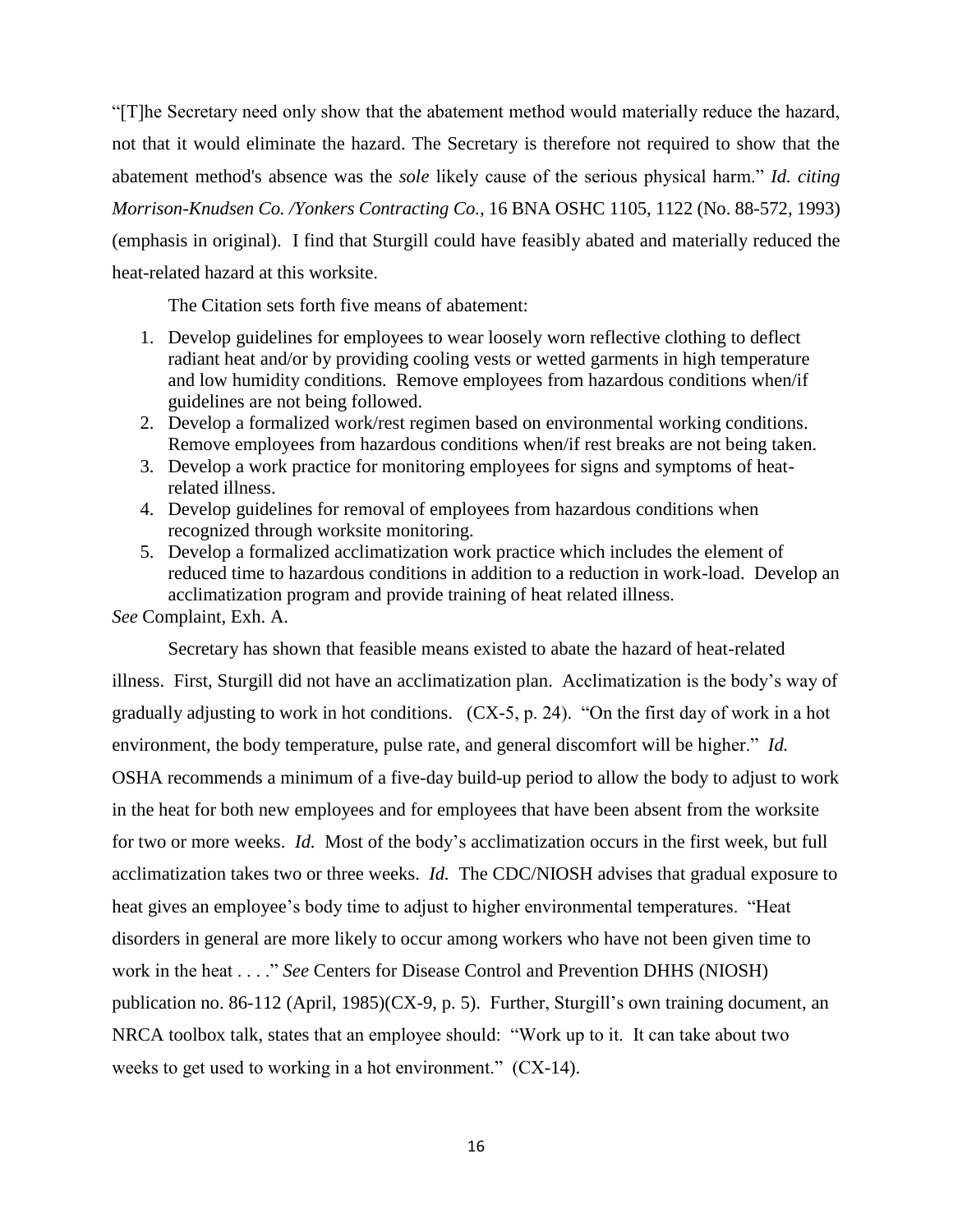On August 1, 2012, temporary employee M.R.'s work schedule was the same as the work schedule of the other workers on the roof. Just prior to the Sturgill PNC roofing job, M.R. worked at night in an air-conditioned printing facility for three years. (Tr. 291). Sturgill's only modification was to have M.R. do the "lightest" job on the roof. (Tr. 499). However, just because it was the "lightest" job available on the roof, does not mean it was not strenuous. In direct sunlight, at the roof edge, M.R. had to toss roofing materials, some weighing up to ten pounds, over the 39-inch parapet wall into the dump truck below. M.R. worked for about five hours on the morning of August 1, 2012. Foreman Brown stated that he gave the lightest task on the roof to M.R. because he didn't have any tools and because M.R. was an older guy. (CX-13, p. 4). It was not a plan designed to help an employee acclimatize to working in the heat all day. Further, as discussed below, foreman Brown's statement to M.R. that if he needed a break, or couldn't do it, to let Brown know, was not equivalent to an effective acclimatization program.

Sturgill did not implement an acclimatization program for the employees based on the extent to which they had recently worked outdoors in a hot environment. Foreman Brown admits that, even with a white roof, it is about ten degrees hotter on the roof than on the ground. Brown knew August 1, 2012 was going to be a hot day. Nonetheless, there was no acclimatization plan in place for temporary employee M.R.'s adjustment, over time, to work in a hot environment. There was no schedule for a new employee, unaccustomed to working in the heat, to build up a tolerance or acclimatize. There is no evidence that Sturgill had a plan that allowed temporary employee M.R., or any other new employee, to acclimatize to the heat that day and on other days during the PNC roofing project.

Second, Sturgill could have required its employees to wear suitable clothing when working on a roof in the heat. If an employee did not comply, he could have been removed from the worksite. The proper clothing would depend on the working conditions. Foreman Brown noticed that temporary employee M.R. was wearing all black clothing on August 1, 2012, and knew that it was not suitable for working on the roof. (Tr. 506; CX-13, pp. 6-7). However, M.R. was not told to wear light-colored clothing. This requirement could have easily been communicated to the temporary employees through Labor Works. M.R. was not instructed to change into suitable clothing before he began work on the roof. Instead, M.R. was allowed to work on the roof in his unsuitable, all-black clothing.

Next, Sturgill could have implemented a formalized work-rest regimen that accounted for the weather conditions and removed from the roof any employee who did not follow the

17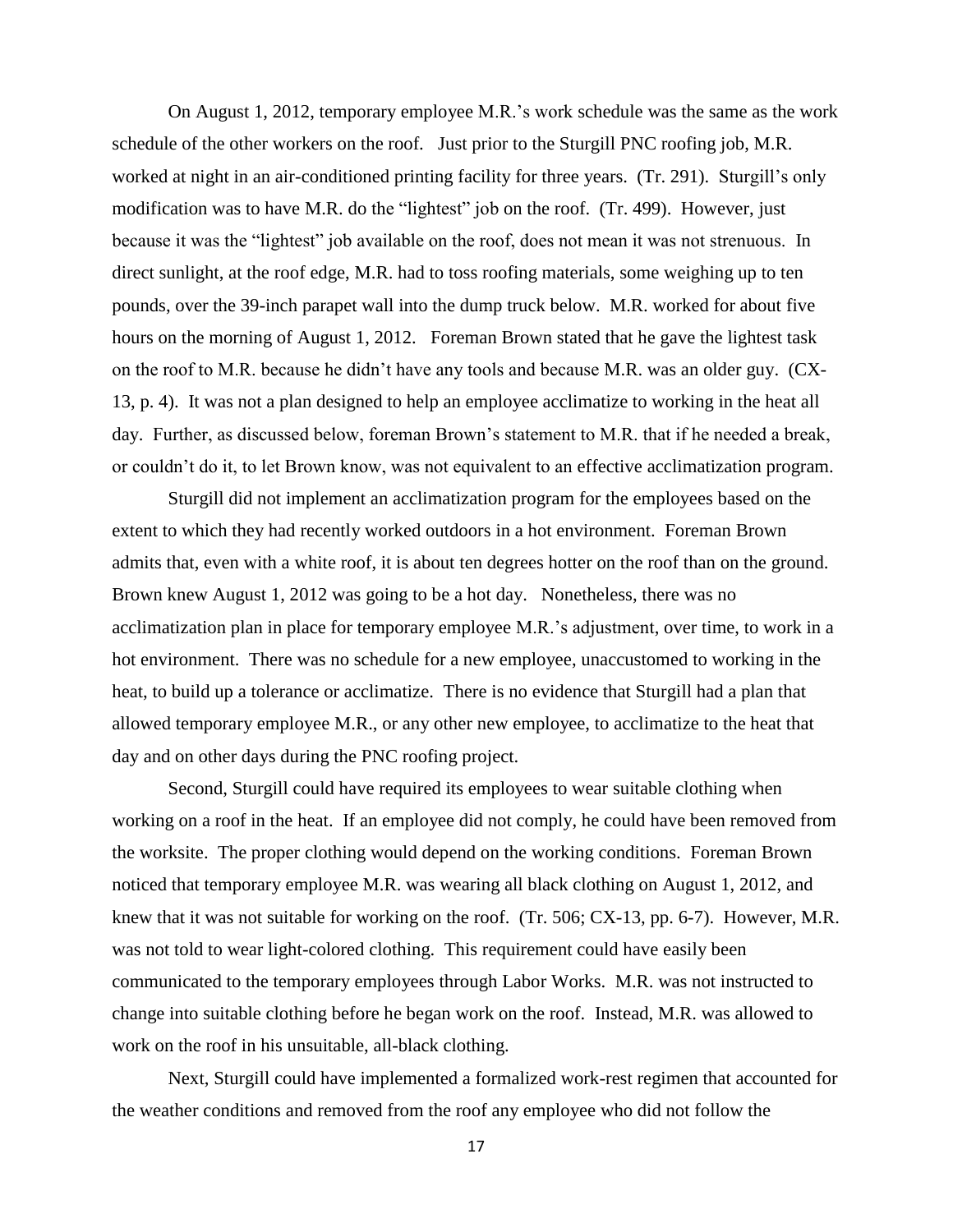regimen. (CX-9, p. 5). A work-rest schedule is based on the weather conditions of the day and on a one-hour cycle. (CX-5, p. 18). For example a 15/45 schedule is 15 minutes of rest and 45 minutes of work per hour. In extreme heat and humidity a schedule of 45 minutes of rest and 15 minutes of work may be needed. Further, other factors such as age and acclimatization are considered to determine an adequate work-rest schedule. *Id.* 

Instead, Sturgill maintained its routine schedule of two 15-minute breaks and a 30-minute lunch break each day. (Tr. 9, 444, 496; CX-13, p. 5). Employees were allowed to take more breaks after notifying the foreman. (CX-13, pp. 4, 6). This is not an adequate schedule that considers the weather conditions of the day. This put the responsibility on the employee to understand the symptoms of heat illness and take breaks when necessary. An unacclimatized employee cannot be relied upon to recognize his own symptoms and remove himself from the roof. Sturgill's own toolbox talk noted that "altered behavior" and "increasing disorientation" are both symptoms of heat illness; therefore, an employee experiencing these conditions cannot be relied upon to take the necessary breaks. (CX-14). Further, an employee who has not been instructed in the recognition and avoidance of heat-related illness hazards will not be knowledgeable regarding when to take additional, necessary breaks. On August 1, 2012, M.R., an unacclimatized employee, had only one 15-minute break in five hours of work. (Tr. 513).

Foreman Brown's statement to M.R. that "if he wanted a break, if he [couldn't] do it," to let Brown know, and Brown "[would not] be mad" is not equivalent to an appropriate work-rest regimen designed to acclimatize an employee to work in a hot environment. (CX-13, p. 4; Tr. 509-10). Brown's comment likely would be heard by a temporary employee as a caution that if the employee was unable to sustain work in these conditions, he would not retain this temporary work assignment, and the employer would not be angry. $^{22}$ 

In addition, Sturgill could have implemented a specific, formalized hydration policy. Water was provided, but Sturgill relied on a worker's thirst for adequate hydration rather than being proactive and monitoring its employees' intake.<sup>23</sup> (Tr. 519). Superintendent Gould stated that water was always available and ready for whenever employees wanted to take a drink, "but you can't force a guy, you can't hold his head and pour water down his throat." (CX-12, p. 3).

 $^{22}$  Foreman Brown concedes that, in the past, when employees told him they "can't handle it," Brown "wouldn't be mad, [he would] sign their ticket . . . let them go." (Tr. 509-10).

<sup>&</sup>lt;sup>23</sup> It appears that most employees drank directly from the cooler, so the employer would not be able to measure how much water was consumed. (CX-13, p. 5).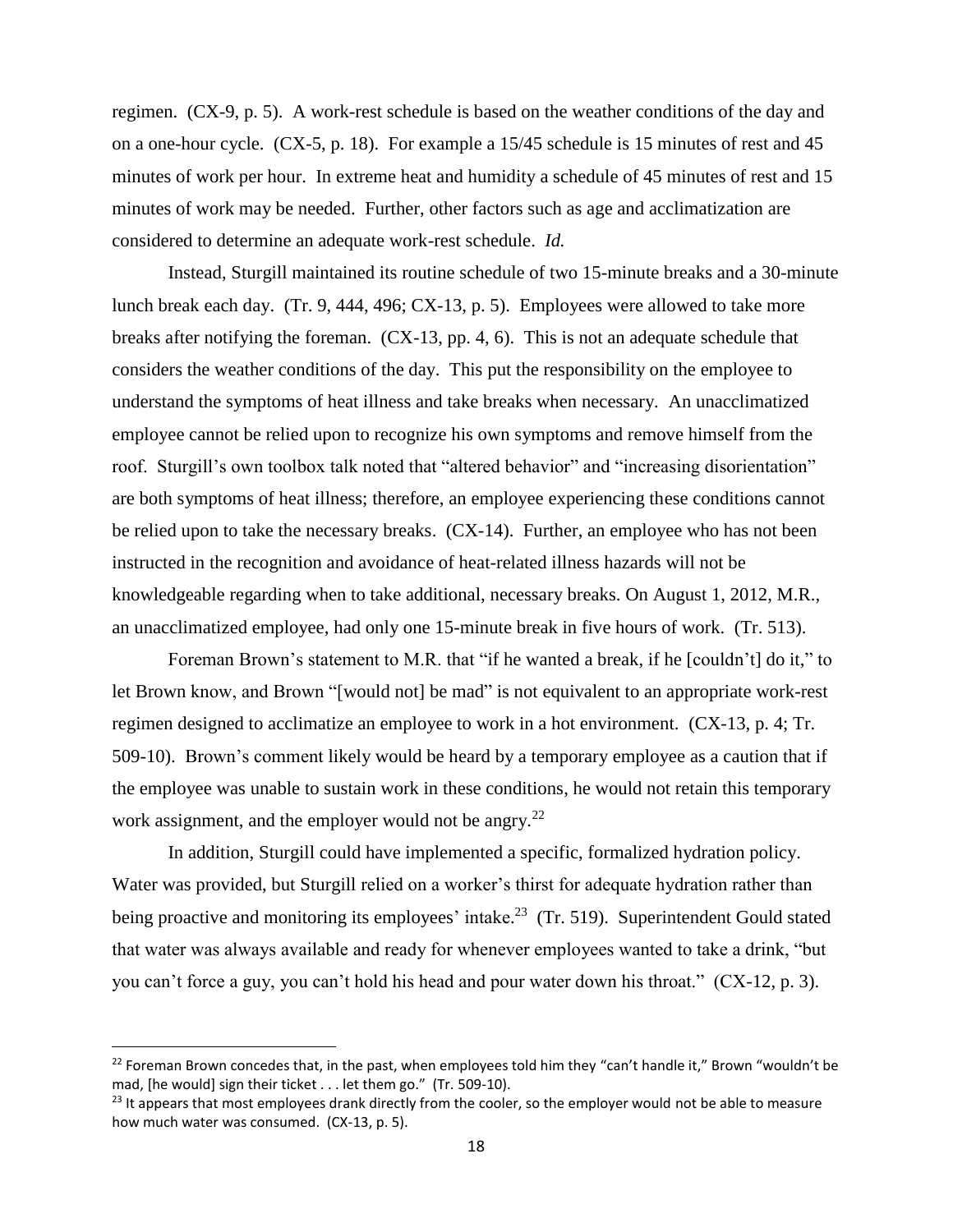According to the CDC/NIOSH, it is common for "workers exposed to hot conditions [to] drink less fluids than needed because of an insufficient thirst drive. A worker, therefore, should not depend on thirst to signal when and how much to drink." (CX-9, p. 6). A worker needs to drink 5-7 ounces of water every 15-20 minutes to replenish necessary body fluids. A worker may lose as much as two to three gallons of sweat on a hot work day and needs to hydrate accordingly. (CX-9, p. 6).

Instead, Sturgill's policy relied on a worker to know when and how much to drink even though thirst is not an adequate signal for proper hydration. The inadequacy of this policy became apparent on August 1, 2012. A fellow worker brought M.R. a 44-ounce cup of ice water at the morning break; however, it is unknown if he drank it. Foreman Brown admitted that M.R. said he wasn't thirsty later that morning, even though he was sweating noticeably. (CX-13, p. 5). Sturgill could have communicated and enforced a simple policy regarding water breaks and necessary water consumption. If an employee was not following the hydration schedule, Sturgill could have removed the employee from the roof until he was adequately hydrated.

Sturgill could have developed a practice of monitoring employees for signs and symptoms of heat-related illness. The initial signs that M.R. displayed of heat related illness, that morning, odd behavior, sweating, and not drinking water, went unnoticed and unrecognized by foreman Brown. (Tr. 524; CX-13, pp. 5, 7). A work practice of monitoring employees for signs and symptoms of heat-related illness would have disclosed the M.R. was experiencing the initial warning signs and symptoms of illness. I find that the Secretary has shown that feasible means existed to reduce the hazard of heat-related illness for Sturgill's employees working on the PNC roofing project.

## *Sturgill's heat-related illness prevention program was not adequate*

Sturgill asserts that its heat hazard program exceeded that of most roofing companies and that the Secretary's proposed abatement is not valid because he did not provide an expert from the roofing industry to set forth feasible means to abate heat-related hazards. (R. Br. 25, 38). Respondent also asserts that M.R.'s heat illness came on quickly and there were no signs or symptoms that could have been recognized earlier that morning. (R. Br. 37; Tr. 504, 524). Further, Sturgill asserts that none of the Secretary's proposed abatements would have improved M.R.'s condition. (R. Br. 37). Finally, Sturgill asserts that it included all of the abatement measures listed in an internal July 19, 2012 OSHA memorandum ("Galassi memo") regarding heat hazards and, therefore, Sturgill had an adequate heat-related safety program. (RX-4).

19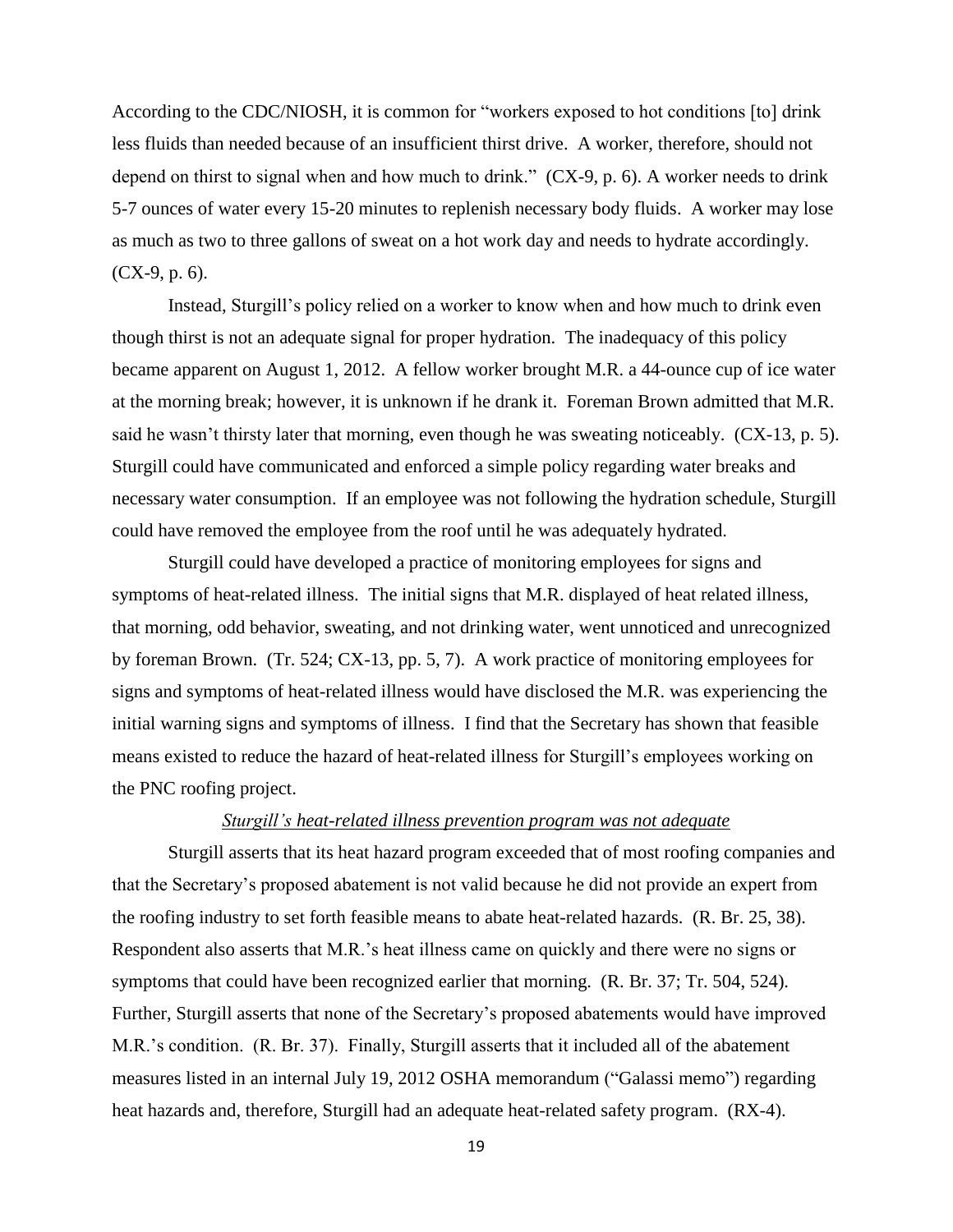Review of the Sturgill's heat-related safety program discloses that Sturgill's program was not adequate. A comparison to other roofing companies is inapt. The Act requires an employer to provide a safe workplace for its employees; it is not relevant whether other employers are compliant with OSHA's regulations. Further, a roofing expert is not needed to set forth abatement measures for working in the heat. To prove his case, the Secretary is only required to show that the proposed abatement is feasible and could materially reduce the hazard. *See Arcadian,* 20 BNA OSHC at 2011. The record evidence discloses that M.R. did have symptoms of heat illness earlier that morning. Whether or not the abatement proposed by the Secretary would have changed M.R.'s particular outcome is not the relevant inquiry. Rather, the relevant inquiry is whether the working conditions on the PNC roofing project, on or about August 1, 2012, presented a heat-related illness hazard to Respondent's employees, including employees who were not acclimatized to working in hot weather, in direct sunlight, performing strenuous work.

Sturgill asserts that the Galassi memo shows that its safety program for heat-related hazards was adequate, as Sturgill provided all of the stated abatement methods. (R. Br. 24). The Galassi memo, entitled "Extreme Heat-Related Outdoor Inspections," is from OSHA's Director of Enforcement Programs, Thomas Galassi, to OSHA's Regional Administrators. (RX-4). This memorandum is an enforcement instruction with examples of "evidence that could establish each of the factors [for a general duty clause violation]; they are not the only types [of evidence] that would satisfy OSHA's burden." *Id.* The abatement methods listed in the memorandum are: provide immediate access to water, rest, and shade, and allow workers to use it; implement an acclimatization program for new employees and those returning from an extended time away from work; implement a work/rest schedule; or provide a climate-controlled area to cool down. (RX-4, p. 2). The Galassi memo is designed for OSHA's enforcement employees investigating heat-related violations. It is not a compliance guide designed for employers. This memorandum does not provide any important or procedural rights to the Respondent. *See United States v. Myers,* 123 F.3d 350, 355-56 (6<sup>th</sup> Cir.1997) (holding that a violation by the DOJ of its internal operating procedures, on its own, does not create an enforceable right). Importantly, the record reveals that Sturgill had not effectively implemented the abatement methods listed in the Galassi memo. Sturgill's assertion that the Galassi memo shows its heat-related safety program is adequate is rejected.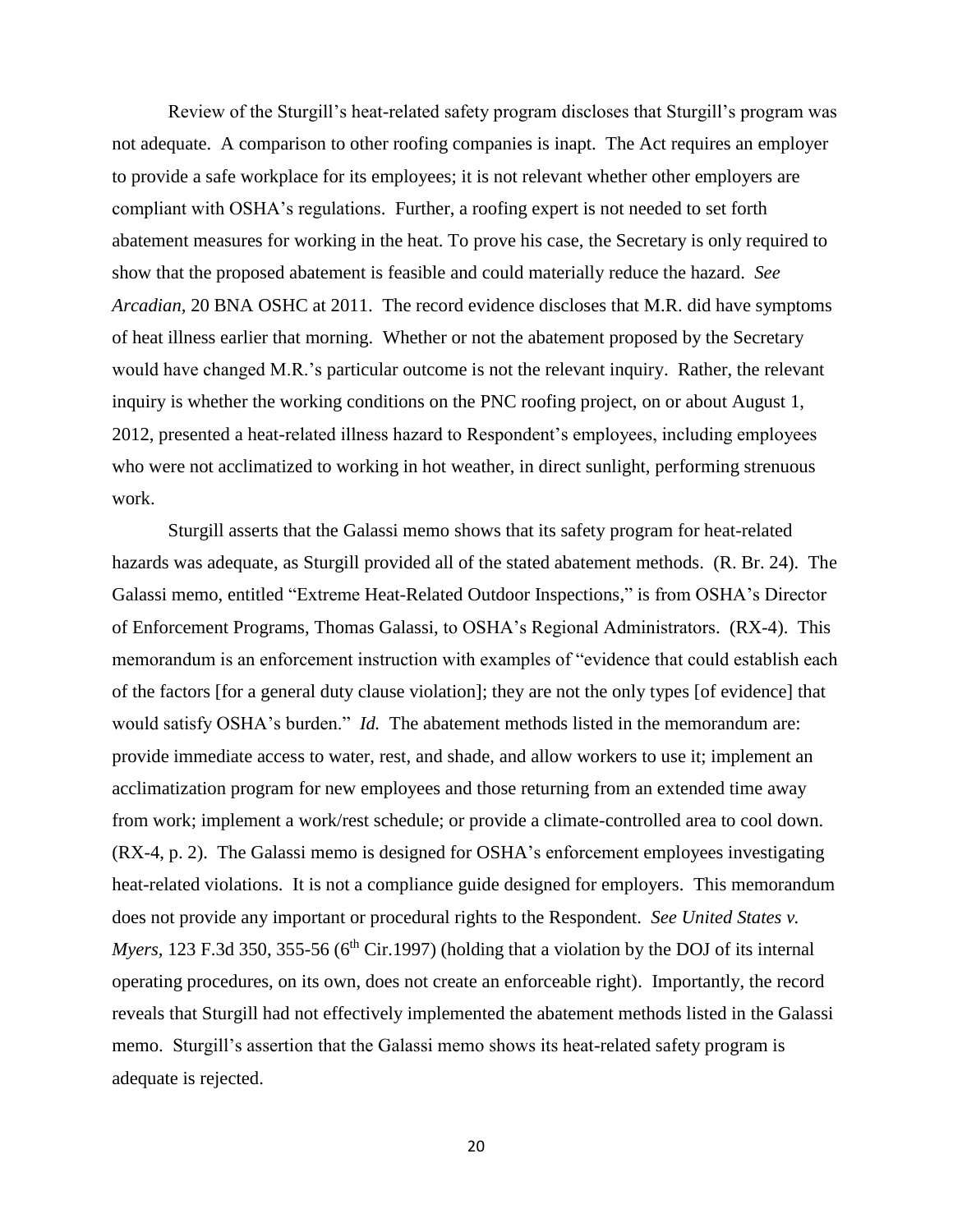I find that Sturgill's heat-related illness safety program is inadequate in a number of ways. First, there was no attempt to strategically present a heat-related toolbox talk during hot weather. The foreman presented a toolbox talk each week to the employees. Superintendent Gould stated it was a 52-week program and whatever topic was next was presented – the heatrelated toolbox talks were not necessarily presented during the summer. (CX-12, p. 2; CX-13, pp. 11-12). On the day of the incident, there were three temporary employees at the worksite. (CX-11, p. 4). During the PNC roofing project, the temporary employees did not receive the information in these heat-related toolbox talks. (CX-13, p. 11-12). In particular, the toolbox talks were not presented to M.R. (Tr. 472, 518-19).

Next, the NRCA pocket safety guide was only distributed to Sturgill's permanent employees; it was not provided to the temporary employees. (Tr. 466, 473). The safety videos were only presented to permanent employees. (CX-13, pp. 10-11). There is no credible evidence that the videos included safety information about heat hazards.<sup>24</sup> The OSHA 10-hour training was not available to the temporary employees or permanent employees hired after the training dates in March 2012. (Tr. 433; RX-13). At the PNC roofing jobsite, five permanent employees had start dates after the OSHA10-hour training had been presented. (CX-11).

Sturgill did have a climate-controlled area available in the PNC break room. Sturgill told employees to drink water, rest, or find shade whenever they needed to. However, there is no indication in the record that new or temporary employees knew when they should use the shaded rest areas. Further, there is no evidence in the record that a new temporary employee would be comfortable asking for and taking additional breaks. Fearing loss of additional days of employment at this job assignment, a temporary employee likely would be reluctant to take multiple unscheduled breaks on his first day on the job, absent a specific instruction that additional breaks were anticipated and required for new employees unaccustomed to working in a hot environment.

Sturgill inconsistently trained its permanent employees and purposely provided limited training to its temporary employees. Sturgill did not train M.R. on heat-related hazards or on the recognition of the signs and symptoms of heat-related illnesses. Instead, Sturgill relied on the employees to know when to drink water, take a break, and recognize the signs and symptoms of heat-illness. An employer cannot shift its responsibility for safety to its employees. The

<sup>24</sup> *See* footnote 12 above.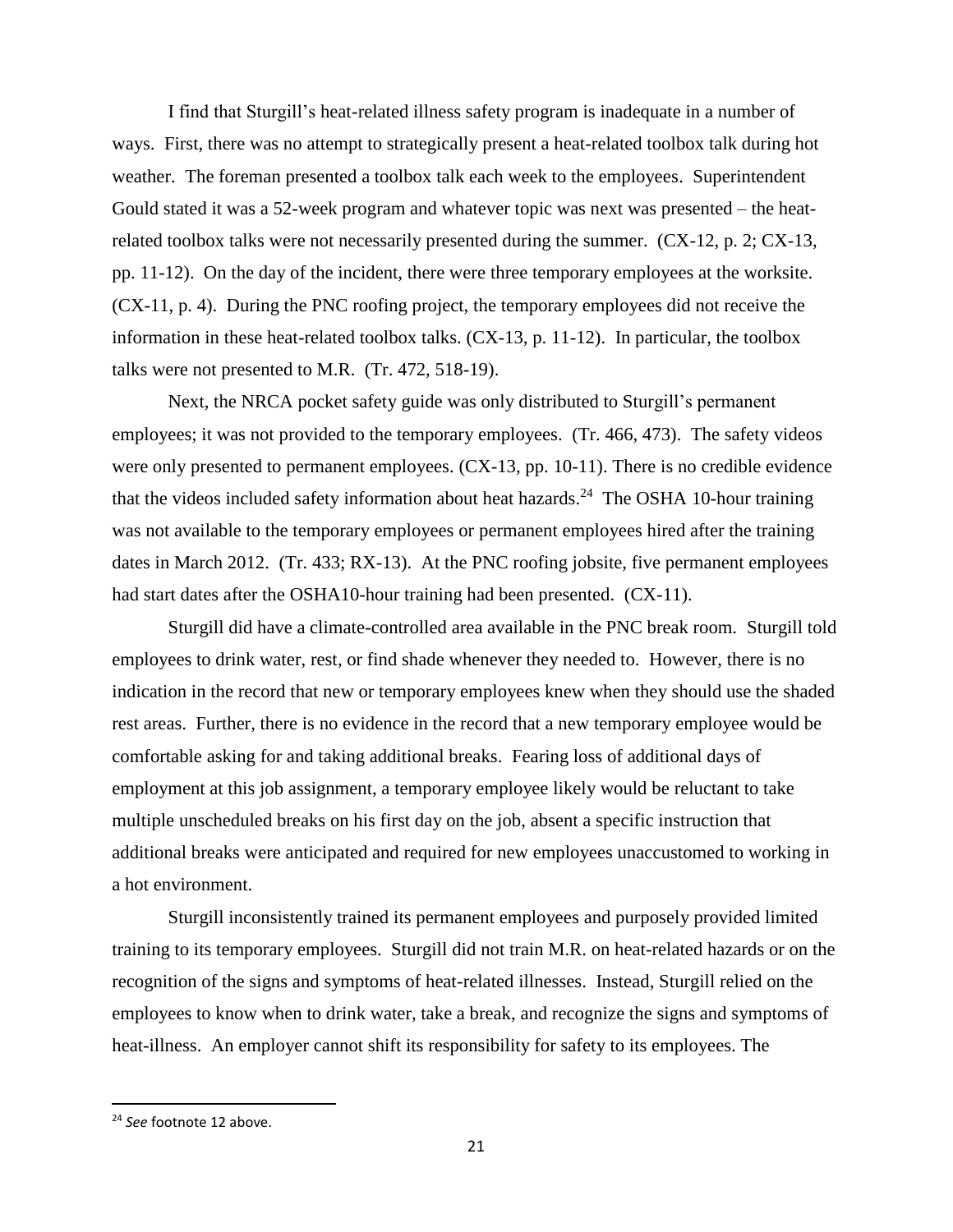Commission addressed this attempt to shift responsibility to an employee in *Pride Oil Well Svc.,*  15 BNA OSHC 1809, 1815 (No. 87-692, 1992). An employer "cannot fail to properly train and supervise its employees and then hide behind its lack of knowledge of their dangerous working practices." *Id.* (citations omitted.)

Finally, I find that Sturgill did not implement an acclimatization program. Giving temporary employee M.R. the "lightest" job on the roof is not a program designed to gradually condition an employee to work in the heat. Foreman Brown gave M.R. this job because he was an older guy and did not have any tools. Sturgill did not provide the jobsite foreman with an acclimatization plan for new employees unaccustomed to working in a hot environment. The 15 minute breaks and lunch break were not a heat-related work-rest schedule adapted to the work and weather conditions of the day. These were Sturgill's routine work breaks.

I find that Sturgill's heat-related illness prevention program was not sufficient.<sup>25</sup> As discussed above, it did not include acclimatization for new employees. It did not have a plan to proactively monitor its employee's hydration or determine if a break was needed when the early symptoms of a heat-related illness occurred. Finally, there was no plan to implement a modified work-rest schedule each day based on the weather. The Secretary has proven that feasible abatement methods existed to materially reduce the heat-related illness hazard for Sturgill's employees and that Sturgill's safety plan was inadequate.

## *Sturgill Had Knowledge of the Hazardous Condition*

The Secretary must prove the employer either knew, or with the exercise of reasonable diligence could have known, of the violative condition. *Dun-Par Engineered Form Co.,* 12 BNA OSHC 1962, 1965 (No. 82-928, 1986). I find that Sturgill had actual knowledge of the heat hazard on August 1, 2012. In particular, I find that Sturgill knew that a new temporary employee, who had not been acclimatized to the heat, was starting work that day. The PNC roofing project had been ongoing since mid-July and every day, except one, the high temperature was over 80°F with eight days over 90°F. (CX-1, CX-2). Therefore, Sturgill knew that it was likely to be a hot day requiring it to implement its heat safety program. Sturgill was aware that

<sup>&</sup>lt;sup>25</sup> One of Sturgill's arguments is that a deficiency in a safety program is not proof of a hazard. (R. Br. 28). This argument is not relevant to the hazard at issue here. The hazard here is strenuous work, on a roof in the direct sun, with temperatures over 80 degrees, and a heat index in the "caution" to "danger" categories for the likelihood of heat disorders with prolonged exposure or strenuous activity. I note that Sturgill's discussion of *Tampa Shipyards, Inc*., to support this argument appears to rely to an unpublished portion of the ALJ's decision that was not reviewed by the Commission. *Tampa Shipyards, Inc*., 15 BNA OSHC 1533 (Nos. 86-360, 86-469, 1992).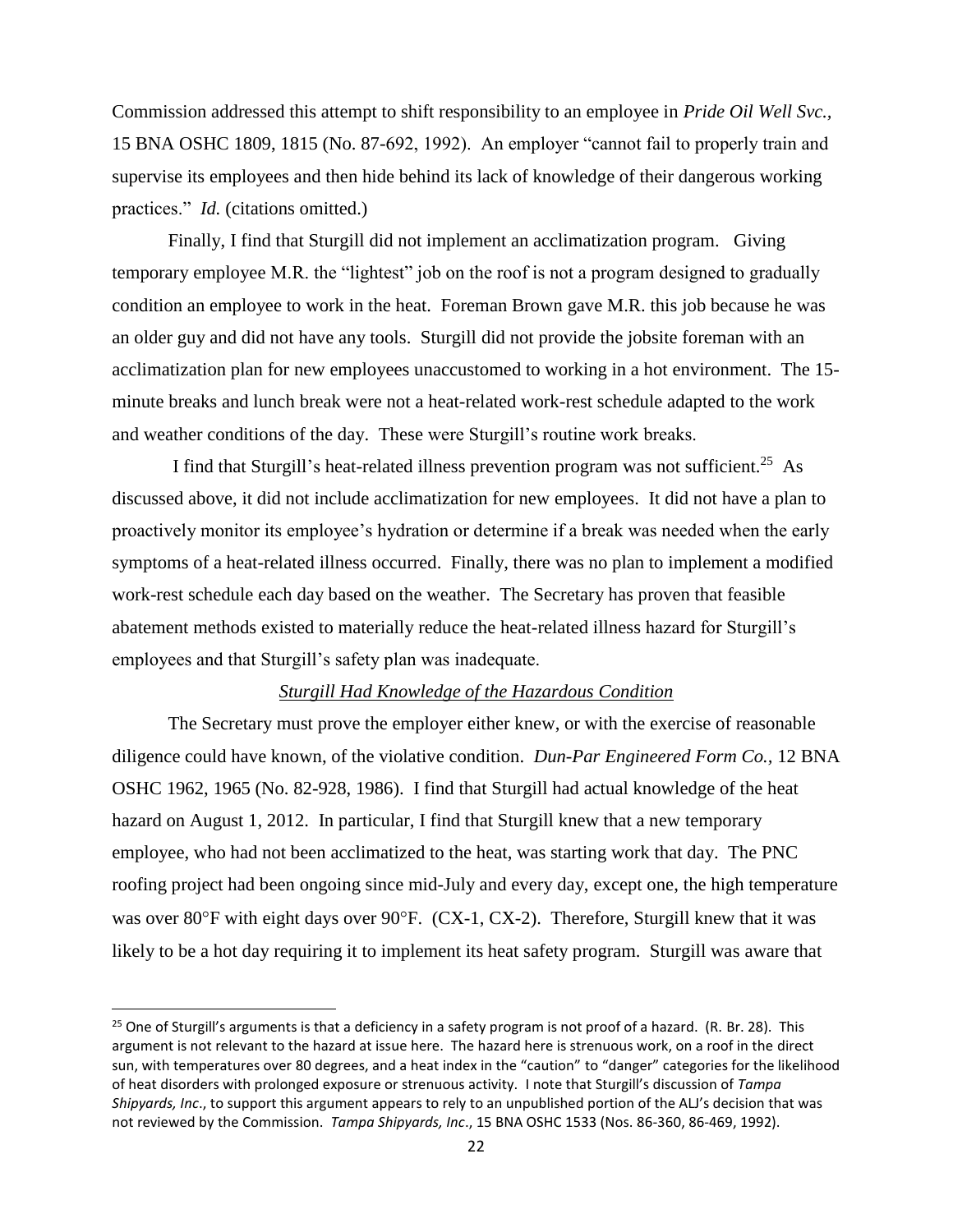its roofing work occurs outside and that its employees were exposed to direct sunlight. Further, Sturgill knew that roofing work was strenuous.

"The actual or constructive knowledge of a foreman or supervisor can be imputed to the employer." *N&N Contractors, Inc.*, 18 BNA OSHC 2121, 2123 (No. 96-0606, 2000) (citation omitted)(*N&N*), *petition for review denied,* 255 F.3d 122 (4th Cir. 2001). Knowledge is directed to the physical conditions that constitute a violation. The Secretary need not show that an employer understood or acknowledged that the physical conditions were hazardous. *Phoenix Roofing, Inc.*, 17 BNA OSHC 1076, 1079-1080 (No. 90-2148, 1995), *aff'd without published opinion*, 79 F.3d 1146 (5<sup>th</sup> Cir. 1996).

The knowledge of both superintendent Gould and foreman Brown is imputed to Sturgill. Superintendent Gould was responsible for obtaining temporary employees from Labor Works for the PNC project. (CX-13, p. 10). Gould testified that he relied on foreman Brown to train the temporary employees because he knew they would not receive the same orientation training as the permanent employees. (Tr. 480). Gould also knew that the toolbox talks were in random rotation and not likely to occur on the day a new employee starts. Therefore, Gould knew that August 1, 2012, was temporary employee M.R.'s first day working for Sturgill and that the only training M.R. would receive was from the foreman. Foreman Brown also knew that M.R. had not received the same training as a permanent employee.

Foreman Brown knew that it was going to be hot working on the roof that day. Brown knew the predicted high was 89°F and Brown knew that it was about ten degrees hotter on the roof, than on the ground. Foreman Brown knew that the only "shade" available on the roof came from stacked roofing materials and air-conditioning units, shade dependent upon the angle of the sun. Further, superintendent Gould testified that, as roofers, they "plan ahead . . . we know what the weather is going to be." (CX-12, p. 4; Tr. 443). Sturgill was aware of the weather conditions in order to plan its roofing work. Sturgill also had to plan ahead to request additional temporary employees from Labor Works.

Therefore, Sturgill knew it was going to be hot that day and that a new employee was starting. Superintendent Gould and foreman Brown were able to inquire and obtain information, from the temporary agency and from the employee directly, regarding a new employee's prior jobs and working conditions. This important information could be used to determine whether the new employee was ready for heat exposure or needed to be acclimatized. Both Gould and Brown knew that there was no particular plan to acclimatize the new temporary employee on

23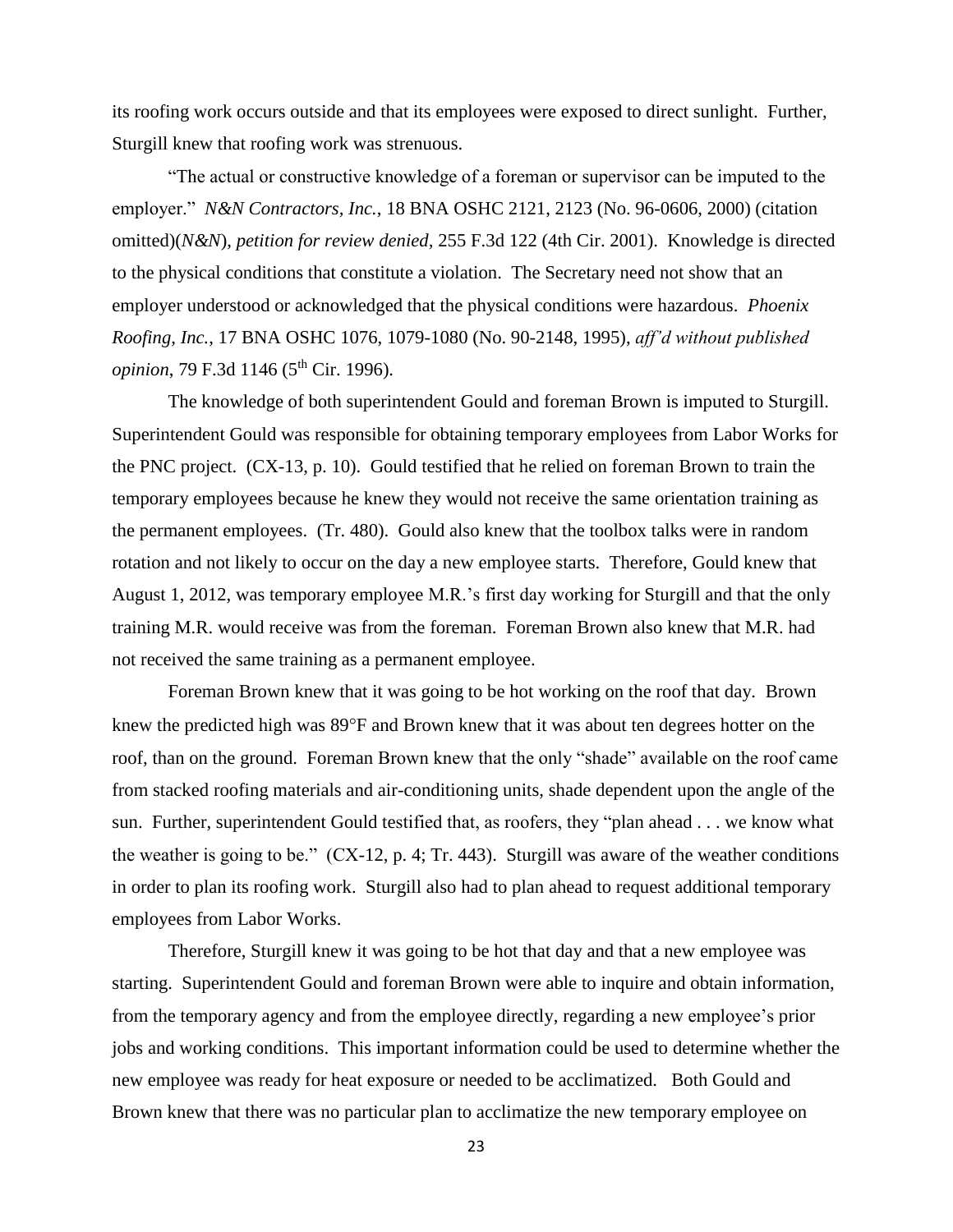August 1, 2012. The Secretary has shown that Sturgill knew of the hazardous conditions on August 1, 2012 and that an unacclimatized employee would be exposed. This serious citation item is affirmed.

Respondent argues that the instant case is distinguishable from the decision in *Post Buckley Schuh & Jernigan, Inc.,* 24 BNA OSHC 1155 (No. 10-2587, 2012) (ALJ) (*Post*). (R. Br. 35-37). In *Post* an administrative law judge affirmed a violation of the general duty clause for a heat-related fatality at an archaeological worksite. I note that the Secretary did not cite to this case. I find the parallels between the instant case and *Post* outweigh the differences. Respondent seems to argue that only a desert-like jobsite is subject to heat hazards and that the evidence does not support the existence of a heat hazard in the instant case. This argument is rejected. As discussed above, a heat-related hazard was present on the Sturgill PNC roofing project on August 1, 2012. Respondent's assertion that M.R.'s heat illness came on suddenly, when compared to the employee in *Post,* also is rejected. (R. Br. 37). As discussed above, the record reveals that temporary employee M.R. displayed signs and symptoms of heat illness, during the morning of August 1, 2012, prior to his collapse on the roof. The findings in the *Post*  case are not contrary to the findings here.

### *Citation 1, Item 2*

# *The Secretary's Burden of Proof*

To establish a violation of an OSHA standard, the Secretary must prove that: (1) the cited standard applies; (2) the terms of the standard were violated; (3) one or more employees had access to the cited condition; and (4) the employer knew, or with the exercise of reasonable diligence could have known, of the violative condition. *Astra Pharm. Prod*., *Inc.*, 9 BNA OSHC 2126, 2129 (No. 78-6247, 1981), *aff'd in relevant part,* 681 F.2d 69 (1st Cir. 1982).

Citation 1, Item 2 alleges a serious violation of 29 C.F.R. § 1926.21(b)(2) as follows:

The employer did not instruct each employee in the recognition and avoidance of unsafe conditions and the regulations applicable to his/her work environment to control or eliminate any hazards or other exposure to illness or injury:

(a) . . . On or about August 1, 2012, [Sturgill] did not ensure that its full time permanent employees, including managers, and temporary employees all received reasonable and necessary instruction specific to the recognition and avoidance of risk factors related to the development of heat-related illnesses such as, but not limited to heat stroke, heat exhaustion, heat cramps, and heat rash.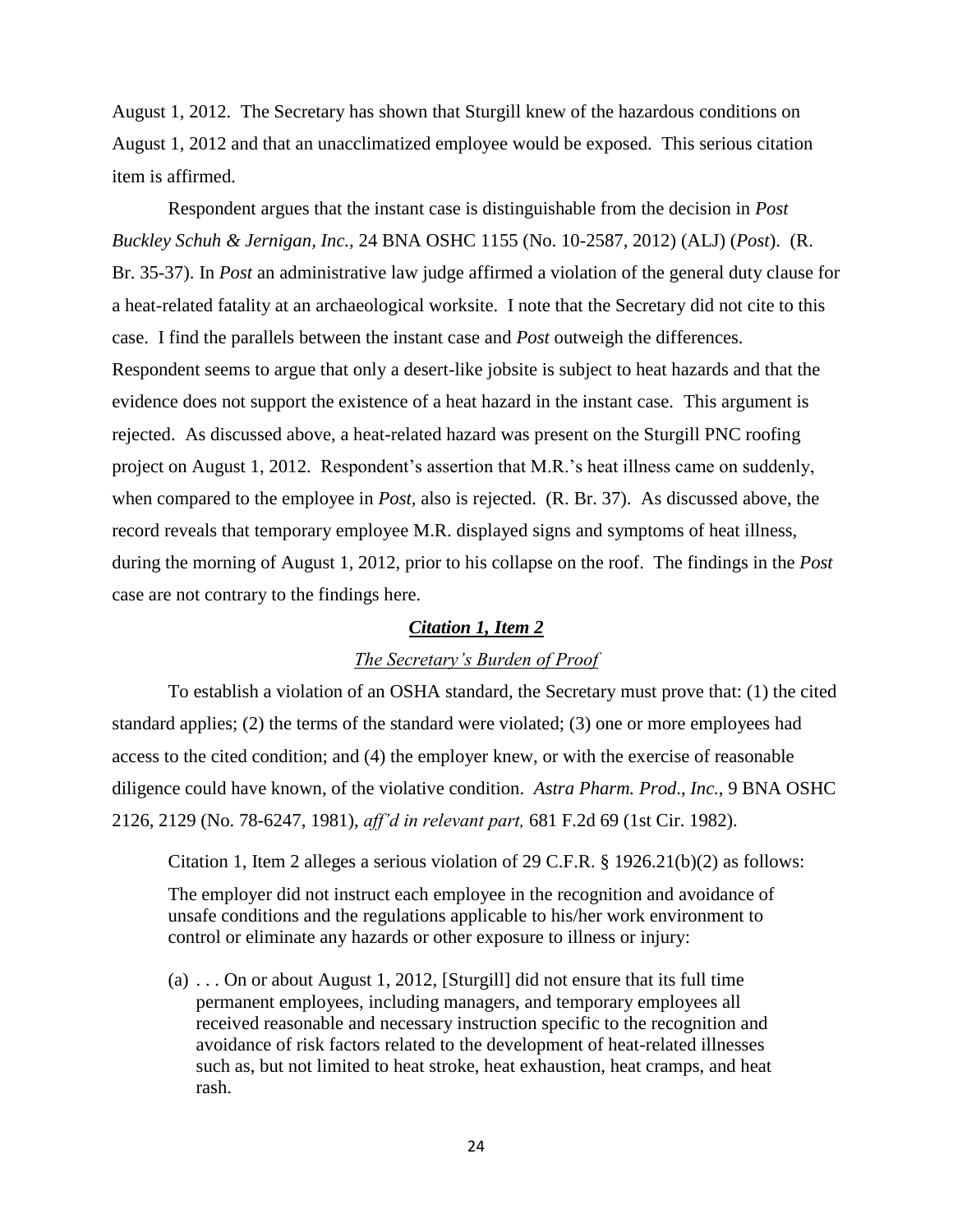- (i) Temporary employees had not been provided with detailed information related to the hazards, danger signs and symptoms, and methods of prevention associated with heat-related illnesses.
- (ii) Permanent employees, including foreman, had not received effective heatrelated illness training as demonstrated by:

(A). An employee wearing dark clothing on a white, reflective work surface in direct sun conditions was not encouraged to change clothing or prevented from working under those conditions.

(B). A formalized work/rest regimen has not been developed or applied based on working conditions.

(C). An employee that was demonstrating signs of heat exhaustion (i.e. refusing to drink water, profuse sweating) was not immediately removed from the work environment and provided shade, water and medical attention.

(D). An acclimatization program has not been formalized and lacked the element of reduced time in elevated heat conditions.

For the reasons that follow, I find that Sturgill did not provide adequate training to its permanent and temporary employees to recognize and avoid heat-related hazards.<sup>26</sup> To prove a violation of § 1926.21(b)(2), the Secretary must show that the cited employer failed to instruct employees on "how to recognize and avoid the unsafe conditions which they may encounter on the job." *O'Brien Concrete Pumping, Inc.*, 18 BNA OSHC 2059, 2061 (No. 98-0471, 2000) (*O'Brien*) (citations omitted). "An employer's instructions must be 'specific enough to advise employees of the hazards associated with their work and the ways to avoid them,' and modeled on the applicable OSHA requirements." *Id.* (citations omitted). The Secretary must show "that the cited employer failed to provide the instructions that a reasonably prudent employer would have given in the same circumstances." *Compass*, 23 BNA OSHC at 1134 (citations omitted). If the employer rebuts the alleged training violation, with proof that it provided the training in question, the burden shifts to the Secretary to show that the training provided was deficient. *N&N,* 18 BNA OSHC at 2127.

There is no dispute that the standard applies.  $27$  Superintendent Gould and foreman Brown knew that temporary employees did not receive the same training as Sturgill's permanent employees. Temporary employees did not receive OSHA10-hour training, new employee orientation training, and did not receive the NRCA pocket safety guide. Gould also knew that

<sup>&</sup>lt;sup>26</sup> The Respondent also presented an argument regarding 29 C.F.R. § 1926.21(b)(1). (R. Br. 34). Because the Respondent was not cited for a violation of 1926.21(b)(1), this argument is not addressed.

<sup>&</sup>lt;sup>27</sup> Sturgill argues that there is no requirement that its training instructions be in written form. (R. Br. 32-33). I agree. The allegation here is that, in general, Sturgill did not adequately train.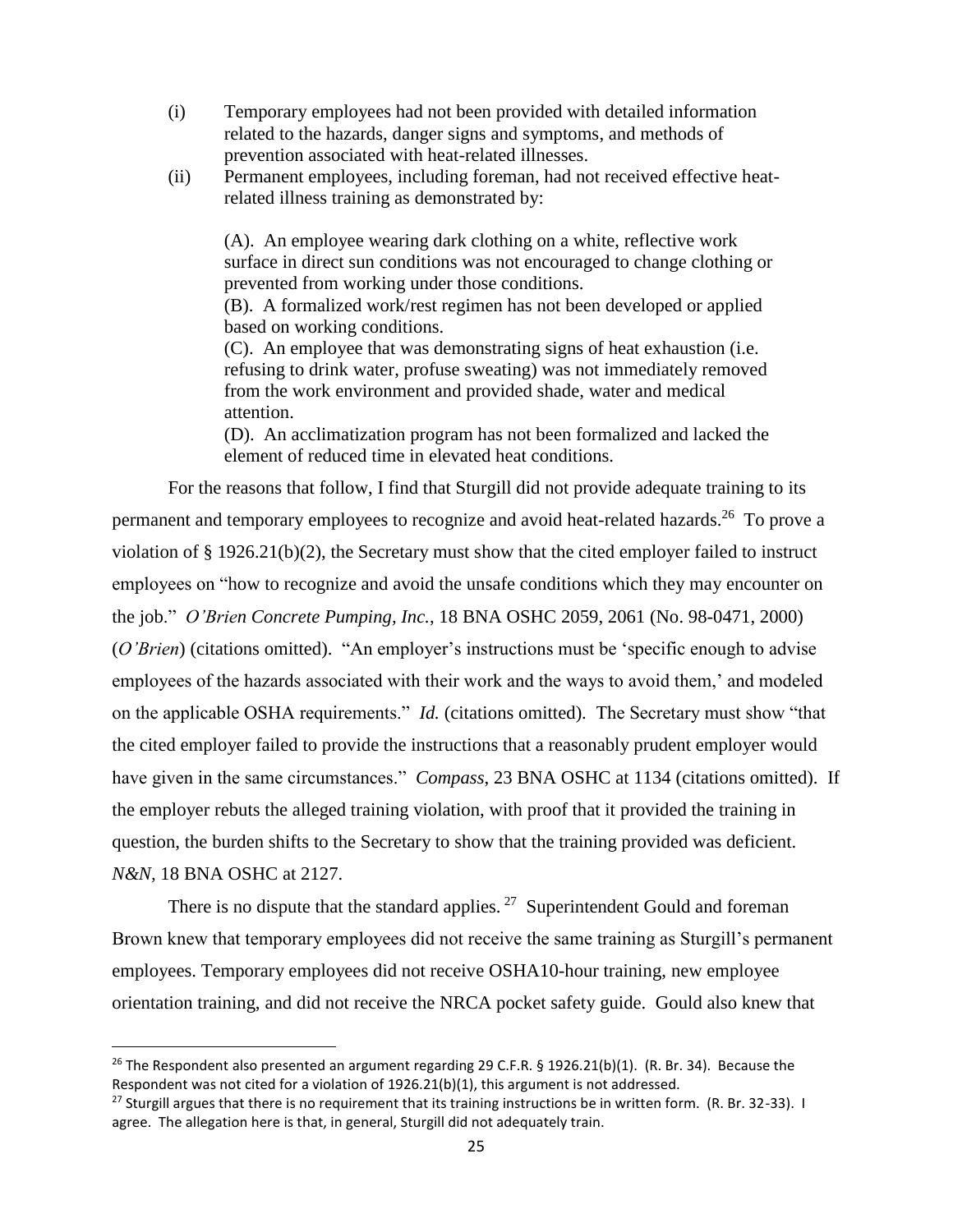the toolbox talks about heat-related hazards were not timed to coincide with hot weather. Foreman Brown did not present the heat hazard toolbox talks to employees, including temporary employees, during the PNC roofing project. Superintendent Gould and foreman Brown knew that a new temporary employee was starting work at the PNC roofing jobsite on August 1, 2012, and would not have the same training as a permanent employee. Foreman Brown and superintendent Gould admitted that temporary employee M.R. had no training other than foreman Brown's limited work instructions at the start of the day on August 1, 2012. The knowledge of the superintendent and foreman is imputed to Sturgill. Through its superintendent and foreman, Sturgill had knowledge that the temporary employees were working on the roof, in hot weather conditions, without adequate training on how to recognize and avoid heat-related hazards.

Sturgill asserts that it only trained its temporary workers for the particular tasks they were assigned and did not train them for safety issues not encountered during the day. (Tr. 539). However, the facts of this case show that Sturgill did not train its temporary employees for hazards they would encounter. Clearly, the temporary employees had equal exposure to any heat-related hazard as did the permanent employees. Further, a temporary employee would be more likely to suffer a heat-related illness due to the lack of acclimatization.

Respondent asserts that it is being cited for not enforcing its work rule rather than for inadequate training.<sup>28</sup> I disagree. The facts in the instant case reveal that Sturgill's heat-related illness training program was inadequate, especially regarding Sturgill's temporary employees.

The Commission has held that failure to enforce compliance with a safety rule does not establish proof of a training violation. *See N&N*, 18 BNA OSHC at 2128 (citation omitted). The instant case is easily distinguished from *N&N*. In *N&N*, the Commission found that the employer had provided adequate fall protection training through its written work rule requiring the use of fall protection equipment, training at the corporate office, training at the worksite, monthly safety meetings, special training from the worksite's general contractor just four months before the inspection, training of the foremen by the safety coordinator two days before the inspection, and toolbox talks by those foreman to the employees at the site. *Id*. The Commission

<sup>28</sup> The Respondent relies on *Northern Excavating Co., Inc.,* 24 BNA OSHC 1272 (No. 11-0638, 2012)(ALJ) to show that the instructions M.R. received were adequate. Because *Northern Excavating* is a decision without precedential value, I will instead address the Commission's decision in *N&N Contractors, Inc.*, 18 BNA OSHC 2121 (No. 96-0606, 2000), *petition for review denied,* 255 F.3d 122 (4th Cir. 2001), which *Northern Excavating* relies upon.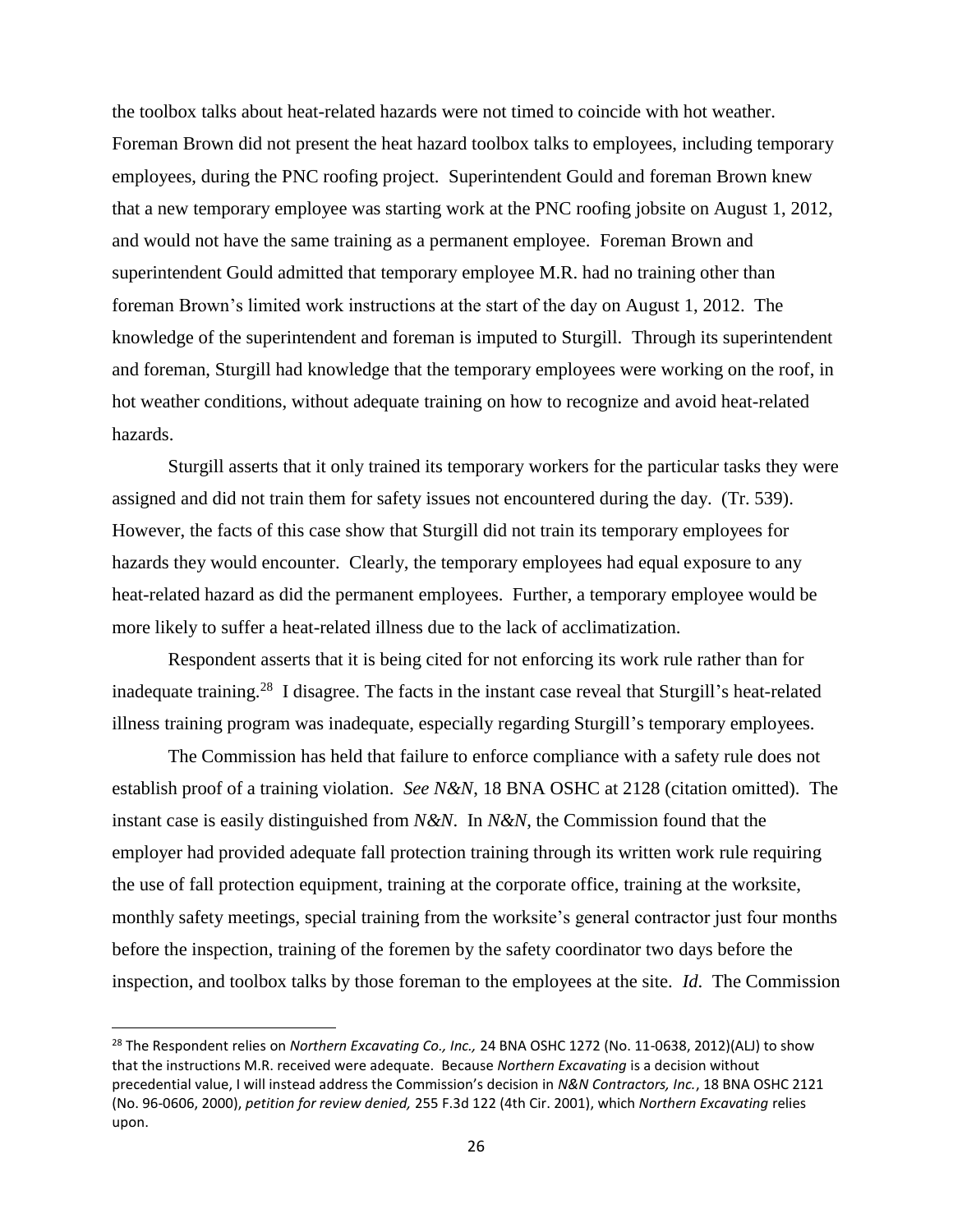found that the training was adequate to provide employees with the knowledge to recognize and avoid fall hazards.

In contrast, in the instant case, Sturgill employed temporary employees at the PNC roofing worksite with almost no training regarding the recognition and avoidance of heat-related hazards. The minimal instruction foreman Brown provided to temporary employee M.R. on August 1, 2012, regarding working in a hot environment, disclosed that the foreman's jobsite work instructions were deficient. The minimal instruction was simply to show M.R. the water coolers on the roof and tell him to ask for a break if he was hot. Foreman Brown's generalized instructions were not "specific enough" and did not include a discussion of heat-related illness hazards or information regarding how to recognize the signs and symptoms of heat-related illness. Foreman Brown's limited jobsite instructions did not include information regarding the importance of acclimatization for new employees unaccustomed to working in the heat, the need for frequent breaks, the importance of water consumption even if the employee is not thirsty, and the need to dress appropriately when working in a hot environment. (CX-13, p. 11). Temporary employee M.R. could have been informed that a lack of thirst and excessive sweating are symptoms of heat illness. He could have been trained to recognize these symptoms, take frequent breaks, and hydrate.

Sturgill did have heat-related hazard training for its permanent employees that covered many useful topics. That said, I find Sturgill's heat-hazard training for its permanent employees working on the PNC roofing project, including its foreman, was also deficient as it lacked important specific information regarding the need to acclimatize new employees. Foreman Brown had not received guidance regarding implementation of an acclimatization program for new employees unaccustomed to working in a hot environment, including monitoring the employee's condition, water consumption, appropriate clothing, and work / rest schedule. Foreman Brown had not received guidance on development of a work / rest schedule based on the weather conditions. Foreman Brown had not received instruction to require that a new unacclimatized employee take more frequent break periods, during his initial period on the job, as the employee "worked up to it." (CX-13, p. 11). Further, Sturgill's heat hazard training for permanent employees was deficient because its instruction delegated to the employees the responsibility to recognize when to take additional breaks and the amount of water to consume based on thirst.

27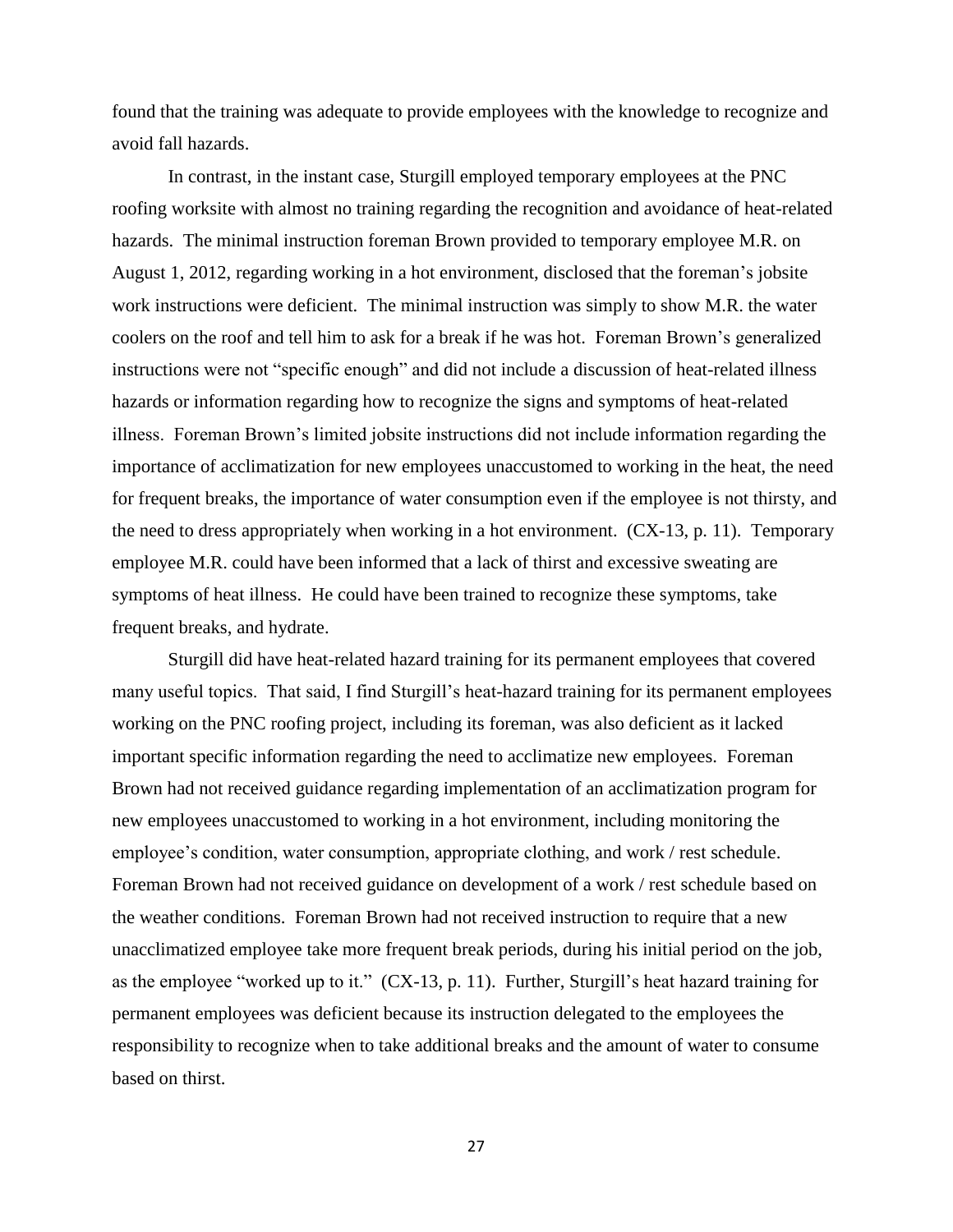"An employer's obligation to instruct and train is dependent upon the specific conditions, whether those conditions create a hazard, and whether the employer or its industry has recognized the hazard." *Fairfield,* 19 BNA OSHC at 1235. In *Fairfield,* even though the employer recognized and addressed the hazard and had identified a possible means of abatement, the Commission found that the employer did not provide adequate training. It allowed employees the discretion as to how and when to cross a busy highway when, instead, it should have given the employees "specific guidance for making such decisions." *Id.* at 1236. (citations omitted).

Similarly, here Foreman Brown's generalized jobsite instructions given to temporary employee M.R. were not "specific enough" and did not include a discussion of heat-related illness hazards or information regarding how to recognize the signs and symptoms of heatrelated illness. Absent this information, Foreman Brown's vague instruction to M.R., to let the foreman know if he was hot, was woefully insufficient. Likewise, Sturgill did not give its permanent employees, including its foreman, necessary information and specific guidance regarding the need to acclimatize new employees unaccustomed to working in a hot environment and specific guidance regarding implementation of an acclimatization program. *See also Danis Shook Joint Venture XXV*, 19 BNA OSHC 1497, 1500-01 (No. 98-1192, 2001), *aff'd*, 319 F.3d  $805$  ( $6<sup>th</sup>$  Cir. 2003) (Commission found the employer's training program was inadequate because it did not give specific instructions on how to recognize and avoid the particular hazard at issue*.*); *O'Brien*, 18 BNA OSHC at 2061 (Commission found that although the employer did provide training and a general warning, the training was inadequate because it did not include safety instructions for the particular work activity.). I find that Sturgill did not provide adequate training to its permanent employees, including its foreman, and to its temporary employees to recognize and avoid heat illness.

I conclude that the Secretary has met his burden of proving the alleged violation of the cited standard. The Secretary classified Citation 1, Item 2 as serious. A violation is properly classified as serious if "there is substantial probability that death or serious physical harm could result" if an accident occurs. *See Compass*, 23 BNA OSHC at 1136. A lack of training regarding effective methods to avoid heat-related illness when working in a hot environment may result in employees developing a serious heat-related illness. A lack of training regarding the recognition of the signs and symptoms of heat-related illness may result in an employee not receiving timely appropriate treatment, thereby allowing the condition to progress from heat stress, to heat

28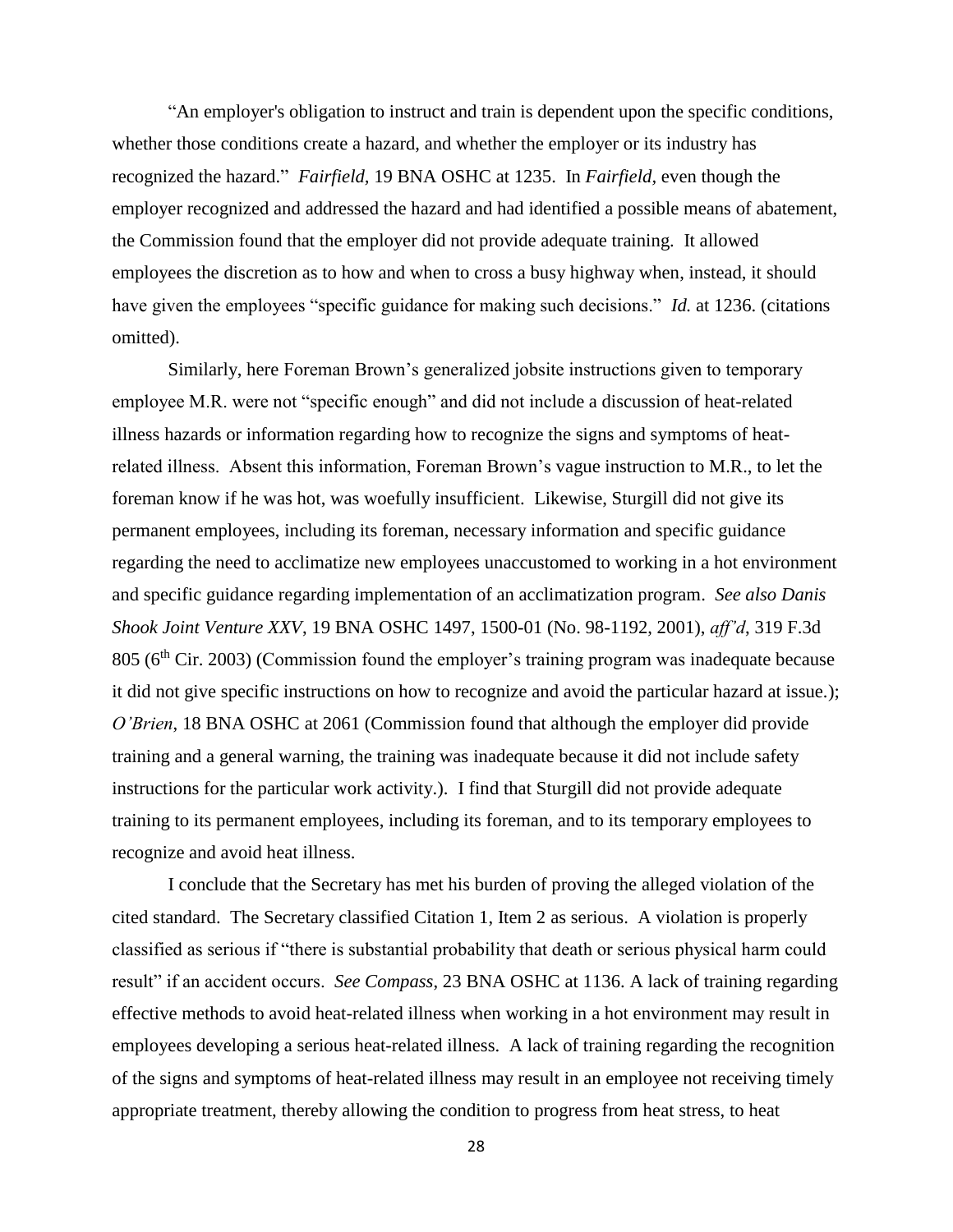exhaustion, to heat stroke. This case demonstrates the serious consequences of overexposure to heat.

This item is therefore affirmed as a serious violation.

# **Penalty**

Section 17(j) of the Act requires the Commission to give due consideration to four criteria in assessing penalties: the size of the employer's business, the gravity of the violation, the employer's good faith, and its prior history of violations. Gravity is generally the primary factor in the penalty assessment. *See J. A. Jones Constr. Co.*, 15 BNA OSHC 2201, 2214 (No. 87-2059, 1993).

The statutory maximum penalty for a serious violation is \$7,000.00. *See* § 17(b) of the Act. The Secretary classified Citation 1, Item 1, and Citation 1, Item 2 as serious and proposed a penalty of \$4,410.00 for each. As discussed above, these items are properly characterized as serious.

OSHA assessed the proposed penalties to reflect both the high severity and high probability of heat illness for both violative conditions; in particular, the high probability of harm for an unacclimatized employee. (Tr. 71). The statutory maximum of \$7,000.00 was reduced after consideration of the size of the company and Sturgill's lack of a prior OSHA citation history. There was no reduction for good faith. (Tr. 71).

I conclude the proposed penalties are appropriate. A penalty of \$4,410.00 is assessed for each item for a total penalty of \$8,820.00.

### **Findings of Fact and Conclusions of Law**

 All findings of fact and conclusions of law relevant and necessary to a determination of the contested issues have been made above. *See* Fed. R. Civ. P. 52(a). All proposed findings of fact and conclusions of law inconsistent with this decision are denied.

#### **ORDER**

 Based upon the foregoing Findings of Fact and Conclusions of Law, it is ORDERED that:

1. Citation 1, Item 1, alleging a Serious violation of § 5 (a)(1) is AFFIRMED, and a penalty of \$4,410.00 is ASSESSED.

2. Citation 1, Item 2, alleging a Serious violation of 29 C.F.R. § 1926.21(b)(2), is AFFIRMED, and a penalty of \$4,410.00 is ASSESSED.